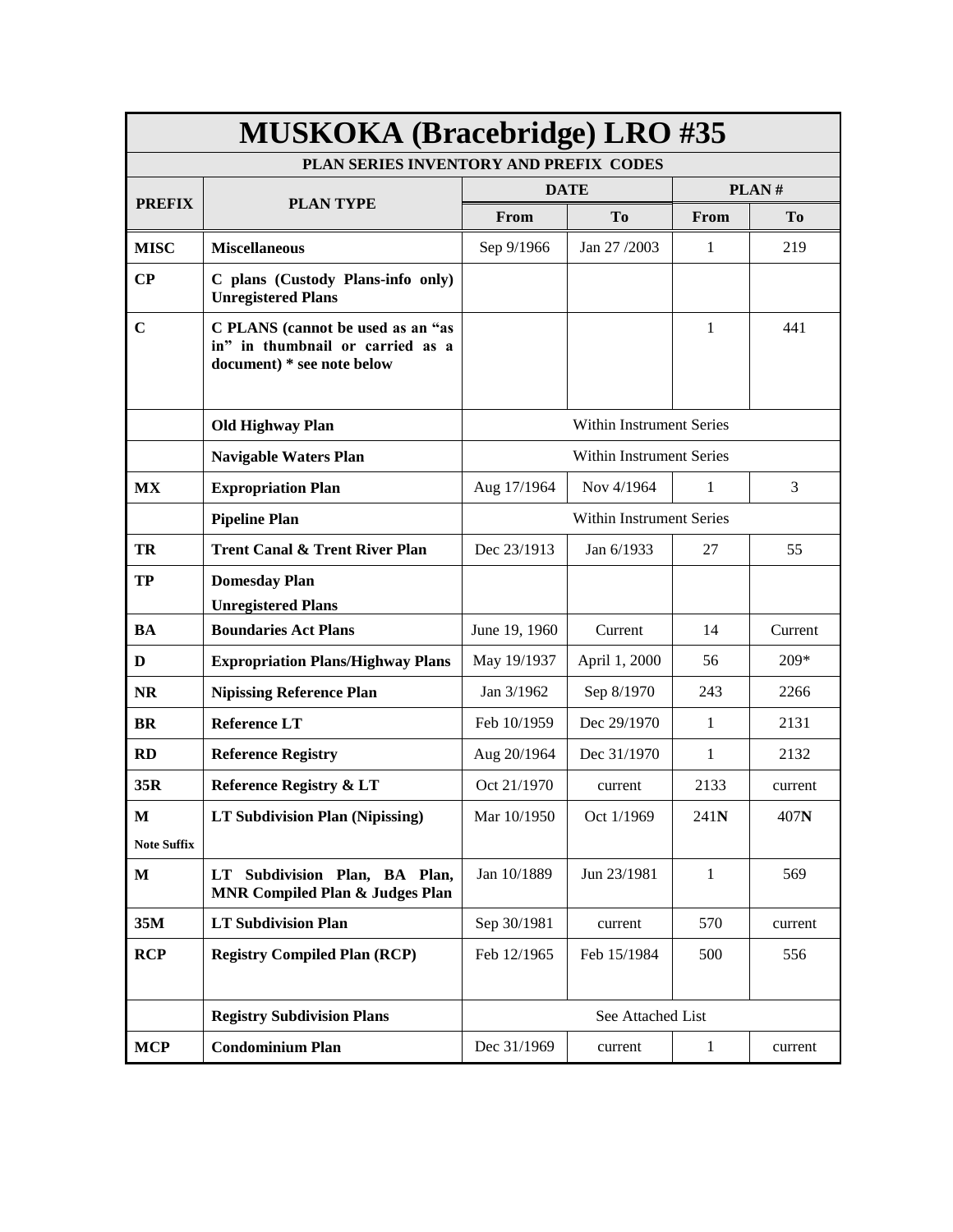| <b>MUSKOKA (Bracebridge) LRO #35</b>   |                                                         |               |                |                |                |  |  |
|----------------------------------------|---------------------------------------------------------|---------------|----------------|----------------|----------------|--|--|
| PLAN SERIES INVENTORY AND PREFIX CODES |                                                         |               |                |                |                |  |  |
| <b>PREFIX</b>                          | <b>PLAN TYPE</b>                                        |               | <b>DATE</b>    | PLAN#          |                |  |  |
|                                        |                                                         | From          | T <sub>0</sub> | From           | To             |  |  |
|                                        | <b>Registry Subdivision Plans</b>                       |               |                |                |                |  |  |
| <b>PLBA</b>                            | <b>SUBDIVISION BALA</b>                                 | Mat 6/1945    | Nov 30/1956    | 1              | $\overline{4}$ |  |  |
| <b>PLBB</b>                            | <b>SUBDIVISION BRACBRIDGE</b>                           | Jan 11/1870   | Aug 13/1952    | 1              | 32             |  |  |
| <b>PLBU</b>                            | <b>SUBDIVISION BRUNEL</b>                               | Nov 17/1881   | Sept 29/1965   | $\overline{2}$ | 503            |  |  |
| <b>PLBV</b>                            | <b>SUBDIVISION BAYSVILLE</b>                            | Feb 26/1875   | Oct 28/1896    | 1              | 3              |  |  |
| <b>PLBX</b>                            | <b>SUBDIVISION BAXTER</b>                               | Aug 14/1905   | Feb 29/1956    | 1              | 8              |  |  |
| <b>PLCA</b>                            | <b>SUBDIVISION CARDWELL</b>                             | July 28/1894  |                | 1              | 1              |  |  |
| <b>PLPC</b>                            | <b>SUBDIVISION PORT CARLING</b>                         | Oct 25, 1872  | Oct 20, 1951   | $\mathbf{1}$   | 8              |  |  |
| <b>PLCH</b>                            | <b>SUBDIVISION CHAFFEY</b>                              | Dec 19/1887   | Nov 13/1964    | 1              | 18             |  |  |
| <b>PLDR</b>                            | <b>SUBDIVISION DRAPER</b>                               | April 17/1880 | Aug 8/1962     | $\mathbf{1}$   | $\overline{4}$ |  |  |
| <b>PLFA</b>                            | <b>SUBDIVISION FALKENBURG</b>                           | Nov 17/1874   | Nov 17/1874    | $\mathbf{1}$   | $\mathbf{1}$   |  |  |
| <b>PLFK</b>                            | <b>SUBDIVISION FRANKLIN</b>                             | April 14/1892 | Dec 22/1960    | 1              | 18             |  |  |
| <b>PLGB</b>                            | <b>SUBDIVISION GIBSON</b>                               | July 28/1958  |                | 1              | 1              |  |  |
| <b>PLGV</b>                            | <b>SUBDIVISION GRAVENHURST</b>                          | Dec 28/1870   | April 2/1963   | $\mathbf{1}$   | 28             |  |  |
| <b>PLHU</b>                            | <b>SUBDIVISION HUNTSVILLE</b>                           | Sep 11/1875   | May 13/1965    | 1              | 501            |  |  |
| <b>PLMA</b>                            | <b>SUBDIVISION MACAULAY</b>                             | Aug 26/1943   | Nov 8/1966     | 1              | 506            |  |  |
| <b>PLME</b>                            | <b>SUBDIVISION MEDORA</b>                               | Oct 23/1882   | Sept 9/1966    | 1              | 505            |  |  |
| <b>PLMC</b>                            | <b>SUBDIVISION MCLEAN</b>                               | Dec 31/1913   | Nov 30/1966    | 1              | 6 &<br>PLMC507 |  |  |
| <b>PLMK</b>                            | <b>SUBDIVISION MONCK</b>                                | May 23/1877   | Nov 3/1960     | $\mathbf{1}$   | 24             |  |  |
| <b>PLMR</b>                            | <b>SUBDIVISION MORRISON</b>                             | Sep 28/1908   | Jan 3/1964     | $\mathbf{1}$   | 15             |  |  |
| <b>PLMU</b>                            | <b>SUBDIVISION MUSKOKA</b>                              | Jul 22/1887   | Sep 21/1961    | 1              | 29             |  |  |
| <b>PLMV</b>                            | <b>SUBDIVISON MUSKOKAVILLE</b>                          | May 2/1864    |                | $\mathbf{1}$   | $\mathbf{1}$   |  |  |
| <b>PLOA</b>                            | <b>SUBDIVISION OAKLEY</b>                               | Aug 4/1961    |                | 1              | 1              |  |  |
| <b>PLPS</b>                            | <b>SUBDIVISION PORT SYDNEY</b>                          | July 2/1873   | Nov 4/1929     | 1              | 8              |  |  |
| <b>PLRT</b>                            | <b>SUBDIVISION RIDOUT</b>                               | Nov 29/1879   | Aug 14/1957    | 1A or B        | 9              |  |  |
|                                        | *see note below re duplicate Plan 1<br>in this Township |               |                |                |                |  |  |
| <b>PLRY</b>                            | <b>SUBDIVISION RYDE</b>                                 | Dec 30/1963   |                | $\mathbf{1}$   | $\mathbf{1}$   |  |  |
| <b>PLST</b>                            | <b>SUBDIVISION STEPHENSON</b>                           | May 21/1898   | May 7/1963     | $\mathbf{1}$   | $\tau$         |  |  |
| <b>PLSC</b>                            | <b>SUDIVISION SINCLAIR</b>                              | Oct 8/1915    |                | 1              | $\mathbf{1}$   |  |  |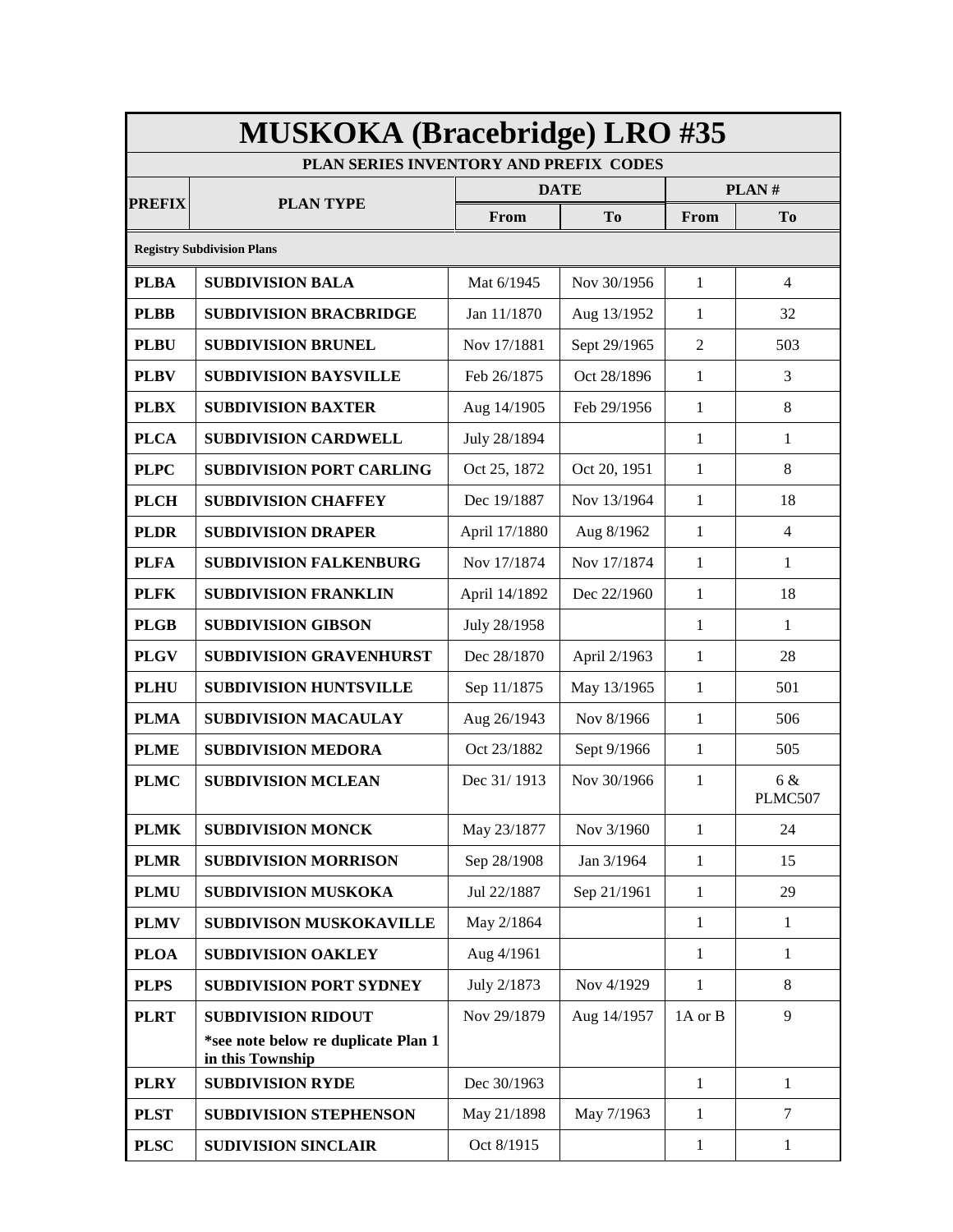| <b>PLSD</b> | <b>SUBDIVISION STISTED</b>    | Jan 21/1880   | July 25/1967  | 508 |
|-------------|-------------------------------|---------------|---------------|-----|
| PLWT        | <b>SUBDIVISION WATT</b>       | April 25/1884 | June 27/1960  | 16  |
| PLWM        | <b>SUBDIVISION WINDERMERE</b> | March 5, 1934 |               |     |
| PLWD        | <b>SUBDIVISION WOOD</b>       | Jan $16/1896$ | Aug $12/1964$ |     |

Please see Records Review for usage

 \* Dplans (exprop..) in the LRO range from D56-D74 & D100-D209 – There are no registered Dplans (exprop) for in between ranges D75-D99 as confirmed by the LR.

Duplicate Plans within same Township

 $\bullet$  Add a suffix of A or B – see below

| <b>Face of Plan</b> | <b>Property Description</b> | <b>Index, Instrument</b> | <b>Instrument</b>   |
|---------------------|-----------------------------|--------------------------|---------------------|
|                     |                             | file                     | <b>Remarks</b>      |
| Plan 1              | PL 1 Colebridge             | PLRT1A                   | A represents        |
| (Colebridge's       |                             |                          | Colebridge's Plan   |
| Plan)               |                             |                          |                     |
| Plan 1 (Green's     | PL 1 Green                  | PLRT1B                   | <b>B</b> represents |
| Plan)               |                             |                          | Green's Plan        |

Note: This list may not contain up to date information and is printed as a Help Guide only. For further assistance please contact the appropriate registry office.

Updated: June 4, 2015 Updated: September 18, 2019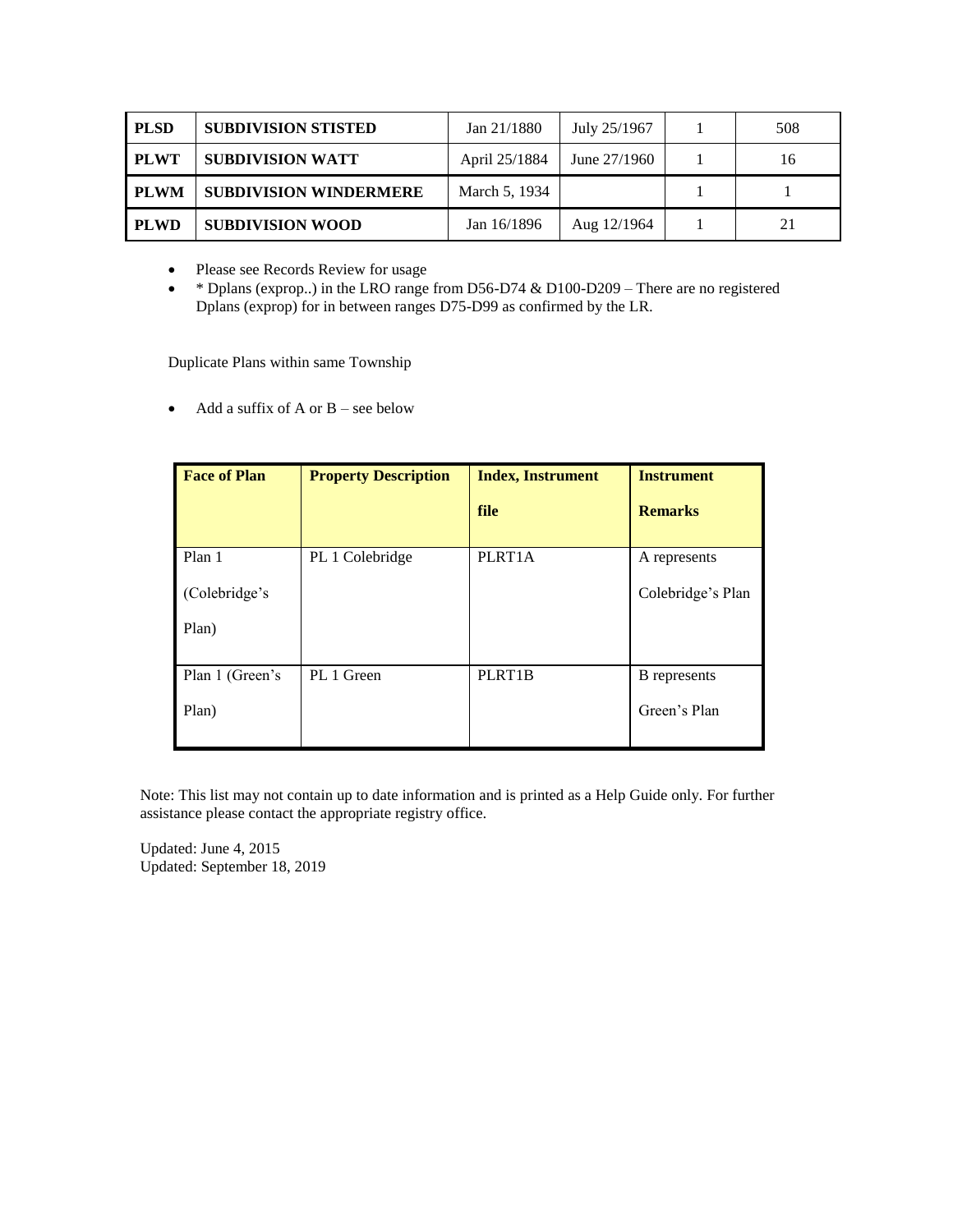| Plan No.       | <b>PREFIX TO</b>   | <b>Type of Plan</b>                     | Date                             | <b>Description (underlying geographics)</b>  |
|----------------|--------------------|-----------------------------------------|----------------------------------|----------------------------------------------|
|                | <b>INDEX BOARD</b> | M=Land                                  | S=surveyed,                      |                                              |
|                | <b>PLANS (MBP)</b> | <b>Titles</b>                           | R=registered                     |                                              |
|                |                    | <b>Subdivision</b>                      |                                  |                                              |
|                |                    | <b>R=Registry</b><br><b>Subdivision</b> |                                  |                                              |
|                |                    | C=Compiled                              |                                  |                                              |
|                |                    | T=Townplot/                             |                                  |                                              |
|                |                    | <b>Village Site</b>                     |                                  |                                              |
|                |                    | O=Other                                 |                                  |                                              |
|                |                    | (Add note in                            |                                  |                                              |
|                |                    | comments                                |                                  |                                              |
|                |                    | column)                                 |                                  |                                              |
| $M1$           | <b>MBP1M</b>       | M                                       | S. Jan 7 1889<br>R. Jan 10 1889  | PT LT 15 CON 7 BRUNEL                        |
| M <sub>2</sub> | MBP2M              | $\mathbf{M}$                            | <b>July 29 1889</b>              | LT 4 CON 1 MACAULAY                          |
| M3             | MBP3M              | $\mathbf{M}$                            | S. Oct 24 1890                   | LT 4 CON 1 MACAULAY                          |
|                |                    |                                         | R. Jan 28 1891                   |                                              |
| M <sub>4</sub> | MBP4M              | $\mathbf{M}$                            | S. Sept 15 1894                  | PT LT 24 CON 7 WOOD                          |
|                |                    |                                         | R. March 13 1896                 |                                              |
| M <sub>5</sub> | MBP5M              | $\mathbf{M}$                            | S. May 7 1899<br>R. Nov 12 1899  | PT LT 15-16 CON 6 MEDORA                     |
| M <sub>6</sub> | <b>MBP6M</b>       | $\mathbf{M}$                            | S. Nov 18 1899                   | PT LT 15-16 CON 6 MEDORA (SUPERCEDES M5)     |
|                |                    |                                         | R. Nov 27 1899                   |                                              |
| M7             | MBP7M              | $\mathbf{M}$                            | S. Feb 26 1900                   | PT LT 24 CON 7 WOOD                          |
|                |                    |                                         | R. March 22 1900                 |                                              |
| $\mathbf{M8}$  | MBP8M              | $\mathbf{M}$                            | S. May 8 1903                    | PT LT 31-32 CON 7 WOOD                       |
|                |                    |                                         | R. Sept 2 1903                   |                                              |
| M <sub>9</sub> | MBP9M              | $\mathbf{M}$                            | S. Dec 22 1903                   | LT 22-24, PT LT 17-18, PT BIRD'S LANE (SHOWN |
|                |                    |                                         | R. Feb 16 1904                   | <b>ON M3) BRACEBRIDGE</b>                    |
| <b>M10</b>     | MBP10M             | $\mathbf{M}$                            | S. Feb 9 1904                    | LT 14-15 CON 2 FRANKLIN                      |
|                |                    |                                         | R. March 28 1904                 |                                              |
| <b>M11</b>     | MBP11M             | $\mathbf{M}$                            | S. Feb 22 1904                   | LT 8 CON 4 FRANKLIN                          |
|                |                    |                                         | <b>R.</b> April 2 1904           |                                              |
| M12            | MBP12M             | $\mathbf{M}$                            | S. Sept 28 1904                  | PT LT 35 CON 12 BAXTER                       |
|                |                    |                                         | R. Oct 18 1904                   |                                              |
| <b>M13</b>     | MBP13M             | M                                       | S. July 15 1902                  | LT 31-32, PT LT 33 CON 5 MEDORA              |
|                |                    |                                         | R. Oct 28 1904                   |                                              |
| M14            | MBP14M             | $\mathbf{M}$                            | S. Aug 21 1905                   | PT LT 38 CON 10 BAXTER                       |
|                |                    |                                         | R. Aug 25 1905                   |                                              |
| M15            | MBP15M             | $\mathbf{M}$                            | S. May 15 1905                   | PT LT 24 CON 7 WOOD                          |
|                |                    |                                         | R. Jan 17 1906                   |                                              |
| M16            | MBP16M             | $\mathbf{M}$                            | S. June 27 1906                  | PT LT 35 CON 7 WOOD                          |
|                |                    |                                         | R. July 11 1906                  |                                              |
| <b>M17</b>     | MBP17M             | $\bf M$                                 | S. May 20 1907<br>R. June 8 1907 | PT LT 34 CON 12 BAXTER                       |
| <b>M18</b>     | MBP18M             | $\bf M$                                 | S. Aug 9 1907                    | PT LT 15 CON 1 MUSKOKA                       |
|                |                    |                                         | R. Aug 27 1907                   |                                              |
| M19            | MBP19M             | $\mathbf{M}$                            | S. Sept 2 1907                   | PT LT 21 CON 13, PT LT 20 CON 14 RIDOUT      |
|                |                    |                                         | R. Dec 23 1907                   |                                              |
| M20            | MBP20M             | $\mathbf{M}$                            | S. Jan 9 1908                    | PT LT 7 CON 5 FRANKLIN                       |
|                |                    |                                         | R. Feb 14 1908                   |                                              |
| M21            | MBP21M             | $\mathbf{M}$                            | S. Oct 23 1907                   | PT LT 41 CON 7 WOOD                          |
|                |                    |                                         | R. May 8 1908                    |                                              |
| M22            | MBP22M             | $\mathbf{M}$                            | S. July 22 1908                  | PT LT 37 CON 14 BAXTER                       |
|                |                    |                                         | R. Aug 15 1908                   |                                              |
| M23            | MBP23M             | $\mathbf{M}$                            | S. June 15 1908                  | PT LT 5-6 CON 10 MEDORA                      |
|                |                    |                                         | R. Aug 29 1908                   |                                              |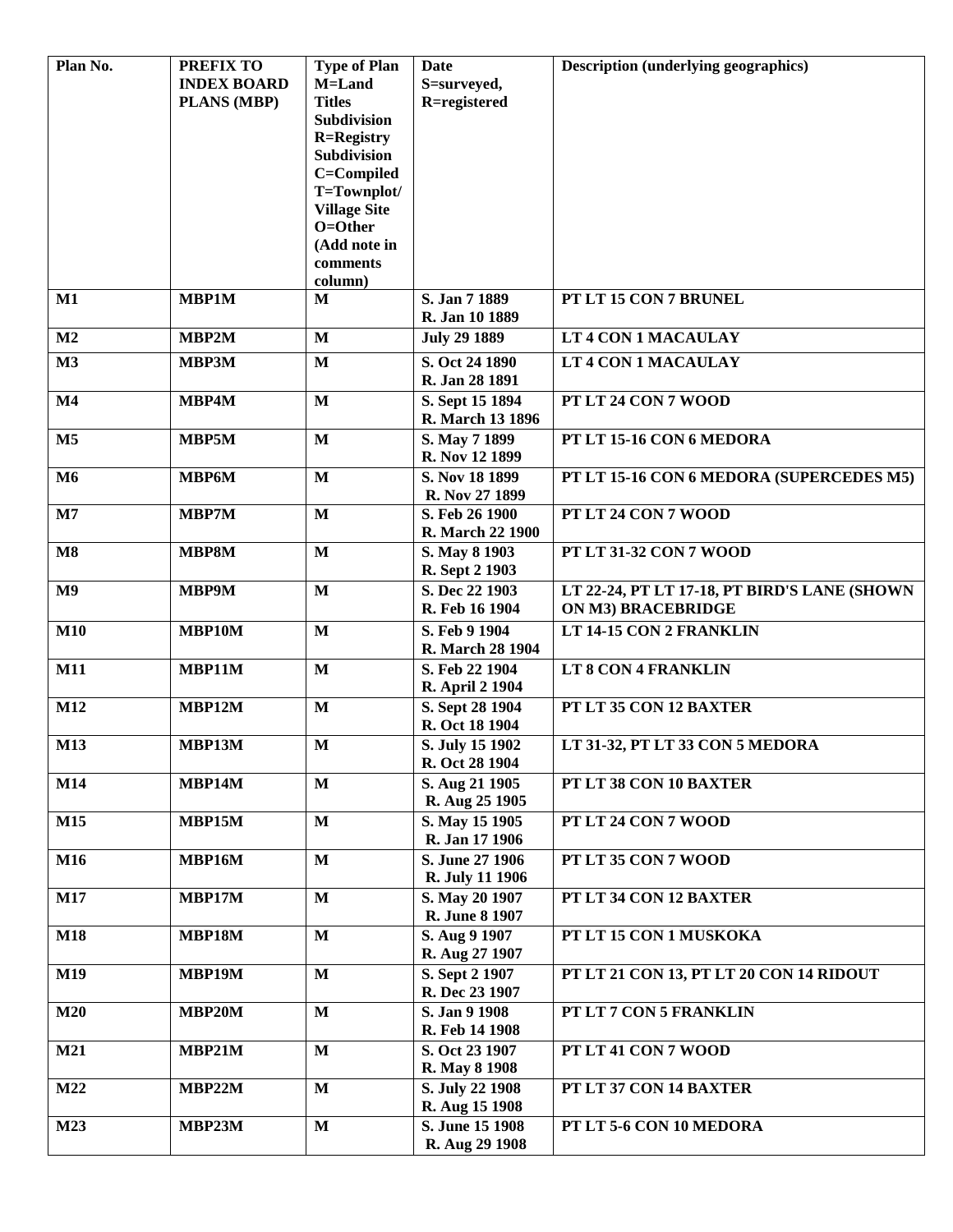| Plan No.   | PREFIX TO          | <b>Type of Plan</b> | Date                                 | <b>Description (underlying geographics)</b> |
|------------|--------------------|---------------------|--------------------------------------|---------------------------------------------|
|            | <b>INDEX BOARD</b> | M=Land              | S=surveyed,                          |                                             |
|            | PLANS (MBP)        | <b>Titles</b>       | R=registered                         |                                             |
|            |                    | Subdivision         |                                      |                                             |
|            |                    | <b>R=Registry</b>   |                                      |                                             |
|            |                    | Subdivision         |                                      |                                             |
|            |                    | C=Compiled          |                                      |                                             |
|            |                    | T=Townplot/         |                                      |                                             |
|            |                    | <b>Village Site</b> |                                      |                                             |
|            |                    | O=Other             |                                      |                                             |
|            |                    | (Add note in        |                                      |                                             |
|            |                    | comments            |                                      |                                             |
| M24        | MBP24M             | column)<br>M        | S. Jan 5 1909                        | PT LT 2 CON 7-8 FREEMAN                     |
|            |                    |                     | R. May 21 1909                       |                                             |
| M25        | <b>MBP25M</b>      | $\mathbf{M}$        | S. May 15 1909                       | PT LT 11 CON 1 FRANKLIN                     |
|            |                    |                     | R. Nov 6 1909                        |                                             |
| M26        | MBP26M             | $\mathbf{M}$        | S. Aug 30 1909                       | PT LT 9-10 CON 1 FRANKLIN                   |
|            |                    |                     | R. Dec 10 1909                       |                                             |
| M27        | <b>MBP27M</b>      | $\mathbf{M}$        | Feb 3 1910                           | LT 11 CON 8 MORRISON                        |
| M28        | <b>MBP28M</b>      | $\mathbf{M}$        | S. Oct 26 1910                       | PT LT 39 CON 7 WOOD                         |
|            |                    |                     | R. Nov 15 1910                       |                                             |
| M29        | <b>MBP29M</b>      | $\mathbf{M}$        | S. Dec 8 1910                        | PT LT 16 CON C MEDORA                       |
|            |                    |                     | R. Dec 21 1910                       |                                             |
| <b>M30</b> | <b>MBP30M</b>      | $\mathbf{M}$        | S. March 15 1911                     | PT LT 30 CON 11 BAXTER                      |
|            |                    |                     | R. March 24 1911                     |                                             |
| <b>M31</b> | MBP31M             | $\mathbf{M}$        | S. March 15 1911<br>R. March 24 1911 | PT LT 33-34 CON 11 BAXTER                   |
| M32        | <b>MBP32M</b>      | $\mathbf{M}$        | S. April 18 1911                     | PT LT 29 CON 4-5 FRANKLIN                   |
|            |                    |                     | R. April 29 1911                     |                                             |
| M33        | <b>MBP33M</b>      | $\mathbf{M}$        | S. Nov 29 1910                       | PT LT 22-23 CON 8, PT LT 19-23 CON 9 WOOD   |
|            |                    |                     | R. May 26 1911                       |                                             |
| M34        | <b>MBP34M</b>      | $\mathbf{M}$        | S. July 21 1910                      | PT LT 9 CON 7 SINCLAIR                      |
|            |                    |                     | R. July 5 1911                       |                                             |
| M35        | <b>MBP35M</b>      | $\mathbf{M}$        | S. Sept 22 1911                      | PT LT 14 CON 7 MORRISON                     |
|            |                    |                     | R. Sept 22 1911                      |                                             |
| M36        | <b>MBP36M</b>      | $\mathbf{M}$        | S. June 29 1910<br>R. Nov 30 1911    | PT LT 17 CON 3 MUSKOKA                      |
| M37        | MBP37M             | $\mathbf{M}$        | S. Nov 28 1911                       | PT LT 3 CON 7 FREEMAN                       |
|            |                    |                     | R. Dec 9 1911                        |                                             |
| <b>M38</b> | <b>MBP38M</b>      | $\mathbf{M}$        | S. Jan 15 1911                       | PT LT 34 CON 7 WOOD                         |
|            |                    |                     | R. Feb 7 1912                        |                                             |
| M39        | <b>MBP39M</b>      | $\mathbf{M}$        | S. May 30 1912                       | PT LT 26-27 CON 9 MUSKOKA                   |
|            |                    |                     | R. June 29 1912                      |                                             |
| <b>M40</b> | <b>MBP40M</b>      | $\mathbf{M}$        | S. June 22 1912                      | PT LT 18-19 CON D MEDORA                    |
|            |                    |                     | R. July 29 1912                      |                                             |
| <b>M41</b> | <b>MBP41M</b>      | $\mathbf{M}$        | S. March 27 1913                     | PT LT 24-25 CON 4 MEDORA                    |
|            |                    |                     | R. July 29 1913                      |                                             |
| M42        | <b>MBP42M</b>      | $\mathbf{M}$        | S. June 9 1913<br>R. July 24 1913    | PT LT 30 CON 13 BAXTER                      |
| M43        | <b>MBP43M</b>      | $\mathbf{M}$        | S. Jan 1 1913                        | LT 7 CON 10 BAXTER                          |
|            |                    |                     | R. Jan 26 1914                       |                                             |
| M44        | <b>MBP44M</b>      | $\mathbf{M}$        | S. Jan 1 1913                        | LT 6 CON 10 BAXTER                          |
|            |                    |                     | R. Jan 26 1914                       |                                             |
| M45        | <b>MBP45M</b>      | $\mathbf{M}$        | S. Jan 1 1913                        | PT LT 7 CON 11 BAXTER                       |
|            |                    |                     | R. Jan 26 1914                       |                                             |
| <b>M46</b> | <b>MBP46M</b>      | $\mathbf{M}$        | S. Jan 1 1913                        | PT LT 6 CON 11 BAXTER                       |
|            |                    |                     | R. Jan 26 1914                       |                                             |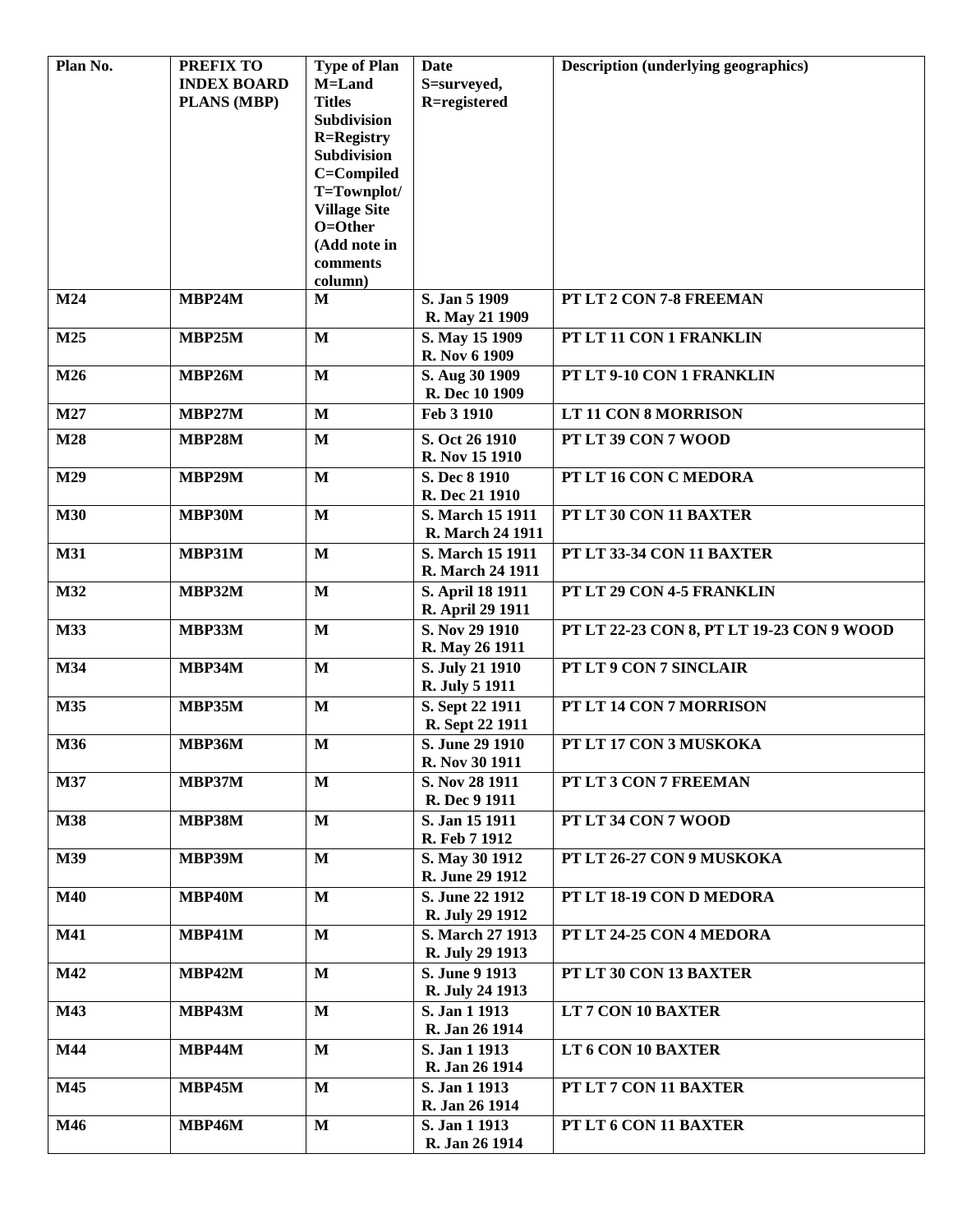| Plan No.   | <b>PREFIX TO</b>   | <b>Type of Plan</b>     | Date                               | <b>Description (underlying geographics)</b> |
|------------|--------------------|-------------------------|------------------------------------|---------------------------------------------|
|            | <b>INDEX BOARD</b> | M=Land                  | S=surveyed,                        |                                             |
|            | <b>PLANS (MBP)</b> | <b>Titles</b>           | R=registered                       |                                             |
|            |                    | Subdivision             |                                    |                                             |
|            |                    | <b>R=Registry</b>       |                                    |                                             |
|            |                    | Subdivision             |                                    |                                             |
|            |                    | C=Compiled              |                                    |                                             |
|            |                    | T=Townplot/             |                                    |                                             |
|            |                    | <b>Village Site</b>     |                                    |                                             |
|            |                    | O=Other                 |                                    |                                             |
|            |                    | (Add note in            |                                    |                                             |
|            |                    | comments<br>column)     |                                    |                                             |
| M47        | MBP47M             | M                       | S. April 16 1914                   | PT LT 30 CON 2 BRUNEL                       |
|            |                    |                         | R. May 2 1914                      |                                             |
| M48        | <b>MBP48M</b>      | $\mathbf{M}$            | S. March 23 1914                   | PT LT 18 CON FRANKLIN                       |
|            |                    |                         | R. June 5 1914                     |                                             |
| M49        | <b>MBP49M</b>      | $\mathbf{M}$            | S. Aug 15 1915                     | PT LT 33-34 CON 10 BAXTER                   |
|            |                    |                         | R. Sept 22 1915                    |                                             |
| <b>M50</b> | MBP50M             | $\mathbf{M}$            | S. Sept 9 1915                     | PT LT 40 CON 7 WOOD                         |
|            |                    |                         | R. Oct 9 1915                      |                                             |
|            |                    |                         |                                    | PT LT 36 CON 11 BAXTER                      |
| <b>M51</b> | MBP51M             | $\mathbf{M}$            | S. Sept 21 1915                    |                                             |
|            |                    |                         | R. April 27 1916<br>S. June 5 1916 |                                             |
| M52        | <b>MBP52M</b>      | $\mathbf{M}$            |                                    | PT LT 39 CON 7 WOOD                         |
|            |                    |                         | R. June 19 1916                    |                                             |
| M53        | MBP53M             | $\mathbf{M}$            | S. Sept 24 1915                    | PT LT 38 CON 11 BAXTER                      |
|            |                    |                         | R. Oct 14 1916                     |                                             |
| M54        | MBP54M             | $\mathbf{M}$            | S. Aug 16 1916                     | PT LT 38 CON 11 BAXTER                      |
|            |                    |                         | R. Oct 14 1916                     |                                             |
| M55        | <b>MBP55M</b>      | $\mathbf{M}$            | S. Oct 6 1917                      | PT LT 3 CON 7-8, FREEMAN                    |
|            |                    |                         | R. Nov 21 1917                     |                                             |
| M56        | <b>MBP56M</b>      | $\mathbf{M}$            | S. May 25 1918                     | PT LT 3 CON 7-8, FREEMAN                    |
|            |                    |                         | R. Aug 7 1918                      |                                             |
| M57        | MBP57M             | $\mathbf{M}$            | S. Sept 24, 1918                   | PT LT 39 CON 7 WOOD                         |
|            |                    |                         | R. Aug 11 1919                     |                                             |
| M58        | <b>MBP58M</b>      | $\mathbf{M}$            | S. Sept 25 1918                    | PT LT 3 CON 6 FREEMAN                       |
|            |                    |                         | R. Feb 2 1920                      |                                             |
| M59        | <b>MBP59M</b>      | $\overline{\mathbf{M}}$ | S. Dec 5 1919                      | PT LT 267 CON 13 FRANKLIN                   |
|            |                    |                         | R. Feb 10 1920                     |                                             |
| <b>M60</b> | MBP60M             | $\mathbf M$             | S. Oct 26 1920                     | PT LT 27 CON 13, PT LT 28-29 CON 14         |
|            |                    |                         | R. Oct 27 1920                     | <b>FRANKLIN</b>                             |
| <b>M61</b> | <b>MBP61M</b>      | $\mathbf M$             | S. May 27 1920                     | PT LT 25 CON 7 WOOD                         |
|            |                    |                         | R. Feb 17 1921                     |                                             |
| M62        | <b>MBP62M</b>      | $\mathbf M$             | S. Oct 30 1920                     | <b>BROKEN LT 31 CON 13 BAXTER</b>           |
|            |                    |                         | R. Mar 12 1921                     |                                             |
| M63        | <b>MBP63M</b>      | $\mathbf M$             | S. Mar 1 1921                      | PT LT 7-8 CON D MEDORA                      |
|            |                    |                         | R. May 4 1921                      |                                             |
| M64        | <b>MBP64M</b>      | $\mathbf M$             | S. Nov 1 1920                      | PT LT 34 CON 13 BAXTER                      |
|            |                    |                         | R. May 30 1921                     |                                             |
| M65        | <b>MBP65M</b>      | $\mathbf{M}$            | S. May 16 1921                     | <b>PT LT 28-29 CON 8 WOOD</b>               |
|            |                    |                         | R. Aug 19 1921                     |                                             |
| M66        | <b>MBP66M</b>      | $\mathbf M$             | S. July 11 1921                    | PT LT 39 CON 7 WOOD                         |
|            |                    |                         | R. Oct 7 1921                      |                                             |
| M67        | <b>MBP67M</b>      | $\mathbf M$             | S. Sept 27 1921                    | PT LT 1 CON 7 FREEMAN                       |
|            |                    |                         | R. OcT 11 1921                     |                                             |
| M68        | <b>MBP68M</b>      | $\mathbf M$             | S. Mar 24 1922                     | PT LT 32-33 CON 13 BAXTER                   |
|            |                    |                         | R. June 6 1922                     |                                             |
|            |                    |                         |                                    |                                             |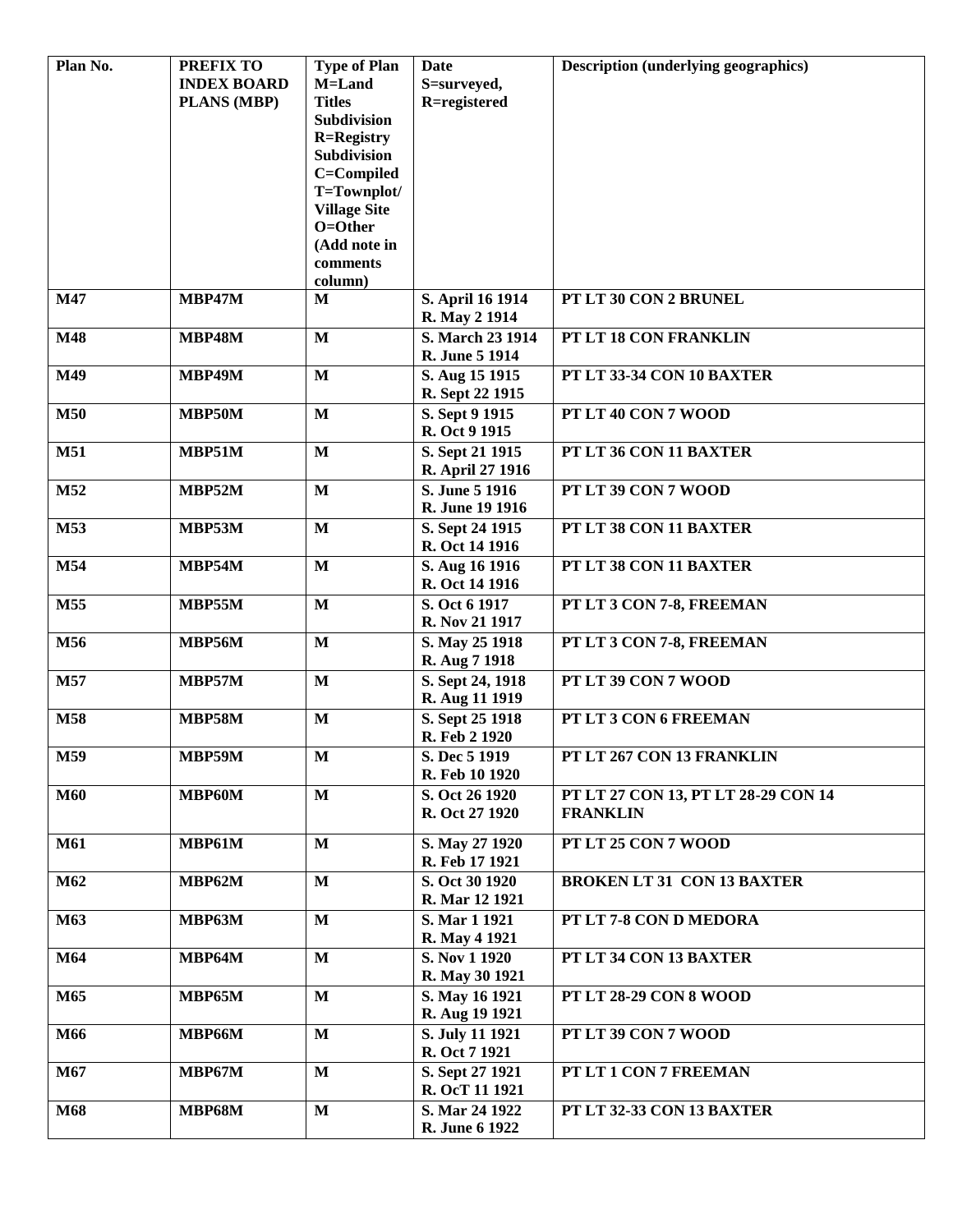| Plan No.   | <b>PREFIX TO</b>   | <b>Type of Plan</b> | Date             | <b>Description (underlying geographics)</b>  |
|------------|--------------------|---------------------|------------------|----------------------------------------------|
|            | <b>INDEX BOARD</b> | M=Land              | S=surveyed,      |                                              |
|            | <b>PLANS (MBP)</b> | <b>Titles</b>       | R=registered     |                                              |
|            |                    | Subdivision         |                  |                                              |
|            |                    | <b>R=Registry</b>   |                  |                                              |
|            |                    | <b>Subdivision</b>  |                  |                                              |
|            |                    | C=Compiled          |                  |                                              |
|            |                    | T=Townplot/         |                  |                                              |
|            |                    | <b>Village Site</b> |                  |                                              |
|            |                    | $O = Other$         |                  |                                              |
|            |                    | (Add note in        |                  |                                              |
|            |                    | comments            |                  |                                              |
|            |                    | column)             |                  |                                              |
| M69        | <b>MBP69M</b>      | M                   | S. Sept 25 1920  | <b>PT LT 27-28 CON 7 WOOD</b>                |
|            |                    |                     | R. Sept 22 1922  |                                              |
| M70        | MBP70M             | $\mathbf{M}$        | S. Oct 20 1920   | PT LT 28 CON 7 WOOD                          |
|            |                    |                     | R. Sept 22 1922  |                                              |
| M71        | MBP71M             | $\mathbf{M}$        | S. Sept 11 1922  | PT LT 26 CON 11 BAXTER                       |
|            |                    |                     | R. Nov 16 1922   |                                              |
| M72        | MBP72M             | $\mathbf{M}$        | S. Aug 14 1922   | PT LT 68 CON 11 BAXTER                       |
|            |                    |                     | R. Feb 26 1922   |                                              |
| M73        | MBP73M             | $\mathbf{M}$        | S. Jan 27 1922   | PT LT 14-15 CON 1 FRANKLIN                   |
|            |                    |                     | R. Feb 8 1923    |                                              |
| M74        | MBP74M             | $\mathbf{M}$        | S. July 5 1923   | PT LT 3 CON 7-8 FREEMAN                      |
|            |                    |                     | R. Oct 18 1923   |                                              |
| M75        | MBP75M             | M                   | S. Nov 15 1923   | LT 8 CON 3 FRANKLIN                          |
|            |                    |                     | R. Nov 24 1923   |                                              |
| M76        | MBP76M             | $\mathbf{M}$        | S. Jan 10 1924   | PT LT 18-19 CON D MEDORA                     |
|            |                    |                     | R. March 10 1924 |                                              |
|            |                    |                     |                  |                                              |
| M77        | MBP77M             | $\mathbf{M}$        | S. Aug 17 1925   | PT LT 33 CON 7 BAXTER                        |
|            |                    |                     | R. Oct 9 1925    |                                              |
| M78        | <b>MBP78M</b>      | $\mathbf{M}$        | S. Aug 28 1925   | LT 16 CON 9 FRANKLIN                         |
|            |                    |                     | R. Oct 14 1925   |                                              |
| M79        | MBP79M             | $\mathbf{M}$        | S. Jan 25 1926   | PT LT 14-15 CON 2-3 FRANKLIN                 |
|            |                    |                     | R.               |                                              |
| <b>M80</b> | <b>MBP80M</b>      | $\mathbf{M}$        | S. Dec 14 1925   | LT 14 CON 1, SOUTH PTS OF LT 12-13 CON 1, PT |
|            |                    |                     | R. May 1 1926    | OSRA FR LT 12-13 CON 1 MUSOKA                |
| <b>M81</b> | <b>MBP81M</b>      | $\mathbf M$         | S. July 3 1926   | CRANBERRY ISLAND IN LAKE KAH-SHE-SHE-        |
|            |                    |                     | R. July 8 1926   | <b>BOG-A-MOG, MORRISON</b>                   |
|            |                    |                     |                  |                                              |
| <b>M82</b> | <b>MBP82M</b>      | $\mathbf{M}$        | S. Aug 24 1926   | PT LT 29 CON 11 BAXTER                       |
|            |                    |                     | R. Oct 7 1926    |                                              |
| M83        | <b>MBP83M</b>      | $\mathbf M$         | S. Sept 8 1925   | PT LT 4 CON 3, PT ORDAL ALONG SHORES OF      |
|            |                    |                     | R. April 19 1927 | <b>CLEAR LAKE, SINCLAIR</b>                  |
|            |                    |                     |                  |                                              |
| M84        | <b>MBP84M</b>      | $\mathbf{M}$        | S. May 28 1927   | PT LT 37 CON 7 WOOD                          |
|            |                    |                     | R. July 22 1927  |                                              |
| M85        | <b>MBP85M</b>      | $\mathbf{M}$        | S. Sept 19 1928  | PT LT 12 CON 1 CARDWELL                      |
|            |                    |                     | R. June 8 1929   |                                              |
| M86        | <b>MBP86M</b>      | $\mathbf{M}$        | S. Jan 6 1924    | <b>LT 7 CON 9 MORRISON</b>                   |
|            |                    |                     | R. July 31 1929  |                                              |
| <b>M87</b> | <b>MBP87M</b>      | $\mathbf{M}$        | S. March 4 1928  | WHITEBRIDGE ISLAND MUSKOKA RIVER,            |
|            |                    |                     | R. Oct 24 1929   | <b>OPPOSITE LT 36 CON 7 WOOD</b>             |
|            |                    |                     |                  |                                              |
| <b>M88</b> | <b>MBP88M</b>      | $\mathbf{M}$        | S. Aug 29 1927   | PT LT 15 CON 1 FRANKLIN                      |
|            |                    |                     | R. May 10 1930   |                                              |
| M89        | <b>MBP89M</b>      | $\mathbf{M}$        | S. Aug 21 1930   | PT LT 22 CON 6-7 BAXTER                      |
|            |                    |                     | R. Aug 22 1930   |                                              |
| <b>M90</b> | MBP90M             | $\mathbf{M}$        | S. May 5 1930    | PT LT 13-15 CON 13 WATT                      |
|            |                    |                     | R. Nov 11 1930   |                                              |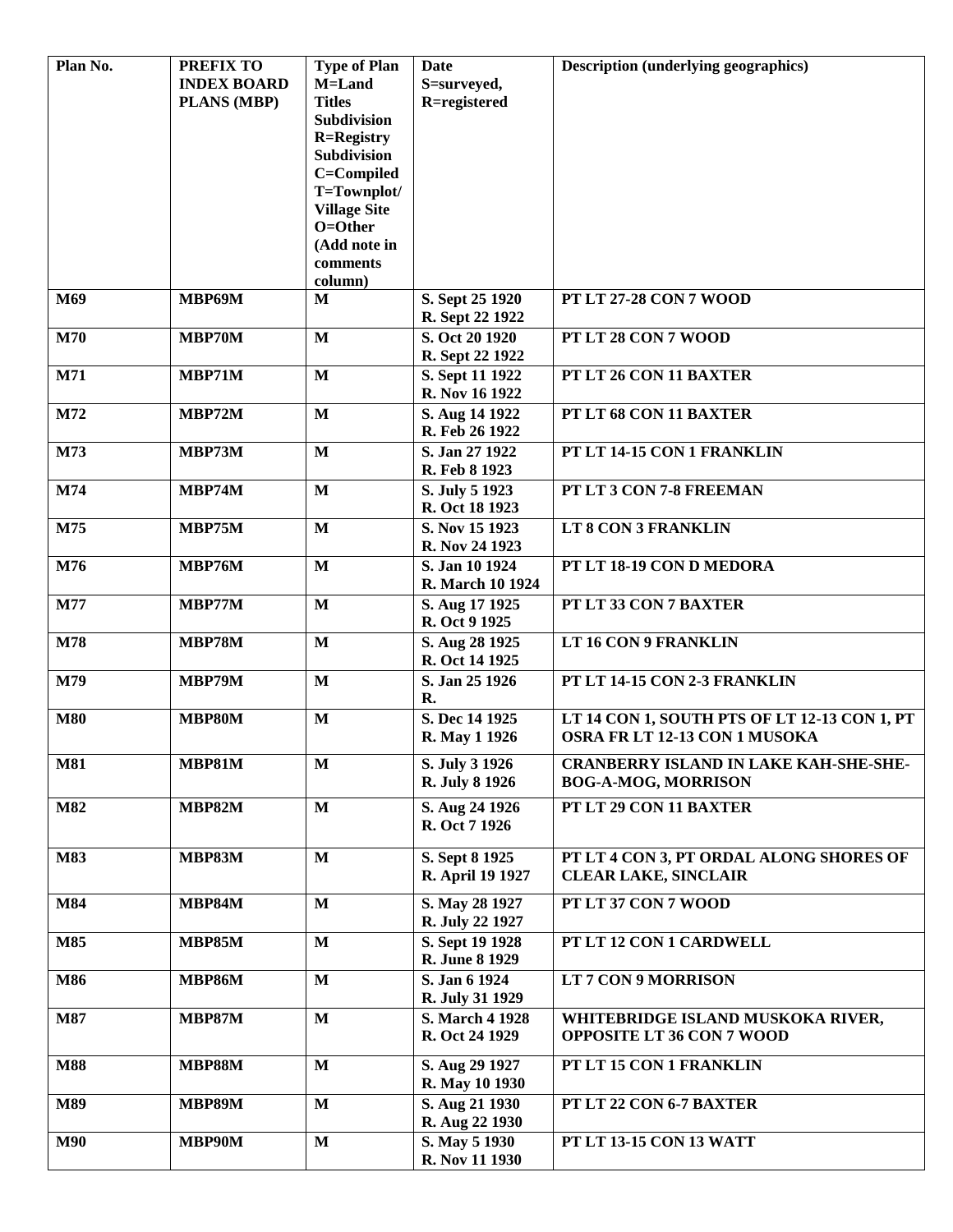| Plan No.    | <b>PREFIX TO</b>            | <b>Type of Plan</b>     | Date                   | <b>Description (underlying geographics)</b> |
|-------------|-----------------------------|-------------------------|------------------------|---------------------------------------------|
|             | <b>INDEX BOARD</b>          | M=Land                  | S=surveyed,            |                                             |
|             | PLANS (MBP)                 | <b>Titles</b>           | R=registered           |                                             |
|             |                             | Subdivision             |                        |                                             |
|             |                             | <b>R=Registry</b>       |                        |                                             |
|             |                             | <b>Subdivision</b>      |                        |                                             |
|             |                             | C=Compiled              |                        |                                             |
|             |                             | T=Townplot/             |                        |                                             |
|             |                             | <b>Village Site</b>     |                        |                                             |
|             |                             | O=Other                 |                        |                                             |
|             |                             | (Add note in            |                        |                                             |
|             |                             | comments                |                        |                                             |
|             |                             | column)                 |                        |                                             |
| <b>M91</b>  | <b>MBP91M</b>               | M                       | S. Sept 7 1932         | PT LT 10 CON 5 FRANKLIN                     |
|             |                             |                         | R. Sept 24 1932        |                                             |
| M92         | MBP92M                      | $\mathbf{M}$            | S. Sept 7 1934         | PT PL M31, BAXTER                           |
|             |                             |                         | R. Feb 8 19351         |                                             |
| M93         | <b>MBP93M</b>               | $\mathbf{M}$            | S. Aug 2 1933          | PT LT 12-13 CON 8 MORRISON                  |
|             |                             |                         | R. June 21 1935        |                                             |
|             |                             |                         |                        |                                             |
| M94         | <b>MBP94M</b>               | $\mathbf{M}$            | S. May 26 1934         | PT LT 10 CON 6-7 MORRISON                   |
|             |                             |                         | <b>R.</b> March 9 1936 |                                             |
| M95         | <b>MBP95M</b>               | $\mathbf{M}$            | S. April 29 1936       | <b>PT LT 22-21 CON 7 WOOD</b>               |
|             |                             |                         | R. May 27 1936         |                                             |
| M96         | <b>MBP96M</b>               | $\mathbf{M}$            | S. July 10 1936        | PT LT 30-31 CON 2 STEPHENSON                |
|             |                             |                         | R. July 13 1936        |                                             |
| M97         | MBP97M                      | $\mathbf{M}$            | S. Oct 27 1936         | LT 28 CON 11 STISTED                        |
|             |                             |                         | R. Feb 26 1937         |                                             |
| <b>M98</b>  | <b>MBP98M</b>               | $\mathbf{M}$            | S. Feb 3 1937          | PT LT 19-20 CON D MEDORA                    |
|             |                             |                         | R. May 28 1937         |                                             |
| M99         | <b>MBP99M</b>               | $\mathbf{M}$            | S. Feb 10 1938         | PT LT 2 CON 8 OAKLEY                        |
|             |                             |                         | R. March 28 1938       |                                             |
| <b>M100</b> | <b>MBP100M</b>              | $\mathbf{M}$            | S. Oct 17 1938         | PT LT 10 CON 1 FRANKLIN                     |
|             |                             |                         | R. Oct 28 1938         |                                             |
|             |                             |                         |                        |                                             |
| <b>M101</b> | <b>MBP101M</b>              | $\mathbf{M}$            | S. April 5 1941        | LT 8, PT LT 6-7 CON 5 FRANKLIN              |
|             |                             |                         | R. June 26 1941        |                                             |
| M102        | <b>MBP102M</b>              | $\mathbf{M}$            | S. April 28 1945       | <b>LT 2 CON C MEDORA</b>                    |
|             |                             |                         | R. Nov 30 1945         |                                             |
| M103        | $\overline{\text{MBP103M}}$ | $\overline{\mathbf{M}}$ | S. July 23 1924        | <b>HORSE ISLAND (NUMBER 36) IN SEVERN</b>   |
|             |                             |                         | R. Aug 9 1946          | <b>RIVER, BAXTER</b>                        |
| M104        | <b>MBP104M</b>              | $\mathbf M$             | S. May 25 1923         | <b>ISLAND 133 IN SEVERN RIVER, BAXTER</b>   |
|             |                             |                         | R. Aug 9 1946          |                                             |
| M105        | <b>MBP105M</b>              | $\mathbf{M}$            | S. Dec 5 1923          | PT ISLAND 137, 145 IN SEVERN RIVER,         |
|             |                             |                         | R. Aug 9 1946          | <b>BAXTER</b>                               |
|             |                             |                         |                        |                                             |
| M106        | <b>MBP106M</b>              | $\mathbf{M}$            | S. Aug 7 1946          | PT ISLAND 137, 145 IN SEVERN RIVER,         |
|             |                             |                         | R. Aug 9 1946          | <b>BAXTER</b>                               |
| M107        | <b>MBP107M</b>              | M                       | S. Aug 7 1946          | PT LT 20 CON 4 BAXTER                       |
|             |                             |                         | R. Aug 9 1946          |                                             |
| <b>M108</b> | <b>MBP108M</b>              | M                       | S. Aug 7 1946          | <b>ISLAND 188 IN SEVERN RIVER, BAXTER</b>   |
|             |                             |                         | R. Aug 9 1946          |                                             |
| M109        | <b>MBP109M</b>              | M                       | S. Oct 1 1947          | PT LT 28 CON 6, LT 29 CON 5-6 FRANKLIN      |
|             |                             |                         |                        |                                             |
|             |                             |                         | R. Feb 3 1948          |                                             |
| <b>M110</b> | <b>MBP110M</b>              | M                       | S. Aug 3 1946          | LT 25-30, PT LT 31 PL M72 IN LT 38 CON 11   |
|             |                             |                         | R. Feb 4 1948          | <b>BAXTER</b>                               |
| <b>M111</b> | <b>MBP111M</b>              | M                       | S. Jan 28 1948         | LT 1-10, PT LT 32 CON 13 BAXTER             |
|             |                             |                         | <b>R.</b> April 8 1948 |                                             |
| <b>M112</b> | <b>MBP112M</b>              | $\mathbf{M}$            | S. Dec 26 1947         | PT LT 3 CON 7 FREEMAN                       |
|             |                             |                         | R. April 17 1948       |                                             |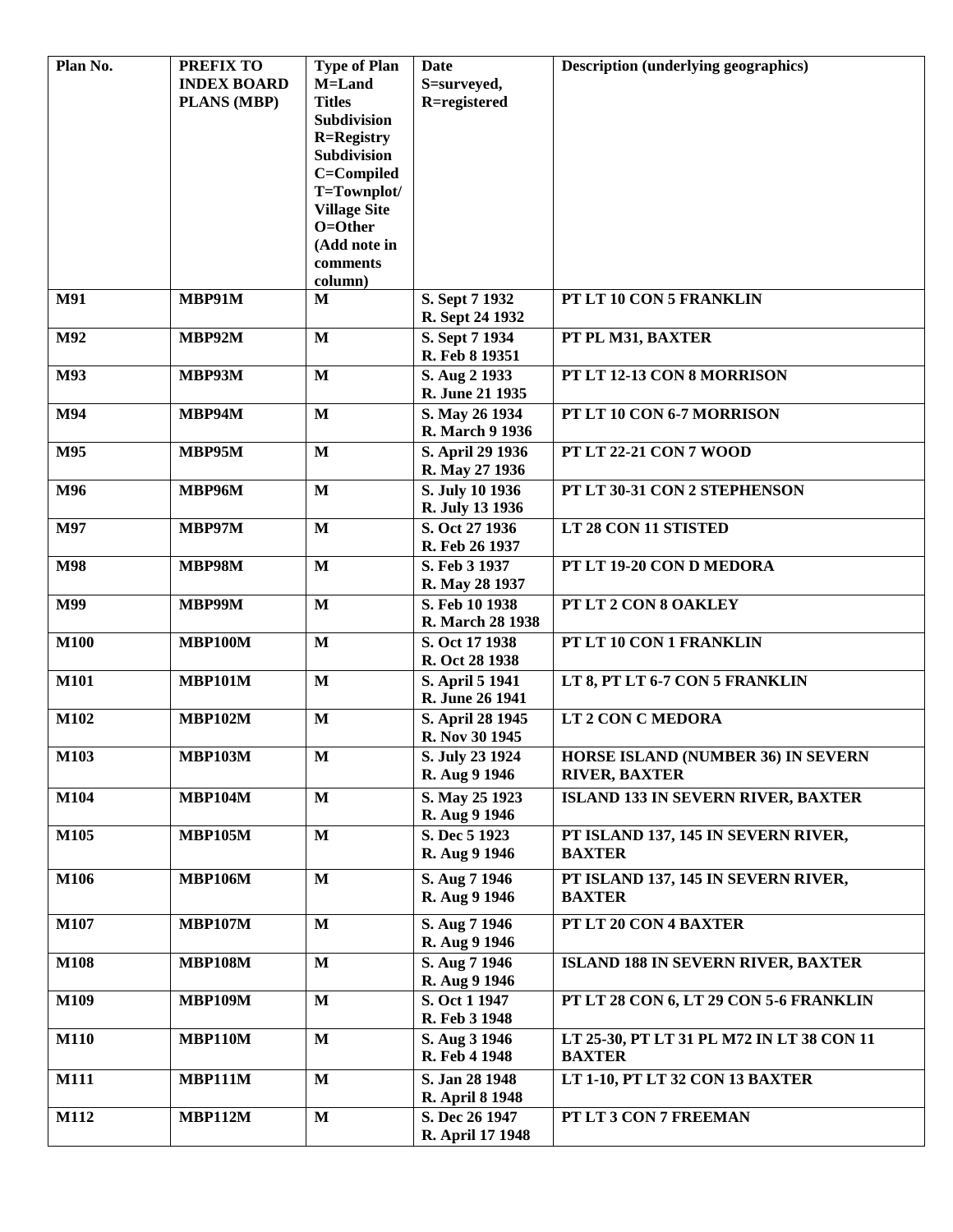| Plan No.    | <b>PREFIX TO</b>   | <b>Type of Plan</b>              | Date                   | <b>Description (underlying geographics)</b> |
|-------------|--------------------|----------------------------------|------------------------|---------------------------------------------|
|             | <b>INDEX BOARD</b> | M=Land                           | S=surveyed,            |                                             |
|             | <b>PLANS (MBP)</b> | <b>Titles</b>                    | R=registered           |                                             |
|             |                    | Subdivision                      |                        |                                             |
|             |                    | <b>R=Registry</b><br>Subdivision |                        |                                             |
|             |                    | C=Compiled                       |                        |                                             |
|             |                    | T=Townplot/                      |                        |                                             |
|             |                    | <b>Village Site</b>              |                        |                                             |
|             |                    | O=Other                          |                        |                                             |
|             |                    | (Add note in                     |                        |                                             |
|             |                    | comments                         |                        |                                             |
|             |                    | column)                          |                        |                                             |
| M113        | <b>MBP113M</b>     | M                                | S. Nov 1 1947          | <b>PT LT 28-29 CON 8 WOOD</b>               |
|             |                    |                                  | R. Nov 8 1948          |                                             |
| <b>M114</b> | <b>MBP114M</b>     | $\mathbf{M}$                     | S. Oct 1947            | PT LT 7-8 CON 9 MEDORA                      |
|             |                    |                                  | R. Nov 30 1948         |                                             |
| M115        | <b>MBP115M</b>     | $\mathbf{M}$                     | S. Sept 15 1948        | PT LT 2 CON 12 CHAFFEY                      |
|             |                    |                                  | R. Dec 21 1948         |                                             |
| M116        | <b>MBP116M</b>     | $\mathbf{M}$                     | S. Aug 14 1948         | PT LT 6-7 CON 10 BRUNEL                     |
|             |                    |                                  | R. Dec 22 1948         |                                             |
| <b>M117</b> | <b>MBP117M</b>     | $\mathbf{M}$                     | S. Jan 18 1949         | PT LT 18 CON 8 WOOD                         |
|             |                    |                                  | R. March 25 1949       |                                             |
| <b>M118</b> | <b>MBP118M</b>     | $\mathbf{M}$                     | S. Dec 21 1948         | PT LT 22-23 CON 7 WOOD                      |
|             |                    |                                  | <b>R.</b> April 4 1949 |                                             |
| M119        | <b>MBP119M</b>     | $\mathbf{M}$                     | S. Jan 5 1949          | PT LT 9-10 CON 5 WOOD                       |
|             |                    |                                  | R. April 11 1949       |                                             |
| <b>M120</b> | <b>MBP120M</b>     | $\mathbf{M}$                     | S. Feb 10 1949         | LT 16-20 PL M102 PT LT 11CON C MEDORA       |
|             |                    |                                  | R. April 12 1949       |                                             |
| M121        | <b>MBP121M</b>     | M                                | S. May 30 1949         | PT LT 8 CON 9 MEDORA                        |
|             |                    |                                  | R. May 30 1949         |                                             |
| M122        | <b>MBP122M</b>     | $\mathbf{M}$                     | S. June 7 1949         | PT LT 17 CON 8 WOOD                         |
|             |                    |                                  | R. July 28 1949        |                                             |
| M123        | <b>MBP123M</b>     | $\mathbf{M}$                     | S. July 4 1949         | PT LT 17 CON 12 BAXTER                      |
|             |                    |                                  | R. Aug 13 1949         |                                             |
| M124        | <b>MBP124M</b>     | $\mathbf{M}$                     | S. July 14 1949        | PT LT 9-10 CON 13 MCLEAN                    |
|             |                    |                                  | R. Sept 12 1949        |                                             |
| M125        | <b>MBP125M</b>     | M                                | S. May 13 1948         | PT LT 3 CON 12 RIDOUT                       |
|             |                    |                                  | R. Sept 23 1949        |                                             |
| M126        | <b>MBP126M</b>     | $\mathbf{M}$                     | S. Aug 29 1949         | PT LT 27-28 CON 7 WOOD                      |
|             |                    |                                  | R. Oct 15 1949         |                                             |
| M127        | <b>MBP127M</b>     | $\mathbf{M}$                     | S. June 23 1949        | PT LT 13-14 CON 9 WATT                      |
|             |                    |                                  | R. Oct 21 1949         |                                             |
| M128        | <b>MBP128M</b>     | $\mathbf{M}$                     | S. Aug 29 1949         | PT LT 9-10 CON 6-7 MEDORA                   |
|             |                    |                                  | R. Nov 5 1949          |                                             |
| M129        | <b>MBP129M</b>     | $\mathbf{M}$                     | S. Aug 12 1949         | PT LT 11-12 CON 1 FRANKLIN                  |
|             |                    |                                  | R. Dec 8 1949          |                                             |
| <b>M130</b> | <b>MBP130M</b>     | $\mathbf{M}$                     | S. Oct 22 1949         | LT 23-24 CON 3 FRANKLIN                     |
|             |                    |                                  | R. Jan 24 1950         |                                             |
| <b>M131</b> | <b>MBP131M</b>     | $\mathbf{M}$                     | S. Jun 9 1949          | PT LT 33 CON 2 BAXTER                       |
|             |                    |                                  | R. Jan 25 1950         |                                             |
| M132        | <b>MBP132M</b>     | $\mathbf{M}$                     | S. Oct 27 1949         | PT LT 18-19 CON 7 FRANKLIN                  |
|             |                    |                                  | R. Mar 30 1950         |                                             |
| M133        | <b>MBP133M</b>     | $\mathbf{M}$                     | S. Dec 29 1949         | PT LT 18-19 CON 9 FRANKLIN                  |
|             |                    |                                  | <b>R.</b> Apr 5 1950   |                                             |
| M134        | <b>MBP134M</b>     | $\mathbf{M}$                     | S. Feb 10 1950         | LT 1 CON 8, LT 1-2 CON 9 SINCLAIR           |
|             |                    |                                  | R. Apr 18 1950         |                                             |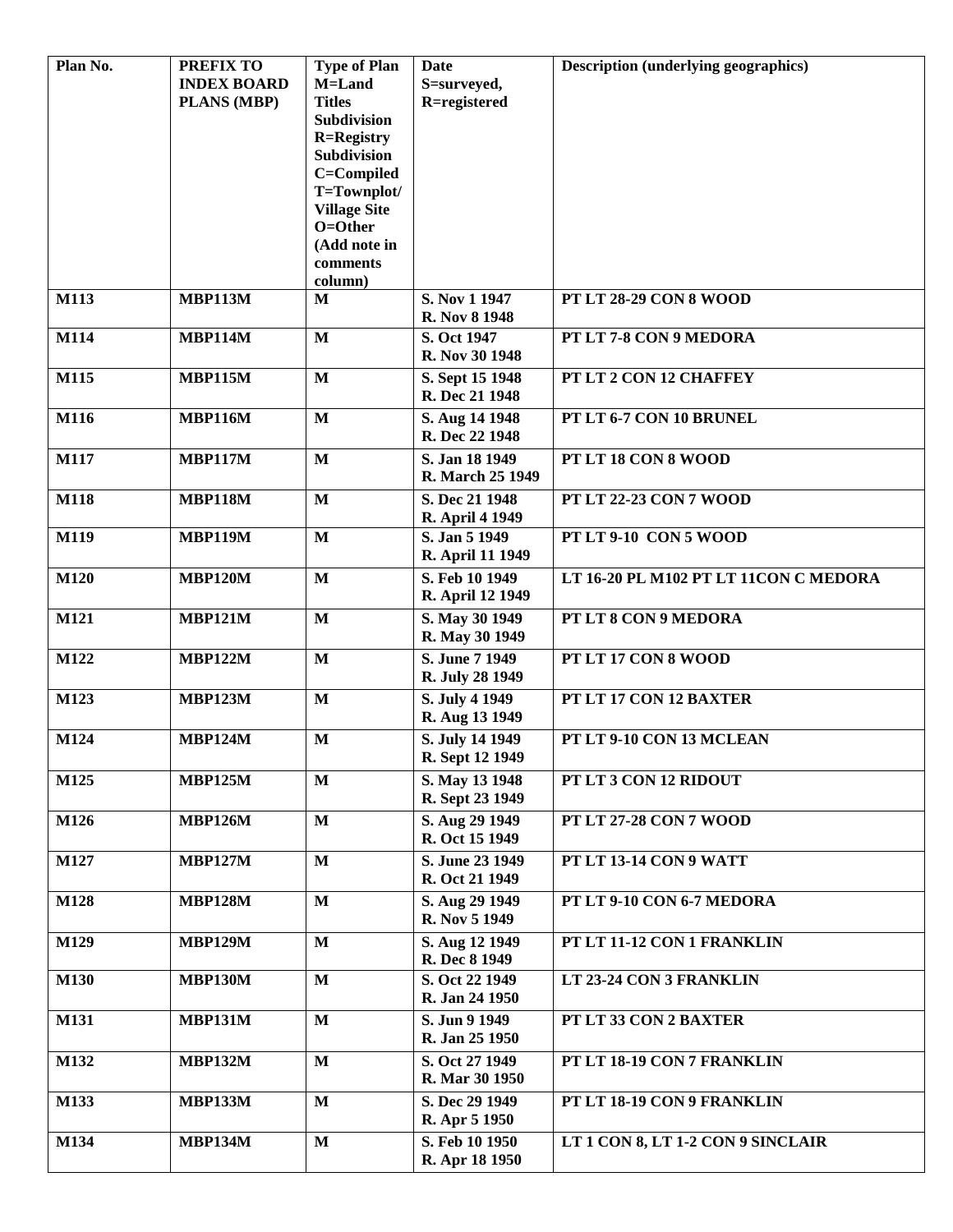| Plan No.    | <b>PREFIX TO</b><br><b>INDEX BOARD</b><br>PLANS (MBP) | <b>Type of Plan</b><br>M=Land<br><b>Titles</b><br>Subdivision<br><b>R=Registry</b><br><b>Subdivision</b><br>C=Compiled<br>T=Townplot/ | Date<br>S=surveyed,<br>R=registered      | <b>Description (underlying geographics)</b> |
|-------------|-------------------------------------------------------|---------------------------------------------------------------------------------------------------------------------------------------|------------------------------------------|---------------------------------------------|
|             |                                                       | <b>Village Site</b><br>O=Other<br>(Add note in<br>comments<br>column)                                                                 |                                          |                                             |
| M135        | <b>MBP135M</b>                                        | M                                                                                                                                     | S. Sept 3 1949<br>R. May 20 1950         | LT 33-33 ON M119, PT LT 10 CON 4 WOOD       |
| M136        | <b>MBP136M</b>                                        | $\mathbf{M}$                                                                                                                          | S. Jan 25 1950<br>R. May 27 1950         | PT LT 1 CON 8 FREEMAN                       |
| M137        | <b>MBP137M</b>                                        | $\mathbf{M}$                                                                                                                          | S. Jun 27 1950<br>R. Aug 22 1950         | LT 12 CON 12 CHAFFEY                        |
| M138        | <b>MBP138M</b>                                        | $\mathbf{M}$                                                                                                                          | S. July 12 1950<br>R. Sept 12 1950       | LT 23 CON 13 MUSKOKA                        |
| M139        | <b>MBP139M</b>                                        | $\mathbf{M}$                                                                                                                          | S. Aug 11 1950<br>R. Oct 26 1950         | PT LT 13 CON 1 FRANKLIN                     |
| <b>M140</b> | <b>MBP140M</b>                                        | $\mathbf{M}$                                                                                                                          | S. July 17 1950<br>R. Nov 7 1950         | LT 24-25 CON 3 FRANKLIN                     |
| M141        | <b>MBP141M</b>                                        | $\mathbf{M}$                                                                                                                          | S. Sept 5 1950<br>R. Nov 10 1950         | PT LT 11-12 CON 3 FRANKLIN                  |
| M142        | <b>MBP142M</b>                                        | $\mathbf{M}$                                                                                                                          | S. May 18 1950<br>R. Nov 20 1950         | PT LT 20 CON A RIDOUT                       |
| M143        | <b>MBP143M</b>                                        | $\mathbf{M}$                                                                                                                          | S. Dec 28 1950<br>R. Feb 5 1951          | PT LT 34-35 CON 14 MUSKOKA                  |
| M144        | <b>MBP144M</b>                                        | $\mathbf{M}$                                                                                                                          | S. Oct 11 1950<br>R. Feb 5 1951          | PT LT 16-17 CON B MEDORA                    |
| M145        | <b>MBP145M</b>                                        | $\mathbf{M}$                                                                                                                          | S. Nov 9 1950<br>R. April 13 1951        | BLK G ON M92, PT LT 34 CON 11 BAXTER        |
| M146        | <b>MBP146M</b>                                        | $\mathbf{M}$                                                                                                                          | S. Feb 27 1950<br>R. April 13 1951       | PT LT 4 CON 13 RIDOUT                       |
| M147        | <b>MBP147M</b>                                        | $\mathbf{M}$                                                                                                                          | S. Dec 6 1950<br>R. April 18 1951        | PT LT 18 CON 11 MCLEAN                      |
| <b>M148</b> | <b>MBP148M</b>                                        | $\mathbf M$                                                                                                                           | S. March 25 1951<br>R. June 29 1951      | PT LT 22-23 CON 7-8 RIDOUT                  |
| M149        | <b>MBP149M</b>                                        | $\mathbf{M}$                                                                                                                          | S. April 16 1951<br>R. June 29 1951      | PT LT 8 CON 13 RIDOUT                       |
| M150        | <b>MBP150M</b>                                        | $\mathbf{M}$                                                                                                                          | <b>S. April 2 1951</b><br>R. July 4 1951 | PT LT 12-13 CON 6 MORRISON                  |
| M151        | <b>MBP151M</b>                                        | $\mathbf{M}$                                                                                                                          | S. July 5 1951<br>R. Aug 1 1951          | PT LT 20-21 CON 8 OAKLEY                    |
| M152        | <b>MBP152M</b>                                        | $\mathbf{M}$                                                                                                                          | S. March 31 1951<br>R. Aug 27 1951       | PT LT 9 CON 11 MCLEAN                       |
| M153        | <b>MBP153M</b>                                        | $\mathbf{M}$                                                                                                                          | S. June 5 1951<br>R. Sept 8 1951         | PT LT 32-33 CON 2 MEDORA                    |
| M154        | <b>MBP154M</b>                                        | $\mathbf{M}$                                                                                                                          | S. July 16 1951<br>R. Oct 9 1951         | PT LT 21 CON A SINCLAIR                     |
| M155        | <b>MBP155M</b>                                        | $\mathbf{M}$                                                                                                                          | S. July 11 1951<br>R. Oct 12 1951        | PT LT 24 CON 8 WOOD                         |
| M156        | <b>MBP156M</b>                                        | $\mathbf{M}$                                                                                                                          | S. Dec 6 1950<br>R. Oct 12 1951          | PT LT 2-4 CON 8 WOOD                        |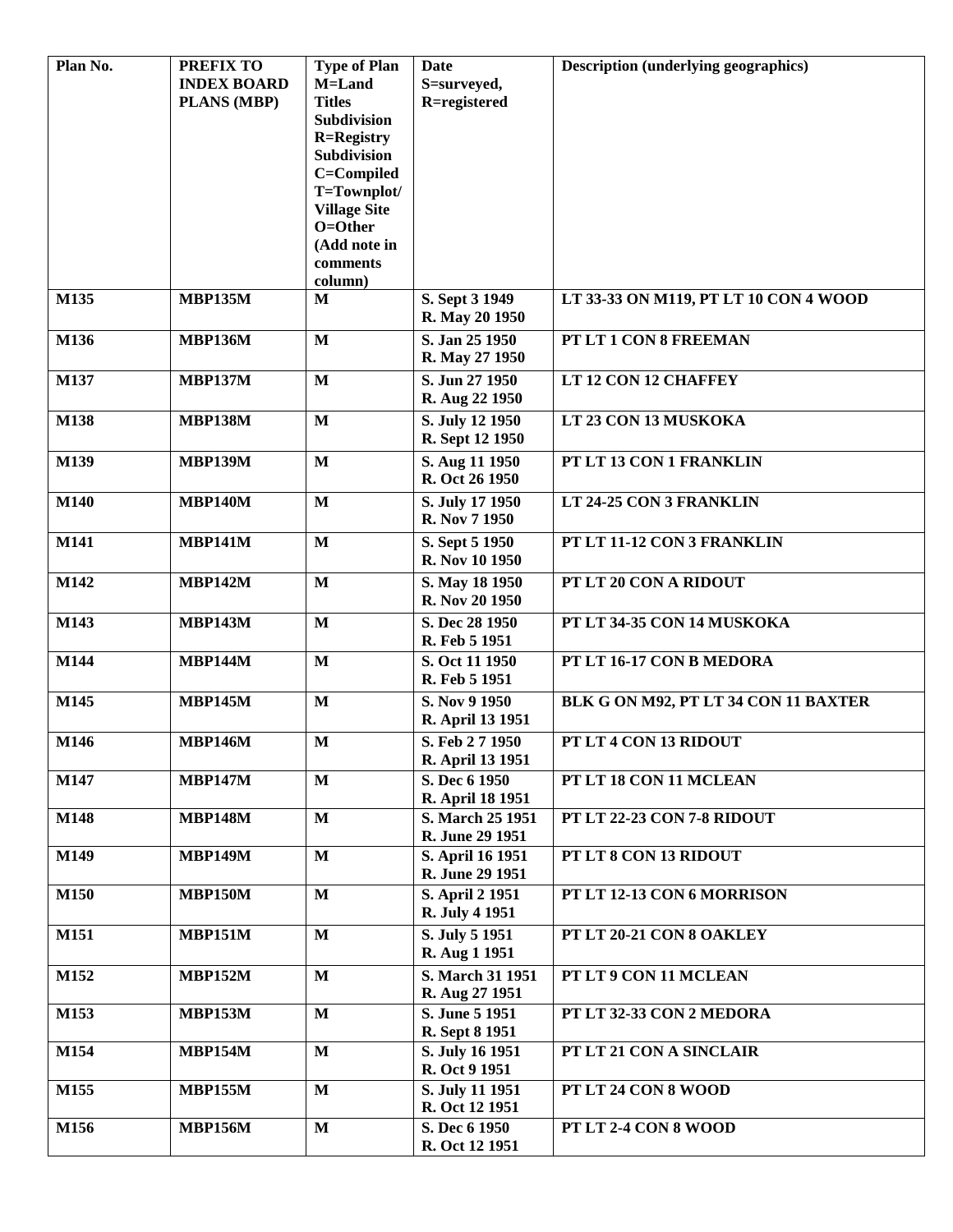| Plan No.    | <b>PREFIX TO</b>   | <b>Type of Plan</b>                 | Date                             | <b>Description (underlying geographics)</b>                       |
|-------------|--------------------|-------------------------------------|----------------------------------|-------------------------------------------------------------------|
|             | <b>INDEX BOARD</b> | M=Land                              | S=surveyed,                      |                                                                   |
|             | PLANS (MBP)        | <b>Titles</b><br><b>Subdivision</b> | R=registered                     |                                                                   |
|             |                    | <b>R=Registry</b>                   |                                  |                                                                   |
|             |                    | <b>Subdivision</b>                  |                                  |                                                                   |
|             |                    | C=Compiled                          |                                  |                                                                   |
|             |                    | T=Townplot/                         |                                  |                                                                   |
|             |                    | <b>Village Site</b>                 |                                  |                                                                   |
|             |                    | $O = Other$                         |                                  |                                                                   |
|             |                    | (Add note in                        |                                  |                                                                   |
|             |                    | comments                            |                                  |                                                                   |
| M157        | <b>MBP157M</b>     | column)                             |                                  | PT LT 16 CON 20 WOOD                                              |
|             |                    | M                                   | S. Dec 29 1950<br>R. Nov 2 1951  |                                                                   |
| M158        | <b>MBP158M</b>     | $\mathbf{M}$                        | S. June 18 1951                  | PT ISLAND IN SIX MILE LAKE, FORMERLY LT<br><b>19 CON 6 BAXTER</b> |
|             |                    |                                     | R. Nov 8 1951                    |                                                                   |
| M159        | <b>MBP159M</b>     | $\mathbf{M}$                        | S. June 2 1951<br>R. Nov 9 1951  | PT LT 1-2 CON 2 STISTED                                           |
| M160        | MBP160M            | M                                   | S. Jun 9 1951                    | PT LT 22-23 CON 4, PT ISLAND IN RILEY LAKE,                       |
|             |                    |                                     | R. Nov 13 1951                   | <b>RYDE</b>                                                       |
| M161        | <b>MBP161M</b>     | M                                   | S. May 29 1951                   | AMENDING M73, LT 15 CON 1 FRANKLIN                                |
|             |                    |                                     | R. Nov 18 1951                   |                                                                   |
| M162        | <b>MBP162M</b>     | $\mathbf{M}$                        | S. Nov 29 1951                   | PT LT G CON 19 WOOD                                               |
|             |                    |                                     | R. Jan 14 1952                   |                                                                   |
| M163        | <b>MBP163M</b>     | $\mathbf{M}$                        | <b>July 15 1952</b>              | <b>RESURVEY OF PT TOWNSHIP GIBSON</b>                             |
|             |                    |                                     | R. Dec 1 1952                    |                                                                   |
| M164        | <b>MBP164M</b>     | $\mathbf{M}$                        | Jan 30 1952                      | RESUBDIVISION LTS O-Z INCL. ON PL M69, PT                         |
|             |                    |                                     | R. April 7 1952                  | LT 28 CON 7 WOOD                                                  |
| M165        | <b>MBP165M</b>     | $\mathbf{M}$                        | S. Nov 9 1951                    | PT LT 21-22 CON 8 MONCK                                           |
|             |                    |                                     | R. Jan 31 1952                   |                                                                   |
| M166        | <b>MBP166M</b>     | $\mathbf{M}$                        | S. Jan 16 1952                   | PT LT 3 CON 5 SINCLAIR                                            |
|             |                    |                                     | R. March 10 1952                 |                                                                   |
| M167        | <b>MBP167M</b>     | $\mathbf{M}$                        |                                  | not in box for storage (Missing)                                  |
| M168        | <b>MBP168M</b>     | $\mathbf M$                         | S. Sept 1 1951                   | PT LT 31 CON 9 STEPHENSON                                         |
|             |                    |                                     | R. April 5 1952                  |                                                                   |
| M169        | <b>MBP169M</b>     | $\mathbf{M}$                        | S. Dec 6 1951                    | PT LT 21 CON 15, RDAL FR THEREOF BAXTER                           |
|             |                    |                                     | R. April 10 1952                 |                                                                   |
| <b>M170</b> | <b>MBP170M</b>     | $\mathbf{M}$                        | S. July 30 1951                  | PT LT 7-8 CON 12 WATT                                             |
|             |                    |                                     | R. June 10 1952                  |                                                                   |
| M171        | <b>MBP171M</b>     | $\mathbf{M}$                        | S. Oct 31 1950                   | LT 3 CON 13 RIDOUT                                                |
|             |                    |                                     | R. July 15 1952                  |                                                                   |
| M172        | <b>MBP172M</b>     | $\mathbf{M}$                        | S. July 17 1952                  | MACBETH ISLAND IN WOOD LAKE, OAKLEY                               |
|             |                    |                                     | R. Aug 5 1952                    |                                                                   |
| M173        | <b>MBP173M</b>     | $\mathbf{M}$                        | S. March 19 1951                 | PT LT 1 CON 6 MORRISON                                            |
|             |                    |                                     | R. Aug 5 1952                    |                                                                   |
| M174        | <b>MBP174M</b>     | $\mathbf{M}$                        | S. June 28 1952                  | PT LT H, I CON 20 WOOD                                            |
|             |                    |                                     | R. Aug 8 1952                    |                                                                   |
| M175        | <b>MBP175M</b>     | M                                   | S. Sept 4 1951<br>R. Aug 14 1952 | PT LT 5 CON 10 BRUNEL                                             |
| M176        | <b>MBP176M</b>     | $\mathbf{M}$                        | S. June 21 1952                  | PT LT 9-10 CON 12 WATT                                            |
|             |                    |                                     | R. Aug 15 1952                   |                                                                   |
| <b>M177</b> | <b>MBP177M</b>     | $\mathbf{M}$                        | S. May 30 1952                   | PT LT 16 CCON 8 WOOD                                              |
|             |                    |                                     | R. Aug 26 1952                   |                                                                   |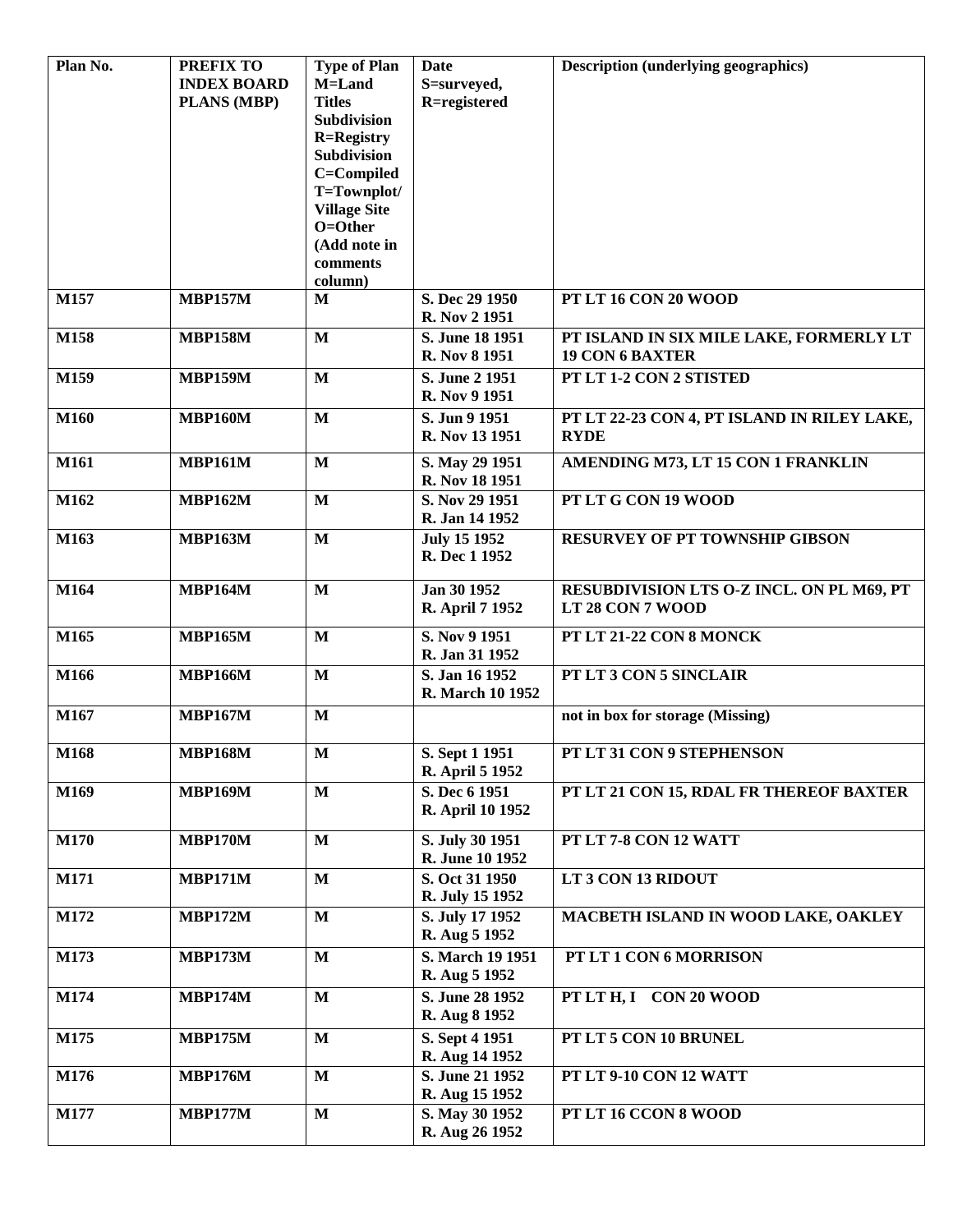| Plan No.    | <b>PREFIX TO</b>   | <b>Type of Plan</b>     | Date                               | <b>Description (underlying geographics)</b>                       |
|-------------|--------------------|-------------------------|------------------------------------|-------------------------------------------------------------------|
|             | <b>INDEX BOARD</b> | M=Land<br><b>Titles</b> | S=surveyed,<br>R=registered        |                                                                   |
|             | <b>PLANS (MBP)</b> | <b>Subdivision</b>      |                                    |                                                                   |
|             |                    | <b>R=Registry</b>       |                                    |                                                                   |
|             |                    | <b>Subdivision</b>      |                                    |                                                                   |
|             |                    | C=Compiled              |                                    |                                                                   |
|             |                    | T=Townplot/             |                                    |                                                                   |
|             |                    | <b>Village Site</b>     |                                    |                                                                   |
|             |                    | O=Other                 |                                    |                                                                   |
|             |                    | (Add note in            |                                    |                                                                   |
|             |                    | comments                |                                    |                                                                   |
|             |                    | column)                 |                                    |                                                                   |
| M178        | <b>MBP178M</b>     | M                       | S. March 20 1952<br>R. Aug 27 1952 | PT LT 10-11, T/W PT RDAL BTN LT 10 AND 11<br><b>CON10 CHAFFEY</b> |
| M179        | <b>MBP179M</b>     | $\mathbf{M}$            | S. Aug 22 1952                     | PT LT 14 CON 20 WOOD                                              |
|             |                    |                         | R. Oct 3 1952                      |                                                                   |
| <b>M180</b> | <b>MBP180M</b>     | $\mathbf{M}$            | S. June 9 1952                     | BLK E, F, G, H, PT BLK D,B, L, O BEING PT PL                      |
|             |                    |                         | R. Oct 6 1952                      | M114, PT LT 7-8 CON 9 MEDORA                                      |
| <b>M181</b> |                    | $\mathbf{M}$            |                                    | PT LT 9 CON 4 WOOD                                                |
|             | <b>MBP181M</b>     |                         | S. Sept 129 1951<br>R. Nov 4 1952  |                                                                   |
| M182        | <b>MBP182M</b>     | $\mathbf{M}$            | S. June 18 1952                    | PT LT 29 CON 5 GIBSON                                             |
|             |                    |                         | R. Nov 12 1952                     |                                                                   |
| M183        | <b>MBP183M</b>     | $\mathbf{M}$            | S. Nov 16 1950                     | PT LT 1 CON 10 BAXTER                                             |
|             |                    |                         | R. Jan 7 1953                      |                                                                   |
| M184        | <b>MBP184M</b>     | $\mathbf{M}$            | S. Nov 4 1952                      | PT LT 22-23 CON 12 BAXTER                                         |
|             |                    |                         | R. Jan 7 1953                      |                                                                   |
| M185        | <b>MBP185M</b>     | $\mathbf{M}$            | S. Nov 12 1952                     | PT LT 21 CON 14 BAXTER                                            |
|             |                    |                         | R. Jan 7 1953                      |                                                                   |
| M186        | <b>MBP186M</b>     | $\mathbf{M}$            | S. Nov 10 1952                     | PT LT 14-15 CON 10 BAXTER                                         |
|             |                    |                         | R. Jan 7 19553                     |                                                                   |
| M187        | <b>MBP187M</b>     | $\mathbf{M}$            | S. Nov 20 1951                     | PT LT 9 CON 9 OAKLEY                                              |
|             |                    |                         | R. Jan 19 1953                     |                                                                   |
| <b>M188</b> | <b>MBP188M</b>     | M                       | S. Nov 4 1952                      | PT LT 18 CON 16 BAXTER                                            |
|             |                    |                         | R. Feb 5 1953                      |                                                                   |
| M189        | <b>MBP189M</b>     | M                       | S. Jan 5 1953                      | PT LT 15-16 CON 13 BAXTER                                         |
|             |                    |                         | R. March 4 1953                    |                                                                   |
| <b>M190</b> | <b>MBP190M</b>     | $\mathbf{M}$            | S. Oct 30 1951                     | PT LT 33 CON 2 MUSKOKA                                            |
|             |                    |                         | R. March 17 1953                   |                                                                   |
| <b>M191</b> | <b>MBP191M</b>     | M                       | S. Dec 15 1952                     | PT LT 19-20 CON A RIDOUT                                          |
|             |                    |                         | R. March 24 1953                   |                                                                   |
| M192        | <b>MBP192M</b>     | $\mathbf M$             | S. Feb 2 1953                      | PT LT 20 CON 8 BAXTER                                             |
|             |                    |                         | R. April 28 1953                   |                                                                   |
| M193        | <b>MBP193M</b>     | $\mathbf{M}$            | S. Jan 31 1953                     | <b>MARY ISLAND (ISLAND 35) IN GLOUCESTER</b>                      |
|             |                    |                         | R. April 20 1953                   | POOL AND RDAL, BAXTER                                             |
|             |                    |                         |                                    |                                                                   |
| M194        | <b>MBP194M</b>     | $\mathbf{M}$            | S. Aug 7 1952                      | PT LT 17 CON 5 FRANKLIN                                           |
|             |                    |                         | R. April 30 1953                   |                                                                   |
| M195        | <b>MBP195M</b>     | $\mathbf{M}$            | S. March 18 1953<br>R. June 3 1953 | PT LT 1 CON A FRANKLIN                                            |
|             |                    |                         |                                    |                                                                   |
| M196        | <b>MBP196M</b>     | $\mathbf{M}$            | S. April 15 1953<br>R. June 3 1953 | PT LT 9 CON 7 MEDORA                                              |
|             |                    |                         |                                    |                                                                   |
| M197        | <b>MBP197M</b>     | $\mathbf{M}$            | S. Jan 21 1953<br>R. April 28 1953 | PT LT 9 CON X                                                     |
| <b>M198</b> | <b>MBP198M</b>     | $\mathbf{M}$            | S. Oct 10 1952                     | PT LT 7-8 CON 12 WATT                                             |
|             |                    |                         | R. June 4 1953                     |                                                                   |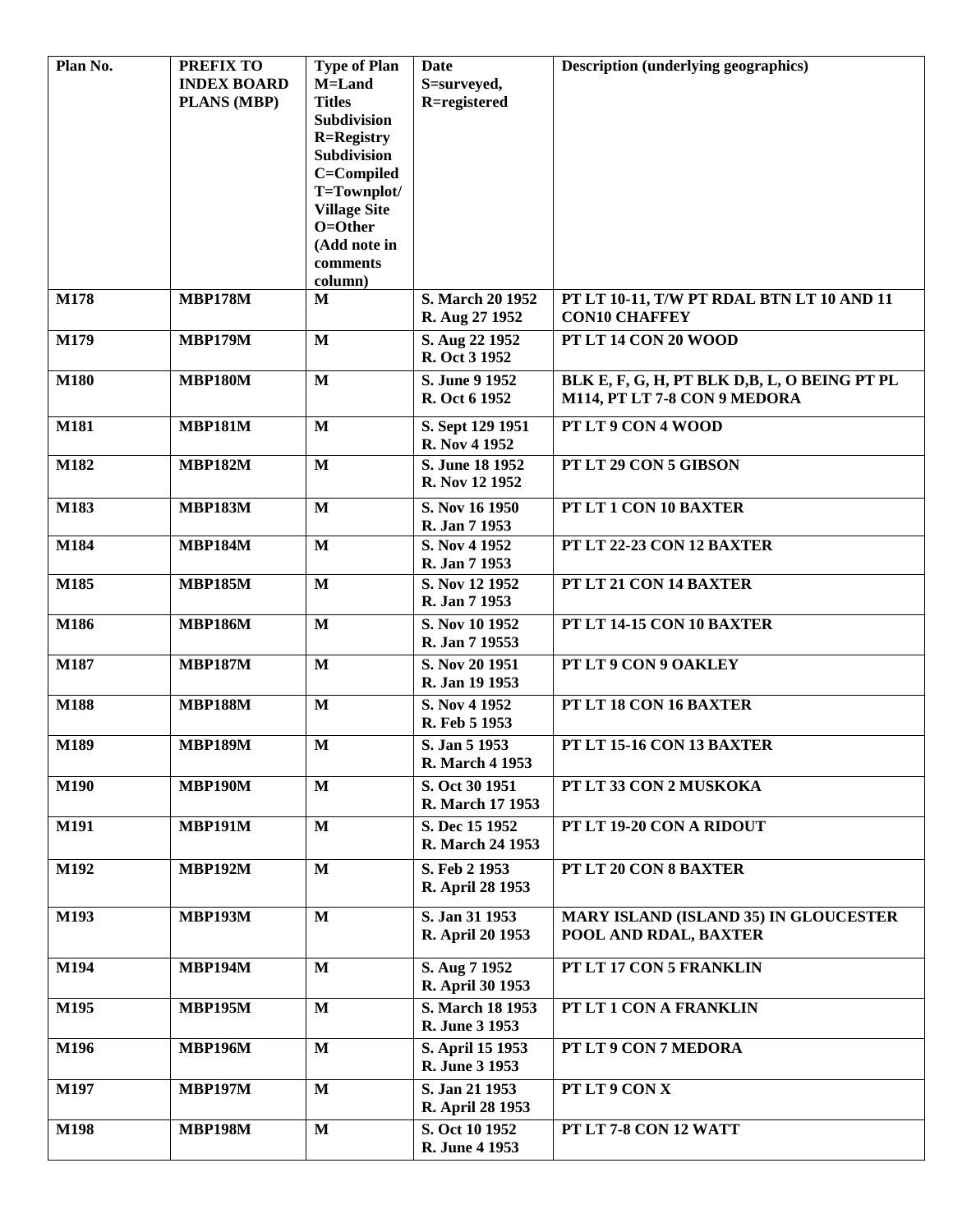| Plan No.    | <b>PREFIX TO</b>   | <b>Type of Plan</b>              | Date                             | <b>Description (underlying geographics)</b> |
|-------------|--------------------|----------------------------------|----------------------------------|---------------------------------------------|
|             | <b>INDEX BOARD</b> | M=Land                           | S=surveyed,                      |                                             |
|             | <b>PLANS (MBP)</b> | <b>Titles</b>                    | R=registered                     |                                             |
|             |                    | Subdivision<br><b>R=Registry</b> |                                  |                                             |
|             |                    | <b>Subdivision</b>               |                                  |                                             |
|             |                    | C=Compiled                       |                                  |                                             |
|             |                    | T=Townplot/                      |                                  |                                             |
|             |                    | <b>Village Site</b>              |                                  |                                             |
|             |                    | $O = Other$                      |                                  |                                             |
|             |                    | (Add note in                     |                                  |                                             |
|             |                    | comments                         |                                  |                                             |
|             |                    | column)                          |                                  |                                             |
| M199        | <b>MBP199M</b>     | M                                | S. Nov 4 1952                    | PT LT 13 CON 11, RDAL FR THEREOF BAXTER     |
|             |                    |                                  | R. June 11 1953                  |                                             |
| <b>M200</b> | <b>MBP200M</b>     | $\mathbf{M}$                     | S. Jan 26 1953                   | PT LT 12-13 CON 9 BAXTER                    |
|             |                    |                                  | R. June 17 1953                  |                                             |
| M201        | <b>MBP201M</b>     | $\mathbf{M}$                     | S. Feb 25 1953                   | PT LT 20 CON 4 BAXTER                       |
|             |                    |                                  | R. June 17 1953                  |                                             |
| M202        | <b>MBP202M</b>     | $\mathbf{M}$                     | S. Feb 23 1953                   | PT LT 20 CON 4-5 BAXTER                     |
|             |                    |                                  | R. June 17 1953                  |                                             |
|             |                    | $\mathbf{M}$                     | S. April 11 1953                 | PT LT 21 CON 6 OAKLEY                       |
| M203        | <b>MBP203M</b>     |                                  | R. June 17 1953                  |                                             |
|             |                    |                                  |                                  |                                             |
| M204        | <b>MBP204M</b>     | $\mathbf{M}$                     | S. June 1 1953                   | PT LT 7-8 CON 4 WOOD                        |
|             |                    |                                  | R. July 10 1953                  |                                             |
| M205        | <b>MBP205M</b>     | $\mathbf{M}$                     | S. Feb 26 1953                   | PT LT 25 CON 4 BAXTER                       |
|             |                    |                                  | R. Aug 11 1953                   |                                             |
| M206        | <b>MBP206M</b>     | $\mathbf{M}$                     | S. March 9 1953                  | PT LT 20-21 CON 5 NOW ISLANDS IN            |
|             |                    |                                  | R. Aug 12 1953                   | <b>GLOUCESTER POOL BAXTER</b>               |
| M207        | <b>MBP207M</b>     | $\mathbf{M}$                     | S. July 8 1953                   | PT LT 23 CON 11 AND SHORE ROAD              |
|             |                    |                                  | R. Aug 31 1953                   | <b>ALLOWANCE IN FRONT, BAXTER</b>           |
| <b>M208</b> | <b>MBP208M</b>     | $\mathbf{M}$                     | S. July 8 1953                   | PT LT 23 CON 10 AND SHORE ROAD              |
|             |                    |                                  | R. Aug 31 1953                   | <b>ALLOWANCE IN FRONT, BAXTER</b>           |
|             |                    |                                  |                                  |                                             |
| M209        | <b>MBP209M</b>     | $\mathbf{M}$                     | S. July 22 1953                  | PT LT 3 CON 6 FREEMAN                       |
|             |                    |                                  | R. Oct 7 1953                    |                                             |
| <b>M210</b> | <b>MBP210M</b>     | $\mathbf{M}$                     | S. July 4 1953                   | PT LT 16-17 CON 13 WOOD                     |
|             |                    |                                  | R. Nov 20 1953                   |                                             |
| M211        | <b>MBP211M</b>     | $\mathbf{M}$                     | S. Oct 21 1953                   | PT LT 34-35 CON 13-14 MUSKOKA               |
|             |                    |                                  | R. Dec 2 1953                    |                                             |
| M212        | <b>MBP212M</b>     | $\mathbf{M}$                     | S. Oct 27 1953                   | PT LT 22 CON 11 AND SHORE ROAD              |
|             |                    |                                  | R. Dec 9 1953                    | <b>ALLOWANCE IN FRONT, BAXTER</b>           |
| M213        | <b>MBP213M</b>     | $\mathbf{M}$                     | S. Nov 10 1953                   | PT LT 35 CON A RIDOUT                       |
|             |                    |                                  | R. Dec 16 1953                   |                                             |
| M214        | <b>MBP214M</b>     | $\mathbf{M}$                     | S. Nov 10 1953                   | PT LT 35 CON A RIDOUT                       |
|             |                    |                                  | R. Dec 16 1953                   |                                             |
|             |                    |                                  |                                  |                                             |
| M215        | <b>MBP215M</b>     | $\mathbf{M}$                     | S. Dec 10 1953<br>R. Jan 11 1954 | PT LT 3 CON 13 STEPHENSON                   |
|             |                    |                                  |                                  |                                             |
| M216        | <b>MBP216M</b>     | $\mathbf{M}$                     | S. Aug 24 1953                   | PT LT 21-22 CON D ACTON ISLAND, MEDORA      |
|             |                    |                                  | R. Jan 19 1954                   |                                             |
| M217        | <b>MBP217M</b>     | $\mathbf{M}$                     | S. Feb 10 1953                   | PT LT 12-13 CON 4 AND SHORE ROAD            |
|             |                    |                                  | R. Feb 5 1954                    | <b>ALLOWANCE IN FRONT</b>                   |
| <b>M218</b> | <b>MBP218M</b>     | $\mathbf{M}$                     | S. Nov 29 1953                   | PT LT 16 CON 12 MCLEAN                      |
|             |                    |                                  | R. Feb 10 1954                   |                                             |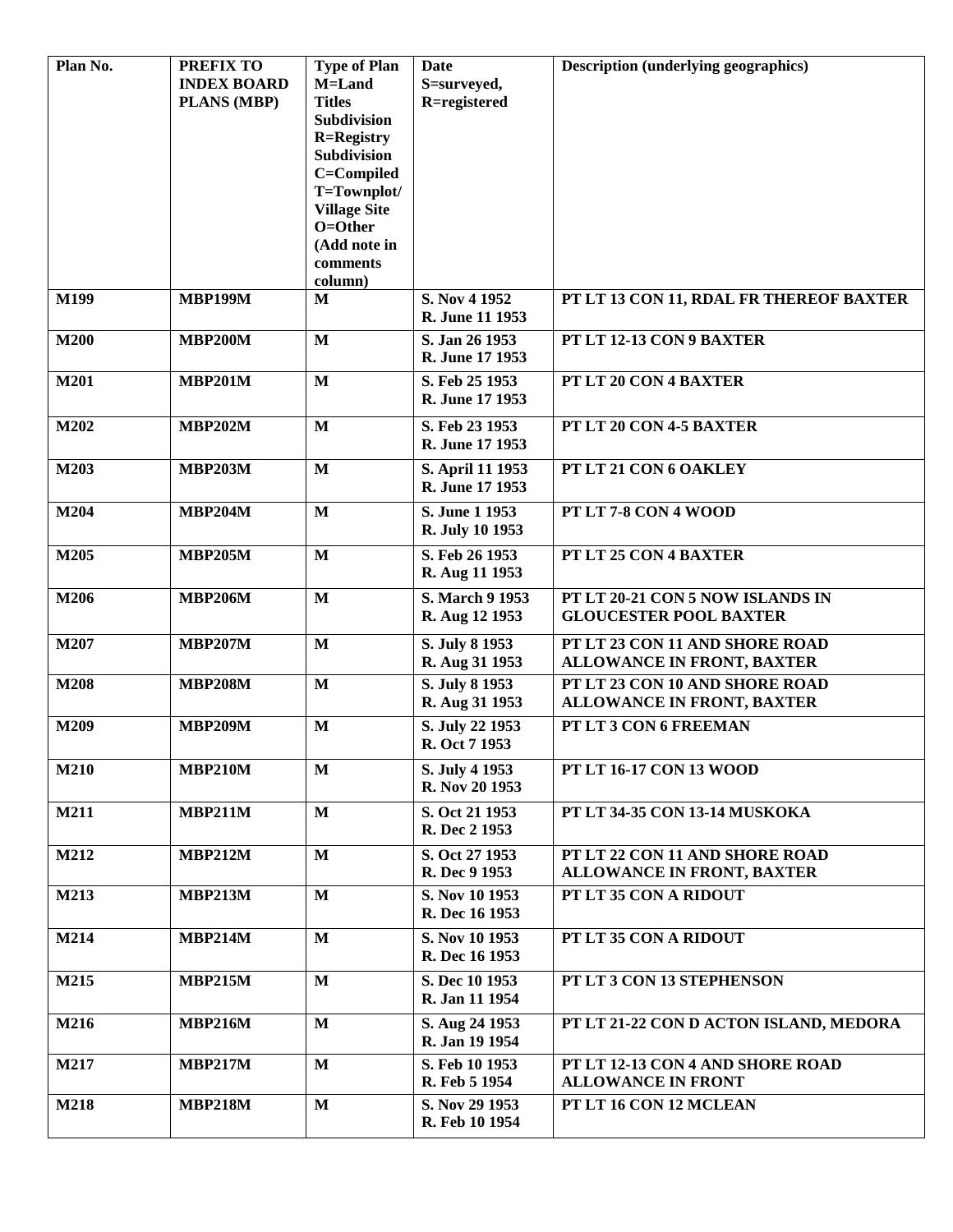| Plan No. | <b>PREFIX TO</b><br><b>INDEX BOARD</b><br><b>PLANS (MBP)</b> | <b>Type of Plan</b><br>M=Land<br><b>Titles</b><br>Subdivision<br><b>R=Registry</b><br><b>Subdivision</b> | Date<br>S=surveyed,<br>R=registered | <b>Description (underlying geographics)</b>                                          |
|----------|--------------------------------------------------------------|----------------------------------------------------------------------------------------------------------|-------------------------------------|--------------------------------------------------------------------------------------|
|          |                                                              | C=Compiled<br>T=Townplot/<br><b>Village Site</b><br>$O = Other$<br>(Add note in<br>comments              |                                     |                                                                                      |
| M219     | <b>MBP219M</b>                                               | column)<br>M                                                                                             | S. Jan 26 1954<br>R. Feb 22 1954    | PT LT 8 CON 6 FRANLIN                                                                |
| M220     | <b>MBP220M</b>                                               | $\mathbf{M}$                                                                                             | S. June 27 1952<br>R. Feb 24 1954   | PT LT 6-7 CON 10 BRUNEL                                                              |
| M221     | <b>MBP221M</b>                                               | $\mathbf{M}$                                                                                             | S. March 3 1954<br>R. March 30 1954 | PT LT 18-19 CON 11 BAXTER                                                            |
| M222     | <b>MBP222M</b>                                               | $\mathbf{M}$                                                                                             | S. Feb 6 1954<br>R. April 12 1954   | PT LT 32-33 CON 1 MUSKOKA                                                            |
| M223     | <b>MBP223M</b>                                               | $\mathbf{M}$                                                                                             | S. Nov 3 1953<br>R. April 27 1954   | ISLAND A "BETULA ISLAND", IDA ISLAND IN<br><b>MORRISON LAKE NORTH OF LT H CON 19</b> |
| M224     | <b>MBP224M</b>                                               | $\mathbf{M}$                                                                                             | S. March 2 1954<br>R. April 29 1954 | PT LT 32-33 CON 16 BAXTER                                                            |
| M225     | <b>MBP225M</b>                                               | M                                                                                                        | S. Aug 15 1953<br>R. May 13 1954    | PT LT 36-37 CON 9 BAXTER                                                             |
| M226     | <b>MBP226M</b>                                               | $\mathbf{M}$                                                                                             | S. Aug 6 1953<br>R. June 3 1954     | PT LT 3 CON 7 FREEMAN                                                                |
| M227     | <b>MBP227M</b>                                               | $\mathbf{M}$                                                                                             | S. June 14 1954<br>R. Aug 10 1954   | PT LT 26 CON 7 RIDOUT                                                                |
| M228     | <b>MBP228M</b>                                               | $\mathbf{M}$                                                                                             | S. July 6 1953<br>R. Sept 14 1954   | LT 2-3 CON 9 FREEMAN                                                                 |
| M229     | <b>MBP229M</b>                                               | $\mathbf{M}$                                                                                             | S. July 15 1954<br>R. Oct 22 1954   | PT LT 11 CON 3 FRANKLIN                                                              |
| M230     | <b>MBP230M</b>                                               | $\overline{\mathbf{M}}$                                                                                  | S. May 13 1954<br>R. Nov 3 1954     | PT LT 19 CON 7 FRANKLIN                                                              |
| M231     | <b>MBP231M</b>                                               | $\mathbf{M}$                                                                                             | S. Dec 29 1954<br>R. Feb 18 1955    | PT LT 13 CON 9 BAXTER                                                                |
| M232     | <b>MBP232M</b>                                               | $\mathbf{M}$                                                                                             | S. Dec 31 1954<br>R. March 9 1955   | LT 8-9 CON C MEDORA                                                                  |
| M233     | <b>MBP233M</b>                                               | $\mathbf{M}$                                                                                             | S. Feb 7 1955<br>R. March 31 1955   | PT LT 22-24 CON G MEDORA                                                             |
| M234     | <b>MBP234M</b>                                               | $\mathbf{M}$                                                                                             | S. Jan 7 1954<br>R. April 13 1955   | LT 26 CON 7 WOOD                                                                     |
| M235     | <b>MBP235M</b>                                               | $\mathbf{M}$                                                                                             | S. Feb 10 1955<br>S. April 18 1955  | PT LT 14-15 CON 10 BAXTER                                                            |
| M236     | <b>MBP236M</b>                                               | $\mathbf{M}$                                                                                             | S. Feb 5 1955<br>R. April 21 1955   | PT LT 15 CON 1 GIBSON                                                                |
| M237     | <b>MBP237M</b>                                               | M                                                                                                        | S. Feb 5 1955<br>R. April 21 1955   | PT LT 13-14 CON 1 GIBSON                                                             |
| M238     | <b>MBP238M</b>                                               | $\mathbf{M}$                                                                                             | S. Feb 22 1955<br>R. April 27 1955  | PT LT 22 CON 13 GIBSON                                                               |
| M239     | <b>MBP239M</b>                                               | $\mathbf{M}$                                                                                             | S. Feb 22 1955<br>R. April 27 1955  | PT LT 22 CON 13-14 GIBSON                                                            |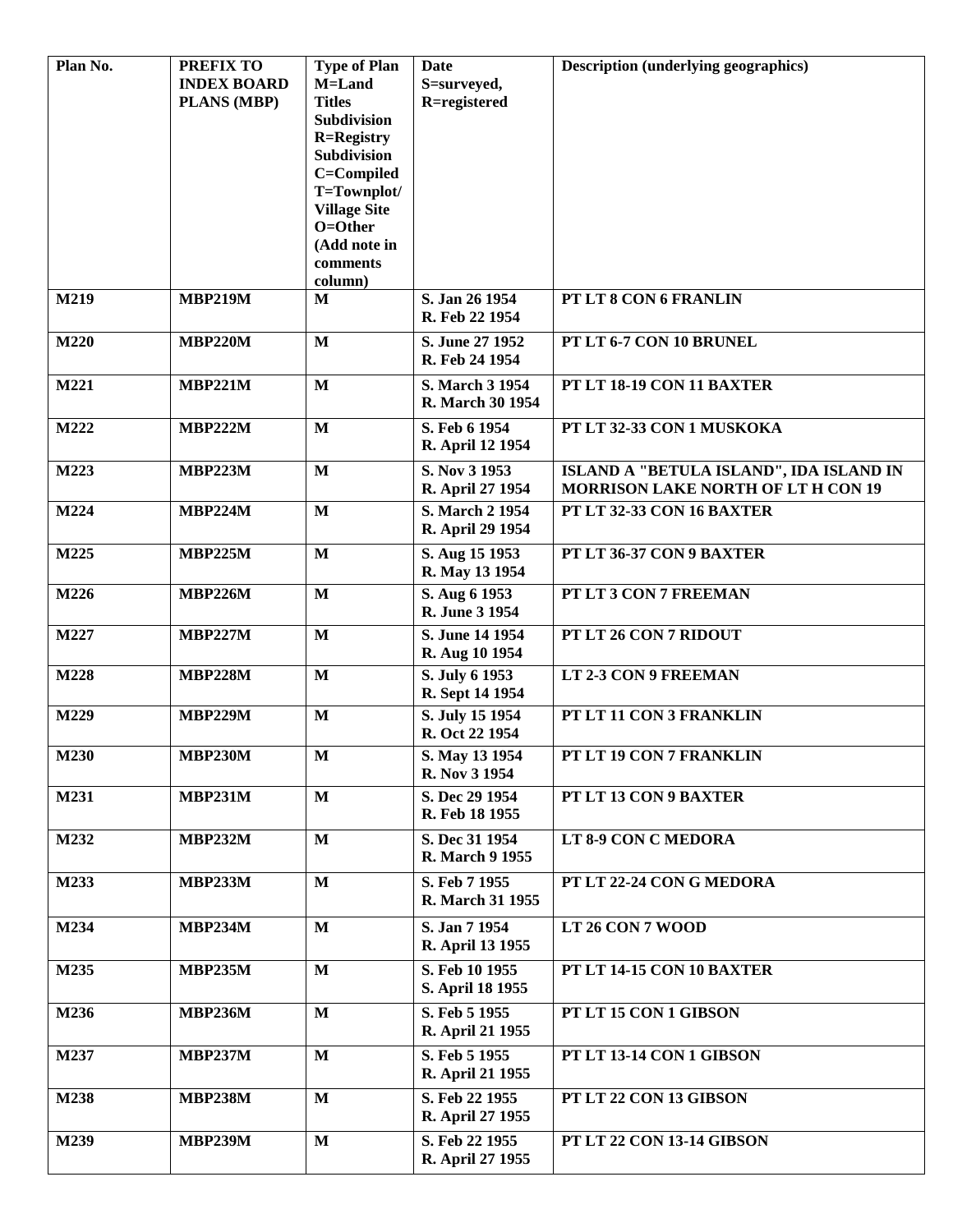| Plan No.     | <b>PREFIX TO</b>   | <b>Type of Plan</b>          | Date                               | <b>Description (underlying geographics)</b>   |
|--------------|--------------------|------------------------------|------------------------------------|-----------------------------------------------|
|              | <b>INDEX BOARD</b> | M=Land                       | S=surveyed,                        |                                               |
|              | <b>PLANS (MBP)</b> | <b>Titles</b><br>Subdivision | R=registered                       |                                               |
|              |                    | <b>R=Registry</b>            |                                    |                                               |
|              |                    | Subdivision                  |                                    |                                               |
|              |                    | C=Compiled                   |                                    |                                               |
|              |                    | T=Townplot/                  |                                    |                                               |
|              |                    | <b>Village Site</b>          |                                    |                                               |
|              |                    | O=Other                      |                                    |                                               |
|              |                    | (Add note in                 |                                    |                                               |
|              |                    | comments                     |                                    |                                               |
| M240         | <b>MBP240M</b>     | column)<br>M                 | S. April 29 1955                   | PT LT 19 CON 1 WOOD                           |
|              |                    |                              | R. May 20 1955                     |                                               |
| M241         | <b>MBP241M</b>     | $\mathbf{M}$                 | S. April 23 1955<br>R. June 3 1955 | PT LT 10 CON 4 WOOD                           |
| <b>M241N</b> | <b>MBP241NM</b>    | $\mathbf{M}$                 | S. Sept 20 1949                    | PT LT 4 CON 7 FINLAYSON                       |
|              |                    |                              | R. March 10 1950                   |                                               |
| M242         | <b>MBP242M</b>     | M                            | S. March 2 1955                    | PT LT 17-18 CON 13 WOOD                       |
|              |                    |                              | R. June 13 1955                    |                                               |
| M243         | <b>MBP243M</b>     | $\mathbf{M}$                 | S. March 4 1955                    | LT 22, PT LY 23-24 CON 7; LT 23, PT LT 24 CON |
|              |                    |                              | R. July 14 1955                    | 8; PT LT 23-24 CON 10 BAXTER                  |
| M244         | <b>MBP244M</b>     | $\mathbf{M}$                 | S. July 5 1955                     | LINDHILL ISLAND KASHE LAKE, MORRISON          |
|              |                    |                              | R. July 22 1955                    |                                               |
| M245         | <b>MBP245</b>      | $\mathbf{M}$                 | S. July 4 1955                     | PT LT 9 CON 4 WOOD                            |
|              |                    |                              | R. July 27 1955                    |                                               |
| <b>M245N</b> | <b>MBP245NM</b>    | $\mathbf{M}$                 | S. Aug 11 1949                     | PT LT 1-2 CON 5 FINLAYSON                     |
|              |                    |                              | R. Nov 3 1950                      |                                               |
| M246         | <b>MBP246M</b>     | $\mathbf{M}$                 | S. Aug 2 1955                      | PT LT H CON 20 WOOD                           |
|              |                    |                              | R. Aug 12 1955                     |                                               |
| M247         | <b>MBP247M</b>     | $\mathbf{M}$                 | S. June 8 1955                     | PT LT 21 CON 1 BRUNEL                         |
|              |                    |                              | R. Aug 30 1955                     |                                               |
| M248         | <b>MBP248M</b>     | $\mathbf{M}$                 | S. June 20 1955                    | PT LT 4 CON 8 MCLEAN                          |
|              |                    |                              | R. Sept 2 1955                     |                                               |
| <b>M248N</b> | <b>MBP248NM</b>    | $\mathbf{M}$                 | S. Jan 22 1951                     | PT LT 4 CON 6 FINLAYSON                       |
|              |                    |                              | R. May 15 1951                     |                                               |
| M249         | <b>MBP249M</b>     | $\mathbf{M}$                 | S. June 29 1955                    | PT LT 30-31 CON 11 MUSKOKA                    |
|              |                    |                              | R. Sept 26 1955                    |                                               |
| M250         | <b>MBP250M</b>     | $\mathbf{M}$                 | S. Nov 24 1954                     | <b>WABENO POINT (PT ISLAND 138) GIBSON</b>    |
|              |                    |                              | R. Sept 6 1955                     |                                               |
| M251         | <b>MBP251M</b>     | $\mathbf{M}$                 | S. Aug 10 1955                     | PT LT 38 CON 7 WOOD                           |
|              |                    |                              | R. Sept 27 1955                    |                                               |
|              | <b>MBP252M</b>     | $\mathbf{M}$                 | S. March 9 1955                    | PT LT G CON 20 WOOD                           |
| M252         |                    |                              | R. Sept 28 1955                    |                                               |
|              |                    |                              |                                    |                                               |
| M253         | <b>MBP253M</b>     | $\mathbf{M}$                 | S. May 2 1955<br>R. Oct 6 1955     | PT LT 24-25 CON 11 BAXTER                     |
|              |                    |                              |                                    |                                               |
| M254         | <b>MBP254M</b>     | $\mathbf{M}$                 | S. July 11 1955                    | PT LT 18 CON 6 GIBSON                         |
|              |                    |                              | R. Oct 6 1955                      |                                               |
| <b>M254N</b> | MBP254NM           | $\mathbf{M}$                 | S. June 2 1951                     | PT LT 16-17 CON 4; LT 17-18 CON 5 FINLAYSON   |
|              |                    |                              | R. Jan 9 1952                      |                                               |
| M255         | <b>MBP255M</b>     | $\mathbf{M}$                 | S. Feb 15 1955                     | PT LT 6 CON 5; PT LT 6 CON 6 WATT             |
|              |                    |                              | R. Oct 11 1955                     |                                               |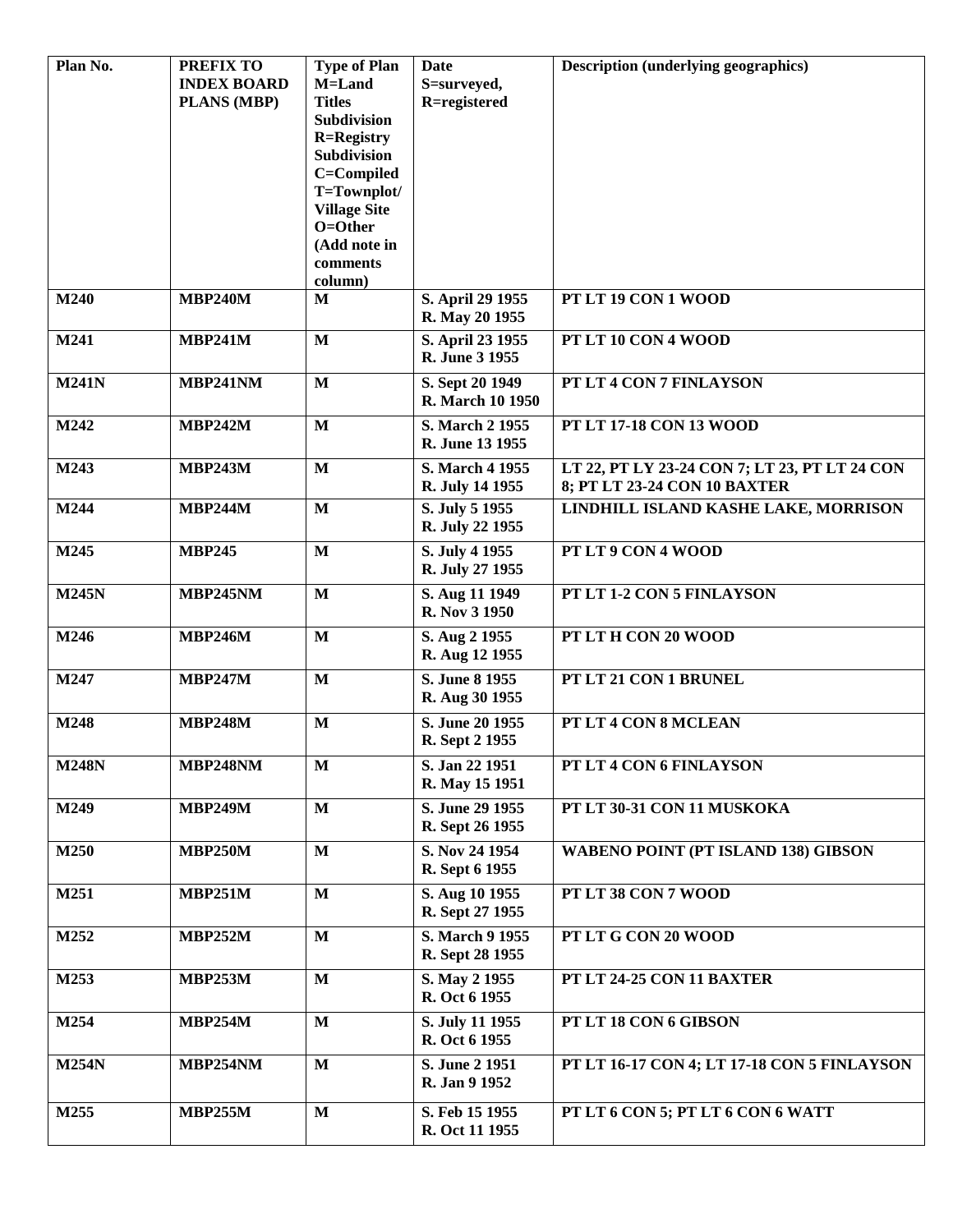| Plan No.     | <b>PREFIX TO</b>   | <b>Type of Plan</b>          | Date             | <b>Description (underlying geographics)</b> |
|--------------|--------------------|------------------------------|------------------|---------------------------------------------|
|              | <b>INDEX BOARD</b> | M=Land                       | S=surveyed,      |                                             |
|              | <b>PLANS (MBP)</b> | <b>Titles</b><br>Subdivision | R=registered     |                                             |
|              |                    | <b>R=Registry</b>            |                  |                                             |
|              |                    | Subdivision                  |                  |                                             |
|              |                    | C=Compiled                   |                  |                                             |
|              |                    | T=Townplot/                  |                  |                                             |
|              |                    | <b>Village Site</b>          |                  |                                             |
|              |                    | O=Other                      |                  |                                             |
|              |                    | (Add note in                 |                  |                                             |
|              |                    | comments<br>column)          |                  |                                             |
| M256         | <b>MBP256M</b>     | M                            | S. Sept 24 1955  | PT LT 32 CON 12 MUSKOKA                     |
|              |                    |                              | R. Oct 24 1955   |                                             |
| M257         | <b>MBP257M</b>     | $\mathbf{M}$                 | S. Sept 28 1955  | LT 30 CON 5; PT LT 49 CON 5 GIBSON          |
|              |                    |                              | R. Nov 18 1955   |                                             |
| M258         | <b>MBP258M</b>     | $\mathbf{M}$                 | S. Sept 9 1955   | PT WINDSOR ISLAND IN LONG LAKE, WOOD        |
|              |                    |                              | R. Nov 21 1955   |                                             |
| M259         | <b>MBP259M</b>     | $\mathbf{M}$                 | S. Jan 19 1955   | PT LT 4 CON 14 MEDORA                       |
|              |                    |                              | R. Dec 15 1955   |                                             |
| <b>M259N</b> | MBP259NM           | $\mathbf{M}$                 | S. Oct 18 1952   | PT LT 1-2 CON 4 FINLAYSON                   |
|              |                    |                              | R. Feb 19 1953   |                                             |
| M260         | <b>MBP260M</b>     | $\mathbf{M}$                 | S. Aug 27 1955   | LT 35, PT LT 34 CON 2; PT LT 33-34 CON 3    |
|              |                    |                              | R. Dec 19 1955   | <b>GIBSON</b>                               |
|              |                    |                              |                  |                                             |
| M261         | <b>MBP261M</b>     | M                            | S. May 30 1955   | PT LT 25 CON 4 FRANKLIN                     |
|              |                    |                              | R. Feb 16 1956   |                                             |
| M262         | <b>MBP262M</b>     | $\mathbf{M}$                 | S. June 14 1954  | PT LT 7 CON 6 MEDORA                        |
|              |                    |                              | R. April 9 1956  |                                             |
| M263         | <b>MBP263M</b>     | $\mathbf{M}$                 | S. Feb 3 1956    | PT LT 18-19 CON 5-6 GIBSON                  |
|              |                    |                              | R. May 3 1956    |                                             |
| <b>M263N</b> | MBP263NM           | M                            | S. May 14 1953   | PT LT 12-14 CON 8 FINLAYSON                 |
|              |                    |                              | R. Dec 30 1953   |                                             |
| M264         | <b>MBP264M</b>     | M                            | S. Feb 3 1956    | PT LT 18 CON 6 GIBSON                       |
|              |                    |                              | R. May 3 1956    |                                             |
| M265         | <b>MBP265M</b>     | M                            | S. April 26 1956 | PT LT 27 CON 9; PT LT 28 CON 10 MUSKOKA     |
|              |                    |                              | R. May 24 1956   |                                             |
| M266         | <b>MBP266M</b>     | $\mathbf{M}$                 | S. April 9 1956  | PT LT 3 CON 8 MCLEAN                        |
|              |                    |                              | R. May 25 1956   |                                             |
| M267         | <b>MBP267M</b>     | $\mathbf{M}$                 | S. April 23 1956 | LT 29 CON 11, PT LT 29 CON 10 MUSKOKA       |
|              |                    |                              | R. June 20 1956  |                                             |
| M268         | <b>MBP268M</b>     | $\mathbf{M}$                 | S. April 27 1956 | PT LT 30, 33, 34 CON 13 MUSKOKA             |
|              |                    |                              | R. June 26 1956  |                                             |
| M269         | <b>MBP269M</b>     | $\mathbf{M}$                 | S. June 12 1956  | PT LT 27 CON 8 WOOD                         |
|              |                    |                              | R. June 28 1956  |                                             |
| M270         | <b>MBP270M</b>     | M                            | S. March 26 1956 | PT LT 1-2 CON 11; PT LT 2-3 CON 12 BAXTER   |
|              |                    |                              | R. July 16 1956  |                                             |
| M271         | <b>MBP271M</b>     | $\mathbf{M}$                 | S. April 26 1956 | PT LT 20-21 CON 8 WOOD                      |
|              |                    |                              | R. Aug 3 1956    |                                             |
| M272         | <b>MBP272M</b>     | $\mathbf{M}$                 | S. Feb 2 1956    | LT 36-38 CON 16 BAXTER                      |
|              |                    |                              | R. Aug 17 1956   |                                             |
| M273         | <b>MBP273M</b>     | $\mathbf{M}$                 | S. July 11 1956  | PT LT 27 CON 8 MCLEAN                       |
|              |                    |                              | R. Aug 24 1956   |                                             |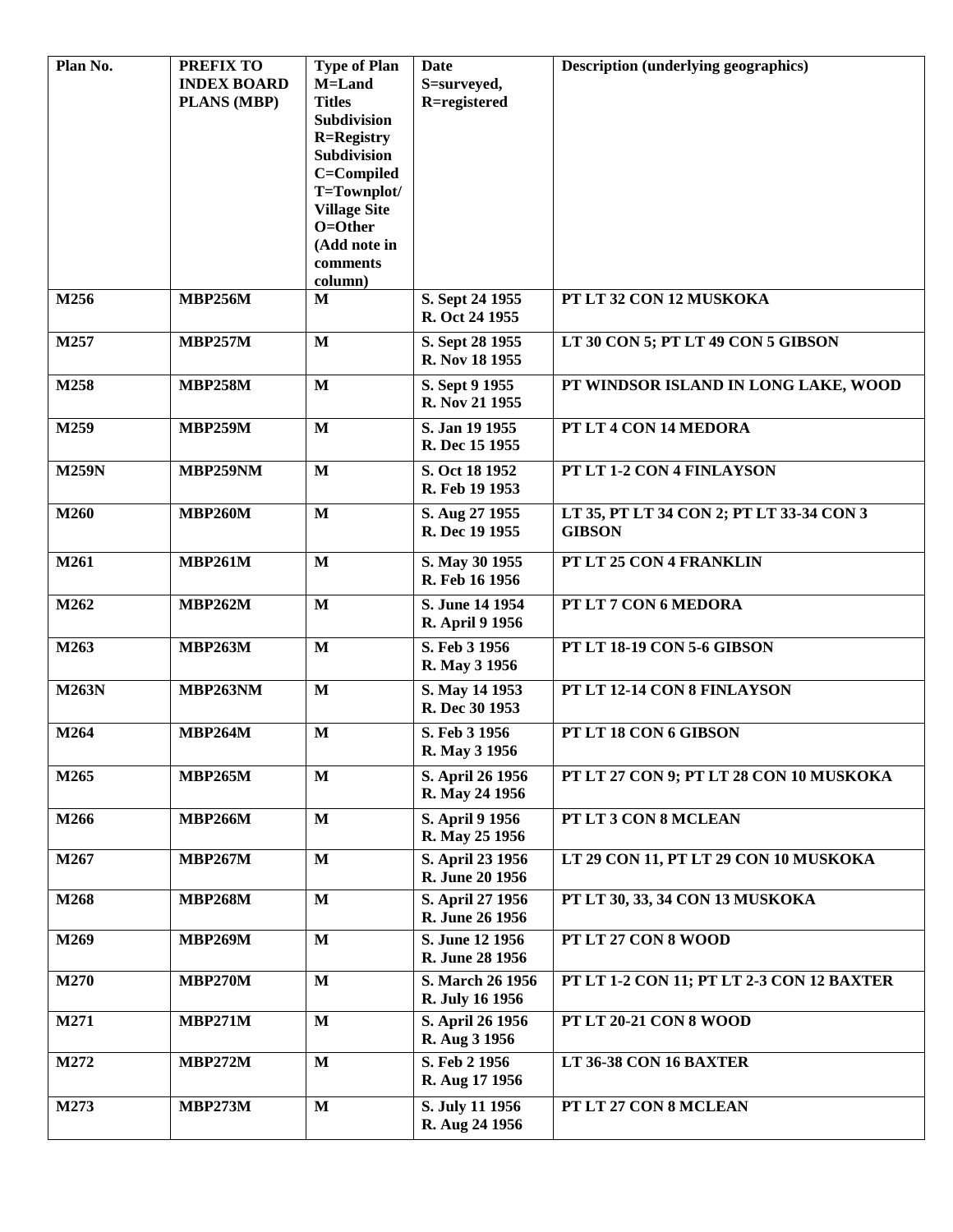| Plan No. | <b>PREFIX TO</b>   | <b>Type of Plan</b>              | Date             | <b>Description (underlying geographics)</b> |
|----------|--------------------|----------------------------------|------------------|---------------------------------------------|
|          | <b>INDEX BOARD</b> | M=Land                           | S=surveyed,      |                                             |
|          | <b>PLANS (MBP)</b> | <b>Titles</b>                    | R=registered     |                                             |
|          |                    | Subdivision<br><b>R=Registry</b> |                  |                                             |
|          |                    | Subdivision                      |                  |                                             |
|          |                    | C=Compiled                       |                  |                                             |
|          |                    | T=Townplot/                      |                  |                                             |
|          |                    | <b>Village Site</b>              |                  |                                             |
|          |                    | O=Other                          |                  |                                             |
|          |                    | (Add note in                     |                  |                                             |
|          |                    | comments                         |                  |                                             |
|          |                    | column)                          |                  |                                             |
| M274     | <b>MBP274M</b>     | M                                | S. Dec 22 1955   | PT LT 28 CON 9 MCLEAN                       |
|          |                    |                                  | R. Aug 24 1956   |                                             |
| M275     | <b>MBP275M</b>     | $\mathbf{M}$                     | S. May 22 1956   | PT LT 4 CON 8 MORRISON                      |
|          |                    |                                  | R. Aug 24 1956   |                                             |
| M276     | <b>MBP276M</b>     | $\mathbf{M}$                     | S. April 16 1956 | PT LT B CON 20 WOOD                         |
|          |                    |                                  | R. Sept 20 1956  |                                             |
| M277     | <b>MBP277M</b>     | $\mathbf{M}$                     | S. Aug 9 1956    | PT LT 38 CON 7 WOOD                         |
|          |                    |                                  | R. Dec 11 1956   |                                             |
| M278     | <b>MBP278M</b>     | $\mathbf M$                      | S. Oct 11 1956   | PT LT 34-35 CON 3 GIBSON                    |
|          |                    |                                  | R. Jan 14 1957   |                                             |
|          |                    | $\mathbf{M}$                     | S. Nov 22 1956   |                                             |
| M279     | <b>MBP279M</b>     |                                  | R. Feb 12 1957   | PT LT 2 CON 5 FREEMAN                       |
|          |                    |                                  |                  |                                             |
| M280     | <b>MBP280M</b>     | $\mathbf{M}$                     | S. Jan 18 1957   | PT LT 21 CON 15 BAXTER                      |
|          |                    |                                  | R. April 17 1957 |                                             |
| M281     | <b>MBP281M</b>     | $\mathbf M$                      | S. Jan 26 1957   | PT LT 12 CON 20 WOOD                        |
|          |                    |                                  | R. May 9 1957    |                                             |
| M282     | <b>MBP282M</b>     | $\mathbf{M}$                     | S. Feb 29 1956   | PT LT 13-14 CON 7 AND RDAL IN FRONT         |
|          |                    |                                  | R. June 4 1957   | THEREOF, FRANKLIN                           |
| M283     | <b>MBP283</b>      | $\mathbf{M}$                     | S. Feb 19 1957   | PT LT 3-4 CON 8 FREEMAN                     |
|          |                    |                                  | R. June 17 1957  |                                             |
| M284     | <b>MBP284M</b>     | $\mathbf M$                      | S. Jan 16 1957   | PT LT 9 CON 3 WOOD                          |
|          |                    |                                  | R. July 4 1957   |                                             |
| M285     | <b>MBP285M</b>     | $\mathbf{M}$                     | S. June 20 1957  | PT LT 7 CON 12 WATT                         |
|          |                    |                                  | R. July 30 1957  |                                             |
| M286     | <b>MBP286M</b>     | $\mathbf{M}$                     | S. June 28 1957  | PT LT 17 CON 2; PT LT 17 CON 3 GIBSON       |
|          |                    |                                  | R. Sept 13 1957  |                                             |
| M287     | <b>MBP287M</b>     | $\mathbf M$                      | S. May 31 1957   | PT LT 18 CON 5-6 GIBSON                     |
|          |                    |                                  | R. Sept 13 1957  |                                             |
|          |                    |                                  |                  |                                             |
| M288     | <b>MBP288M</b>     | $\mathbf M$                      | S. June 26 1957  | PT LT 17 CON 4-5 GIBSON                     |
|          |                    |                                  | R. Oct 10 1957   |                                             |
| M289     | <b>MBP289M</b>     | $\mathbf M$                      | S. Aug 30 1957   | PT LT 11 CON 10 RIDOUT                      |
|          |                    |                                  | R. Oct 11 1957   |                                             |
| M290     | <b>MBP290M</b>     | $\mathbf M$                      | S. Aug 24 1957   | PT LT 14-15 CON 2 BAXTER                    |
|          |                    |                                  | R. Oct 21 1957   |                                             |
| M291     | <b>MBP291M</b>     | $\mathbf{M}$                     | S. Aug 25 1957   | PT LT 15 CON 13 WOOD                        |
|          |                    |                                  | R. Oct 30 1957   |                                             |
| M292     | <b>MBP292M</b>     | $\mathbf M$                      | S. Nov 27 1957   | PT ISLAND A IN RILEY LAKE, RYDE             |
|          |                    |                                  | R. Jan 7 1958    |                                             |
| M293     | <b>MBP293M</b>     | $\mathbf M$                      | S. Oct 30 1957   | PT LT 15-16 CON 12 OAKLEY                   |
|          |                    |                                  | R. Feb 3 1958    |                                             |
|          |                    |                                  |                  |                                             |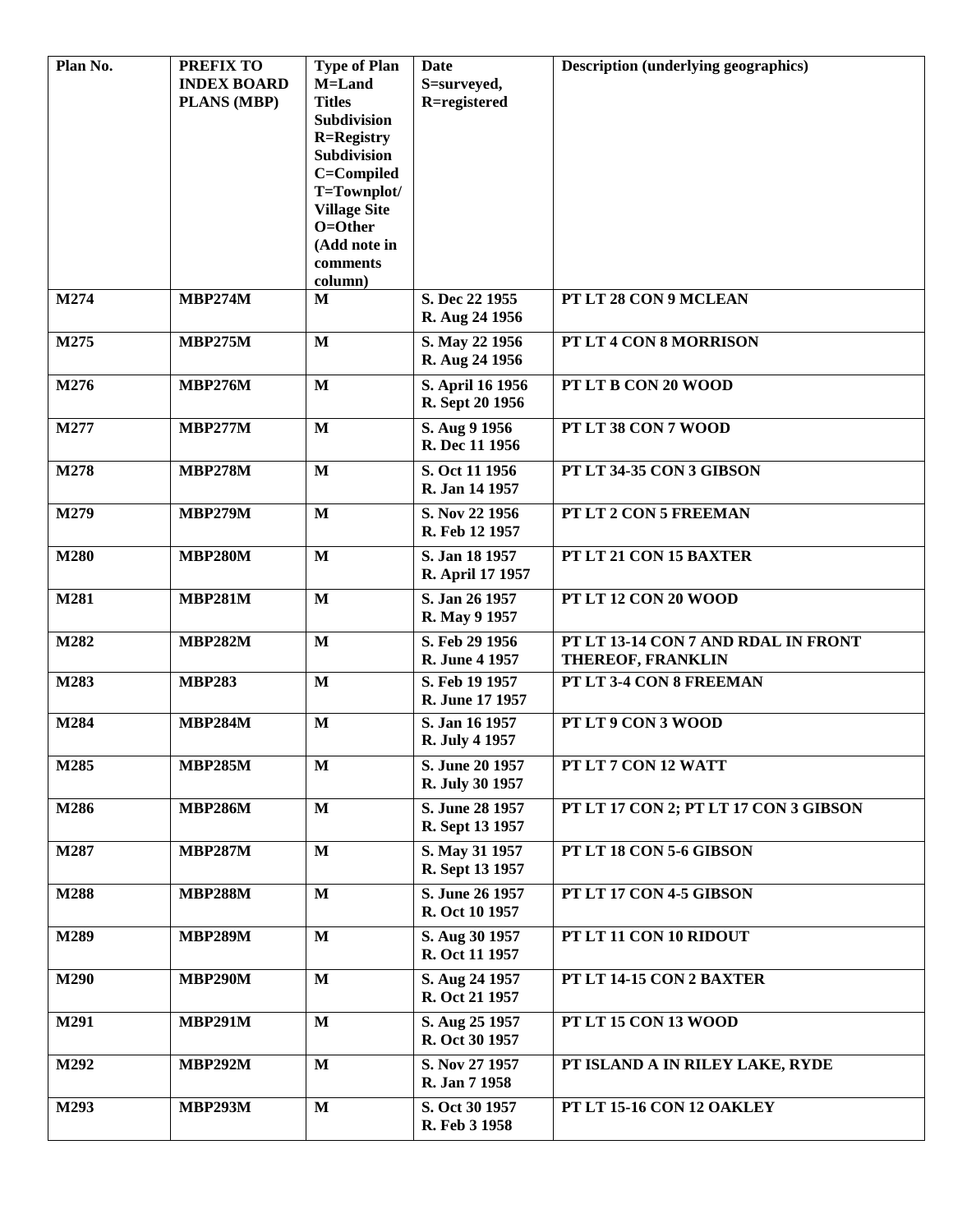| Plan No.    | <b>PREFIX TO</b>   | <b>Type of Plan</b>          | Date                                     | <b>Description (underlying geographics)</b> |
|-------------|--------------------|------------------------------|------------------------------------------|---------------------------------------------|
|             | <b>INDEX BOARD</b> | M=Land                       | S=surveyed,                              |                                             |
|             | <b>PLANS (MBP)</b> | <b>Titles</b><br>Subdivision | R=registered                             |                                             |
|             |                    | <b>R=Registry</b>            |                                          |                                             |
|             |                    | Subdivision                  |                                          |                                             |
|             |                    | C=Compiled                   |                                          |                                             |
|             |                    | T=Townplot/                  |                                          |                                             |
|             |                    | <b>Village Site</b>          |                                          |                                             |
|             |                    | O=Other<br>(Add note in      |                                          |                                             |
|             |                    | comments                     |                                          |                                             |
|             |                    | column)                      |                                          |                                             |
| M294        | <b>MBP294M</b>     | M                            | S. Oct 8 1957<br>R. Feb 6 1958           | PT LT 24 CON 5 FRANKLIN                     |
| M295        | <b>MBP295M</b>     | $\mathbf{M}$                 | S. Jan 17 1958<br>R. Feb 9 1958          | PT LT 5 AND 7, CON 7-8 SINCLAIR             |
| M296        | <b>MBP296M</b>     | $\mathbf{M}$                 | S. Dec 11 1957                           | PT LT 14-15 CON 2 GIBSON                    |
|             |                    |                              | R. Feb 25 1958                           |                                             |
| M297        | <b>MBP297M</b>     | $\mathbf{M}$                 | S. June 14 1957                          | PT LT 18 CON 14 BAXTER                      |
|             |                    |                              | R. Feb 25 1958                           |                                             |
| M298        | <b>MBP298M</b>     | $\mathbf{M}$                 | S. Jan 10 1958<br><b>R.</b> March 6 1958 | <b>LT 24-25 CON 3 WOOD</b>                  |
| M299        | <b>MBP299M</b>     | $\mathbf{M}$                 | S. Sept 26 1957<br>R. April 21 1958      | PT LT 31 CON 2 MCLEAN                       |
| <b>M300</b> | <b>MBP300M</b>     | $\mathbf{M}$                 | S. April 26 1958<br>R. April 28 1958     | PT LT 4-5 CON 8 MCLEAN                      |
| <b>M301</b> | <b>MBP301M</b>     | $\mathbf{M}$                 | S. Jan 14 1958<br>R. April 28 1958       | PT LT 18-19 CON 7 FRANKLIN                  |
| M302        | <b>MBP302M</b>     | $\mathbf{M}$                 | S. Dec 5 1957                            | PT LT 16 CON 14 WOOD                        |
|             |                    |                              | R. May 21 1958                           |                                             |
| M303        | <b>MBP303M</b>     | $\mathbf{M}$                 | S. April 8 1958                          | PT LT 32-33 CON 8 MUSKOKA                   |
|             |                    |                              | R. May 23 1958                           |                                             |
| M304        | <b>MBP304M</b>     | $\mathbf{M}$                 | S. March 1 1958                          | PT LT 12 CON 1 GIBSON                       |
|             |                    |                              | R. May 29 1958                           |                                             |
| M305        | <b>MBP305M</b>     | M                            | S. March 31 1958                         | PT LT 28 CON 7 RYDE                         |
|             |                    |                              | R. Aug 19 1958                           |                                             |
| M306        | <b>MBP306M</b>     | M                            | S. June 25 1958                          | RDAL, WATERLOTS, LT 25-26 CON 12            |
|             |                    |                              | R. Aug 29 1958                           | <b>FRANKLIN</b>                             |
| M307        | <b>MBP307M</b>     | $\mathbf{M}$                 | S. Aug 27 1958                           | PT LT 29-31 CON 12. PT LT 30-31 CON 13      |
|             |                    |                              | R. Sept 8 1958                           | <b>GIBSON</b>                               |
| <b>M308</b> | <b>MBP308M</b>     | $\mathbf{M}$                 | S. Aug 27 1958<br>R. Sept 8 1958         | PT LT 30, 31 CON 10-11 GIBSON               |
| M309        | <b>MBP309M</b>     | $\mathbf{M}$                 | S. Aug 27 1958                           | PT LT 31,32 CON 9-10 GIBSON                 |
|             |                    |                              | R. Sept 8 1958                           |                                             |
| <b>M310</b> | <b>MBP310M</b>     | $\mathbf{M}$                 | S. Aug 27 1958<br>R. Sept 8 1958         | PT LT 28-30 CO 8, LT 28 CON 7 GIBSON        |
| <b>M311</b> | <b>MBP311M</b>     | $\mathbf{M}$                 | S. Aug 27 1958<br>R. Sept 8 1958         | <b>PT LT 29-30 CON 7-8 GIBSON</b>           |
| M312        | <b>MBP312M</b>     | $\mathbf{M}$                 | S. Aug 27 1958                           | PT LT 40-45INCL. CON 7 FREEMAN              |
|             |                    |                              | R. Sept 8 1958                           |                                             |
| M313        | <b>MBP313M</b>     | $\mathbf{M}$                 | S, July 18 1958                          | PT LT 8 CON 1 MUSKOKA                       |
|             |                    |                              | R. Sept 30 1958                          |                                             |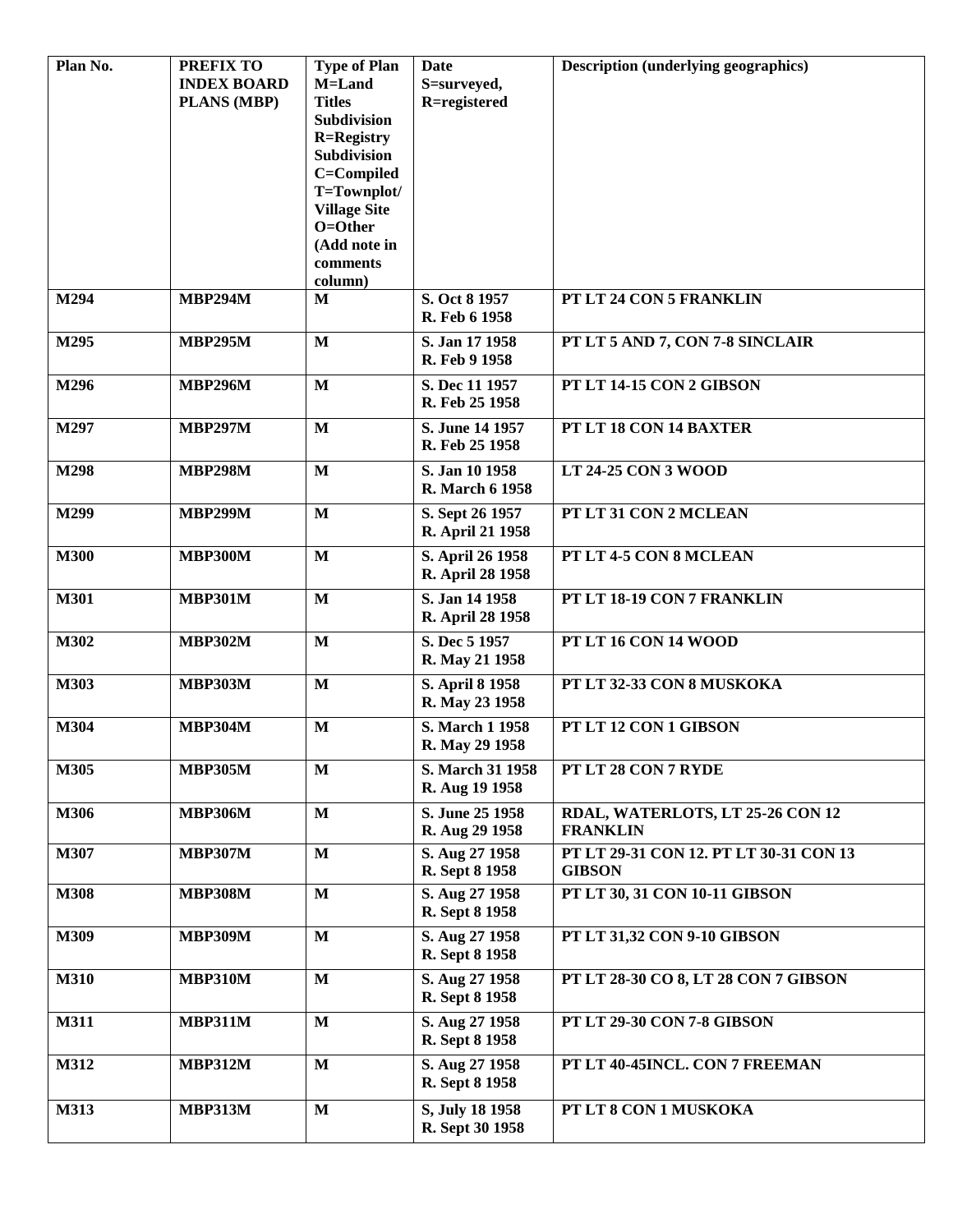| M314         | <b>MBP314M</b>                                               | M                                                                                                                                                                                                       | S. Sept 20 1958<br>R. Nov 10 1958          | PT LT 23 CON 3 RYDE                                                                 |
|--------------|--------------------------------------------------------------|---------------------------------------------------------------------------------------------------------------------------------------------------------------------------------------------------------|--------------------------------------------|-------------------------------------------------------------------------------------|
| Plan No.     | <b>PREFIX TO</b><br><b>INDEX BOARD</b><br><b>PLANS (MBP)</b> | <b>Type of Plan</b><br>M=Land<br><b>Titles</b><br>Subdivision<br><b>R=Registry</b><br>Subdivision<br>C=Compiled<br>T=Townplot/<br><b>Village Site</b><br>O=Other<br>(Add note in<br>comments<br>column) | <b>Date</b><br>S=surveyed,<br>R=registered | <b>Description (underlying geographics)</b>                                         |
| M315         | <b>MBP315M</b>                                               | M                                                                                                                                                                                                       | S. Nov 13 1958<br>R. Dec 19 1958           | LT D, BEER ISLAND IN GEORGIAN BAY FR LT<br>35 CON 13                                |
| M316         | <b>MBP316M</b>                                               | $\mathbf{M}$                                                                                                                                                                                            | S. Jan 28 1958<br>R. Oct 2 1958            | PT LT 45-50 INCL. CON 10, PT LT 43-44 CON 11,<br>PT LT 43 CON 12 MUSKOKA            |
| M317         | <b>MBP317M</b>                                               | $\mathbf{M}$                                                                                                                                                                                            | S. May 15 1958<br>R. March 11 1959         | PT LT 26 CON 3-4 BAXTER                                                             |
| M318         | MBP318M                                                      | M                                                                                                                                                                                                       | S. Jan 12 1959<br>R. April 16 1959         | PT LT 25 CON 4 RYDE                                                                 |
| M319         | <b>MBP319M</b>                                               | $\mathbf{M}$                                                                                                                                                                                            | S. Jan 14 1959<br>R. May 21 1959           | PT LT 4-5 CON 10 BAXTER                                                             |
| M320         | <b>MBP320M</b>                                               | $\mathbf{M}$                                                                                                                                                                                            | S. Jan 7 1959<br>R. May 11 1959            | PT LT F, G, H CON 16 WOOD                                                           |
| M321         | <b>MBP321M</b>                                               | $\mathbf{M}$                                                                                                                                                                                            | S. Feb 23 1959<br>R. June 19 1959          | PT LT 28 CON 4, PT LT 29-30 CON 4 MUSKOKA                                           |
| M322         | <b>MBP322M</b>                                               | $\mathbf{M}$                                                                                                                                                                                            | S. Mar 3 1959<br>R. April 8 1959           | PT LT 16 CON 8 FRANKLIN                                                             |
| M323         | <b>MBP323M</b>                                               | $\mathbf{M}$                                                                                                                                                                                            | S. Feb 5 1959<br>R. June 26 1959           | PT LT D BONE ISLAND (ISLAND #75) GIBSON                                             |
| M324         | <b>MBP324M</b>                                               | $\mathbf{M}$                                                                                                                                                                                            | S. July 27 1959<br>R. Aug 27 1959          | PT LT 31 CON 12-13 GIBSON                                                           |
| M325         | <b>MBP325M</b>                                               | $\mathbf M$                                                                                                                                                                                             | S. July 27 1959<br>R. Aug 27 1959          | PT LT 31-32 CON 10-11 GIBSON                                                        |
| M326         | <b>MBP326M</b>                                               | $\mathbf{M}$                                                                                                                                                                                            | S. July 27 1959<br>R. Aug 27 1959          | PT LT 30 CON 10, LT 31-32 CON 9 GIBSON                                              |
| M327         | <b>MBP327M</b>                                               | $\mathbf{M}$                                                                                                                                                                                            | S. July 27 1959<br>R. Aug 27 1959          | PT LT 27-29 CON 12, PT LT 27-30 CON 13, PT<br><b>ISLAND IN GO HOME LAKE; GIBSON</b> |
| M328         | <b>MBP328M</b>                                               | M                                                                                                                                                                                                       | S. July 27 1959<br>R. Aug 27 1959          | PT LT 31-32 CON 7, PT LT 32 CON 8 GIBSON                                            |
| <b>M328N</b> | <b>MBP328NM</b>                                              | $\mathbf{M}$                                                                                                                                                                                            | S. Dec 15 1959<br>R. May 27 1960           | PT LT 10 CON 6 FINLAYSON                                                            |
| M329         | <b>MBP329M</b>                                               | $\mathbf{M}$                                                                                                                                                                                            | S. July 27 1959<br>R. Aug 27 1959          | PT LT 29-30 CON 7; LT 28-29 CON 8 GIBSON                                            |
| M330         | <b>MBP330M</b>                                               | $\mathbf{M}$                                                                                                                                                                                            | S. April 16 1959<br>R. July 27 1959        | PT LT 19 CON 8, PT RDAL FR THEREOF<br><b>MONCK</b>                                  |
| M331         | <b>MBP331M</b>                                               | $\mathbf{M}$                                                                                                                                                                                            | S. May 2 1959<br>R. Oct 9 1959             | PT 10-11 CON 9 RIDOUT                                                               |
| M332         | <b>MBP332M</b>                                               | $\mathbf{M}$                                                                                                                                                                                            | S. Jan 14 1959<br>R. Oct 9 1959            | PT LT 11-13 CON 16 BAXTER                                                           |
| M333         | <b>MBP333M</b>                                               | $\mathbf{M}$                                                                                                                                                                                            | S. May 20 1959<br>R. Aug 20 1959           | ISLAND IN SIX MILE LAKE, PT LT 19-20 CON 15<br><b>BAXTER</b>                        |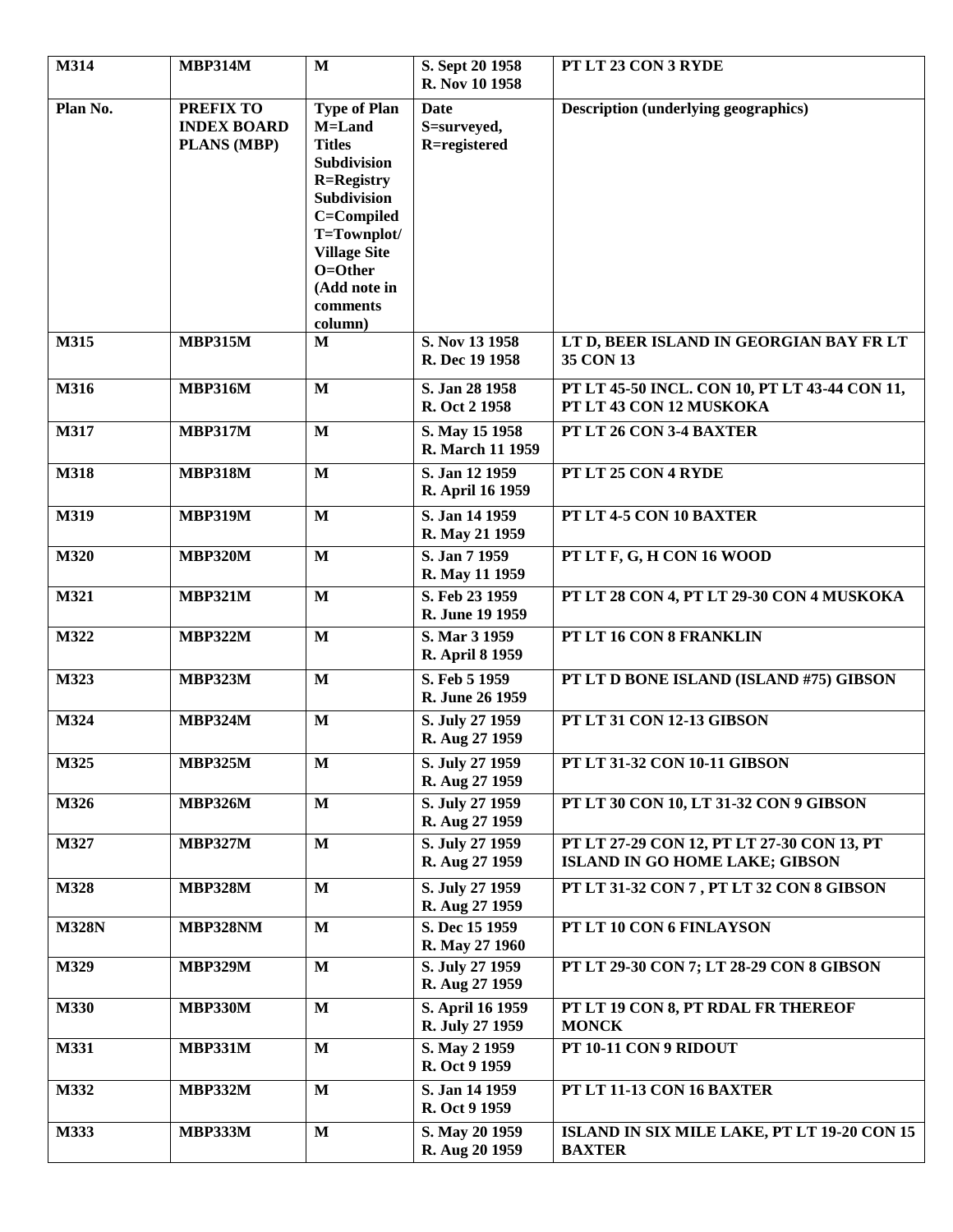| M334         | <b>MBP334M</b>                                        | $\mathbf{M}$                                                                                                                                                                                                   | S. Nov 10 1959<br>R. Aug 5 1959            | PT ISLAND 50 SIX MILE LAKE BAXTER                              |
|--------------|-------------------------------------------------------|----------------------------------------------------------------------------------------------------------------------------------------------------------------------------------------------------------------|--------------------------------------------|----------------------------------------------------------------|
| Plan No.     | <b>PREFIX TO</b><br><b>INDEX BOARD</b><br>PLANS (MBP) | <b>Type of Plan</b><br>M=Land<br><b>Titles</b><br>Subdivision<br><b>R=Registry</b><br><b>Subdivision</b><br>C=Compiled<br>T=Townplot/<br><b>Village Site</b><br>O=Other<br>(Add note in<br>comments<br>column) | <b>Date</b><br>S=surveyed,<br>R=registered | <b>Description (underlying geographics)</b>                    |
| M335         | <b>MBP335M</b>                                        | M                                                                                                                                                                                                              | S. July 28 1959<br>R. Dec 30 1959          | PT LT 23-24 CON 7 RYDE                                         |
| M336         | <b>MBP336M</b>                                        | $\mathbf{M}$                                                                                                                                                                                                   | S. Aug 21 1959<br>R. Jan 28 1960           | PT LT H CON 20 WOOD                                            |
| M337         | <b>MBP337M</b>                                        | $\mathbf{M}$                                                                                                                                                                                                   | S. Dec 3 1959<br>R. Mar 10 1960            | PT LT 18 CON B, PT RDAL FRONT THEREOF;<br>PT BIG ISLAND MEDORA |
| M338         | <b>MBP338M</b>                                        | $\mathbf{M}$                                                                                                                                                                                                   | S. Jan 18 1960<br>R. April 6 1960          | PT LT 19-21, 22 CON 11 BAXTER                                  |
| M339         | <b>MBP339M</b>                                        | $\mathbf{M}$                                                                                                                                                                                                   | S. Jan 18 1960<br>R. April 6 1960          | LT 21-22, PT LT 20,23 CON 12 BAXTER                            |
| M340         | <b>MBP340M</b>                                        | $\mathbf{M}$                                                                                                                                                                                                   | S. Jan 27 1960<br>R. March 10 1960         | LT 24 CON 7 WOOD                                               |
| M341         | <b>MBP341M</b>                                        | $\mathbf{M}$                                                                                                                                                                                                   | S. Dec 10 1959<br>R. March 10 1960         | PT LT 13 CON 7 MCLEAN                                          |
| M342         | <b>MBP342M</b>                                        | $\mathbf{M}$                                                                                                                                                                                                   | S. Dec 3 1959<br>R. April 29 1960          | PT LT 28 CON 3 BAXTER                                          |
| M343         | <b>MBP343M</b>                                        | $\mathbf{M}$                                                                                                                                                                                                   | S. July 30 1959<br>R. May 3 1960           | PT LT 23 CON 3 RYDE                                            |
| M344         | <b>MBP344M</b>                                        | $\mathbf{M}$                                                                                                                                                                                                   | S. Dec 1 1959<br>R. May 3 1960             | PT LT 29 CON 10 MCLEAN                                         |
| M345         | <b>MBP345M</b>                                        | $\mathbf M$                                                                                                                                                                                                    | S. Dec 12 1959<br>R. Mar 15 1960           | <b>ISLAND 52 SIX MILE LAKE BAXTER</b>                          |
| M346         | <b>MBP346M</b>                                        | $\mathbf{M}$                                                                                                                                                                                                   | S. May 19 1960<br>R. June 2 1960           | PT LT 25 CON 7 RIDOUT                                          |
| <b>M346N</b> | MBP346NM                                              | $\mathbf M$                                                                                                                                                                                                    | S. Sept 30 1960<br>R. April 17 1961        | PT LT 12 CON 9 FINLAYSON                                       |
| M347         | <b>MBP347M</b>                                        | $\mathbf{M}$                                                                                                                                                                                                   | S. Nov 18 1959<br>R. May 18 1960           | PT LT 21-22 CON 13 WOOD                                        |
| M348         | <b>MBP348M</b>                                        | $\mathbf{M}$                                                                                                                                                                                                   | S. Nov 18 1959<br>R. May 18 1960           | PT LT 1, 2, A CON 14; PT LT 1, 2, A, B CON 15<br><b>WOOD</b>   |
| <b>M348N</b> | MBP348NM                                              | $\mathbf{M}$                                                                                                                                                                                                   | S. Sept 30 1960<br>R. April 28 1961        | PT LT 2 CON 6 FINLAYSON                                        |
| M349         | <b>MBP349M</b>                                        | $\mathbf M$                                                                                                                                                                                                    | S. Nov 7 1959<br>R. May 18 1960            | PT LT 21 CON 5 GIBSON                                          |
| M350         | <b>MBP350M</b>                                        | $\mathbf{M}$                                                                                                                                                                                                   | S. Dec 11 1959<br>R. May 18 1960           | PT LT 29-30 CON 10 MCLEAN                                      |
| M351         | <b>MBP351M</b>                                        | $\mathbf{M}$                                                                                                                                                                                                   | S. Aug 31 1959<br>R. June 3 1960           | PT LT 8-10 CON 12 RIDOUT                                       |
| M352         | <b>MBP352M</b>                                        | $\mathbf{M}$                                                                                                                                                                                                   | S. Sept 5 1959<br>R. June 10 1960          | PT LT E & F CON 15 WOOD                                        |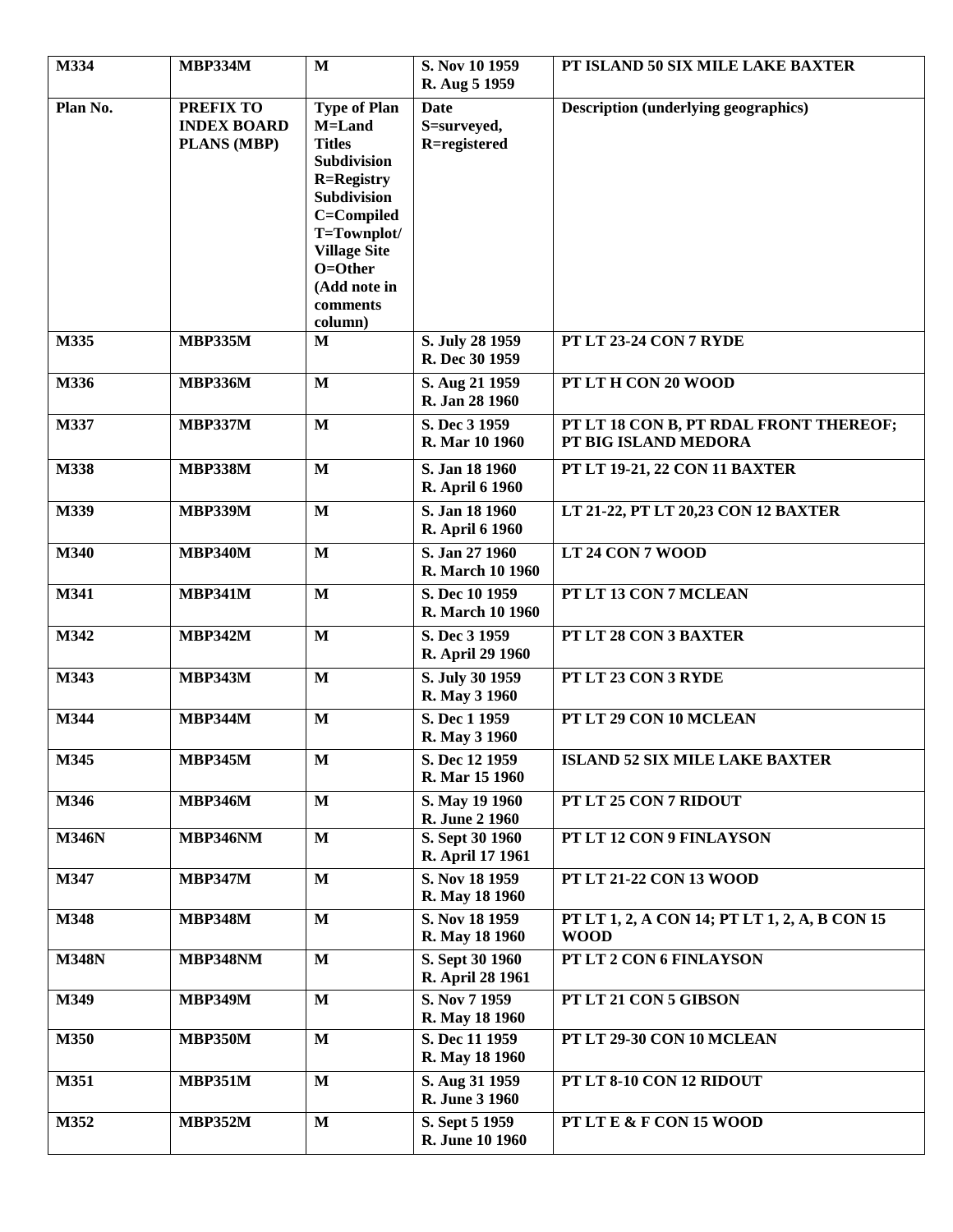| M353         | <b>MBP353M</b>                                               | $\mathbf{M}$                                                                                                                                                                                                          | S. Oct 14 1959<br>R. June 15 1960          | PT LT 27 CON 12 GIBSON                                       |
|--------------|--------------------------------------------------------------|-----------------------------------------------------------------------------------------------------------------------------------------------------------------------------------------------------------------------|--------------------------------------------|--------------------------------------------------------------|
| Plan No.     | <b>PREFIX TO</b><br><b>INDEX BOARD</b><br><b>PLANS (MBP)</b> | <b>Type of Plan</b><br>M=Land<br><b>Titles</b><br><b>Subdivision</b><br><b>R=Registry</b><br><b>Subdivision</b><br>C=Compiled<br>T=Townplot/<br><b>Village Site</b><br>O=Other<br>(Add note in<br>comments<br>column) | Date<br>S=surveyed,<br>R=registered        | <b>Description (underlying geographics)</b>                  |
| M354         | <b>MBP354M</b>                                               | M                                                                                                                                                                                                                     | S. Oct 6 1959<br>R. June 15 1960           | PT LT 30 CON 7 GIBSON                                        |
| M355         | <b>MBP355M</b>                                               | $\mathbf{M}$                                                                                                                                                                                                          | S. Mar 7 1960<br>R. June 15 1960           | PT LT 29, 30 CON 7, PT LT 30 CON 8                           |
| M356         | <b>MBP356M</b>                                               | $\mathbf{M}$                                                                                                                                                                                                          | S. Feb 26 1960<br>R. June 15 1960          | PT LT 32 CON 9, LT 32-33 CON 10 GIBSON                       |
| M357         | <b>MBP357M</b>                                               | $\mathbf{M}$                                                                                                                                                                                                          | S. March 24 1960<br>R. June 27 1960        | PT LT 30 CON 11 GIBSON                                       |
| M358         | <b>MBP358M</b>                                               | $\mathbf{M}$                                                                                                                                                                                                          | S. March 24 1960<br>R. June 27 1960        | PT LT 30 CON 8 GIBSON                                        |
| M359         | <b>MBP359M</b>                                               | $\mathbf{M}$                                                                                                                                                                                                          | S. March 24 1960<br>R. June 27 1960        | PT LT 30,31 CON 9, ISLAND OPPOSITE LT 31,32<br><b>GIBSON</b> |
| <b>M360</b>  | <b>MBP360M</b>                                               | $\mathbf{M}$                                                                                                                                                                                                          | S. Feb 26 1960<br>R. June 27 1960          | ISLANDS IN GO HOME LAKE FR LT 31-33 CON<br>11 GIBSON         |
| M361         | <b>MBP361M</b>                                               | $\mathbf{M}$                                                                                                                                                                                                          | S. Feb 17 1960<br>R. June 29 1960          | PT LT 32-33 CON 7 GIBSON                                     |
| M362         | <b>MBP362M</b>                                               | $\mathbf{M}$                                                                                                                                                                                                          | S. March 23 1960<br><b>R. July 4 1960</b>  | PT LT 28 CON 5 WATT                                          |
| M363         | <b>MBP363M</b>                                               | $\mathbf{M}$                                                                                                                                                                                                          | S. April 22 1960<br><b>R. July 11 1960</b> | ISLAND FR LT 29-30 CON 12 GIBSON                             |
| <b>M363N</b> | MBP363NM                                                     | $\mathbf{M}$                                                                                                                                                                                                          | S. Sept 22 1962<br>R. Dec 24 1962          | PT LT 12,13 CON 9; PT LT 13 CON 10<br><b>FINLAYSON</b>       |
| M364         | <b>MBP364M</b>                                               | $\mathbf{M}$                                                                                                                                                                                                          | S. 1960 5 23<br>R. 1960 4 4                | PT LT 14 CON 9 BAXTER                                        |
| M365         | <b>MBP365M</b>                                               | $\mathbf{M}$                                                                                                                                                                                                          | S. 1959 2 12<br>R. 1960 88                 | PT LT 23-24 CON 5 MCLEAN                                     |
| M366         | <b>MBP366M</b>                                               | $\mathbf{M}$                                                                                                                                                                                                          | S. June 27 1960<br>R. Aug 15 1960          | PLAN 23 BRACEBRIDGE                                          |
| M367         | <b>MBP367M</b>                                               | $\mathbf{M}$                                                                                                                                                                                                          | S. May 21 1960<br>R. Aug 31 1960           | PT LT 28 CON 3 BAXTER                                        |
| M368         | <b>MBP368M</b>                                               | $\mathbf{M}$                                                                                                                                                                                                          | S. Feb 2 1961<br>R. March 10 1961          | PT LT 16 CON C, LT 18,19, LANE B ON M29<br><b>MEDORA</b>     |
| M369         | <b>MBP369M</b>                                               | $\mathbf{M}$                                                                                                                                                                                                          | S. 1959 11 10<br>R. Sept 16 1960           | PT LT 8-9 CON 2 MUSKOKA                                      |
| M370         | <b>MBP370M</b>                                               | $\mathbf{M}$                                                                                                                                                                                                          | S. Nov 14 1959<br>R. Sept 27 1960          | PT LT 6 CON 3 WOOD                                           |
| M371         | <b>MBP371M</b>                                               | $\mathbf{M}$                                                                                                                                                                                                          | S. Sept 3 1960<br>R. Oct 18 1960           | LT 21 CON 15, PT OSRA FR THEREOF BAXTER                      |
| M372         | <b>MBP372M</b>                                               | $\mathbf{M}$                                                                                                                                                                                                          | S. April 21 1960<br>R. Oct 18 1960         | PT LT 34-35 CON 5 CHAFFEY                                    |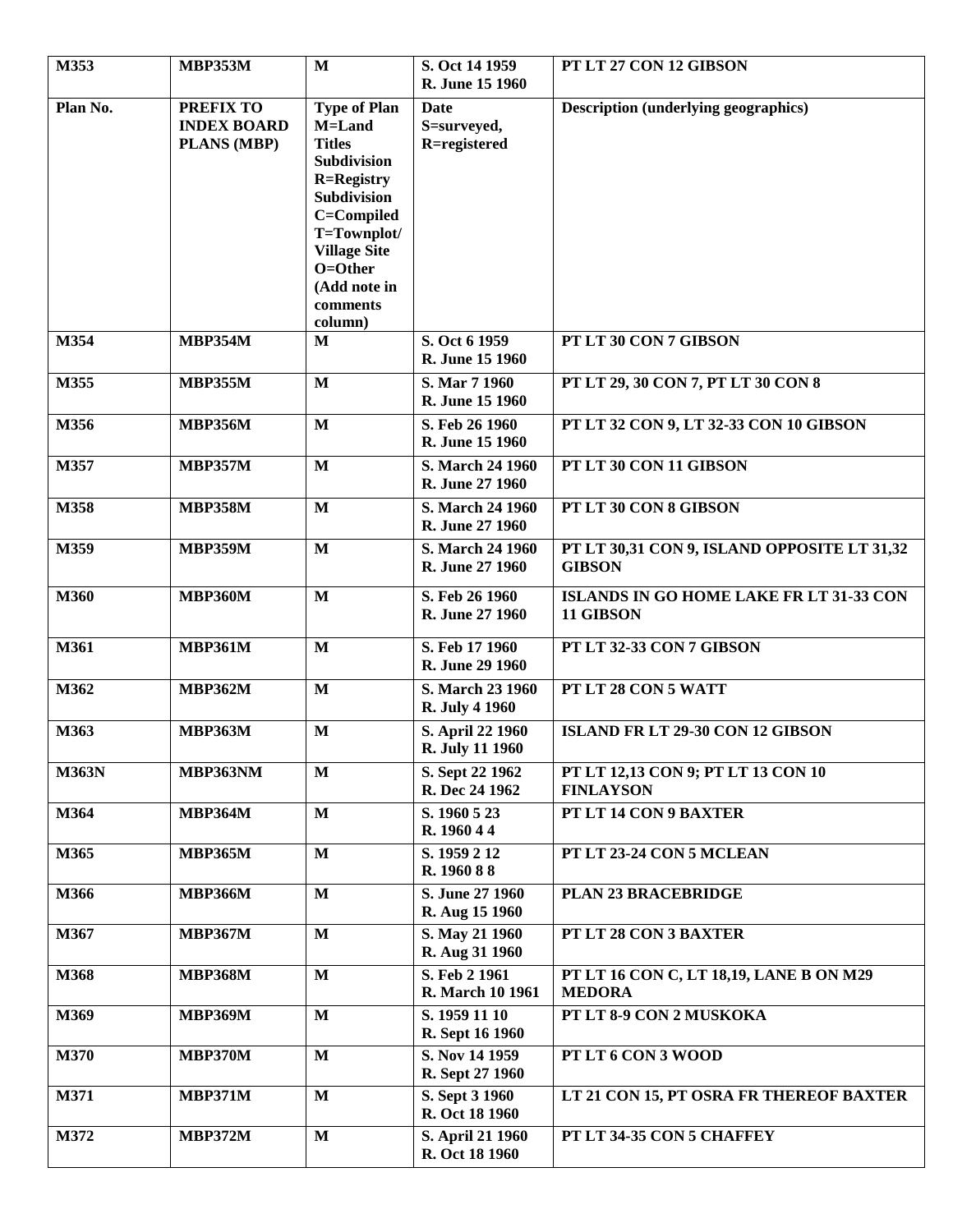| M373         | <b>MBP373M</b>                                        | $\mathbf{M}$                                                                                                                                                                                                   | S. Oct 19 1960<br>R. Nov 23 1960         | PT LT 30 CON 3 MEDORA                                                          |
|--------------|-------------------------------------------------------|----------------------------------------------------------------------------------------------------------------------------------------------------------------------------------------------------------------|------------------------------------------|--------------------------------------------------------------------------------|
| Plan No.     | <b>PREFIX TO</b><br><b>INDEX BOARD</b><br>PLANS (MBP) | <b>Type of Plan</b><br>M=Land<br><b>Titles</b><br>Subdivision<br><b>R=Registry</b><br><b>Subdivision</b><br>C=Compiled<br>T=Townplot/<br><b>Village Site</b><br>O=Other<br>(Add note in<br>comments<br>column) | Date<br>S=surveyed,<br>R=registered      | <b>Description (underlying geographics)</b>                                    |
| M374         | <b>MBP374M</b>                                        | M                                                                                                                                                                                                              | S. June 15 1960<br>R. Nov 25 1960        | <b>ISLAND 141 IN GEORGIAN BAY OPPOSITE LT</b><br>30 CON 13 BAXTER              |
| M375         | <b>MBP375M</b>                                        | M                                                                                                                                                                                                              | S. June 4 1960<br>R. Dec 5 1960          | PT LT 20 CON 13 WOOD                                                           |
| M376         | <b>MBP376M</b>                                        | $\mathbf{M}$                                                                                                                                                                                                   | S. Jan 5 1960<br>R. Dec 6 1960           | PT LT 21 CON 4 RYDE                                                            |
| M377         | <b>MBP377</b>                                         | $\mathbf{M}$                                                                                                                                                                                                   | S. Sept 1 1960<br>R. Dec 22 1960         | PT LT 7-8 CON 7, PT LT 8 CON 8 MEDORA                                          |
| M378         | <b>MBP378M</b>                                        | $\mathbf{M}$                                                                                                                                                                                                   | S. Jan 19 1961<br>R. Jan 30 1961         | PT LT 1 CON 5, PT LT 1-4 CON 6 MORRISON                                        |
| M379         | <b>MBP379M</b>                                        | $\mathbf{M}$                                                                                                                                                                                                   | S. Dec 8 1959<br>R. Jan 30 1961          | PT LT 3 CON 6, PT LT 1 CON 5 MORRISON                                          |
| <b>M380</b>  | <b>MBP380M</b>                                        | $\mathbf{M}$                                                                                                                                                                                                   | S July 10 1960<br>R. Feb 6 1961          | PT LT 23 CON 9 BAXTER                                                          |
| M381         | <b>MBP381M</b>                                        | $\mathbf{M}$                                                                                                                                                                                                   | S. Jan 18 1961<br>R. Feb 23 1961         | PT LT 30 CON 14 CHAFFEY                                                        |
| M382         | <b>MBP382M</b>                                        | $\mathbf{M}$                                                                                                                                                                                                   | S. Aug 23 1959<br>R. March 21 1961       | PT LT 5-6 CON 5, PT LT 6 CON 6 FRANKLIN                                        |
| M383         | <b>MBP383M</b>                                        | $\mathbf{M}$                                                                                                                                                                                                   | S. Sept 19 1960<br>R. March 22 1961      | PT LT 10 CON 12 MORRISON                                                       |
| M384         | <b>MBP384M</b>                                        | $\mathbf M$                                                                                                                                                                                                    | S. April 12 1961<br>R. April 20 1961     | PT LT 33-34 CON 16, WITH THE OSRA FR<br><b>THEREOF BAXTER</b>                  |
| M385         | <b>MBP385M</b>                                        | $\mathbf{M}$                                                                                                                                                                                                   | S. Aug 30 1960<br>R. April 24 1961       | PT LT 21 CON 5 BAXTER                                                          |
| <b>M385N</b> | <b>MBP385NM</b>                                       | M                                                                                                                                                                                                              | S. Jan 24 1967<br>R. Feb 19 1968         | PT LT 9 CON 5, PT LT 10 CON 5-6 FINLAYSON                                      |
| M386         | <b>MBP386M</b>                                        | $\mathbf{M}$                                                                                                                                                                                                   | S. Nov 14 1960<br>R. May 15 1961         | PT LT 25 CON 10 BAXTER                                                         |
| <b>M386N</b> | <b>MBP386NM</b>                                       | M                                                                                                                                                                                                              | S. Jan 24 1967<br>R. Feb 19 1968         | PT LT 8-9 CON 5 FINLAYSON                                                      |
| M387         | <b>MBP387M</b>                                        | $\mathbf M$                                                                                                                                                                                                    | S. Sept 17 1960<br><b>R. June 2 1961</b> | PT LT 8-9 CON 5 MORRISON                                                       |
| <b>M387N</b> | <b>MBP387NM</b>                                       | $\mathbf{M}$                                                                                                                                                                                                   | S. Jan 4 1967<br>R. Feb 19 1968          | PT LT 10 CON 5-6, PT LT 11 CON 6 FINLAYSON                                     |
| M388         | <b>MBP388M</b>                                        | $\mathbf{M}$                                                                                                                                                                                                   | S. June 12 1961<br>R. June 30 1961       | PT LT 31 CON 5 INCL. PT 19 ON BR54<br><b>MUSKOKA</b>                           |
| <b>M388N</b> | MBP388NM                                              | $\mathbf{M}$                                                                                                                                                                                                   | S. Feb 7 1967<br>R. Feb 19 1968          | PT LT 11 CON 5-6 FINLAYSON                                                     |
| M389         | <b>MBP389M</b>                                        | $\mathbf{M}$                                                                                                                                                                                                   | S. June 12 1961<br>R. July 13 1961       | PT LT 30-31 CON 5, PT RDAL BTN LTS 30-31<br><b>INCL. PT 19 ON BR54 MUSKOKA</b> |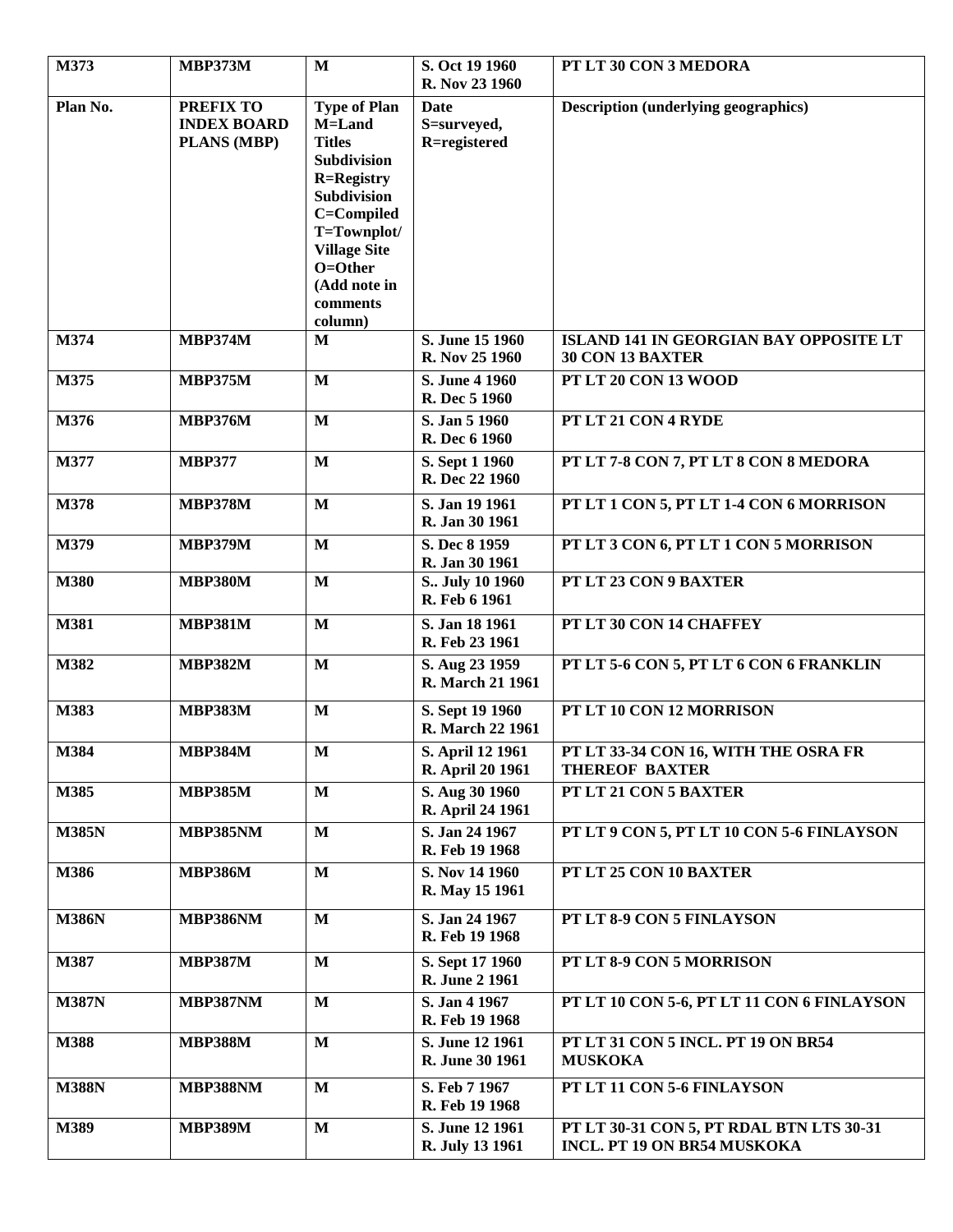| <b>M389N</b> | MBP389NM                                                     | $\mathbf{M}$                                                                                                                                                                                            | S. March 15 1967<br>R. Feb 19 1968  | PT LT 12 CON 5, PT LT 12-13 CON 4 FINLAYSON                                                   |
|--------------|--------------------------------------------------------------|---------------------------------------------------------------------------------------------------------------------------------------------------------------------------------------------------------|-------------------------------------|-----------------------------------------------------------------------------------------------|
| Plan No.     | <b>PREFIX TO</b><br><b>INDEX BOARD</b><br><b>PLANS (MBP)</b> | <b>Type of Plan</b><br>M=Land<br><b>Titles</b><br>Subdivision<br><b>R=Registry</b><br>Subdivision<br>C=Compiled<br>T=Townplot/<br><b>Village Site</b><br>O=Other<br>(Add note in<br>comments<br>column) | Date<br>S=surveyed,<br>R=registered | <b>Description (underlying geographics)</b>                                                   |
| M390         | <b>MBP390M</b>                                               | M                                                                                                                                                                                                       | S. July 22 1961<br>R. Aug 4 1961    | PT LT 22-24 CON 12 OAKLEY                                                                     |
| <b>M390N</b> | MBP390NM                                                     | $\mathbf{M}$                                                                                                                                                                                            | S. Mar 10 1967<br>R. Feb 19 1968    | PT LT 12 CON 4, PT LT 13 CON 3-4 FINLAYSON                                                    |
| M391         | <b>MBP391M</b>                                               | $\mathbf{M}$                                                                                                                                                                                            | S. Oct 3 1960<br>R. Aug 18 1961     | PT LT 21-22 CON 4-5 BAXTER                                                                    |
| <b>M391N</b> | <b>MBP391NM</b>                                              | $\mathbf{M}$                                                                                                                                                                                            | S. Mar 10 1967<br>R. Feb 19 1968    | PT LT 15-16 CON 5, PT ISLAND A IN CAMPSITE<br><b>LAKE FINLAYSON</b>                           |
| M392         | <b>MBP392M</b>                                               | $\mathbf{M}$                                                                                                                                                                                            | S.Oct 13 1960<br>R. Sept 6 1961     | PT LT K CON 20 WOOD                                                                           |
| M393         | <b>MBP393M</b>                                               | $\mathbf{M}$                                                                                                                                                                                            | S. May 15 1961<br>R. Sept 8, 1961   | PT LT 49 CON 8, PT LT 50 CON 7 GIBSON                                                         |
| M394         | <b>MBP394M</b>                                               | $\mathbf M$                                                                                                                                                                                             | S. Jul 25 1961<br>R. Nov 1 1961     | LT 2 PL M-157 WOOD                                                                            |
| M395         | <b>MBP395M</b>                                               | $\mathbf{M}$                                                                                                                                                                                            | S. Jun 2 1961<br>R. Nov 16 1961     | LT 12 CON 14 WATT                                                                             |
| M396         | <b>MBP396M</b>                                               | $\mathbf{M}$                                                                                                                                                                                            | S. Nov 17 1961<br>R. Jan 26 1962    | PT BROKEN LT (LETTER) I CON 19 WOOD                                                           |
| M397         | <b>MBP397M</b>                                               | $\mathbf{M}$                                                                                                                                                                                            | S. May 30 1962<br>R. Apr 25 1962    | PT BROKEN LTS 6 & 7 CON 1 MORRISON, AND<br>ORIGINAL ROAD ALLOWANCE FRONTING<br><b>THEREON</b> |
| M398         | <b>MBP398M</b>                                               | $\mathbf M$                                                                                                                                                                                             | S. Jun 28 1962<br>R. Jul 30 1962    | PT LTS 33, 34, & 35 CON 6 AND EVERGREEN<br><b>ISLAND MUSKOKA</b>                              |
| M399         | <b>MBP399M</b>                                               | $\mathbf{M}$                                                                                                                                                                                            | S. Aug 30 1962<br>R. Dec 3 1962     | PT BROKEN LT 20 CON 9 BAXTER                                                                  |
| <b>M400</b>  | <b>MBP400M</b>                                               | $\mathbf{M}$                                                                                                                                                                                            | S. Dec 4 1961<br>R. Dec 21 1962     | PT LTS 3 & 4 CON 14 MEDORA                                                                    |
| M401         | <b>MBP401M</b>                                               | $\mathbf{M}$                                                                                                                                                                                            | S. Aug 1 1962<br>R. Jan 10 1963     | PT LT 4 CONS 6 & 7 MORRISON                                                                   |
| M402         | <b>MBP402M</b>                                               | $\mathbf{M}$                                                                                                                                                                                            | S. Jun 9 1962<br>R. Feb 27 1963     | PT LT 28 CON 12 RIDOUT                                                                        |
| M403         | <b>MBP403M</b>                                               | M                                                                                                                                                                                                       | S. Aug 10 1962<br>R. Mar 13 1963    | PT LTS 4 & 5 CON 2 MUSKOKA                                                                    |
| M404         | <b>MBP404M</b>                                               | M                                                                                                                                                                                                       | S. Jul 21 1962<br>R. Apr 4 1963     | PT LT 25 CON 7 AND THE ORIGINAL ROAD<br>ALLOWANCE IN FRONT THEREOF RIDOUT                     |
| M405         | <b>MBP405M</b>                                               | $\mathbf{M}$                                                                                                                                                                                            | S. Aug 9 1962<br>R. Apr 17 1963     | PT LTS 16 & 17 CON 20 WOOD                                                                    |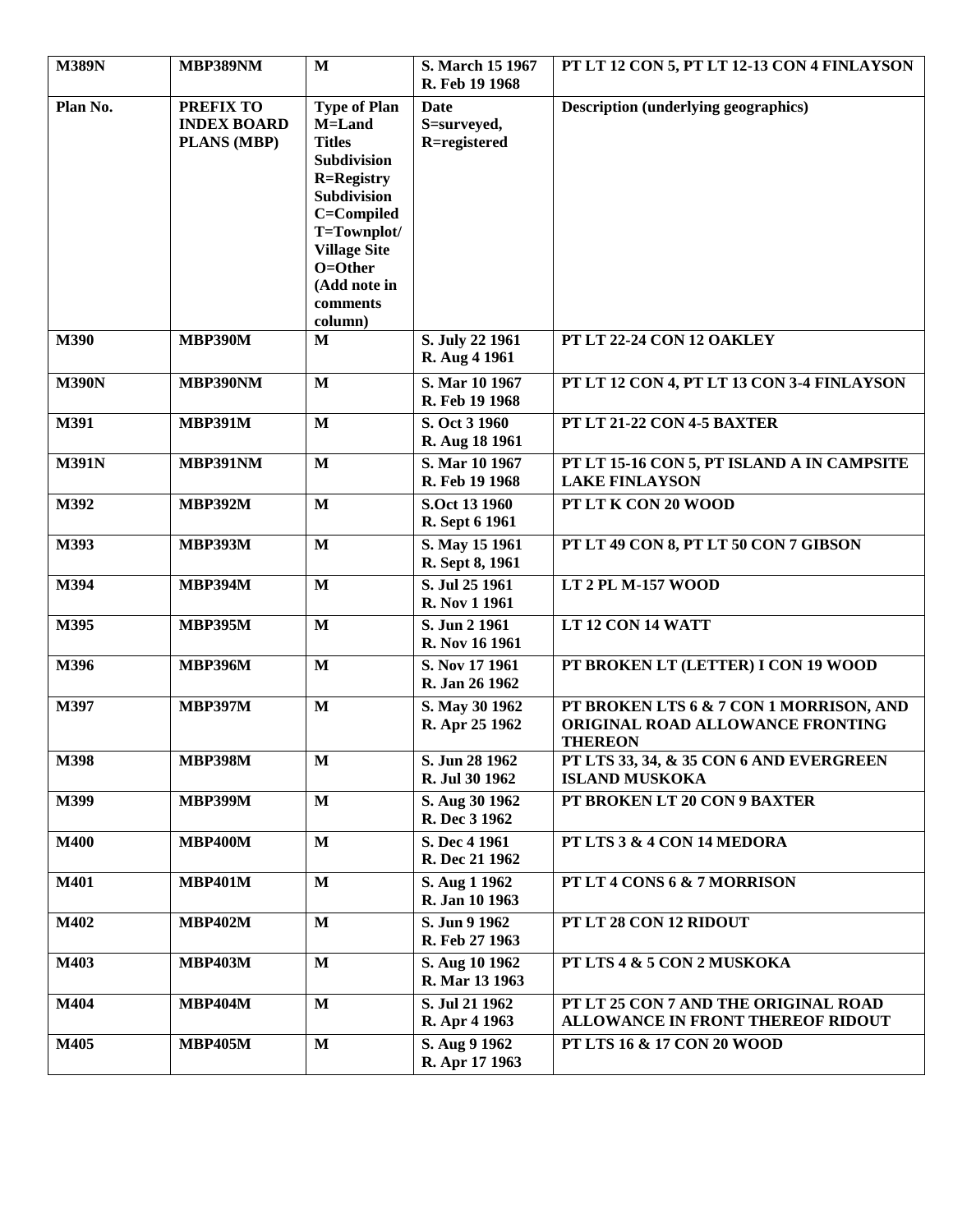| M406         | <b>MBP406M</b>                                               | $\mathbf{M}$                                                                                                                                                                                            | S. Feb 11 1963<br>R. May 15 1963    | LTS E-F CON 18, LT F CON 19, ALLOWANCE<br>FOR ROAD AROUND THE SHORE OF<br>MORRISON LAKE ABUTTING LTS E & F CON                                                                                       |
|--------------|--------------------------------------------------------------|---------------------------------------------------------------------------------------------------------------------------------------------------------------------------------------------------------|-------------------------------------|------------------------------------------------------------------------------------------------------------------------------------------------------------------------------------------------------|
|              |                                                              |                                                                                                                                                                                                         |                                     | <b>18, ALLOWANCE FOR ROAD AROUND THE</b><br>SHORE OF MORRISON LAKE ABUTTING LT F<br>CON 19, ROAD ALLOWANCE BETWEEN LTS E<br>& F CON 18 WOOD                                                          |
| Plan No.     | <b>PREFIX TO</b><br><b>INDEX BOARD</b><br><b>PLANS (MBP)</b> | <b>Type of Plan</b><br>M=Land<br><b>Titles</b><br>Subdivision<br><b>R=Registry</b><br>Subdivision<br>C=Compiled<br>T=Townplot/<br><b>Village Site</b><br>O=Other<br>(Add note in<br>comments<br>column) | Date<br>S=surveyed,<br>R=registered | <b>Description (underlying geographics)</b>                                                                                                                                                          |
| M407         | <b>MBP407M</b>                                               | M                                                                                                                                                                                                       | S. Aug 15 1962<br>R. Jun 11 1963    | PT LTS 28-29 CON 17, PT LT 28 CON 18 WOOD                                                                                                                                                            |
| <b>M407N</b> | <b>MBP407NM</b>                                              | $\mathbf M$                                                                                                                                                                                             | S. Sept 30 1968<br>R. Oct 1 1969    | PT LT 9 PT BROKEN LT 10 CON 4 PT BROKEN<br>LTS 9-10 CON 3 FINLAYSON                                                                                                                                  |
| M408         | <b>MBP408M</b>                                               | M                                                                                                                                                                                                       | S. Sept 26 1962<br>R. Jun 11 1963   | PT LT 32 CON 7 GIBSON                                                                                                                                                                                |
| M409         | <b>MBP409M</b>                                               | $\mathbf{M}$                                                                                                                                                                                            | S. Mar 26 1962<br>R. Jun 13 1963    | PT BROKEN LT 5 CON 10 BAXTER                                                                                                                                                                         |
| <b>M410</b>  | <b>MBP410M</b>                                               | $\mathbf{M}$                                                                                                                                                                                            | S. May 6 1963<br>R. Jun 27 1963     | PT LT 31 CON 1, PT LTS 31, 32, & 33 CON 2, PT<br>LTS 33, 34, & 35 CON 3, PT LTS 34 & 35 CON 4<br>INCLUDING THEREIN PT 28,29,30 PLAN BR-236                                                           |
| M411         | <b>MBP411M</b>                                               | $\mathbf{M}$                                                                                                                                                                                            | S. May 8 1963<br>R. Jun 27 1963     | PT LTS C, D, & E CON 4, PT LTS C, D, E, & F<br>CON 15, PT OF THE ROAD ALLOWANCE<br>BETWEEN LT E CON 14 & 15 AND LT F CON 15,<br>PT OF ROAD ALLOWANCE AROUND THE<br><b>SHORE OF MULDREW LAKE WOOD</b> |
| M412         | <b>MBP412M</b>                                               | M                                                                                                                                                                                                       | S. Aug 3 1962<br>R. Jul 30 1963     | PT LTS 33 & 34 CON 12 GIBSON                                                                                                                                                                         |
| M413         | <b>MBP413M</b>                                               | $\mathbf{M}$                                                                                                                                                                                            | S. May 16 1963<br>R. Jul 30 1963    | PT LTS 42 TO 45 INCL CON 7, PT LTS 45 TO 50<br><b>INCL CON 8 FREEMAN</b>                                                                                                                             |
| M414         | <b>MBP414M</b>                                               | $\mathbf{M}$                                                                                                                                                                                            | S. Oct 16 1962<br>R. Jul 31 1963    | PT LTS 45, 46, & 47 CON 7 FREEMAN                                                                                                                                                                    |
| M415         | <b>MBP415M</b>                                               | $\mathbf{M}$                                                                                                                                                                                            | S. Jun 15 1962<br>R. Aug 5 1963     | PT LT 26 CON 5 MUSKOKA, PT MILL ST REG'D<br>PL 14, PT LTS A & B REG'D PL 10<br><b>GRAVENHURST</b>                                                                                                    |
| M416         | <b>MBP416M</b>                                               | $\mathbf{M}$                                                                                                                                                                                            | S. Apr 9 1963<br>R. Aug 8 1963      | PT LT 3 CON 2 BRUNEL                                                                                                                                                                                 |
| M417         | <b>MBP417M</b>                                               | $\mathbf{M}$                                                                                                                                                                                            | S. Feb 24 1964<br>R. Feb 28 1964    | PT BROKEN LTS 16 & 17 CON 13 BAXTER                                                                                                                                                                  |
| <b>M418</b>  | <b>MBP418M</b>                                               | M                                                                                                                                                                                                       | S. Oct 31 1963<br>R. Jul 3 1964     | PT LTS 33 & 34 CON 2 MUSKOKA                                                                                                                                                                         |
| M419         | <b>MBP419M</b>                                               | $\mathbf{M}$                                                                                                                                                                                            | S. Jan 6 1964<br>R. Aug 27 1964     | PT LT 33 CON 2 CHAFFEY                                                                                                                                                                               |
| <b>M420</b>  | <b>MBP420M</b>                                               | $\mathbf{M}$                                                                                                                                                                                            | S. Sept 27 1961<br>R. Sept 1 1964   | PT LT G CON 20 WOOD                                                                                                                                                                                  |
| M421         | <b>MBP421M</b>                                               | $\mathbf{M}$                                                                                                                                                                                            | S. Aug 27 1965<br>R. Oct 20 1965    | PT LT 53 CON 9, PT LTS 54 & 55 CON 10<br><b>FREEMAN</b>                                                                                                                                              |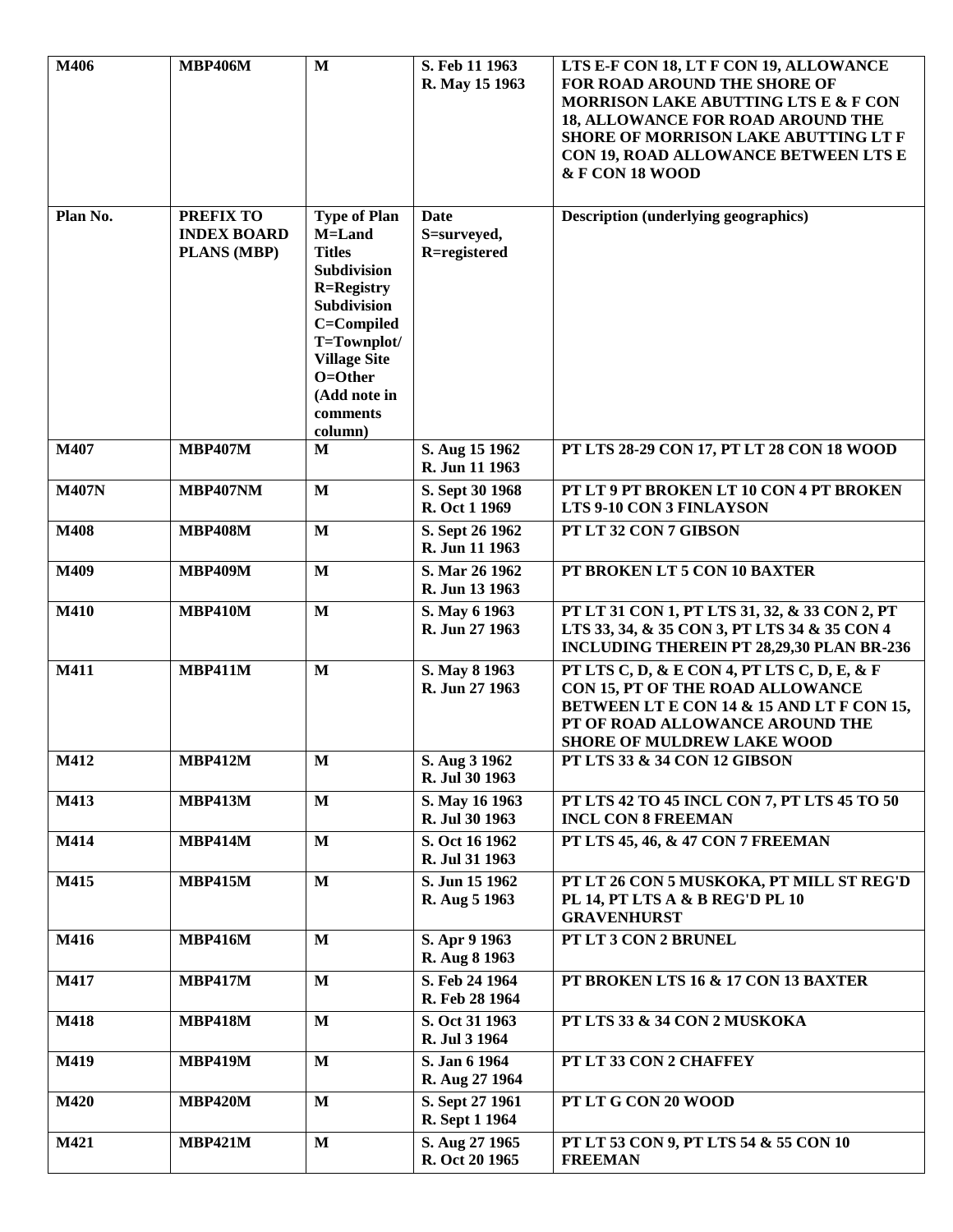| M422              | <b>MBP422M</b>                                        | $\mathbf{M}$                                                                                                                                                                                                   | S. Aug 19 1965<br>R. Oct 20 1965        | PT LTS 56 & 57 CON 10 FREEMAN                                                                                            |
|-------------------|-------------------------------------------------------|----------------------------------------------------------------------------------------------------------------------------------------------------------------------------------------------------------------|-----------------------------------------|--------------------------------------------------------------------------------------------------------------------------|
| M423              | <b>MBP423M</b>                                        | $\mathbf{M}$                                                                                                                                                                                                   | S., Aug 31 1964<br><b>R. Jan 5 1966</b> | PT LTS 23 & 24 CON 4, ORIGINAL ROAD<br><b>ALLOWANCE IN FRONT THEREOF RYDE</b>                                            |
| M424              | <b>MBP424M</b>                                        | $\mathbf{M}$                                                                                                                                                                                                   | S. Aug 30 1965<br>R. Nov 14 1966        | PT LT 31 CON 3 MACAULAY                                                                                                  |
| M425              | <b>MBP425M</b>                                        | $\mathbf{M}$                                                                                                                                                                                                   | S. Jul 29 1966<br>R. Nov 16 1966        | LTS 2 TO 11 REG'D PL M-116, ALL OF REG'D PL<br>M-175, PT BROKEN LTS 5 & 6 CON 10 BRUNEL                                  |
| Plan No.          | <b>PREFIX TO</b><br><b>INDEX BOARD</b><br>PLANS (MBP) | <b>Type of Plan</b><br>M=Land<br><b>Titles</b><br>Subdivision<br><b>R=Registry</b><br><b>Subdivision</b><br>C=Compiled<br>T=Townplot/<br><b>Village Site</b><br>O=Other<br>(Add note in<br>comments<br>column) | Date<br>S=surveyed,<br>R=registered     | <b>Description (underlying geographics)</b>                                                                              |
| M426              | <b>MBP426M</b>                                        | $\mathbf{M}$                                                                                                                                                                                                   | S. Jul 29 1966<br>R. Nov 16 1966        | LT 1 BLK A REG'D PL M-116, PT OF BROKEN<br>LTS 6 & 7 CON 10, PT LT 6 CON 11 BRUNEL                                       |
| M427              | <b>MBP427M</b>                                        | $\mathbf M$                                                                                                                                                                                                    | S. Apr 22 1966<br>R. Nov 16 1966        | ALL OF BROKEN LTS 3 & 4 CON 10 BRUNEL                                                                                    |
| M428              | <b>MBP428M</b>                                        | $\mathbf{M}$                                                                                                                                                                                                   | S. Sept 6 1966<br>R. Dec 7 1966         | PT LT 26 CON 8 WOOD                                                                                                      |
| M429              | <b>MBP429M</b>                                        | $\mathbf{M}$                                                                                                                                                                                                   | S. Nov 16 1966<br>R. Feb 21 1967        | PT LT L CON 20 WOOD                                                                                                      |
| M430              | <b>MBP430M</b>                                        | $\mathbf{M}$                                                                                                                                                                                                   | S. Nov 30 1966<br>R. Mar 6 1967         | PT LT 27 CON 2 MEDORA                                                                                                    |
| M431              | <b>MBP431M</b>                                        | $\mathbf{M}$                                                                                                                                                                                                   | S. Oct 31 1966<br>R. Mar 6 1967         | PT LTS 27 & 28 CON 2 MEDORA                                                                                              |
| M432              | <b>MBP432M</b>                                        | $\mathbf{M}$                                                                                                                                                                                                   | S. Jan 9 1967<br>R. Apr 17 1967         | PT LT 8 CON 9, LT 38 OF REG'D PL M-180 AND<br>PT BLK O REG'D PL M-114 MEDORA                                             |
| $M\overline{433}$ | <b>MBP433M</b>                                        | $\mathbf{M}$                                                                                                                                                                                                   | S. Sept 19 1967<br>R. May 30 1968       | PT LT 31 CON 8 MORRISON                                                                                                  |
| M434              | <b>MBP434M</b>                                        | $\mathbf{M}$                                                                                                                                                                                                   | S. Aug 25 1967<br>R. Sept 17 1968       | PT LTS 15 & 16 CON 8, PT LT 1 REG'D PL M-177,<br>PT ORIGINAL ROAD ALLOWANCE BETWEEN<br><b>LTS 15 &amp; 16 CON 8 WOOD</b> |
| M435              | <b>MBP435M</b>                                        | $\mathbf{M}$                                                                                                                                                                                                   | S. Jun 14 1968<br>R. Oct 4 1968         | PT LT 16 CON E MEDORA                                                                                                    |
| M436              | <b>MBP436M</b>                                        | $\mathbf{M}$                                                                                                                                                                                                   | S. Jun 14 1968<br>R. Oct 4 1968         | PT LT 16 CON D, PT LT 16 CON E MEDORA                                                                                    |
| M437              | <b>MBP437M</b>                                        | $\mathbf{M}$                                                                                                                                                                                                   | S. Jul 5 1968<br>R. Oct 4 1968          | PT LT 4 CONS 8 & 9 BRUNEL                                                                                                |
| M438              | <b>MBP438M</b>                                        | $\mathbf{M}$                                                                                                                                                                                                   | S. Oct 16 1964<br>R. Oct 18 1968        | PT OF BROKEN LT 21 CON 6 WOOD                                                                                            |
| M439              | <b>MBP439M</b>                                        | $\mathbf{M}$                                                                                                                                                                                                   | S. Aug 21 1968<br>R. Jan 22 1969        | PT LTS 16 & 17 CON 13, PT LT 17 CON 14<br><b>BRUNEL</b>                                                                  |
| M440              | <b>MBP440M</b>                                        | $\mathbf{M}$                                                                                                                                                                                                   | S. Sept 17 1968<br>R. Mar 4 1969        | PT LTS 5 & 6 CON 8 MORRISON                                                                                              |
| M441              | <b>MBP441M</b>                                        | $\mathbf{M}$                                                                                                                                                                                                   | S. Mar 25 1968<br>R. Mar 17 1969        | PT LT 21 CON A, PT LT 20 CON A RIDOUT                                                                                    |
| M442              | <b>MBP442M</b>                                        | $\mathbf{M}$                                                                                                                                                                                                   | S. Feb 18 1969<br>R. Apr 28 1969        | PT LTS 2 & 3 CON 9 BRUNEL                                                                                                |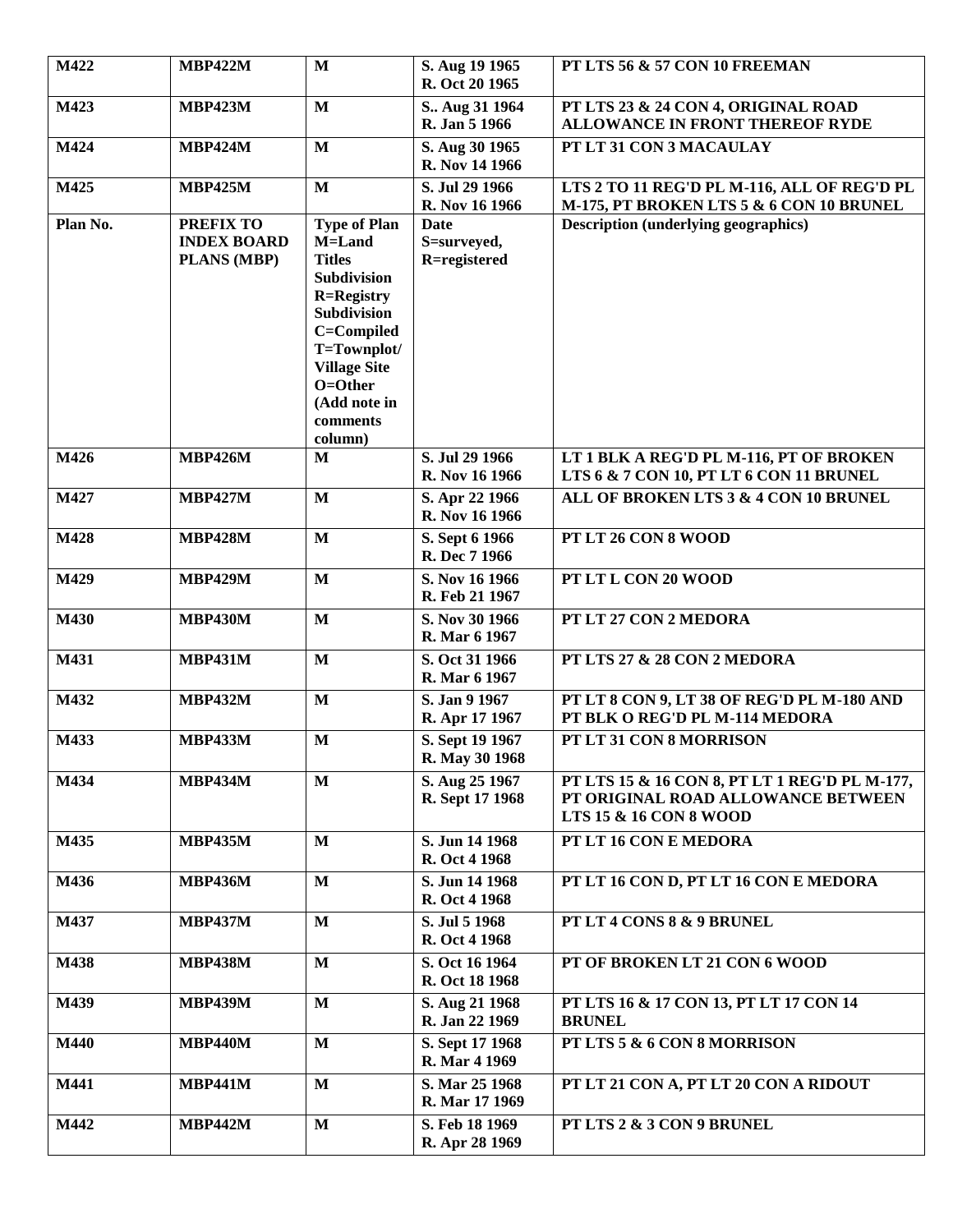| M443     | <b>MBP443M</b>                                        | $\mathbf{M}$                                                                                                                                                                                                          | S. Nov 22 1968<br>R. May 8 1969            | PT LTS 27 & 28 CON 6 STISTED                                                                           |
|----------|-------------------------------------------------------|-----------------------------------------------------------------------------------------------------------------------------------------------------------------------------------------------------------------------|--------------------------------------------|--------------------------------------------------------------------------------------------------------|
| M444     | <b>MBP444M</b>                                        | $\mathbf{M}$                                                                                                                                                                                                          | S. Nov 22 1968<br>R. May 8 1969            | PT LTS 27 & 28 CON 7 STISTED                                                                           |
| M445     | <b>MBP445M</b>                                        | $\mathbf{M}$                                                                                                                                                                                                          | S. Nov 22 1968<br>R. May 14 1969           | PT LTS 28 & 29 CON 6 STISTED                                                                           |
| M446     | <b>MBP446M</b>                                        | $\mathbf{M}$                                                                                                                                                                                                          | S. Nov 22 1968<br>R. May 14 1969           | PT LTS 29 & 30 CON 6, PT LTS 29 & 30 CON 7<br><b>STISTED</b>                                           |
| Plan No. | <b>PREFIX TO</b><br><b>INDEX BOARD</b><br>PLANS (MBP) | <b>Type of Plan</b><br>M=Land<br><b>Titles</b><br><b>Subdivision</b><br><b>R=Registry</b><br><b>Subdivision</b><br>C=Compiled<br>T=Townplot/<br><b>Village Site</b><br>O=Other<br>(Add note in<br>comments<br>column) | <b>Date</b><br>S=surveyed,<br>R=registered | <b>Description (underlying geographics)</b>                                                            |
| M447     | <b>MBP447M</b>                                        | M                                                                                                                                                                                                                     | S. Nov 22 1968<br>R. May 14 1969           | PT LTS 27, 28, 29, & 30 CON 7 STISTED                                                                  |
| M448     | <b>MBP448M</b>                                        | $\mathbf M$                                                                                                                                                                                                           | S. Feb 11 1969<br>R. May 23 1698           | PT BROKEN LTS 21 & 22 CON 10, PT OF<br>ORIGINAL SHORE ROAD ALLOWANCE IN<br><b>FRONT THEREOF BAXTER</b> |
| M449     | <b>MBP449M</b>                                        | $\mathbf M$                                                                                                                                                                                                           | S. Oct 3 1967<br>R. Jul 22 1969            | PT LTS 1 & 2 CON 5 MUSKOKA                                                                             |
| M450     | <b>MBP450M</b>                                        | $\mathbf{M}$                                                                                                                                                                                                          | S. Aug 9 1961<br>R. Jul 31 1969            | PT LT 3 CON 7 MORRISON                                                                                 |
| M451     | <b>MBP451M</b>                                        | $\mathbf{M}$                                                                                                                                                                                                          | S. Aug 9 1961<br>R. Jul 31 1969            | PT LT 3 CON 7 MORRISON                                                                                 |
| M452     | <b>MBP452M</b>                                        | $\mathbf M$                                                                                                                                                                                                           | S. May 1 1969<br>R. Aug 12 1969            | PT LT 8 CON 6 MORRISON                                                                                 |
| M453     | <b>MBP453M</b>                                        | $\mathbf{M}$                                                                                                                                                                                                          | S. May 1 1969<br>R. Aug 8 1969             | PT LT 8 CON 6 MORRISON                                                                                 |
| M454     | <b>MBP454M</b>                                        | $\mathbf{M}$                                                                                                                                                                                                          | S. Nov 22 1968<br>R. Sept 4 1969           | PT LTS 28, 29, & 30 CON 7, PT LTS 29 CON 6<br><b>STISTED</b>                                           |
| M455     | <b>MBP455M</b>                                        | $\mathbf{M}$                                                                                                                                                                                                          | S. Nov 22 1968<br>R. Sept 4 1969           | PT LTS 27, 28, & 29 CON 7, PT LTS 27, 28, & 29<br><b>CON 6 STISTED</b>                                 |
| M456     | <b>MBP456M</b>                                        | $\mathbf{M}$                                                                                                                                                                                                          | S. Nov 22 1968<br>R. Sept 4 1969           | PT LTS 27 & 28 CON 6 STISTED                                                                           |
| M457     | <b>MBP457M</b>                                        | M                                                                                                                                                                                                                     | S. Nov 12 1968<br>R. Sept 25 1969          | PT LTS 26, 27, & 28 CON 2, PT LTS 27, 28, & 29<br><b>CON 3 FREEMAN</b>                                 |
| M458     | <b>MBP458M</b>                                        | $\mathbf{M}$                                                                                                                                                                                                          | S. Sept 23 1966<br>R. Oct 3 1969           | PT LTS 23 & 24 CON 3 RYDE                                                                              |
| M459     | <b>MBP459M</b>                                        | $\mathbf{M}$                                                                                                                                                                                                          | S. Mar 22 1968<br>R. Oct 20 1969           | PT LT I (LETTER) CON 19 WOOD                                                                           |
| M460     | <b>MBP460M</b>                                        | $\mathbf M$                                                                                                                                                                                                           | S. Mar 22 1968<br>R. Oct 20 1969           | PT LTS I & K CON 19 WOOD                                                                               |
| M461     | <b>MBP461M</b>                                        | $\mathbf M$                                                                                                                                                                                                           | S. Feb 26 1969<br>R. Dec 1 1969            | PT LTS 54 & 55 CON 9 FREEMAN                                                                           |
| M462     | <b>MBP462M</b>                                        | $\mathbf{M}$                                                                                                                                                                                                          | S. Nov 25 1968<br>R. Dec 15 1969           | PT LT 21 CON 3 RYDE                                                                                    |
| M463     | <b>MBP463M</b>                                        | $\bf M$                                                                                                                                                                                                               | S. Nov 7 1969<br>R. Dec 17 1969            | PT PRESENT ISLAND IN GEORGIAN BAY<br><b>BAXTER</b>                                                     |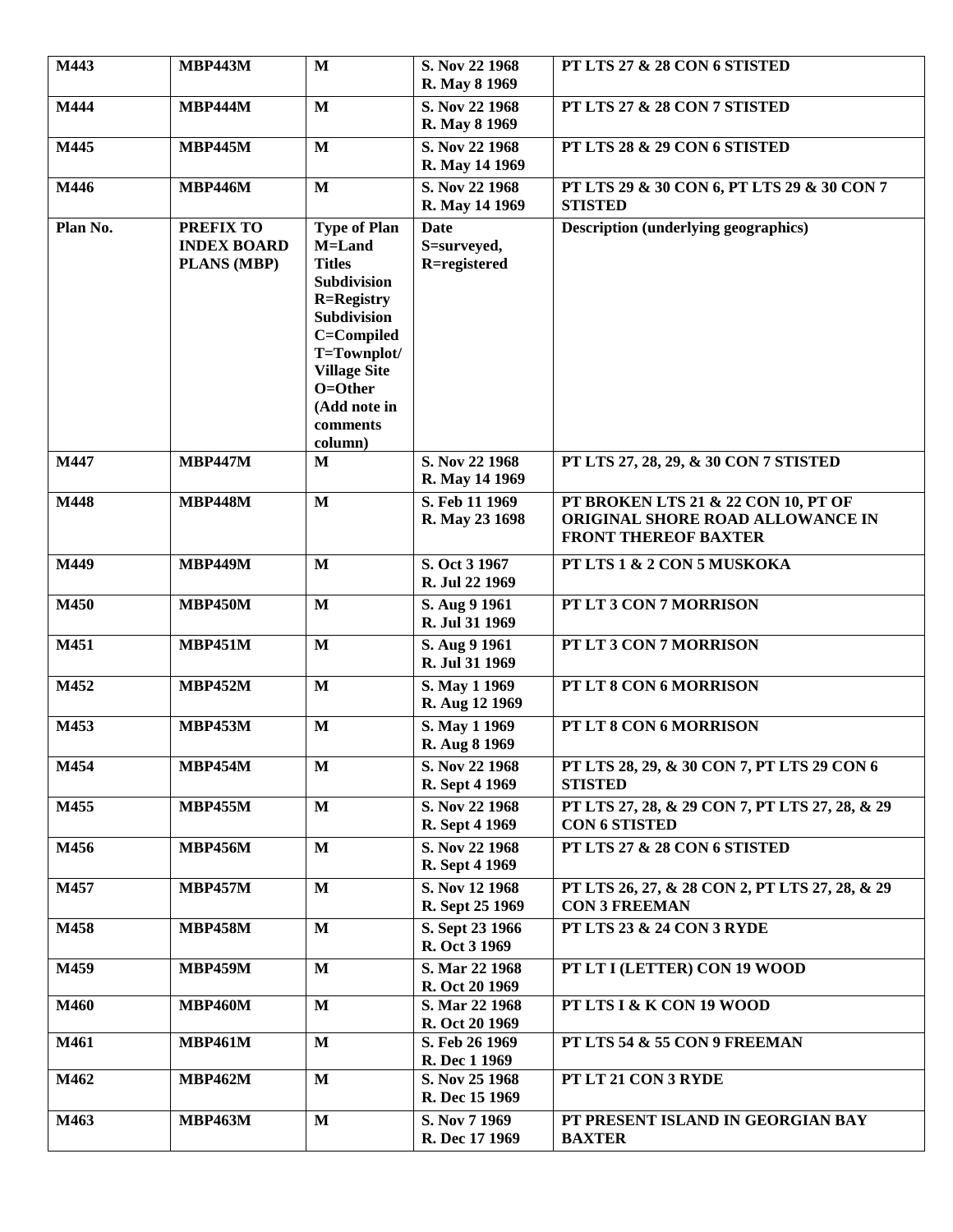| $\overline{M}$ 464 | <b>MBP464M</b>                                        | $\mathbf{M}$                                                                                                                                                                                                              | S. Aug 6 1969<br>R. Feb 2 1970             | PT OF BROKEN LT 33 CON 12 BAXTER                                                                                                      |
|--------------------|-------------------------------------------------------|---------------------------------------------------------------------------------------------------------------------------------------------------------------------------------------------------------------------------|--------------------------------------------|---------------------------------------------------------------------------------------------------------------------------------------|
| M465               | <b>MBP465M</b>                                        | $\mathbf{M}$                                                                                                                                                                                                              | S. Nov 1 1968<br>R. Feb 2 1970             | PT LT 5 CON 2 MUSKOKA                                                                                                                 |
| M466               | <b>MBP466M</b>                                        | $\mathbf{M}$                                                                                                                                                                                                              | S. Sept 18 1696<br>R. Feb 6 1970           | PT LT 14 CON 12 BAXTER                                                                                                                |
| M467               | <b>MBP467M</b>                                        | $\mathbf{M}$                                                                                                                                                                                                              | S. Aug 31 1962<br>R. Feb 6 1970            | PT LT 22 CON 1 BRUNEL                                                                                                                 |
| Plan No.           | <b>PREFIX TO</b><br><b>INDEX BOARD</b><br>PLANS (MBP) | <b>Type of Plan</b><br>M=Land<br><b>Titles</b><br><b>Subdivision</b><br><b>R=Registry</b><br><b>Subdivision</b><br>C=Compiled<br>T=Townplot/<br><b>Village Site</b><br>$O = Other$<br>(Add note in<br>comments<br>column) | <b>Date</b><br>S=surveyed,<br>R=registered | <b>Description (underlying geographics)</b>                                                                                           |
| M468               | <b>MBP468M</b>                                        | $\mathbf{M}$                                                                                                                                                                                                              | S. Nov 10 1969<br>R. Mar 5 1970            | PT BROKEN LT 20 CON 12 TOGETHER WITH<br>ROAD ALLOWANCE IN FRONT THEREOF AND<br>ISLAND IN SIX MILE LAKE OPPOSITE SAME<br><b>BAXTER</b> |
| M469               | <b>MBP469M</b>                                        | $\mathbf{M}$                                                                                                                                                                                                              | S. Sept 25 1969<br>R. Apr 20 1970          | PT LTS 3 & 4 AND ORIGINAL SHORE ROAD<br>ALLOWANCE IN FRONT THEREOF CON B BIG<br>(OR TOBIN) ISLAND MEDORA                              |
| M470               | <b>MBP470M</b>                                        | $\mathbf{M}$                                                                                                                                                                                                              | S. Mar 13 1969<br>R. May 8 1970            | PT LT 19 CONS 1 & 2 STEPHENSON                                                                                                        |
| M471               | <b>MBP471M</b>                                        | $\mathbf{M}$                                                                                                                                                                                                              | S. May 13 1968<br>R. May 8 1970            | PT LT 26 CON 7 MUSKOKA                                                                                                                |
| M472               | <b>MBP472M</b>                                        | $\mathbf{M}$                                                                                                                                                                                                              | S. 24 Sept 1969<br>R. Jul 9 1970           | PT LTs 12 & 13 CON 4 AND ORIGINAL SHORE<br>ROAD ALLOWANCE IN FRONT THEREOF<br><b>FRANKLIN</b>                                         |
| M473               | <b>MBP473M</b>                                        | $\mathbf{M}$                                                                                                                                                                                                              | S. Nov 23 1965<br>R. Aug 6 1970            | PT LT 33 CON 2 CHAFFEY                                                                                                                |
| M474               | <b>MBP474M</b>                                        | M                                                                                                                                                                                                                         | S. Jun 17 1970<br>R. Oct 1 1970            | PT OF AN ISLAND BEING PT OF LT 21 CON 14<br><b>BAXTER</b>                                                                             |
| M475               | <b>MBP475M</b>                                        | $\mathbf{M}$                                                                                                                                                                                                              | S. Jul 9 1970<br><b>R.</b> Oct 8 1970      | PT LT 24 CON 1 CHAFFEY                                                                                                                |
| M476               | <b>MBP476M</b>                                        | $\mathbf{M}$                                                                                                                                                                                                              | S. Jul 9 1970<br>R. Oct 8 1970             | PT LTS 24 & 25 CON 1 CHAFFEY                                                                                                          |
| M477               | <b>MBP477M</b>                                        | $\bf M$                                                                                                                                                                                                                   | S. Dec 24 1969<br>R. Oct 20 1970           | PT LT 26 CON 3 WOOD                                                                                                                   |
| M478               | <b>MBP478M</b>                                        | $\mathbf{M}$                                                                                                                                                                                                              | S. Feb 17 1970<br>R. Oct 20 1970           | PT LT 34 CON 13 MONCK                                                                                                                 |
| M479               | <b>MBP479M</b>                                        | $\mathbf M$                                                                                                                                                                                                               | S. Jun 15, 1968<br>R. Aug 10, 1970         | PT LT 30 & PT BLK A REG'D PL 506<br><b>MACAULAY</b>                                                                                   |
| M480               | <b>MBP480M</b>                                        | $\mathbf{M}$                                                                                                                                                                                                              | S. Jun 15, 1968<br>R. Aug 10, 1970         | PT LT 29 & 30 CON 2 MACAULAY                                                                                                          |
| M481               | <b>MBP481M</b>                                        | $\mathbf{M}$                                                                                                                                                                                                              | S. Jun 15, 1968<br>R. Aug 10, 1970         | PT LT 29 CON 2 MACAULAY                                                                                                               |
| M482               | <b>MBP482M</b>                                        | $\mathbf{M}$                                                                                                                                                                                                              | S. Sept 4, 1968<br>R. Nov 24, 1970         | PT LT A & B CON 20 WOOD                                                                                                               |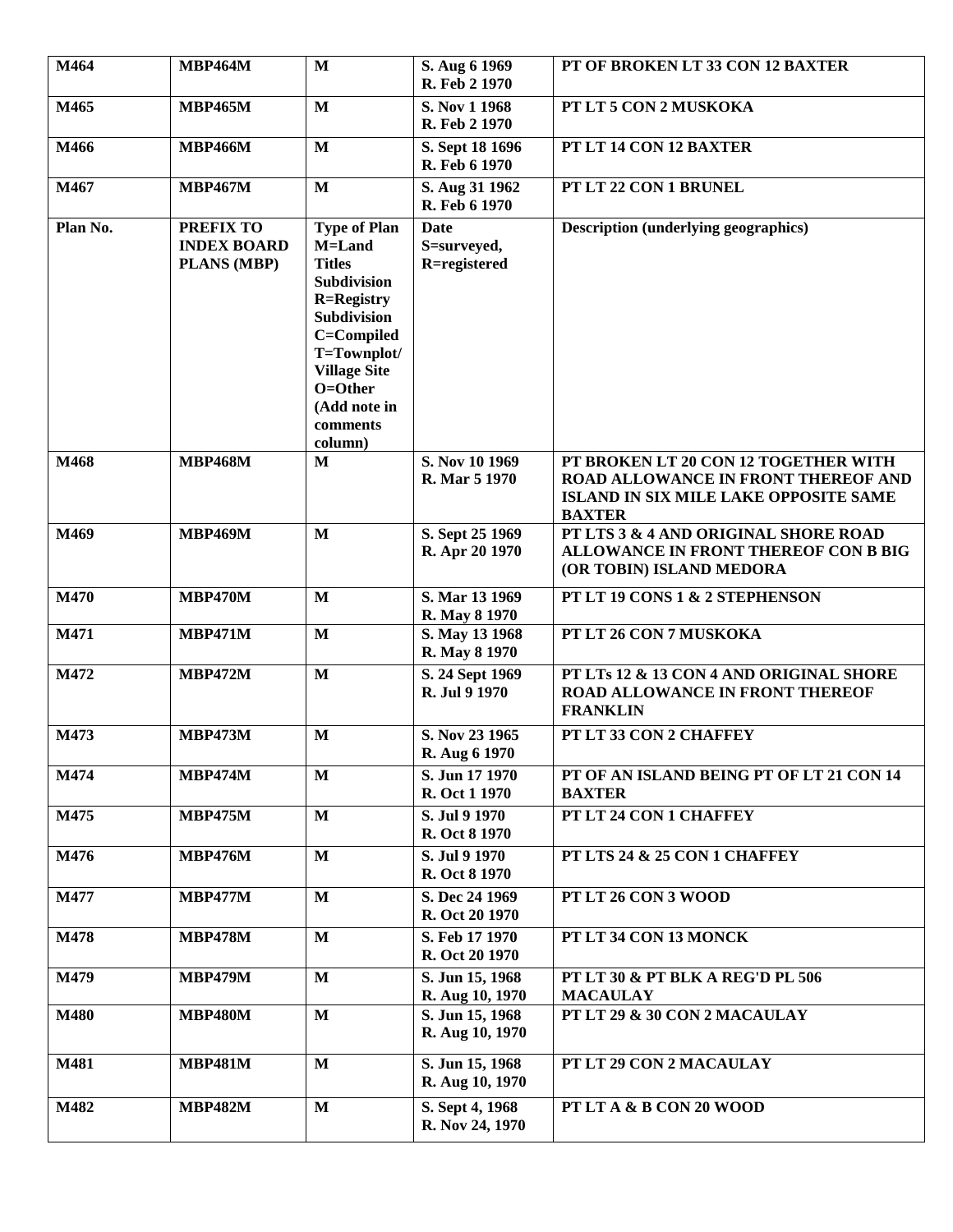| M483        | <b>MBP483M</b>                                        | $\mathbf{M}$                                                                                                                                                                                                   | S. Jul 24, 1970<br>R. Feb 16, 1971         | PT BURNETTE ST & PT BAY ST E REG'D PL 8 &<br>PT LT 8 RANGE W OF MUSKOKA RD<br><b>MUSKOKA</b>                                                                   |
|-------------|-------------------------------------------------------|----------------------------------------------------------------------------------------------------------------------------------------------------------------------------------------------------------------|--------------------------------------------|----------------------------------------------------------------------------------------------------------------------------------------------------------------|
| M484        | <b>MBP484M</b>                                        | $\mathbf{M}$                                                                                                                                                                                                   | S. Nov 26, 1970<br>R. Mar 16, 1971         | PT BROKEN LT 18 & 19 CON 9 FRANKLIN                                                                                                                            |
| M485        | <b>MBP485M</b>                                        | $\mathbf{M}$                                                                                                                                                                                                   | S. May 10, 1968<br>R. Jan 22,1971          | PT LT 30 CON 6 RYDE                                                                                                                                            |
| M486        | <b>MBP486M</b>                                        | $\mathbf M$                                                                                                                                                                                                    | S. Mar 12, 1969<br>R. Apr 15, 1971         | PT LT 22 CON 5 & THE ORIGINAL SHORE<br><b>ROAD ALLOWANCE IN FRONT THEREOF</b><br><b>MUSKOKA</b>                                                                |
| Plan No.    | PREFIX TO<br><b>INDEX BOARD</b><br><b>PLANS (MBP)</b> | <b>Type of Plan</b><br>M=Land<br><b>Titles</b><br>Subdivision<br><b>R=Registry</b><br><b>Subdivision</b><br>C=Compiled<br>T=Townplot/<br><b>Village Site</b><br>O=Other<br>(Add note in<br>comments<br>column) | <b>Date</b><br>S=surveyed,<br>R=registered | <b>Description (underlying geographics)</b>                                                                                                                    |
| M487        | <b>MBP487M</b>                                        | M                                                                                                                                                                                                              | S. Oct 23, 1970<br>R. Apr 26, 1971         | PT LT 35 CON 13 MONCK                                                                                                                                          |
| M488        | <b>MBP488M</b>                                        | $\mathbf{M}$                                                                                                                                                                                                   | S. Nov 11, 1963<br>R. Jul 27, 1971         | PT LT 18 & 19 CON A & PT LT 24,25,26 REG'D<br>PL 5 MEDORA                                                                                                      |
| M489        | <b>MBP489M</b>                                        | $\mathbf{M}$                                                                                                                                                                                                   | S. Nov 27, 1969<br>R. Sept 30, 1971        | PT LT 16 CON 1 CHAFFEY & PT REG'D PL 28<br><b>HUNTSVILLE</b>                                                                                                   |
| M490        | <b>MBP490M</b>                                        | $\mathbf{M}$                                                                                                                                                                                                   | S. Dec 12, 1970<br>R. Oct 20, 1971         | PT BROKEN LT 23 CON 4 & PT BROKEN LT 24<br><b>CON 4 BAXTER</b>                                                                                                 |
| M491        | <b>MBP491M</b>                                        | $\mathbf{M}$                                                                                                                                                                                                   | S. Sept 24, 1969<br>R. Nov 5, 1971         | PT LT 3 & 4 CON B, THE ORIGINAL SHORE<br>ROAD ALLOWANCE IN FRONT THEREOF, THE<br>ORIGINAL ROAD ALLOWANCE BETWEEN LT<br>3&4 CON B, BIG (OR TOBIN) ISLAND MEDORA |
| M492        | <b>MBP492M</b>                                        | M                                                                                                                                                                                                              | S. Aug 1, 1970<br>R. Nov 3, 1971           | PT LT 1 CON 10, PT LT 1 & 2 CON 11, PT OF<br><b>ROAD ALLOWANCE BETWEEN CON 10 &amp; 11</b><br><b>ACROSS LT 1 BRUNEL</b>                                        |
| M493        | <b>MBP493M</b>                                        | $\mathbf{M}$                                                                                                                                                                                                   | S. Aug 1, 1970<br>R. Nov 3, 1971           | PT LT 1 & 2, CON 11 BRUNEL                                                                                                                                     |
| M494        | <b>MBP494M</b>                                        | $\mathbf{M}$                                                                                                                                                                                                   | S. Nov 26, 1968<br>R. Nov 6, 1972          | PT BROKEN LT 26 CON14 STISTED                                                                                                                                  |
| M495        | <b>MBP495M</b>                                        | $\mathbf{M}$                                                                                                                                                                                                   | S. Jun 24, 1969<br>R. Nov 6, 1972          | PT BROKEN LT 26 CON 14, ALL OF REG'D PL 2<br><b>STISTED</b>                                                                                                    |
| M496        | <b>MBP496M</b>                                        | $\mathbf M$                                                                                                                                                                                                    | S. Jan 16, 1968<br>R. May 19, 1972         | PT LT 19 CON 6 MUSKOKA                                                                                                                                         |
| M497        | <b>MBP497M</b>                                        | $\mathbf{M}$                                                                                                                                                                                                   | S. Nov 9, 1971<br>R. Oct 30, 1972          | PT BROKEN LT 24 CON 4 BAXTER                                                                                                                                   |
| M498        | <b>MBP498M</b>                                        | $\mathbf{M}$                                                                                                                                                                                                   | S. Oct 26, 1970<br>R. Dec 29, 1972         | PT LT 1 & 2 CON I MONCK                                                                                                                                        |
| M499        | <b>MBP499M</b>                                        | $\mathbf{M}$                                                                                                                                                                                                   | S. Sept 19, 1972<br>R. Feb 5, 1973         | PT LT 17 CON 11 MEDORA                                                                                                                                         |
| <b>M500</b> | <b>MBP500M</b>                                        | $\mathbf{M}$                                                                                                                                                                                                   | S. Aug 2, 1972<br>R. Jan 23,1973           | PT LT 2 & 3 CON 3 MACAULAY                                                                                                                                     |
| <b>M501</b> | <b>MBP501M</b>                                        | $\mathbf{M}$                                                                                                                                                                                                   | S.May 3, 1973<br>R. Aug 9, 1973            | PT LT 28 CON 19 WOOD                                                                                                                                           |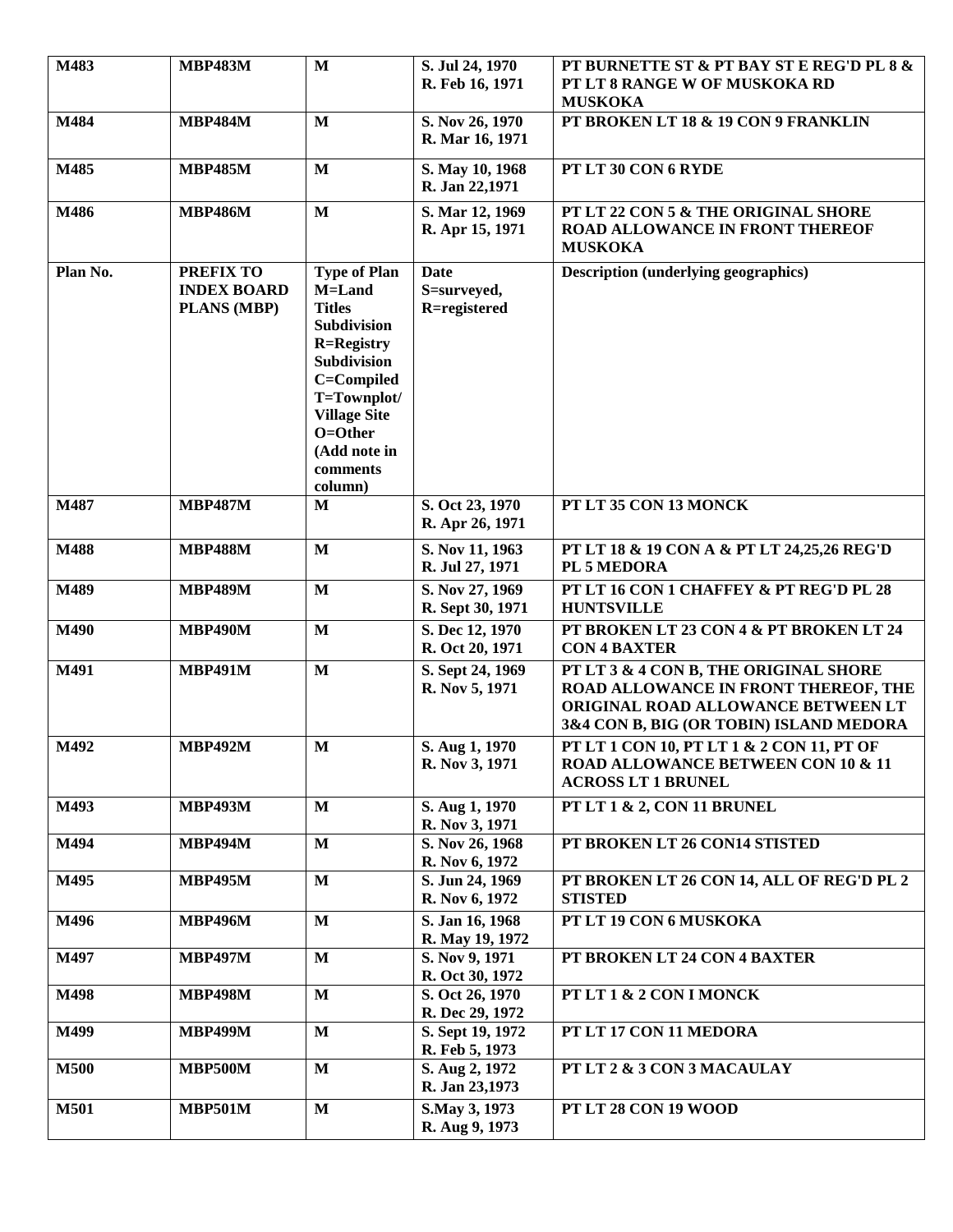| M502          | <b>MBP502M</b>                                               | $\mathbf{M}$                                                                                                                                                                                                   | S. Sept 27, 1971                        | PT LT 17 CON 11 MCLEAN                                                                                                                                      |
|---------------|--------------------------------------------------------------|----------------------------------------------------------------------------------------------------------------------------------------------------------------------------------------------------------------|-----------------------------------------|-------------------------------------------------------------------------------------------------------------------------------------------------------------|
|               |                                                              |                                                                                                                                                                                                                | R. Sept 27, 1973                        |                                                                                                                                                             |
| M503          | <b>MBP503M</b>                                               | M                                                                                                                                                                                                              | S. Aug 18, 1972<br>R. Oct 26, 1973      | LT 1,3,5,7, & 9 WEST SAREPTA ST AND LT<br>2,4,6,8, & 10 EAST SAREPTA ST AND PT LT<br>1,3,5,7, & 9 WEST ALGOMA ST AND PT OF<br><b>SAREPTA ST REG'D PL 23</b> |
| <b>RCP500</b> | MBP500RCP                                                    | $\mathbf C$                                                                                                                                                                                                    | Jan 28 1965                             | PT LT 16 CON 1 CHAFFEY                                                                                                                                      |
| 501           | <b>MBP501</b>                                                | $\mathbf R$                                                                                                                                                                                                    | S. Feb 2 1965<br>R. May 13 1965         | BLK A&B PL 39 HUNTSVILLE, PT LT 13 CON 1,<br><b>PT LT 1-2 PL 8</b>                                                                                          |
| 502           | <b>MBP502</b>                                                | $\mathbf R$                                                                                                                                                                                                    | S. June 4 1965<br>R. July 19 1965       | PT LT 12 CON 12 BRUNEL                                                                                                                                      |
| Plan No.      | <b>PREFIX TO</b><br><b>INDEX BOARD</b><br><b>PLANS (MBP)</b> | <b>Type of Plan</b><br>M=Land<br><b>Titles</b><br>Subdivision<br><b>R=Registry</b><br><b>Subdivision</b><br>C=Compiled<br>T=Townplot/<br><b>Village Site</b><br>O=Other<br>(Add note in<br>comments<br>column) | Date<br>S=surveyed,<br>R=registered     | <b>Description (underlying geographics)</b>                                                                                                                 |
| 503           | <b>MBP503</b>                                                | $\bf{R}$                                                                                                                                                                                                       | S. May 29 1965<br>R. Sept 29 1965       | PT LT 13-14 CON 14 BRUNEL                                                                                                                                   |
| 504           | <b>MBP504</b>                                                | $\mathbf R$                                                                                                                                                                                                    | S. Feb 3 1966<br><b>R.</b> March 3 1966 | LT 26-27 CON 12 MEDORA                                                                                                                                      |
| 505           | <b>MBP505</b>                                                | $\mathbf R$                                                                                                                                                                                                    | S. March 30 1966<br>R. Sept 9 1966      | LT 16-17 CON 6 MEDORA                                                                                                                                       |
| 506           | <b>MBP506</b>                                                | $\mathbf R$                                                                                                                                                                                                    | S. Aug 30 1965<br>R. Nov 8 1966         | PT LT 30 CON 3 MACAULAY                                                                                                                                     |
| 507           | <b>MBP507</b>                                                | $\mathbf R$                                                                                                                                                                                                    | S. July 27 1964<br>R. Nov 30 1966       | PT LT 13 CON 6, RDAL MCLEAN                                                                                                                                 |
| 508           | <b>MBP508</b>                                                | $\mathbf R$                                                                                                                                                                                                    | S. July 25 1966<br>R. July 25 1967      | PT LT 27 CON 8 STISTED                                                                                                                                      |
| <b>RCP509</b> | MBP509RCP                                                    | $\bf C$                                                                                                                                                                                                        | Feb 5 1968                              | PT LT 8 CON 1 CHAFFEY                                                                                                                                       |
| <b>RCP510</b> | MBP510RCP                                                    | $\mathbf C$                                                                                                                                                                                                    | Oct 1 1970                              | PT LT 1 CON 2, 3 & PT RDAL BTN CON 2&3<br><b>MACAULAY</b>                                                                                                   |
| <b>RCP511</b> | MBP511RCP                                                    | $\mathbf C$                                                                                                                                                                                                    | Dec 12 1970                             | PT BLK A, LT 11 CON 13 MUSKOKA                                                                                                                              |
| <b>RCP512</b> | MBP512RCP                                                    | $\mathbf C$                                                                                                                                                                                                    | Dec 12 1970                             | PT BLK A, LT 11 CON 13 MUSKOKA                                                                                                                              |
| <b>RCP513</b> | MBP513RCP                                                    | $\mathbf C$                                                                                                                                                                                                    | Dec 12 1970                             | PT BLK A CON 13 MUSKOKA                                                                                                                                     |
| <b>RCP514</b> | MBP514RCP                                                    | $\mathbf C$                                                                                                                                                                                                    | Dec 12 1970                             | PT BLK A CON 13 MUSKOKA                                                                                                                                     |
| <b>RCP515</b> | MBP515RCP                                                    | $\overline{C}$                                                                                                                                                                                                 | Dec 12 1970                             | PT BLK A CON 13 MUSKOKA                                                                                                                                     |
| <b>RCP516</b> | MBP516RCP                                                    | $\mathbf C$                                                                                                                                                                                                    | Dec 12 1970                             | PT BLK A CON 13 MUSKOKA                                                                                                                                     |
| <b>RCP517</b> | MBP517RCP                                                    | $\mathbf C$                                                                                                                                                                                                    | Dec 12 1970                             | PT BLK A CON 13 MUSKOKA                                                                                                                                     |
| <b>RCP518</b> | MBP518RCP                                                    | $\mathbf C$                                                                                                                                                                                                    | Dec 12 1970                             | PT BLK A CON 13 MUSKOKA                                                                                                                                     |
| <b>RCP519</b> | MBP519RCP                                                    | $\mathbf C$                                                                                                                                                                                                    | Dec 12 1970                             | PT LT 16-18 CON 1 STEPHENSON (PART 1)                                                                                                                       |
| <b>RCP519</b> | MBP519RCP                                                    | $\overline{C}$                                                                                                                                                                                                 | Dec 12 1970                             | PT LT 16-18 CON 1 STEPHENSON (PART 2)                                                                                                                       |
| <b>RCP520</b> | MBP520RCP                                                    | $\mathbf C$                                                                                                                                                                                                    | <b>March 15 1971</b>                    | PT LT 16-18 CON 1 STEPHENSON (PART 1)                                                                                                                       |
| <b>RCP520</b> | MBP520RCP                                                    | $\mathbf C$                                                                                                                                                                                                    | <b>March 15 1971</b>                    | PT LT 16-18 CON 1 STEPHENSON (PART 2)                                                                                                                       |
| <b>RCP521</b> | MBP521RCP                                                    | $\mathbf C$                                                                                                                                                                                                    | <b>June 3 1971</b>                      | PT LT 5 CON 2 MACAULAY                                                                                                                                      |
| <b>RCP522</b> | MBP522RCP                                                    | $\mathbf C$                                                                                                                                                                                                    | June 25 1971                            | PT LT 15 CON 14 BRUNEL                                                                                                                                      |
| <b>RCP523</b> | MBP523RCP                                                    | $\mathbf C$                                                                                                                                                                                                    | Aug 30 1971                             | PT LT 5 CON 2 MACAULAY                                                                                                                                      |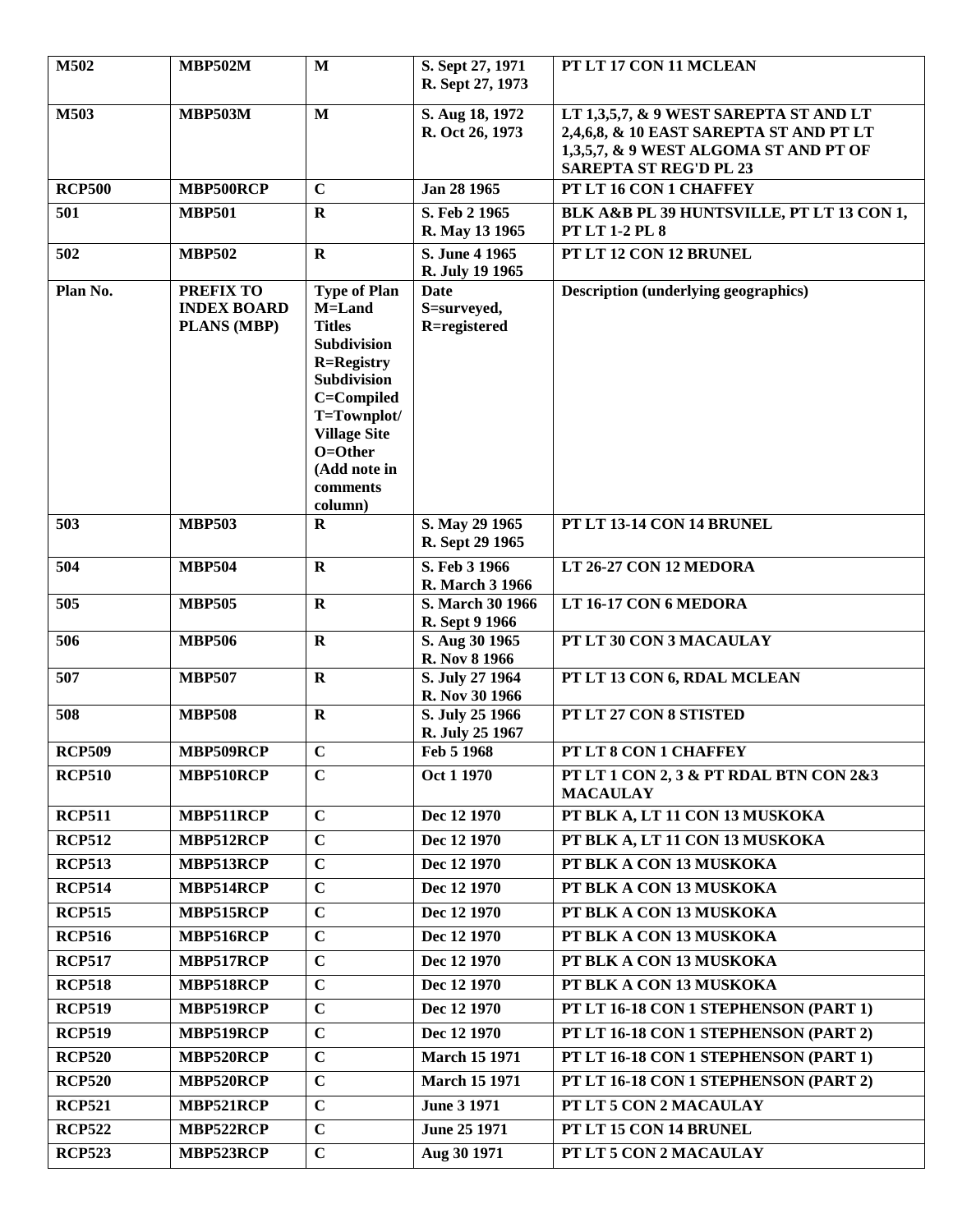| <b>RCP524</b> | MBP524RCP                                             | $\mathbf C$                                                                                                                                                                                                    | <b>April 5 1972</b>                        | PT LT 9 EMR MUSKOKA                                                                                                                                |
|---------------|-------------------------------------------------------|----------------------------------------------------------------------------------------------------------------------------------------------------------------------------------------------------------------|--------------------------------------------|----------------------------------------------------------------------------------------------------------------------------------------------------|
| <b>RCP525</b> | MBP525RCP                                             | $\mathbf C$                                                                                                                                                                                                    | June 22 1972                               | PT LT 18-19 CON 3 CHAFFEY (PART 1)                                                                                                                 |
| <b>RCP525</b> | MBP525RCP                                             | $\mathbf C$                                                                                                                                                                                                    | June 22 1972                               | PT LT 18-19 CON 3 CHAFFEY (PART 2)                                                                                                                 |
| <b>RCP526</b> | MBP526RCP                                             | $\overline{C}$                                                                                                                                                                                                 | <b>March 3 1972</b>                        | PT LT 17-18 CON 2 CHAFFEY                                                                                                                          |
| <b>RCP527</b> | MBP527RCP                                             | $\mathbf C$                                                                                                                                                                                                    | <b>June 1 1972</b>                         | PT LT 15 CON 13 BRUNEL                                                                                                                             |
| <b>RCP528</b> | MBP528RCP                                             | $\mathbf C$                                                                                                                                                                                                    | Jan 25 1973                                | PT LT 50 PL 1, PT LT 63 PL 9, HUNTSVILLE                                                                                                           |
| <b>RCP529</b> | MBP529RCP                                             | $\mathbf C$                                                                                                                                                                                                    | Jan 3 1973                                 | PT LT 10 EMR, PT RDAL BTN LT 10 EMR AND<br>LTS 18-19 CON 5 MUSKOKA                                                                                 |
| PLBA1         | <b>MBP1PLBA</b>                                       | $\mathbf{R}$                                                                                                                                                                                                   | S. Apr 6, 1944<br>R. Mar 6, 1945           | PT OF LT 13 & 14 CON B MEDORA                                                                                                                      |
| Plan No.      | <b>PREFIX TO</b><br><b>INDEX BOARD</b><br>PLANS (MBP) | <b>Type of Plan</b><br>M=Land<br><b>Titles</b><br>Subdivision<br><b>R=Registry</b><br><b>Subdivision</b><br>C=Compiled<br>T=Townplot/<br><b>Village Site</b><br>O=Other<br>(Add note in<br>comments<br>column) | <b>Date</b><br>S=surveyed,<br>R=registered | <b>Description (underlying geographics)</b>                                                                                                        |
| PLBA2         | <b>MBP2PLBA</b>                                       | $\mathbf R$                                                                                                                                                                                                    | S. Jul 1, 1948<br>R. Sept 20, 1949         | PT LT 14 CON B MEDORA                                                                                                                              |
| PLBA3         | <b>MBP3PLBA</b>                                       | $\mathbf R$                                                                                                                                                                                                    | S. 1954<br>R. Apr 9, 1954                  | PT LT 33 CON 7 WOOD                                                                                                                                |
| PLBA4         | <b>MBP4PLBA</b>                                       | $\mathbf R$                                                                                                                                                                                                    | S. Nov 20, 1956<br>R. Nov 30, 1956         | PT LT 13 CON B MEDORA                                                                                                                              |
| PLBX1         | <b>MBP1PLBX</b>                                       | $\mathbf R$                                                                                                                                                                                                    | S. Jul 27, 1905<br>R. Aug 14, 1905         | LT 38 CON 13 BAXTER                                                                                                                                |
| PLBX2         | <b>MBP2PLBX</b>                                       | $\mathbf R$                                                                                                                                                                                                    | S. Jun 17, 1906<br>R. Jul 10, 1906         | PT OF ISLAND NO 146 OR LITTLE<br><b>BEAUSOLEIL BAXTER</b>                                                                                          |
| PLBX3         | <b>MBP3PLBX</b>                                       | $\mathbf{R}$                                                                                                                                                                                                   | S. Oct 3, 1906<br>R. Jun 12, 1907          | PT OF ISLAND NO 136 BAXTER                                                                                                                         |
| PLBX4         | MBP4PLBX                                              | $\mathbf R$                                                                                                                                                                                                    | S. Sept 13, 1910<br>R. Oct 19, 1910        | PT OF ISLAND 136 BAXTER                                                                                                                            |
| PLBX5         | <b>MBP5PLBX</b>                                       | $\mathbf R$                                                                                                                                                                                                    | S. Jul 19, 1923<br>R. Sept 24, 1923        | PT OF ISLAND 136 BAXTER                                                                                                                            |
| PLBX6         | <b>MBP6PLBX</b>                                       | $\mathbf R$                                                                                                                                                                                                    | S. Nov 12, 1951<br>R. Feb 5, 1952          | PT OF BLK G & H PLAN 790 LITTLE<br><b>BEAUSOLEIL ISLAND DEPT OF INDIAN</b><br>AFFAIRS NO 145 IN GEORGIAN BAY IN FRONT<br>OF THE TOWNSHIP OF BAXTER |
| PLBX7         | <b>MBP7PLBX</b>                                       | $\mathbf R$                                                                                                                                                                                                    | S. Jun 18, 1952<br>R. Feb 6, 1953          | PT OF ISLAND K IN THE SEVERN RIVER<br><b>BAXTER</b>                                                                                                |
| PLBX8         | <b>MBP8PLBX</b>                                       | $\mathbf R$                                                                                                                                                                                                    | S. Oct 15, 1955<br>R. Feb 29, 1956         | <b>ISLAND NO 13 IN GEORGIAN BAY BAXTER</b>                                                                                                         |
| PLBV1         | <b>MBP1PLBV</b>                                       | $\mathbf R$                                                                                                                                                                                                    | S. Jul 7, 1873<br>R. Feb 26, 1875          | PT LT 16 CON 7 MCLEAN                                                                                                                              |
| PLBV2         | <b>MBP2PLBV</b>                                       | $\mathbf R$                                                                                                                                                                                                    | S. Jul 17, 1875<br>R. Jun 2, 1876          | PT LT 16 CON 7 MCLEAN                                                                                                                              |
| PLBV3         | <b>MBP3PLBV</b>                                       | $\mathbf R$                                                                                                                                                                                                    | S. Oct 21, 1896<br>R. Oct 28, 1896         | PT LT 17 CON 7 MCLEAN                                                                                                                              |
| PLBB1         | <b>MBP1PLBB</b>                                       | $\mathbf R$                                                                                                                                                                                                    | Jan 11, 1870                               | PT VILLAGE OF BRACEBRIDGE BEING PT LT<br>2 CON 1 & 2 MACAULAY                                                                                      |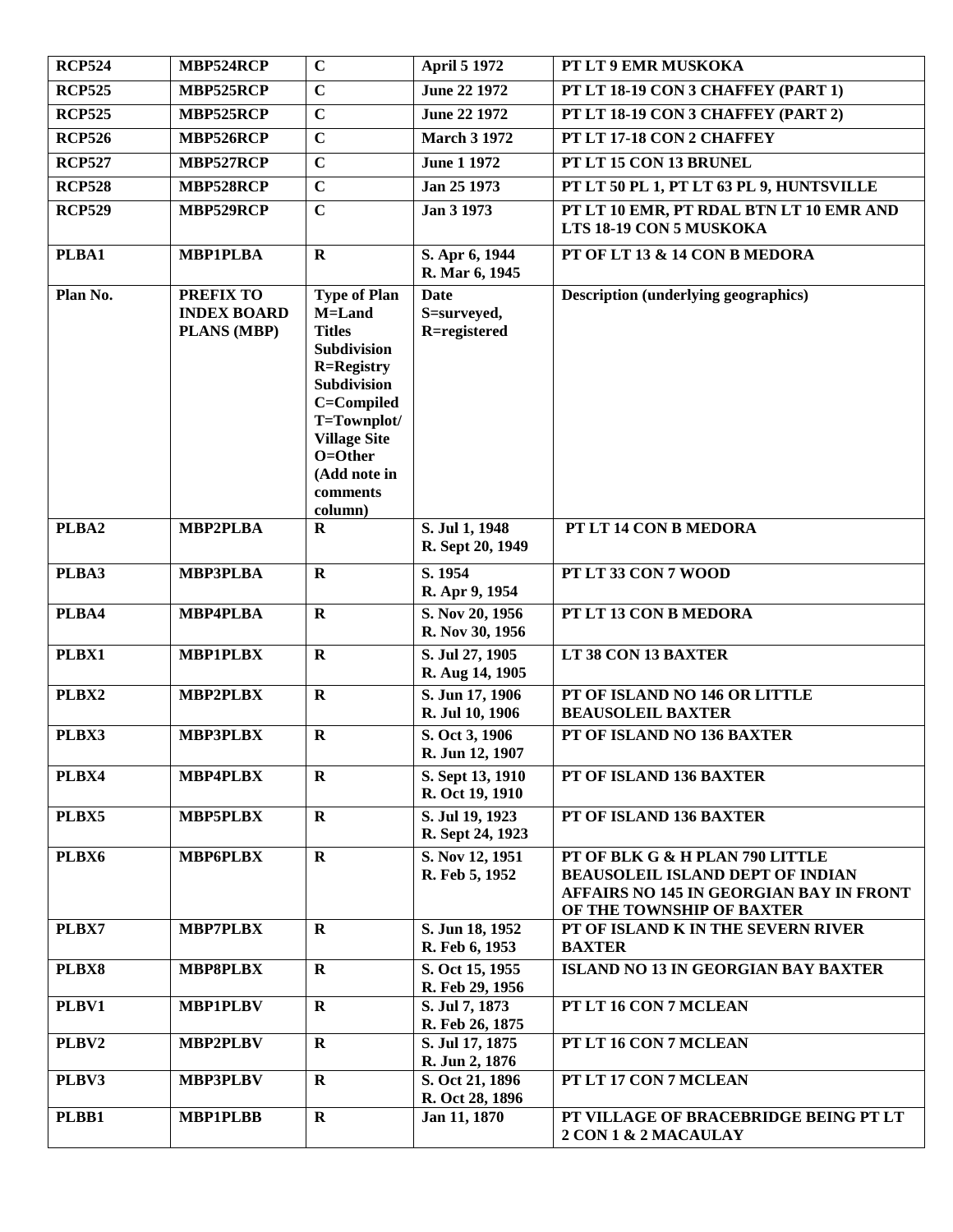| PLBB2          | MBP2PLBB                                              | $\mathbf R$                                                                                                                                                                                                           | S.Jun 13, 1871<br>R. Jun 16, 1871          | PT BRACEBRIDGE BEING IN PORTION OF LT 1<br>& 2 CON 2 MACAULAY                                                                                            |
|----------------|-------------------------------------------------------|-----------------------------------------------------------------------------------------------------------------------------------------------------------------------------------------------------------------------|--------------------------------------------|----------------------------------------------------------------------------------------------------------------------------------------------------------|
| PLBB3          | <b>MBP3PLBB</b>                                       | $\mathbf R$                                                                                                                                                                                                           | S. Aug 31, 1871<br>R. Sept 7, 1871         | PT VILLAGE OF BRACEBRIDGE BEING PT LT<br>1 & 2 CON 1 & 2 MACAULAY                                                                                        |
| PLBB4          | <b>MBP4PLBB</b>                                       | $\mathbf R$                                                                                                                                                                                                           | S. Oct 29, 1972<br>R. Nov 1, 1872          | PT OF LT 1 CON 2 MACAULAY                                                                                                                                |
| PLBB5          | <b>MBP5PLBB</b>                                       | $\mathbf R$                                                                                                                                                                                                           | S. Nov 16, 1872<br>R. Nov 20, 1872         | LT 114 TO 118 IN THE VILLAGE OF<br><b>BRACEBRIDGE LT 1 &amp; 2 CON 11 MACAULAY</b>                                                                       |
| PLBB6          | <b>MBP6PLBB</b>                                       | $\mathbf R$                                                                                                                                                                                                           | S. Nov 8, 1872<br>R. Nov 30, 1872          | PT VILLAGE OF BRACEBRIDGE LT 3 CON 1<br><b>MACAULAY</b>                                                                                                  |
| PLBB7          | <b>MBP7PLBB</b>                                       | $\mathbf{R}$                                                                                                                                                                                                          | Jan 15, 1873                               | LT 3 & 4 CON 2 MACAULAY                                                                                                                                  |
| PLBB8          | <b>MBP8PLBB</b>                                       | $\mathbf R$                                                                                                                                                                                                           | S. Oct 26, 1872<br>R. Feb 8, 1873          | VILLAGE OF BRACEGRIDGE LT 1, 2, 3, & 4<br>CON 1, 2, & 3 MACAULAY                                                                                         |
| Plan No.       | <b>PREFIX TO</b><br><b>INDEX BOARD</b><br>PLANS (MBP) | <b>Type of Plan</b><br>M=Land<br><b>Titles</b><br><b>Subdivision</b><br><b>R=Registry</b><br><b>Subdivision</b><br>C=Compiled<br>T=Townplot/<br><b>Village Site</b><br>O=Other<br>(Add note in<br>comments<br>column) | <b>Date</b><br>S=surveyed,<br>R=registered | <b>Description (underlying geographics)</b>                                                                                                              |
| PLBB9          | <b>MBP9PLBB</b>                                       | $\bf{R}$                                                                                                                                                                                                              | Aug 16, 1873                               | PT OF PROPERTY BELONGING TO CHARLES<br><b>LIDDARD SITUATED IN THE VILLAGE OF</b><br><b>BRACEBRIDGE</b>                                                   |
| <b>PLBB10</b>  | MBP10PLBB                                             | $\mathbf R$                                                                                                                                                                                                           | S. Jul 16, 1874<br>R. Jul 22, 1874         | PT LT 3 CON 1 MACAULAY                                                                                                                                   |
| <b>PLBB11</b>  | MBP11PLBB                                             | $\mathbf R$                                                                                                                                                                                                           | S. May 14, 1875<br>R. Apr 17, 1876         | LT 3 & 4 CON 2 MACAULAY                                                                                                                                  |
| PLBB12         | MBP12PLBB                                             | $\mathbf R$                                                                                                                                                                                                           | S. Nov 11, 1876<br>R. Jan 13, 1877         | PT LT 1 CON 2 MACAULAY                                                                                                                                   |
| PLBB13         | MBP13PLBB                                             | ${\bf R}$                                                                                                                                                                                                             | May 1, 1877                                | PT LT 2 CON 2 MACAULAY                                                                                                                                   |
| <b>PLBB14</b>  | MBP14PLBB                                             | $\bf R$                                                                                                                                                                                                               | Nov 10, 1877                               | LT 2 PT LT 1 VILLAGE OF BRACEBRIDGE                                                                                                                      |
| <b>PLBB15</b>  | MBP15PLBB                                             | $\mathbf R$                                                                                                                                                                                                           | Dec 7, 1877                                | LT 3 & 4 CON 2 MACAULAY                                                                                                                                  |
| <b>PLBB16</b>  | MBP16PLBB                                             | $\mathbf R$                                                                                                                                                                                                           | S. Sept 5, 1878<br>R. Sept 16, 1878        | PT OF THE VILLAGE OF BRACEBRIDGE<br>SITUATE ON LT 1 & 2 CON 2 MACAULAY                                                                                   |
| <b>PLBB17</b>  | MBP17PLBB                                             | $\mathbf R$                                                                                                                                                                                                           | S. Aug 16, 1878<br>R. Oct 29, 1878         | <b>SKETCH SHOWING POSITION OF THE NEW</b><br><b>ROAD TO THE WHARF VILLAGE OF</b><br><b>BRACEBRIDGE</b>                                                   |
| <b>PLBB18</b>  | MBP18PLBB                                             | $\mathbf R$                                                                                                                                                                                                           | S. Dec 31, 1878<br>R. Jan 4, 1879          | PT OF LT 3 CON 1 MACAULAY                                                                                                                                |
| <b>PLBB20</b>  | MBP20PLBB                                             | $\mathbf{R}$                                                                                                                                                                                                          | S. Apr 12, 1883<br>R. Jun 8, 1883          | PT VILLAGE OF BRACEBRIDGE BEING A<br><b>RESUBDIVISION OF LT 30 - 39 INCLUSIVE &amp;</b><br>LT 50 - 57 INCLUSIVE SITUATE ON LT 2 CON 2<br><b>MACAULAY</b> |
| <b>PLBB21</b>  | MBP21PLBB                                             | $\mathbf{R}$                                                                                                                                                                                                          | May 6, 1884                                | PT VILLAGE OF BRACEBRIDGE THE<br>PROPERTY OF JOSEPH COOPER MACAULAY                                                                                      |
| <b>PL2BB21</b> | MBP21PLBB2                                            | $\mathbf R$                                                                                                                                                                                                           | May 17, 1889                               | PT VILLAGE OF BRACEBRIDGE THE<br>PROPERTY OF JOSEPH COOPER MACAULAY<br><b>EXHIBIT C</b>                                                                  |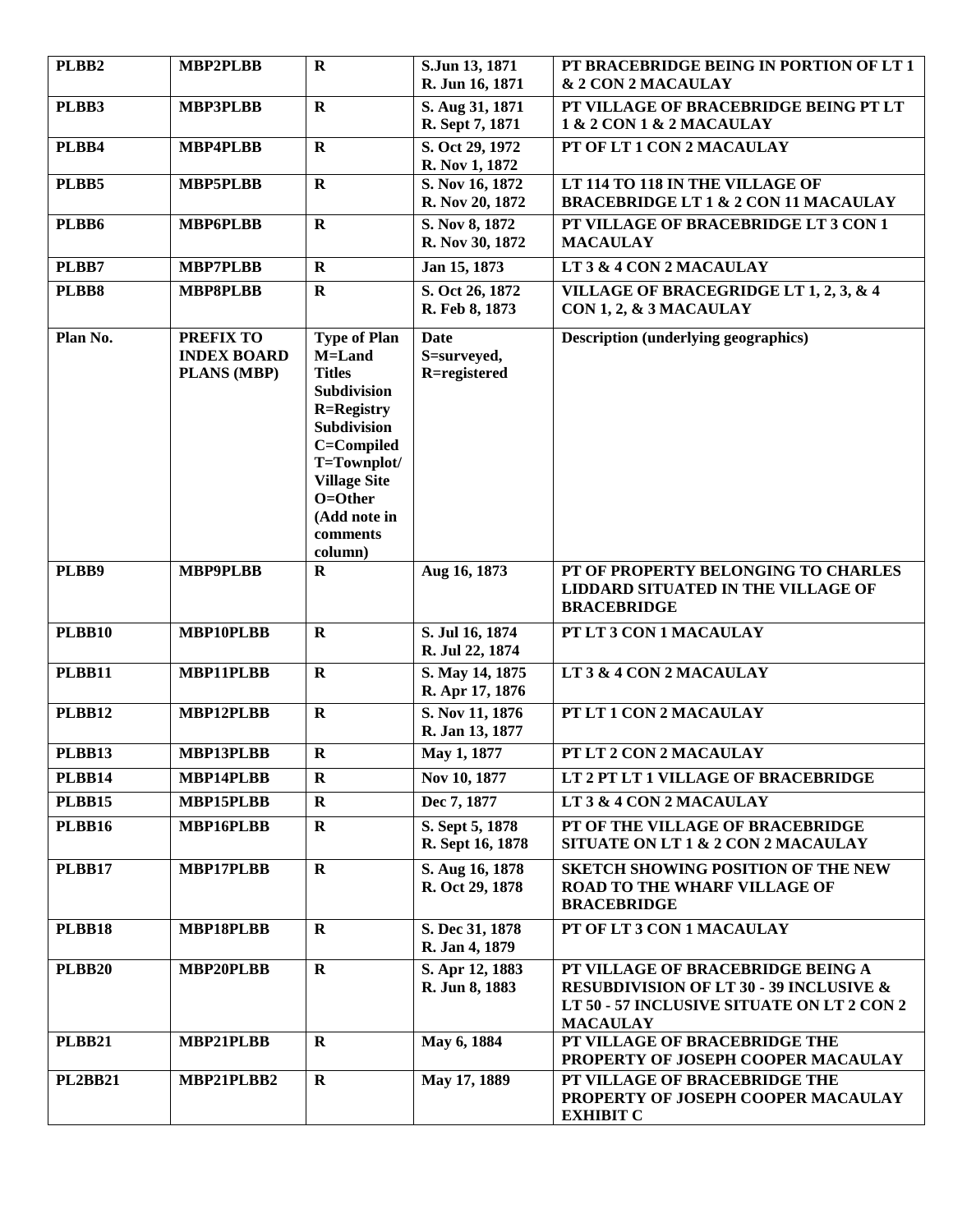| <b>PLBB22</b>     | MBP22PLBB                                                    | $\mathbf R$                                                                                                                                                                                                           | S. Nov 11, 1884<br>R. Nov 11, 1884         | PT VILLAGE OF BRACEBRIDGE SHOWING<br><b>SUBDIVISION OF LT 15 &amp; 16 FROM ACTUAL</b><br><b>SURVEY</b>                                                 |
|-------------------|--------------------------------------------------------------|-----------------------------------------------------------------------------------------------------------------------------------------------------------------------------------------------------------------------|--------------------------------------------|--------------------------------------------------------------------------------------------------------------------------------------------------------|
| <b>PLBB23</b>     | MBP23PLBB                                                    | $\mathbf R$                                                                                                                                                                                                           | May 25, 1889                               | PT VILLAGE OF BRACEBRIDGE THE<br>PROPERTY OF JOSEPH COOPER                                                                                             |
| <b>PLBB24</b>     | MBP24PLBB                                                    | $\mathbf R$                                                                                                                                                                                                           | S. Aug 17, 1891<br>R. Aug 25, 1891         | PT TOWN OF BRACEBRIDGE BEING<br><b>SUBDIVSION OF A PORTION OF LT 2 CON 1</b><br><b>MACAULAY</b>                                                        |
| <b>PLBB25</b>     | MBP25PLBB                                                    | $\mathbf R$                                                                                                                                                                                                           | S. May 12, 1896<br>R. Nov 17, 1896         | PT LT 2 CON 1 MACAULAY IN THE TOWN OF<br><b>BRACEBRIDGE</b>                                                                                            |
| <b>PLBB26</b>     | MBP26PLBB                                                    | $\mathbf R$                                                                                                                                                                                                           | S. Apr 2, 1896<br>R. Mar 8, 1897           | PT LT 3 CON 1 MACAULAY INCLUDING A RE-<br><b>SUBDIVISION OF TOWN LT 17, 18, 19, 20 &amp; 21</b><br>AS SHOWN ON PL 6                                    |
| <b>PLBB27</b>     | MBP27PLBB                                                    | $\mathbf R$                                                                                                                                                                                                           | S. Oct 26, 1901<br>R. Nov 14, 1901         | PT LT 3 CON 1 MACAULAY                                                                                                                                 |
| Plan No.          | <b>PREFIX TO</b><br><b>INDEX BOARD</b><br><b>PLANS (MBP)</b> | <b>Type of Plan</b><br>M=Land<br><b>Titles</b><br><b>Subdivision</b><br><b>R=Registry</b><br><b>Subdivision</b><br>C=Compiled<br>T=Townplot/<br><b>Village Site</b><br>O=Other<br>(Add note in<br>comments<br>column) | <b>Date</b><br>S=surveyed,<br>R=registered | <b>Description (underlying geographics)</b>                                                                                                            |
| <b>PLBB29</b>     | MBP29PLBB                                                    | $\bf R$                                                                                                                                                                                                               | S=Dec 22, 1903<br>R=Feb 16, 1904           | RE-SUBDIVISION OF LT 8, 9, 10, 11, 12, 13, 14, 15,<br>16 PT QUEEN ST AND SOUTH HALF OF 7<br>SHOWN ON REG'D PL 6 BEING PT TOWN OF<br><b>BRACEBRIDGE</b> |
| <b>PLBB30</b>     | MBP30PLBB                                                    | $\mathbf R$                                                                                                                                                                                                           | S. May 3, 1906<br>R. Jun 4, 1906           | PT LT 3 CON 1 MACAULAY                                                                                                                                 |
| <b>PLBB31</b>     | MBP31PLBB                                                    | $\mathbf R$                                                                                                                                                                                                           | S. Jun 5, 1951<br>R. Aug 6, 1951           | LT 51 TO 56 REG'D PL 25, PT LT H REG'D PL 8,<br>PT LT 1 & 2 CON 1, PT OF ORIGINAL ROAD<br>ALLOWANCE IN FRONT OF SAID LT 1 & 2<br><b>MACAULAY</b>       |
| <b>PLBB32</b>     | MBP32PLBB                                                    | $\mathbf R$                                                                                                                                                                                                           | S. Mar 13, 1952<br>R. Aug 13, 1952         | PT REG'D PL 21 TOWN OF BRACEBRIDGE                                                                                                                     |
| PLBU1             | <b>MBP1PLBU</b>                                              | $\mathbf R$                                                                                                                                                                                                           | S. Aug 25, 1881<br>R. Nov 17, 1881         | <b>DEVIATION ON LT 16, 17 &amp; 18 CON 13 AND</b><br><b>ROAD ALLOWANCE BETWEEN CON 12 &amp; 13</b><br><b>BRUNEL</b>                                    |
| PLBU2             | MBP2PLBU                                                     | $\mathbf R$                                                                                                                                                                                                           | S. Jan 16, 1912<br>R. Feb 7, 1912          | PT LT 28 & 29 CON 2 BRUNEL                                                                                                                             |
| PLBU3             | <b>MBP3PLBU</b>                                              | $\mathbf R$                                                                                                                                                                                                           | S. Nov 2, 1916<br>R. Jan 31, 1917          | PT LT 31 & 32 CON 2 AND 32 CON 3 BRUNEL                                                                                                                |
| PLBU4             | <b>PMB4PLBU</b>                                              | $\mathbf R$                                                                                                                                                                                                           | S. Feb 23, 1957<br>R. May 2, 1957          | PT LT 14 AND 15 CON 13 AND 14 BRUNEL                                                                                                                   |
| PLBU5             | <b>MBP5PLBU</b>                                              | $\mathbf R$                                                                                                                                                                                                           | S. Feb 7, 1958<br>R. May 23, 1958          | PT LT 27 CON 2 BRUNEL                                                                                                                                  |
| PLBU <sub>6</sub> | <b>MBP6PLBU</b>                                              | $\mathbf R$                                                                                                                                                                                                           | S. Aug 7, 1958<br>R. Dec 1, 1958           | PT LT 7, 8 & 9 CON 13 BRUNEL                                                                                                                           |
| PLBU7             | <b>MBP7PLBU</b>                                              | $\mathbf R$                                                                                                                                                                                                           | S. Feb 23, 1960<br>R. Apr 25, 1960         | PT LT 5 CON 9 BRUNEL                                                                                                                                   |
| PLBU8             | <b>MBP8PLBU</b>                                              | $\mathbf R$                                                                                                                                                                                                           | S.Dec 11, 1961<br>R. Apr 10, 1962          | PT LT 16 & 17 CON 1 AND THE ORIGINAL<br>ROAD ALLOWANCE IN FRONT OF LT 16 & 17<br><b>CON 1 BRUNEL</b>                                                   |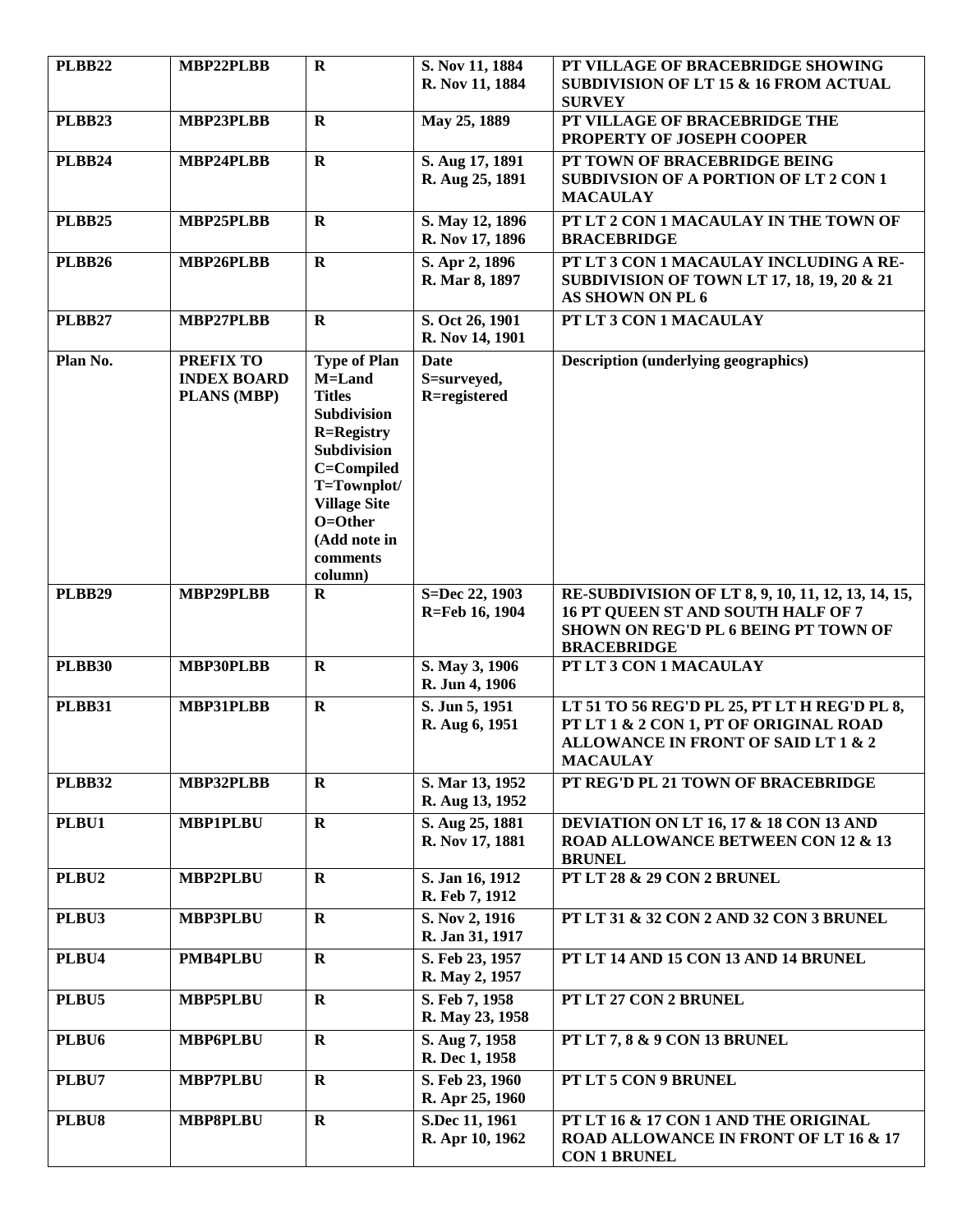| PLCA1              | <b>MBP1PLCA</b>                                       | $\mathbf R$                                                                                                                                                                                                    | S. Jul 23,1894<br>R. Jul 28, 1894          | PT LT 35 CON 3 CARDWELL                                 |
|--------------------|-------------------------------------------------------|----------------------------------------------------------------------------------------------------------------------------------------------------------------------------------------------------------------|--------------------------------------------|---------------------------------------------------------|
| PLCH1              | <b>MBP1PLCH</b>                                       | $\mathbf R$                                                                                                                                                                                                    | S. Dec 15, 1887<br>R. Dec 19, 1887         | PT LT 19 CON 14 CHAFFEY                                 |
| PLCH <sub>2</sub>  | <b>MBP2PLCH</b>                                       | $\mathbf R$                                                                                                                                                                                                    | S. Dec 15, 1888<br>R. Dec 22, 1888         | PT LT 20 CON 14 CHAFFEY                                 |
| PLCH <sub>3</sub>  | <b>MBP3PLCH</b>                                       | $\mathbf R$                                                                                                                                                                                                    | S. Mar 22, 1898<br>R. May 18, 1899         | PT LT 12 CON 2 CHAFFEY                                  |
| PLCH <sub>4</sub>  | MBP4PLCH                                              | $\mathbf R$                                                                                                                                                                                                    | S. Apr 4, 1910<br>R. Jun 6, 1910           | PT LT 32 CON 1 CHAFFEY                                  |
| PLCH <sub>5</sub>  | <b>MBP5PLCH</b>                                       | $\mathbf R$                                                                                                                                                                                                    | S. Mar 5, 1915<br>R. Mar 11, 1915          | PT LT 35 CON 1 AND 2 CHAFFEY                            |
| PLCH <sub>6</sub>  | <b>MBP6PLCH</b>                                       | $\mathbf{R}$                                                                                                                                                                                                   | S. Oct 15, 1926<br>R. Jan 17, 1927         | PT LT 14 CON 2 CHAFFEY                                  |
| Plan No.           | <b>PREFIX TO</b><br><b>INDEX BOARD</b><br>PLANS (MBP) | <b>Type of Plan</b><br>M=Land<br><b>Titles</b><br>Subdivision<br><b>R=Registry</b><br><b>Subdivision</b><br>C=Compiled<br>T=Townplot/<br><b>Village Site</b><br>O=Other<br>(Add note in<br>comments<br>column) | <b>Date</b><br>S=surveyed,<br>R=registered | <b>Description (underlying geographics)</b>             |
| PLCH7              | <b>MBP7PLCH</b>                                       | $\mathbf R$                                                                                                                                                                                                    | S. May 18, 1948<br>R. Dec 7, 1948          | PT LT 10 CON 3 CHAFFEY                                  |
| PLCH <sub>8</sub>  | <b>MBP8PLCH</b>                                       | $\mathbf R$                                                                                                                                                                                                    | S. Oct 15, 1948<br>R. Apr 14, 1949         | PT LT 13 CON 1 CHAFFEY                                  |
| PLCH9              | <b>MBP9PLCH</b>                                       | $\mathbf R$                                                                                                                                                                                                    | S. Dec 1, 1949<br>R. Jan 3, 1950           | PT LT 12 CON 2 CHAFFEY                                  |
| PLCH <sub>10</sub> | MBP10PLCH                                             | $\mathbf R$                                                                                                                                                                                                    | S. Nov 25, 1949<br>R. Mar 17, 1950         | PT LT 13 CON 12 CHAFFEY                                 |
| PLCH11             | MBP11PLCH                                             | $\mathbf R$                                                                                                                                                                                                    | S. Sept 11, 1950<br>R. Feb 2, 1951         | PT LT 19 CON 6 CHAFFEY                                  |
| PLCH12             | MBP12PLCH                                             | $\mathbf{R}$                                                                                                                                                                                                   | S. Dec 15, 1953<br>R. Mar 2, 1954          | PT LO 13 CON 1 CHAFFEY                                  |
| PLCH13             | MBP13PLCH                                             | $\mathbf R$                                                                                                                                                                                                    | S. Mar 22, 1956<br>R. Jul 24, 1956         | PT LT 8 CON 1 CHAFFEY                                   |
| PLCH14             | MBP14PLCH                                             | $\mathbf R$                                                                                                                                                                                                    | S. Jul 4, 1957<br>R. Sept 25, 1957         | PT LT 32 CON 4 CHAFFEY                                  |
| PLCH14             | MBP14PLCH                                             | $\mathbf R$                                                                                                                                                                                                    | S. Jul 4, 1957<br>R. Sept 25, 1957         | PT LT 32 AND 33 CON 5, PT LT 32 CON 4<br><b>CHAFFEY</b> |
| PLCH15             | MBP15PLCH                                             | $\mathbf R$                                                                                                                                                                                                    | S. Jan 15, 1960<br>R. Sept 13, 1960        | PT LT 11 CON 9 CHAFFEY                                  |
| <b>PLCH16</b>      | MBP16PLCH                                             | $\mathbf R$                                                                                                                                                                                                    | S. Jun 21, 1961<br>R. Sept 28, 1961        | PT LT 6 CON 1 CHAFFEY                                   |
| PLCH17             | MBP17PLCH                                             | $\mathbf R$                                                                                                                                                                                                    | S. Jan 8, 1962<br>R. May 31, 1962          | PT LT 10 CON 2 CHAFFEY                                  |
| PLCH18             | MBP18PLCH                                             | $\mathbf R$                                                                                                                                                                                                    | S. Jan 3, 1964<br>R. Nov 13, 1964          | PT LT 31 & 32 CON 2 CHAFFEY                             |
| PLDR1              | <b>MBP1PLDR</b>                                       | $\mathbf R$                                                                                                                                                                                                    | S. Jan 3, 1880<br>R. Apr 17, 1880          | <b>PT LT 17 &amp; 18 CON 7 DRAPER</b>                   |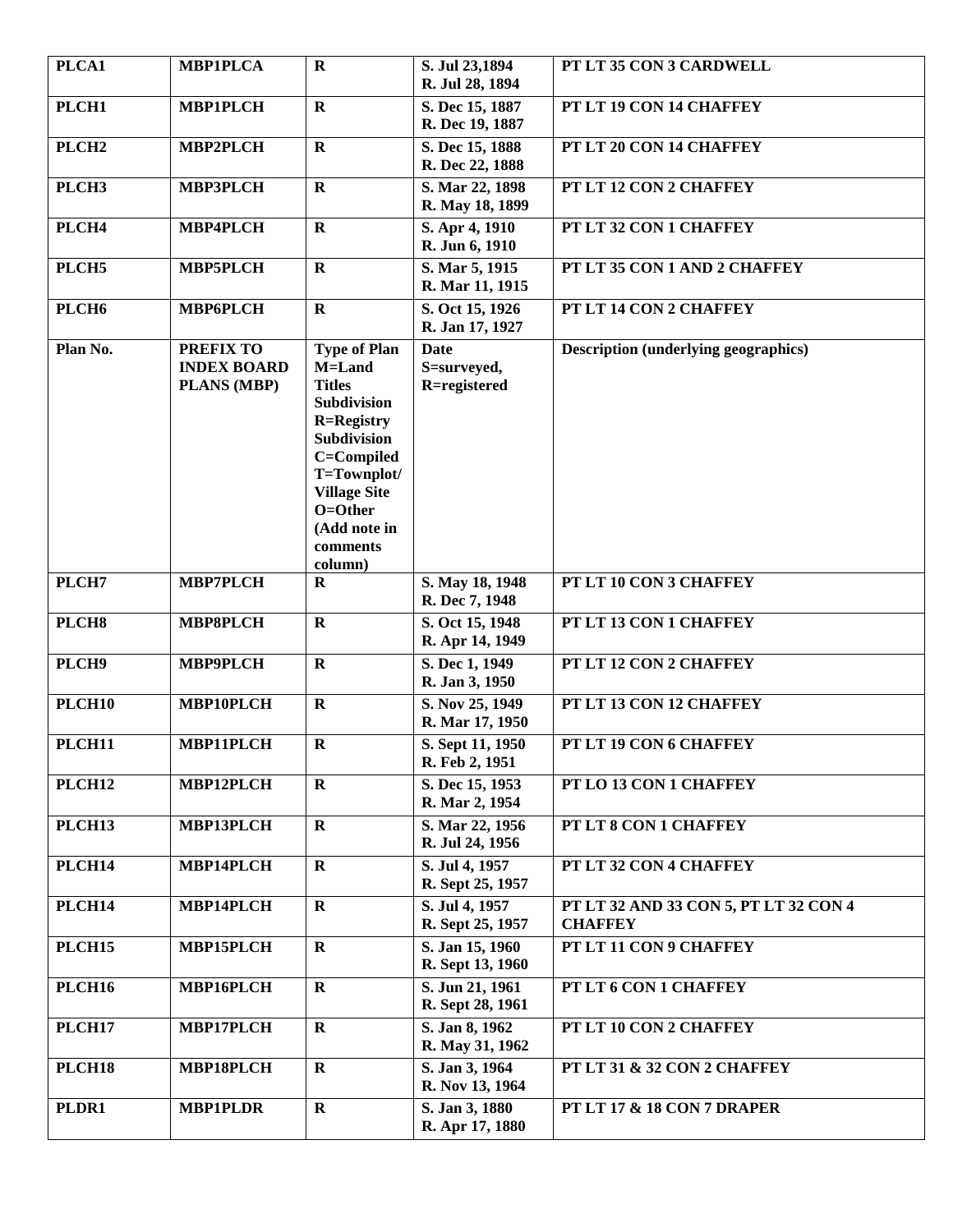| PLDR <sub>2</sub> | <b>MBP2PLDR</b>                                       | $\mathbf R$                                                                                                                                                                                                           | S. May 24, 1960<br>R. Jul 6, 1960   | PT LT 31 & 32 CON 8 PART OF THE ORIGINAL<br><b>ROAD ALLOWANCE IN FRONT OF LT 32 CON 8</b><br><b>DRAPER</b> |
|-------------------|-------------------------------------------------------|-----------------------------------------------------------------------------------------------------------------------------------------------------------------------------------------------------------------------|-------------------------------------|------------------------------------------------------------------------------------------------------------|
| PLDR3             | <b>MBP3PLDR</b>                                       | $\mathbf R$                                                                                                                                                                                                           | S. Aug 11, 1960<br>R. Feb 22, 1962  | PT LT A & 1 CON 5 DRAPER                                                                                   |
| PLDR4             | <b>MBP4PLDR</b>                                       | $\bf R$                                                                                                                                                                                                               | S. May 5, 1962<br>R. Aug 8, 1962    | PT LT 19 & 20 CON DRAPER                                                                                   |
| PLFK1             | <b>MBP1PLFK</b>                                       | $\bf{R}$                                                                                                                                                                                                              | S. Aug 14, 1891<br>R. Apr 14, 1892  | PT LT 22 CON 10 FRANKLIN                                                                                   |
| PLFK2             | <b>MBP2PLFK</b>                                       | $\mathbf R$                                                                                                                                                                                                           | S. Jun 27, 1903<br>R. Oct 28, 1903  | PT LOT 26 CON 12 FRANKLIN                                                                                  |
| PLFK3             | <b>MBP3PLFK</b>                                       | $\mathbf R$                                                                                                                                                                                                           | S. Nov 14, 1903<br>R. Jan 28, 1904  | PT LT 24 & 25 CON 14 FRANKLIN                                                                              |
| PLFK4             | <b>MBP4PLFK</b>                                       | $\mathbf R$                                                                                                                                                                                                           | S. Oct 27, 1908<br>R. Nov 23, 1908  | PT LT 23 & 24 CON 14 FRANKLIN                                                                              |
| PLFK5             | <b>MBP5PLFK</b>                                       | $\mathbf R$                                                                                                                                                                                                           | S. Oct 26, 1908<br>R. Nov 23, 1908  | PT LT 24 CON 14 FRANKLIN                                                                                   |
| Plan No.          | <b>PREFIX TO</b><br><b>INDEX BOARD</b><br>PLANS (MBP) | <b>Type of Plan</b><br>M=Land<br><b>Titles</b><br><b>Subdivision</b><br><b>R=Registry</b><br><b>Subdivision</b><br>C=Compiled<br>T=Townplot/<br><b>Village Site</b><br>O=Other<br>(Add note in<br>comments<br>column) | Date<br>S=surveyed,<br>R=registered | <b>Description (underlying geographics)</b>                                                                |
| PLFK6             | <b>MBP6PLFK</b>                                       | $\bf R$                                                                                                                                                                                                               | S. Nov 25, 1908<br>R. Dec 14, 1908  | PT LT 27 CON 12 FRANKLIN                                                                                   |
| PLFK7             | <b>MBP7PLFK</b>                                       | $\mathbf{R}$                                                                                                                                                                                                          | S. Jan 1, 1909<br>R. Feb 12, 1909   | PT LT 19 CON 4 FRANKLIN                                                                                    |
| PLFK8             | <b>MBP8PLFK</b>                                       | $\mathbf R$                                                                                                                                                                                                           | S. Aug 6, 1909<br>R. May 19, 1910   | PT LT 23 CON 12 FRANKLIN                                                                                   |
| PLFK9             | <b>MBP9PLFK</b>                                       | $\mathbf R$                                                                                                                                                                                                           | S. Oct 25, 1910<br>R. Nov 2, 1910   | PT LT 25 CON 12 FRANKLIN                                                                                   |
| <b>PLFK10</b>     | MBP10PLFK                                             | $\mathbf R$                                                                                                                                                                                                           | S. Mar 9, 1912<br>R. Mar 25, 1912   | PT BIGWIN ISLAND LAKE OF BAYS FRANKLIN                                                                     |
| <b>PLFK11</b>     | MBP11PLFK                                             | $\mathbf R$                                                                                                                                                                                                           | S. Oct 24, 1914<br>R. Dec 9, 1914   | PT LT 26 CON 12 FRANKLIN                                                                                   |
| <b>PLFK12</b>     | MBP12PLFK                                             | $\mathbf R$                                                                                                                                                                                                           | S. Oct 27, 1914<br>R. Jan 18, 1915  | PT LT 25 CON 12 FRANKLIN                                                                                   |
| <b>PLFK13</b>     | MBP13PLFK                                             | $\mathbf{R}$                                                                                                                                                                                                          | S. Sept 11, 1924<br>R. Apr 1, 1926  | PT LT 26 CON 11 AND 12 FRANKLIN                                                                            |
| <b>PLFK14</b>     | MBP14PLFK                                             | $\mathbf R$                                                                                                                                                                                                           | S. Jul 13, 1929<br>R. Jun 17, 1930  | PT LT 21 CON 14 FRANKLIN                                                                                   |
| <b>PLFK15</b>     | <b>MBP15PLFK</b>                                      | $\bf R$                                                                                                                                                                                                               | S. Feb 28, 1949<br>R. May 23, 1949  | PT LT 21 CON 11, PT LT 22 AND 23 CON 12<br><b>FRANKLIN</b>                                                 |
| <b>PLFK16</b>     | MBP16PLFK                                             | $\mathbf R$                                                                                                                                                                                                           | S. Mar 6, 1950<br>R. May 19, 1950   | PT LT 12 AND 13 CON 2 FRANKLIN                                                                             |
| <b>PLFK17</b>     | MBP17PLFK                                             | $\mathbf R$                                                                                                                                                                                                           | S. Jan 25, 1951<br>R. Apr 9, 1951   | PT LT 24 CON 10 FRANKLIN                                                                                   |
| <b>PLFK18</b>     | MBP18PLFK                                             | R                                                                                                                                                                                                                     | S. Nov 29, 1960<br>R. Dec 22, 1960  | PT LT 21, 22, 23 & 24 CON 14 FRANKLIN                                                                      |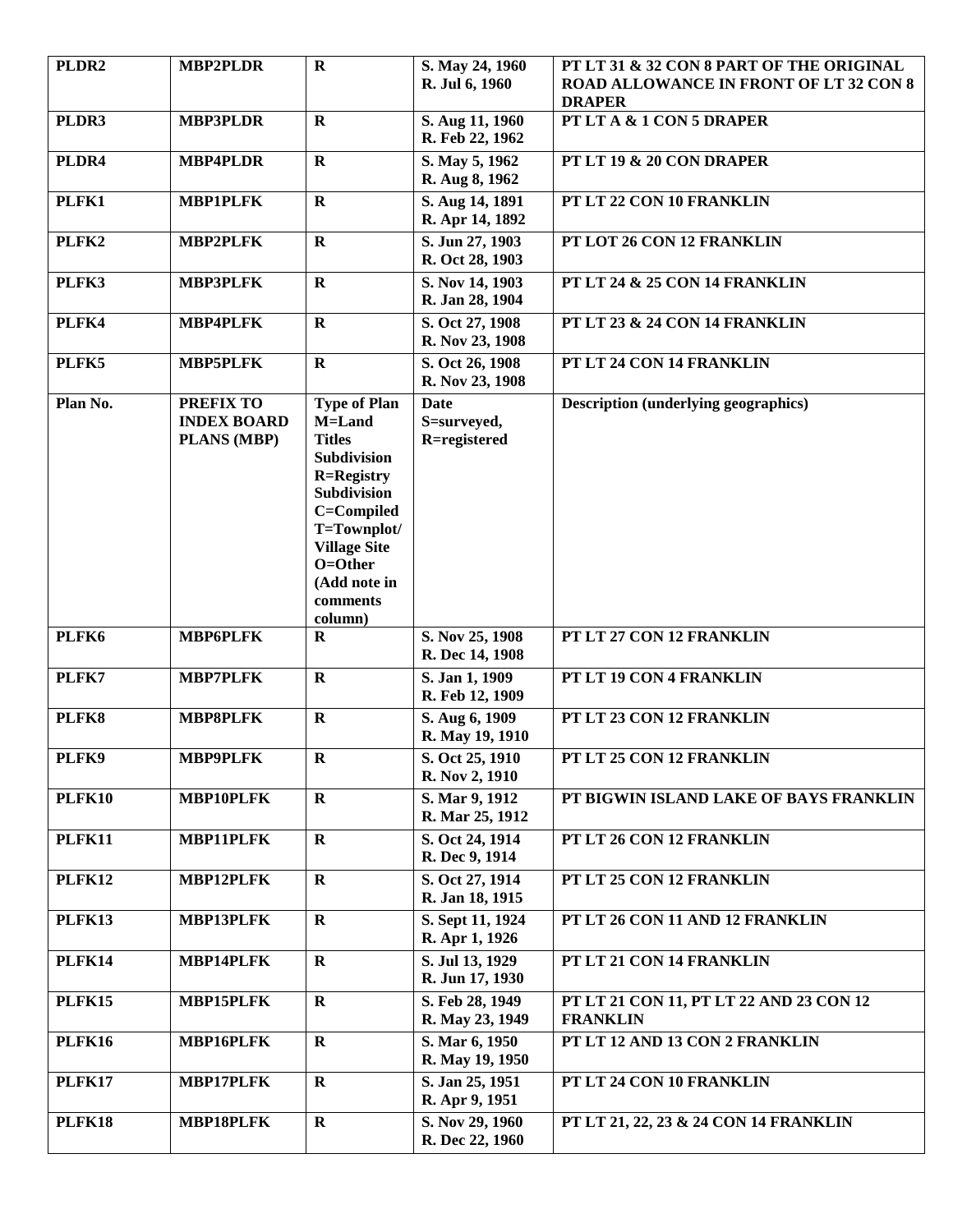| PLGB1             | <b>MBP1PLGB</b>                                       | $\mathbf R$                                                                                                                                                                                                           | S. May 12, 1958<br>R. Jul 28, 1958         | PT LT E, ISLAND 138 IN GEORGIAN BAY<br><b>OPPOSITE TOWNSHIP GIBSON</b> |
|-------------------|-------------------------------------------------------|-----------------------------------------------------------------------------------------------------------------------------------------------------------------------------------------------------------------------|--------------------------------------------|------------------------------------------------------------------------|
| PLGV1             | <b>MBP1PLGV</b>                                       | $\mathbf R$                                                                                                                                                                                                           | Dec 28, 1870                               | <b>VILLAGE GRAVENHURST PT LT 8 AND 9</b><br>WEST MUSKOKA ROAD MUSKOKA  |
| PLGV2             | <b>MBP2PLGV</b>                                       | $\bf R$                                                                                                                                                                                                               | Oct 3, 1871                                | LT 8 EAST SIDE OF MUSKOKA ROAD<br><b>MUSKOKA</b>                       |
| PLGV3             | <b>MBP3PLGV</b>                                       | $\mathbf R$                                                                                                                                                                                                           | S. Feb 21, 1872<br>R. Mar 28, 1872         | PT VILLAGE OF GRAVENHURST LT 7 EAST &<br>WEST OF MUSKOKA ROAD MUSKOKA  |
| PLGV4             | <b>MBP4PLGV</b>                                       | $\mathbf R$                                                                                                                                                                                                           | S. Jun 1872<br>R. Aug 2, 1872              | PT VILLAGE OF GRAVENHURST LT 9 WEST<br>OF MUSKOKA ROAD MUSKOKA         |
| PLGV5             | <b>MBP5PLGV</b>                                       | $\mathbf R$                                                                                                                                                                                                           | S. Jun 4, 1874<br>R. Jun 16, 1874          | PT VILLAGE OF GRAVENHURST LT 6 EAST OF<br>THE MUSKOKA ROAD MUSKOKA     |
| PLGV <sub>6</sub> | <b>MBP6PLGV</b>                                       | $\mathbf R$                                                                                                                                                                                                           | S. Apr 29, 1874<br>R. Jun 20, 1875         | PT LT 6 WEST OF MUSKOKA ROAD<br><b>GRAVENHURST</b>                     |
| PLGV7             | <b>MBP7PLGV</b>                                       | $\mathbf R$                                                                                                                                                                                                           | S. Feb 4, 1876<br>R. Apr 29, 1876          | LT 5 WEST OF MUSKOKA ROAD MUSKOKA                                      |
| PLGV8             | <b>MBP8PLGV</b>                                       | $\mathbf R$                                                                                                                                                                                                           | S. May 21, 1875<br>R. May 17, 1876         | PT VILLAGE OF GRAVENHURST LT 8 & 9<br>WEST OF THE MUSKOKA ROAD MUSKOKA |
| Plan No.          | <b>PREFIX TO</b><br><b>INDEX BOARD</b><br>PLANS (MBP) | <b>Type of Plan</b><br>M=Land<br><b>Titles</b><br><b>Subdivision</b><br><b>R=Registry</b><br><b>Subdivision</b><br>C=Compiled<br>T=Townplot/<br><b>Village Site</b><br>O=Other<br>(Add note in<br>comments<br>column) | <b>Date</b><br>S=surveyed,<br>R=registered | <b>Description (underlying geographics)</b>                            |
| PLGV9             | <b>MBP9PLGV</b>                                       | $\bf R$                                                                                                                                                                                                               | S. Jul 1, 1876<br>R. Oct 6, 1876           | PT LT 4 WEST OF THE MUSKOKA ROAD<br><b>MUSKOKA</b>                     |
| <b>PLGV10</b>     | MBP10PLGV                                             | $\mathbf R$                                                                                                                                                                                                           | S. Apr 20, 1877<br>R. Apr 20, 1877         | WEST GRAVENHURST LT 26 CON 4 AND 5<br><b>MUSKOKA</b>                   |
| <b>PLGV11</b>     | MBP11PLGV                                             | $\mathbf R$                                                                                                                                                                                                           | S. Jun 5, 1876<br>R. May 11, 1877          | PT LT 9 EAST OF THE MUSKOKA ROAD<br><b>MUSKOKA</b>                     |
| <b>PLGV12</b>     | MBP12PLGV                                             | $\bf R$                                                                                                                                                                                                               | S. Mar 2, 1877<br>R. Jun 8, 1877           | LT 26 AND 27 CON 5 MUSKOKA                                             |
| PLGV13            | MBP13PLGV                                             | $\mathbf R$                                                                                                                                                                                                           | S. Nov 2, 1877<br>R. Dec 4, 1877           | PT LT 10 WEST OF MUSKOKA ROAD<br><b>MUSKOKA</b>                        |
| <b>PLGV14</b>     | MBP14PLGV                                             | $\mathbf R$                                                                                                                                                                                                           | S. Jun 19, 1878<br>R. Jul 2, 1878          | LT 26 AND 27 CON 5 MUSKOKA                                             |
| <b>PLGV15</b>     | <b>MBP15PLGV</b>                                      | $\mathbf R$                                                                                                                                                                                                           | S. Apr 23, 1877<br>R. Oct 31, 1878         | WEST GRAVENHURST LT 25 CON 4 MUSKOKA                                   |
| <b>PLGV16</b>     | MBP16PLGV                                             | $\mathbf R$                                                                                                                                                                                                           | S. Nov 10, 1879<br>R. Nov 19, 1879         | LT 10 WEST OF MUSKOKA ROAD MUSKOKA                                     |
| <b>PLGV18</b>     | MBP18PLGV                                             | $\mathbf R$                                                                                                                                                                                                           | Oct 20, 1882                               | <b>VILLAGE LOTS WEST GRAVENHURST</b>                                   |
| PLGV19            | <b>MBP19PLGV</b>                                      | $\mathbf R$                                                                                                                                                                                                           | S. Aug 25, 1886<br>R. Aug 28, 1886         | PT LT 9 EAST OF THE MUSKOKA ROAD<br><b>MUSKOKA</b>                     |
| <b>PLGV20</b>     | MBP20PLGV                                             | $\bf R$                                                                                                                                                                                                               | S. Apr 19, 1887<br>R. May 25, 1887         | PT TOWN OF GRAVENHURST LT 6 EAST OF<br>MUSKOKA ROAD MUSKOKA            |
| <b>PLGV21</b>     | MBP21PLGV                                             | $\mathbf R$                                                                                                                                                                                                           | S. Jun 25, 1887<br>R. Jul 2, 1887          | PT LT 26 & 27 CON 5 MUSKOKA                                            |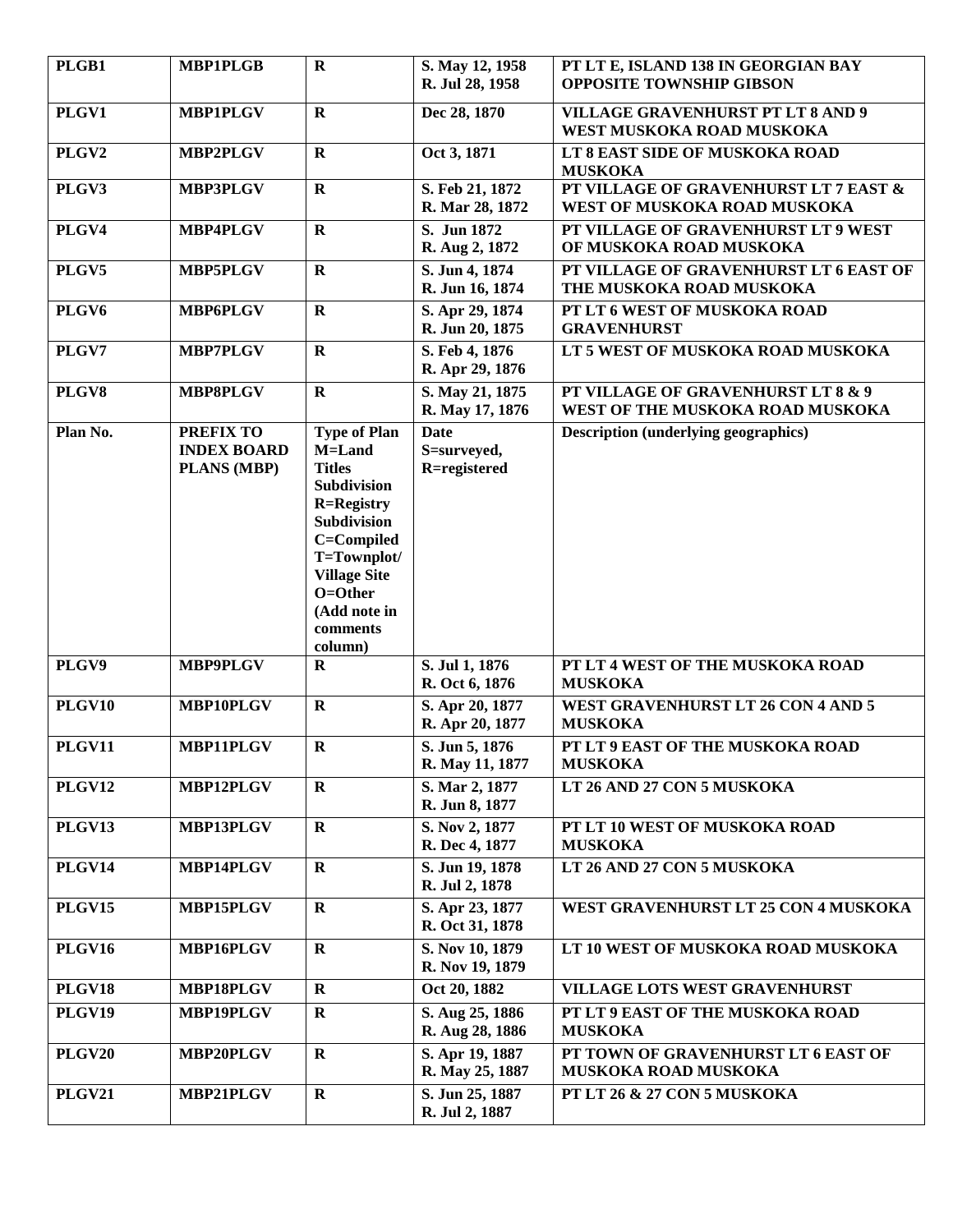| <b>PLGV22</b>     | MBP22PLGV                                                    | $\mathbf R$                                                                                                                                                                                                    | S. Feb 25, 1889<br>R. Oct 30, 1895         | PT LT 10 WEST OF MUSKOKA ROAD AND<br>BLKS Q, R, S, T, AND U ON PL NO 16<br><b>GRAVENHURST</b>                                                                                                              |
|-------------------|--------------------------------------------------------------|----------------------------------------------------------------------------------------------------------------------------------------------------------------------------------------------------------------|--------------------------------------------|------------------------------------------------------------------------------------------------------------------------------------------------------------------------------------------------------------|
| <b>PLGV23</b>     | MBP23PLGV                                                    | $\mathbf R$                                                                                                                                                                                                    | S. May 4, 1901<br>R. Jun 3, 1901           | PT TOWN OF GRAVENHURST LT 9 WEST OF<br>MUSKOKA ROAD MUSKOKA                                                                                                                                                |
| <b>PLGV24</b>     | MBP24PLGV                                                    | $\mathbf R$                                                                                                                                                                                                    | S. Feb 14, 1903<br>R. Feb 18, 1903         | PT LT 10 WEST OF THE MUSKOKA ROAD<br><b>GRAVENHURST</b>                                                                                                                                                    |
| <b>PLGV25</b>     | MBP25PLGV                                                    | $\mathbf R$                                                                                                                                                                                                    | S. Sept 27, 1911<br>R. Jun 24, 1913        | LT 32 AND 98, PT LT 29, 30, 31, 33, MILL LOT PL<br>NO 4 GRAVENHURST, PT LT C REG'D PL NO 8<br><b>GRAVENHURST, PT WATER LT IN LAKE</b><br>MUSKOKAIN FRONT OF PT LT 9 ON WEST<br><b>SIDE OF MUSKOKA ROAD</b> |
| <b>PLGV26</b>     | MBP26PLGV                                                    | $\mathbf{R}$                                                                                                                                                                                                   | S. Jun 9, 1949<br>R. Jul 28, 1949          | PT LT 6 RANGE EAST MUSKOKA NOW<br><b>GRAVENHURST</b>                                                                                                                                                       |
| <b>PLGV27</b>     | MBP27PLGV                                                    | $\mathbf R$                                                                                                                                                                                                    | S. Nov 25,1949<br>R. Jan 18, 1950          | PT LT 10 RANGE EAST MUSKOKA BEING<br>PARTLY IN THE TOWN OF GRAVENHURST<br>AND PARTLY IN THE TOWNSHIP OF<br><b>MUSKOKA</b>                                                                                  |
| <b>PLGV28</b>     | MBP28PLGV                                                    | $\mathbf R$                                                                                                                                                                                                    | S. Nov 28, 1962<br>R. Apr 2, 1963          | PT OF WATER LT C & D IN FRONT OF PT LT 24<br><b>CON4 MUSKOKA</b>                                                                                                                                           |
| PLHU1             | <b>MBP1PLHU</b>                                              | $\mathbf R$                                                                                                                                                                                                    | S. Aug 21, 1875<br>R. Sept 11, 1875        | PT LT 14 CON 1 CHAFFEY, LT 50 PL 1<br><b>HUNTSVILLE</b>                                                                                                                                                    |
| Plan No.          | <b>PREFIX TO</b><br><b>INDEX BOARD</b><br><b>PLANS (MBP)</b> | <b>Type of Plan</b><br>M=Land<br><b>Titles</b><br>Subdivision<br><b>R=Registry</b><br><b>Subdivision</b><br>C=Compiled<br>T=Townplot/<br><b>Village Site</b><br>O=Other<br>(Add note in<br>comments<br>column) | <b>Date</b><br>S=surveyed,<br>R=registered | <b>Description (underlying geographics)</b>                                                                                                                                                                |
| PLHU <sub>2</sub> | MBP2PLHU                                                     | $\mathbf R$                                                                                                                                                                                                    | S. Jul 1, 1876<br>R. Aug 22, 1876          | PT VILLAGE OF HUNTSVILLE LT 13 CON 1<br><b>CHAFFEY</b>                                                                                                                                                     |
| PLHU3             | <b>MBP3PLHU</b>                                              | $\mathbf R$                                                                                                                                                                                                    | S. Jun 23, 1876<br>R. Mar 22, 1877         | LT 14 & 15 CON 1 CHAFFEY                                                                                                                                                                                   |
| PLHU4             | MBP4PLHU                                                     | $\mathbf R$                                                                                                                                                                                                    | S. Jan 22, 1879<br>R. Jan 25, 1879         | LT 64 VILLAGE HUNTSVILLE, PT LT 13 CON 1<br><b>CHAFFEY</b>                                                                                                                                                 |
| PLHU5             | <b>MBP5PLHU</b>                                              | $\mathbf R$                                                                                                                                                                                                    | S. Mar 5, 1879<br>R. Apr 22, 1879          | PT VILLAGE OF HUNTSVILLE BEING<br><b>SUBDIVISION OF LT 2</b>                                                                                                                                               |
| PLHU <sub>6</sub> | <b>MBP6PLHU</b>                                              | $\mathbf R$                                                                                                                                                                                                    | S. Dec 3, 1879<br>R. Dec 11, 1879          | LT 14 CON 1 CHAFFEY                                                                                                                                                                                        |
| PLHU7             | <b>MBP7PLHU</b>                                              | $\mathbf R$                                                                                                                                                                                                    | S. Jul 9, 1879<br>R. Jul 26, 1880          | PT LT 14 & 15 CON 1 CHAFFEY                                                                                                                                                                                |
| PLHU8             | <b>MBP8PLHU</b>                                              | $\mathbf R$                                                                                                                                                                                                    | S. Feb4, 1884<br>R. Apr 3, 1884            | PT LT 12 CON 1 CHAFFEY                                                                                                                                                                                     |
| PLHU9             | <b>MBP9PLHU</b>                                              | $\mathbf R$                                                                                                                                                                                                    | S. Jun 20, 1884<br>R. Jul 3, 1884          | PT LT 50 VILLAGE HUNTSVILLE, PT LT 14<br><b>CON 1 CHAFFEY</b>                                                                                                                                              |
| <b>PLHU10</b>     | MBP10PLHU                                                    | $\mathbf R$                                                                                                                                                                                                    | S. Dec 12, 1885<br>R. Dec 28, 1885         | PT VILLAGE HUNTSVILLE SHOWING<br>ALTERATION FROM ORIGINAL PL LT 5, 7 & 9<br>EAST OF WEST STREET AND 6, 8 & 10WEST OF<br>KING STREET AS SHOWN ON PL OF<br>SUBDIVISION OF PT LT 14 CON 1 CHAFFEY             |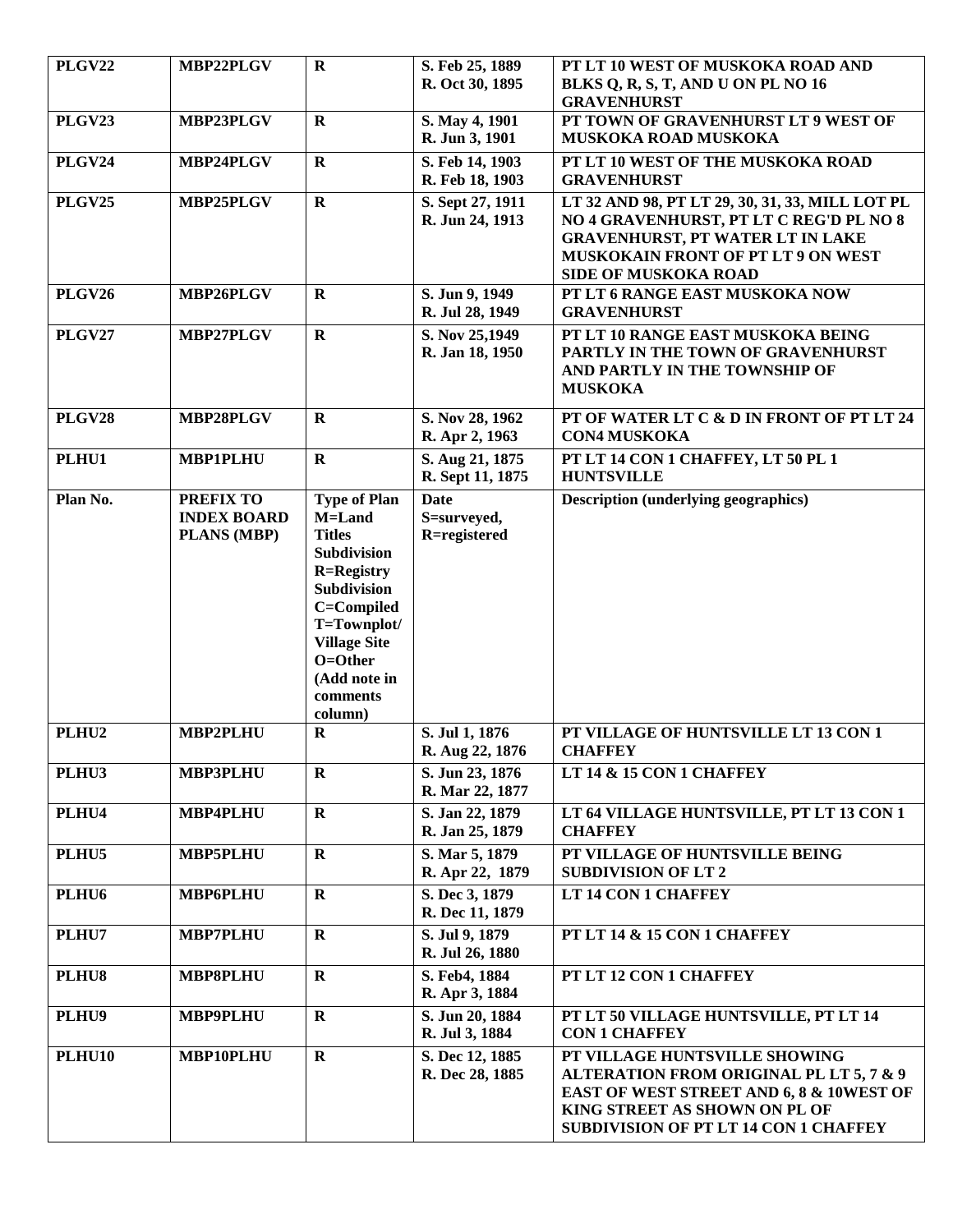| <b>PLHU11</b> | MBP11PLHU                                             | $\mathbf R$                                                                                                                                                                                             | S. Dec 30, 1885<br>R. Jun 21, 1886         | PT VILLAGE HUNTSVILLE PT LT 13 CON 1<br><b>CHAFFEY</b>                |
|---------------|-------------------------------------------------------|---------------------------------------------------------------------------------------------------------------------------------------------------------------------------------------------------------|--------------------------------------------|-----------------------------------------------------------------------|
| <b>PLHU12</b> | MBP12PLHU                                             | $\mathbf{R}$                                                                                                                                                                                            | S. Jan 12, 1886<br>R. Jun 22, 1886         | PT VILLAGE HUNTSVILLE PT LT 13 CON 1<br><b>CHAFFEY</b>                |
| PLHU14        | MBP14PLHU                                             | $\mathbf R$                                                                                                                                                                                             | S. Aug 24, 1886<br>R. Sept 23, 1886        | PT VILLAGE HUNTSVIILE PT LT 10 AND 11<br><b>CON 1 CHAFFEY</b>         |
| <b>PLHU15</b> | MBP15PLHU                                             | $\mathbf R$                                                                                                                                                                                             | S. May 31, 1888<br>R. Jun 27, 1889         | PT VILLAGE HUNTSVILLE LT 12 CON 1<br><b>CHAFFEY</b>                   |
| <b>PLHU16</b> | MBP16PLHU                                             | $\mathbf R$                                                                                                                                                                                             | S. Jun 9, 1891<br>R. Jun 29, 1891          | POSITION OF DRILL SHED VILLAGE<br><b>HUNTSVILLE</b>                   |
| PLHU17        | MBP17PLHU                                             | $\mathbf R$                                                                                                                                                                                             | S. Sept 1, 1891<br>R. Jan 21, 1892         | LT J VILLAGE HUNTSVILLE PT LT 11 CON 1<br><b>CHAFFEY</b>              |
| PLHU18        | MBP18PLHU                                             | $\mathbf R$                                                                                                                                                                                             | S. Oct 28, 1892<br>R. Nov 2, 1892          | PT VILLAGE HUNTSVILLE PT LT 13 CON 1<br><b>CHAFFEY</b>                |
| <b>PLHU19</b> | MBP19PLHU                                             | $\mathbf{R}$                                                                                                                                                                                            | S. May 9, 1892<br>R. Nov 27, 1893          | LT 48 VILLAGE HUNTSVILLE PT LT 14 CON 1<br><b>CHAFFEY</b>             |
| <b>PLHU20</b> | MBP20PLHU                                             | $\mathbf R$                                                                                                                                                                                             | S. Jan 25, 1895<br>R. Feb 13, 1895         | PT VILLAGE HUNTSVILLE PT LT 16 CON 1<br><b>CHAFFEY</b>                |
| <b>PLHU21</b> | MBP21PLHU                                             | $\mathbf R$                                                                                                                                                                                             | S. Nov 9, 1896<br>R. Nov 19, 1896          | PT VILLAGE HUNTSVILLE PT LT 12 CON 1<br><b>CHAFFEY</b>                |
| <b>PLHU22</b> | MBP22PLHU                                             | $\mathbf{R}$                                                                                                                                                                                            | S. Nov 2, 1897<br>R. Nov 16, 1897          | PT VILLAGE HUNTSVILLE PT LT 13 CON 1<br><b>CHAFFEY ALLAN SHAY ESQ</b> |
| Plan No.      | <b>PREFIX TO</b><br><b>INDEX BOARD</b><br>PLANS (MBP) | <b>Type of Plan</b><br>M=Land<br><b>Titles</b><br>Subdivision<br><b>R=Registry</b><br>Subdivision<br>C=Compiled<br>T=Townplot/<br><b>Village Site</b><br>O=Other<br>(Add note in<br>comments<br>column) | <b>Date</b><br>S=surveyed,<br>R=registered | <b>Description (underlying geographics)</b>                           |
| <b>PLHU23</b> | MBP23PLHU                                             | $\mathbf R$                                                                                                                                                                                             | S. Feb 6, 1904<br>R. Jul 28, 1904          | PT VILLAGE HUNTSVILLE PT LT 13 CON 1<br><b>CHAFFEY</b>                |
| PLHU24        | MBP24PLHU                                             | R                                                                                                                                                                                                       | S. Sept 3, 1888<br>R. Mar 21, 1906         | PT VILLAGE HUNTSVILLE PT LT 14 CON 2<br><b>CHAFFEY</b>                |
| <b>PLHU26</b> | MBP26PLHU                                             | $\mathbf{R}$                                                                                                                                                                                            | S. Dec 9, 1922<br>R. Dec 23, 1922          | PT LT 16 CON 1 CHAFFEY                                                |
| <b>PLHU27</b> | MBP27PLHU                                             | $\mathbf R$                                                                                                                                                                                             | S. Apr 15, 1925<br>R. May 14, 1925         | PT LT 14 CON 1 CHAFFEY                                                |
| <b>PLHU28</b> | MBP28PLHU                                             | $\mathbf R$                                                                                                                                                                                             | S. Jun 23, 1926<br>R. Aug 9, 1926          | PT LT 16 CON 1 CHAFFEY                                                |
| <b>PLHU33</b> | MBP33PLHU                                             | $\mathbf R$                                                                                                                                                                                             | S. Mar 28, 1946<br>R. Feb 3, 1947          | PT BLK N REG'D PL 7 HUNTSVILLE                                        |
| <b>PLHU34</b> | MBP34PLHU                                             | $\mathbf R$                                                                                                                                                                                             | S. Oct 12, 1948<br>R. Dec 15, 1948         | PT BLK H REG'D PL 7 HUNTSVILLE                                        |
| <b>PLHU35</b> | MBP35PLHU                                             | $\mathbf R$                                                                                                                                                                                             | S. Oct 15, 1948<br>R. Apr 14, 1949         | PT LT 13 CON 1 CHAFFEY                                                |
| <b>PLHU36</b> | MBP36PLHU                                             | $\mathbf{R}$                                                                                                                                                                                            | S. Sept 1, 1949<br>R. Jan 6, 1950          | PT LT 15 CON 2 CHAFFEY                                                |
| PLHU37        | MBP37PLHU                                             | $\mathbf R$                                                                                                                                                                                             | S. Nov 3, 1952<br>R. Dec 12, 1952          | LT 1 REG'D PL 1 HUNTSVILLE, PT LT 13 CON 1<br><b>CHAFFEY</b>          |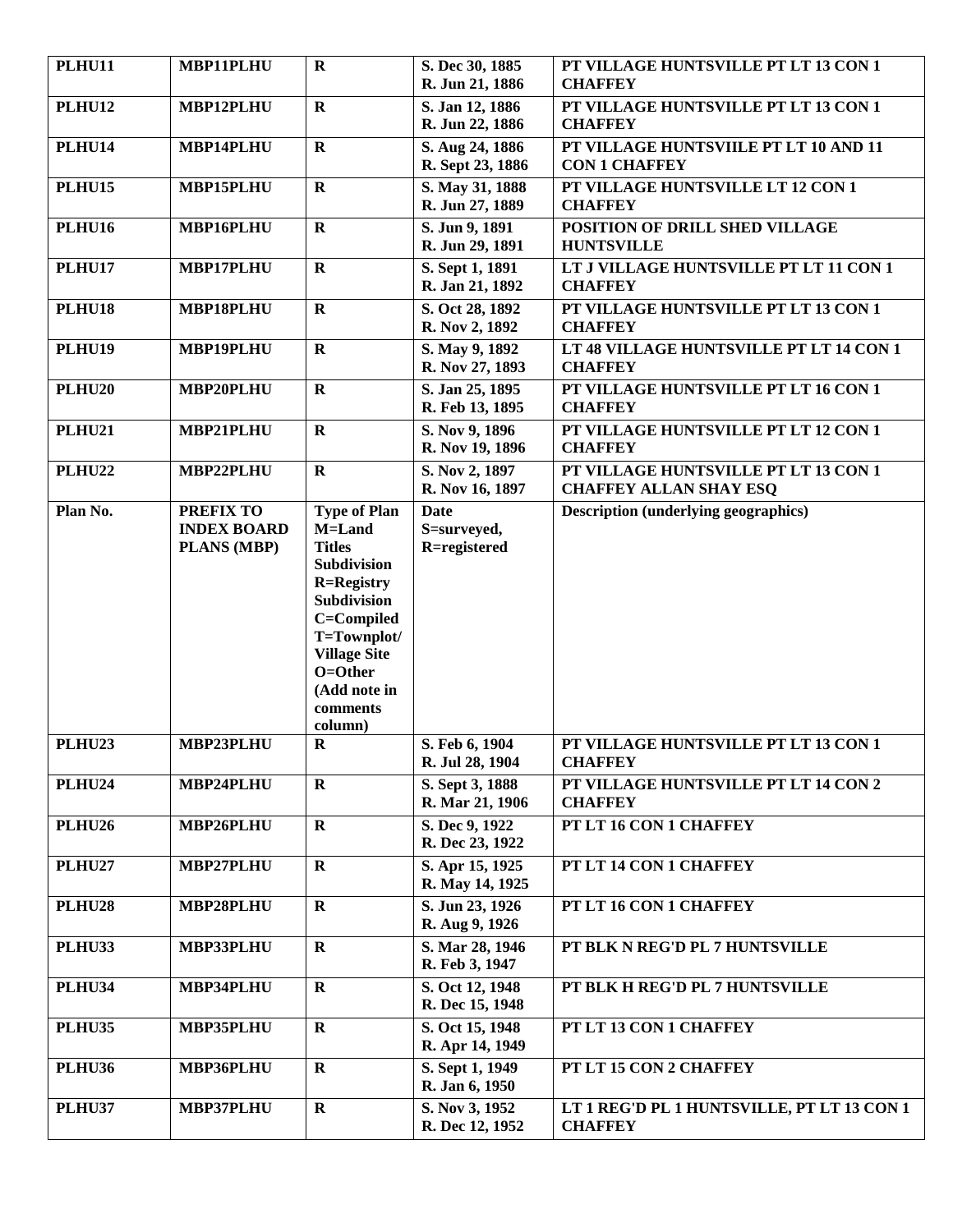| <b>PLHU38</b>     | MBP38PLHU                                             | $\mathbf R$                                                                                                                                                                                             | S. Jun 5, 1958<br>R. Sept 25, 1958         | PT LT 50 REG'D PL 1 TOGETHER WITH PT LT<br><b>63 REG'D PL 9 HUNTSVILLE</b>                         |
|-------------------|-------------------------------------------------------|---------------------------------------------------------------------------------------------------------------------------------------------------------------------------------------------------------|--------------------------------------------|----------------------------------------------------------------------------------------------------|
| <b>PLHU39</b>     | <b>MBP39PLHU</b>                                      | $\mathbf R$                                                                                                                                                                                             | S. Jul 9,1964<br>R. Oct 6, 1964            | LT 1 & 2 AND PT LT 6 REG'D PL 35<br><b>HUNTSVILLE</b>                                              |
| PLFA1             | <b>MBP1PLFA</b>                                       | $\mathbf R$                                                                                                                                                                                             | S. Oct 19, 1874<br>R. Nov 14, 1874         | <b>VILLAGE FALKENBURG LT 2 &amp; 3 CON 10</b><br><b>MACAULAY</b>                                   |
| PLMA1             | <b>MBP1PLMA</b>                                       | $\mathbf{R}$                                                                                                                                                                                            | S. Jan 29, 1943<br>R. Aug 26, 1943         | PT LT 11 AND 12 CON 8 MACAULAY                                                                     |
| PLMA <sub>2</sub> | <b>MBP2PLMA</b>                                       | $\mathbf R$                                                                                                                                                                                             | S. Sept 9, 1948<br>R. Oct 2, 1948          | PT LT 11, 12, &13 CON 8 MACAULAY                                                                   |
| PLMA3             | <b>MBP3PLMA</b>                                       | $\mathbf R$                                                                                                                                                                                             | S. Jul 14, 1949<br>R. Dec 1, 1949          | PT LT 12 CON 7 MACAULAY                                                                            |
| PLMA4             | <b>MBP4PLMA</b>                                       | $\mathbf{R}$                                                                                                                                                                                            | S. Jul 3, 1951<br>R. Jan 29, 1953          | PT LT 12 CON 7 MACAULAY                                                                            |
| PLMA5             | <b>MBP5PLMA</b>                                       | $\mathbf R$                                                                                                                                                                                             | S. Nov 10, 1958<br>R. Feb 17, 1959         | PT LT 25 CON 8 MACAULAY                                                                            |
| PLMA6             | <b>MBP6PLMA</b>                                       | $\mathbf R$                                                                                                                                                                                             | S. Nov 19, 1958<br>R. Apr 23,1959          | PT LT 12 AND 13 CON 8 MACAULAY                                                                     |
| PLMC1             | <b>MBP1PLMC</b>                                       | $\mathbf R$                                                                                                                                                                                             | S. Nov 1, 1913<br>R. Nov 4, 1913           | PT LT 5 AND 6 CON 11 MCLEAN                                                                        |
| PLMC <sub>2</sub> | <b>MBP2PLMC</b>                                       | $\mathbf R$                                                                                                                                                                                             | S. Nov 7, 1913<br>R. Feb 26, 1914          | PT LT 12 CON 9 MCLEAN                                                                              |
| PLMC3             | <b>MBP3PLMC</b>                                       | $\mathbf R$                                                                                                                                                                                             | S. Dec 9, 1911<br>R. Jun 19, 1922          | PT LT 12 CON 10 MCLEAN                                                                             |
| Plan No.          | <b>PREFIX TO</b><br><b>INDEX BOARD</b><br>PLANS (MBP) | <b>Type of Plan</b><br>M=Land<br><b>Titles</b><br>Subdivision<br><b>R=Registry</b><br>Subdivision<br>C=Compiled<br>T=Townplot/<br><b>Village Site</b><br>O=Other<br>(Add note in<br>comments<br>column) | <b>Date</b><br>S=surveyed,<br>R=registered | <b>Description (underlying geographics)</b>                                                        |
| PLMC4             | MBP4PLMC                                              | R                                                                                                                                                                                                       | S. Dec 18, 1953<br>R. Jan 19, 1954         | PT LT 10 CON 7 MCLEAN                                                                              |
| PLMC5             | <b>MBP5PLMC</b>                                       | $\mathbf R$                                                                                                                                                                                             | S. Feb 29, 1960<br>R. Jun 14, 1960         | PT LT 8 CON 9 AND THE ORIGINAL ROAD<br><b>ALLOWANCE IN FRONT OF PT LT 8 CON 9</b><br><b>MCLEAN</b> |
| PLMC6             | <b>MBP6PLMC</b>                                       | $\mathbf R$                                                                                                                                                                                             | S. Nov 3, 1961<br>R. Dec 11, 1961          | PT LT 13 AND 14 CON 6 AND PT OF THE<br>ORIGINAL ROAD ALLOWANCE IN FRONT<br><b>THEREOF MCLEAN</b>   |
| PLME1             | <b>MBP1PLME</b>                                       | $\mathbf R$                                                                                                                                                                                             | R. Oct 23, 1882                            | PT LT 34 AND 35 CON 4 MEDORA                                                                       |
| PLME <sub>2</sub> | <b>MBP2PLME</b>                                       | $\mathbf R$                                                                                                                                                                                             | S. Dec 6, 1882<br>R. Feb 9, 1883           | PT LT 52 CON 5 MEDORA                                                                              |
| PLME3             | <b>MBP3PLME</b>                                       | $\mathbf R$                                                                                                                                                                                             | S. Oct 31, 1883<br>R.                      | PT LT 35 CON 4 MEDORA                                                                              |
| PLME5             | <b>MBP5PLME</b>                                       | $\mathbf R$                                                                                                                                                                                             | S. Aug 16, 1888<br>R. Dec 15, 1888         | LT 17, 18 AND PT LT 19 CON A MEDORA                                                                |
| PLME <sub>6</sub> | <b>MBP6PLME</b>                                       | $\mathbf R$                                                                                                                                                                                             | S. May 7, 1889<br>R. May 8, 1889           | PT LT 16 AND 17 CON 6 MEDORA                                                                       |
| PLME7             | <b>MBP7PLME</b>                                       | $\mathbf R$                                                                                                                                                                                             | S. Nov 8, 1887<br>R. Dec 2, 1889           | LT 33 & 34 CON 5, PT LT 34 CON 4 MEDORA                                                            |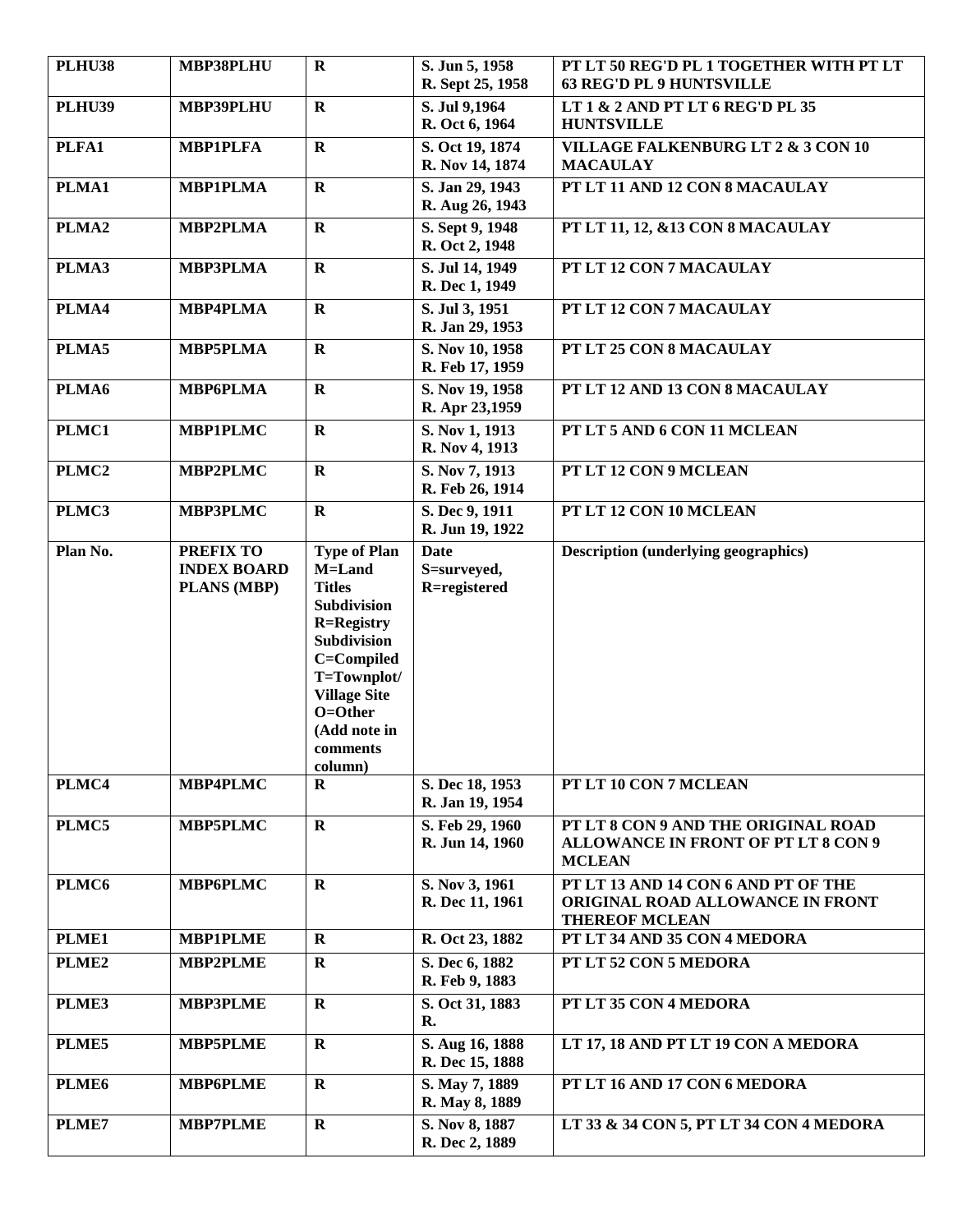| PLME8              | <b>MBP8PLME</b>                                       | $\mathbf R$                                                                                                                                                                                                    | S. Jun 17, 1891<br>R. Jul 4, 1891          | PT LT 24 CON 5 MEDORA                                                                                      |
|--------------------|-------------------------------------------------------|----------------------------------------------------------------------------------------------------------------------------------------------------------------------------------------------------------------|--------------------------------------------|------------------------------------------------------------------------------------------------------------|
| PLME9              | <b>MBP9PLME</b>                                       | $\mathbf R$                                                                                                                                                                                                    | S. Aug 17, 1891<br>R. Aug 25, 1891         | PT LT 15 AND 16 CON 6 MEDORA AND PT OF<br>THE ORIGINAL ROAD ALLOWANCE<br><b>BETWEEN LT 15 AND 16 CON 6</b> |
| PLME10             | MBP10PLME                                             | $\mathbf R$                                                                                                                                                                                                    | S. Feb 26, 1892<br>R. Nov 3, 1892          | PT LT 15 CON A MEDORA                                                                                      |
| PLME11             | <b>MBP11PLME</b>                                      | $\mathbf R$                                                                                                                                                                                                    | S. Sept 20, 1894<br>R. Nov 15, 1894        | MAZENGAH ISLAND IN LAKE ROSSEAU<br><b>MUSKOKA</b>                                                          |
| PLME12             | MBP12PLME                                             | $\mathbf{R}$                                                                                                                                                                                                   | S. Dec 15, 1893<br>R. Nov 27, 1894         | LT 14 CON A LT 13 & 14 CON B MEDORA                                                                        |
| PLME13             | MBP13PLME                                             | $\mathbf R$                                                                                                                                                                                                    | S. Feb 23, 1897<br>R.                      | WATER LT & PROPOSED EXTENSION OF<br><b>WHARF LT 19 CON A MEDORA</b>                                        |
| PLME14             | MBP14PLME                                             | $\mathbf R$                                                                                                                                                                                                    | S. Jul 20, 1901<br>R. Sept 17, 1901        | PT LT 15 CON A MEDORA                                                                                      |
| PLME15             | <b>MBP15PLME</b>                                      | $\mathbf R$                                                                                                                                                                                                    | S. Dec 14, 1901<br>R. Jan 22, 1902         | PT LT 34 AND 35 CON 4 MEDORA                                                                               |
| <b>PLME16</b>      | MBP16PLME                                             | $\mathbf R$                                                                                                                                                                                                    | S. Dec 10, 1901<br>R. Feb 28, 1902         | PT LT 15 CON A AND PT LT 15 AND 16 CON B<br><b>MEDORA</b>                                                  |
| PLME17             | <b>MBP17PLME</b>                                      | $\mathbf R$                                                                                                                                                                                                    | S. May 14, 1903<br>R. Jun 6, 1903          | PT LT 14 CON A MEDORA                                                                                      |
| PLME18             | <b>MBP18PLME</b>                                      | $\mathbf{R}$                                                                                                                                                                                                   | S. Jul 15, 1902<br>R. Sept 21, 1904        | LT 31, 32 AND PT LT 53 CON 5 MEDORA                                                                        |
| PLME19             | <b>MBP19PLME</b>                                      | $\mathbf R$                                                                                                                                                                                                    | S. Jul 28, 1905<br>R. Aug 29, 1905         | PT LT 14 CON A & B MEDORA                                                                                  |
| Plan No.           | <b>PREFIX TO</b><br><b>INDEX BOARD</b><br>PLANS (MBP) | <b>Type of Plan</b><br><b>M=Land</b><br><b>Titles</b><br>Subdivision<br><b>R=Registry</b><br>Subdivision<br>C=Compiled<br>T=Townplot/<br><b>Village Site</b><br>O=Other<br>(Add note in<br>comments<br>column) | <b>Date</b><br>S=surveyed,<br>R=registered | <b>Description (underlying geographics)</b>                                                                |
| <b>PLME20</b>      | MBP20PLME                                             | $\bf R$                                                                                                                                                                                                        | S. May 17, 1906<br>R. Jun 26, 1906         | PT LT 14 & 15 CON A MEDORA,<br><b>RESUBDIVISION LT 40 REG'D PL 14</b>                                      |
| <b>PLME21</b>      | MBP21PLME                                             | $\mathbf R$                                                                                                                                                                                                    | S. May 17, 1906<br>R. Jun 26, 1906         | PT LT 14, 15 & 16 CON B MEDORA                                                                             |
| PLME <sub>22</sub> | <b>MBP22PLME</b>                                      | $\mathbf R$                                                                                                                                                                                                    | S. Oct 26, 1910<br>R. Nov 23, 1910         | PT LT 13 AND 14 CON B MEDORA                                                                               |
| <b>PLME23</b>      | MBP23PLME                                             | $\mathbf R$                                                                                                                                                                                                    | S. Jan 3, 1911<br>R. Jan 27, 1911          | LT 13 AND 14 CON 11 MEDORA                                                                                 |
| <b>PLME24</b>      | <b>MBP24PLME</b>                                      | $\mathbf{R}$                                                                                                                                                                                                   | S. Dec 12, 1912<br>R. Jan 18, 1913         | ISLAND A OR SOUTH BOHEMIA ISLAND IN<br><b>LAKE ROSSEAU MEDORA</b>                                          |
| <b>PLME25</b>      | <b>MBP25PLME</b>                                      | $\mathbf R$                                                                                                                                                                                                    | S. Aug 4, 1914<br>R. Aug 19, 1914          | PT LT 31 CON I MEDORA                                                                                      |
| <b>PLME26</b>      | MBP26PLME                                             | $\mathbf R$                                                                                                                                                                                                    | S. Oct 17, 1916<br>R. Nov 7, 1916          | PT PL 20 RESUBDIVISION OF RESERVE M, PT<br>BLK M AND BLK N, PT LT 14 CON A MEDORA                          |
| PLME <sub>27</sub> | MBP27PLME                                             | $\mathbf R$                                                                                                                                                                                                    | S. Dec 9, 1920<br>R. Feb 26, 1921          | PT LT 19 CON A AND 18 CON B MEDORA                                                                         |
| PLME28             | <b>MBP28PLME</b>                                      | $\mathbf R$                                                                                                                                                                                                    | S. May 1, 1923<br>R. Jan 5, 1924           | PT LT 7 AND 8 CON A BIG ISLAND OR TOBINS<br><b>ISLAND MEDORA</b>                                           |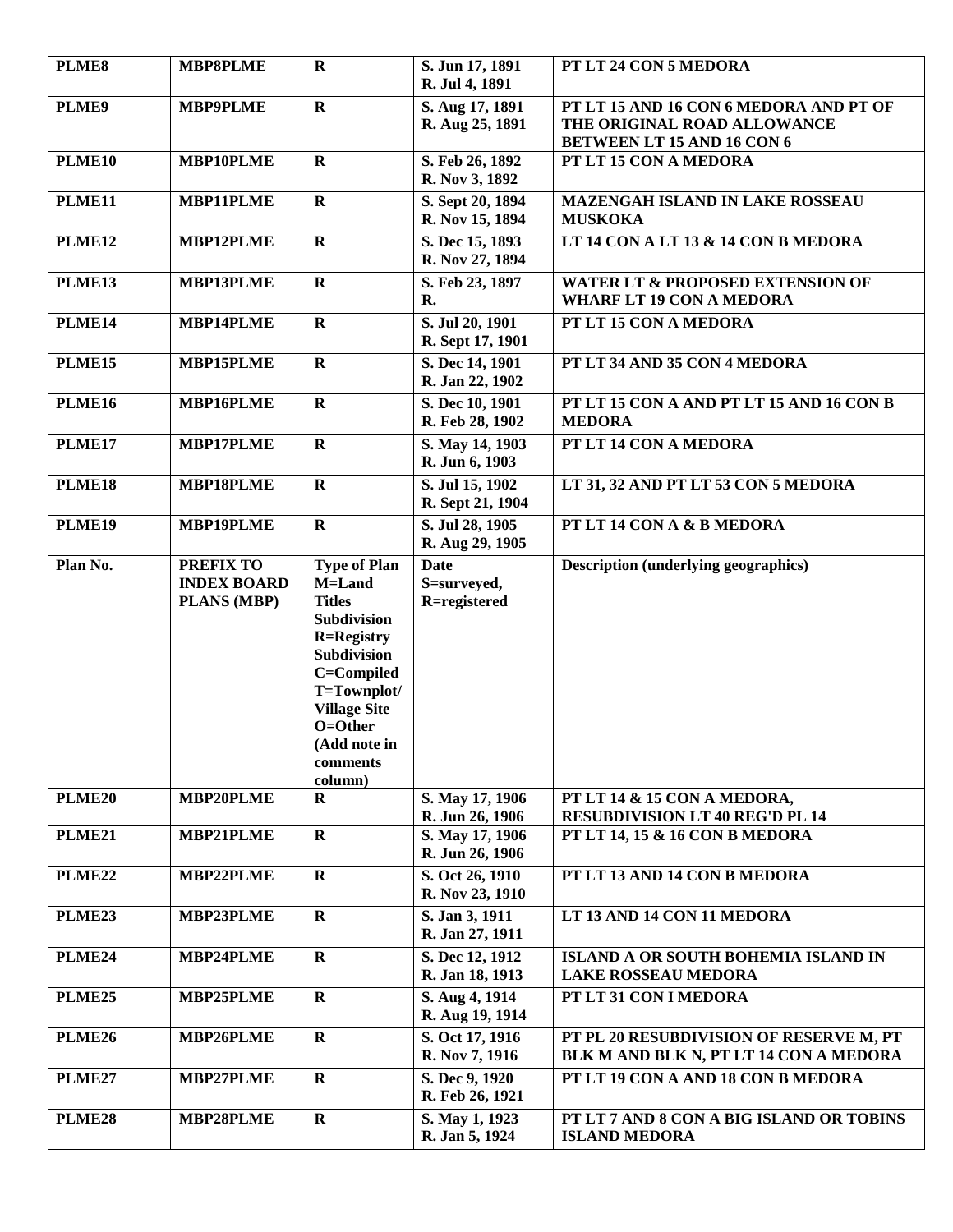| <b>PLME29</b> | MBP29PLME                                             | $\mathbf R$                                                                                                                                                                                                    | S. Jul 3, 1951<br>R. Aug 18, 1951          | PT LT 19 CON G MEDORA                                                                                               |
|---------------|-------------------------------------------------------|----------------------------------------------------------------------------------------------------------------------------------------------------------------------------------------------------------------|--------------------------------------------|---------------------------------------------------------------------------------------------------------------------|
| PLME30        | <b>MBP30PLME</b>                                      | $\mathbf R$                                                                                                                                                                                                    | S. Dec 20, 1949<br>R. Dec 20, 1951         | ISLAND J OR MAY ISLAND, VENETIA GROUP<br><b>MEDORA</b>                                                              |
| PLME31        | <b>MBP31PLME</b>                                      | $\mathbf R$                                                                                                                                                                                                    | S. May 27, 1954<br>R. Aug 5, 1954          | PT LT 18 CON 5 MEDORA                                                                                               |
| PLME32        | MBP32PLME                                             | $\mathbf R$                                                                                                                                                                                                    | S. Mar 28, 1955<br>R. Jul 26, 1955         | LT 35 CON 12 MEDORA                                                                                                 |
| PLME33        | <b>MBP33PLME</b>                                      | $\mathbf R$                                                                                                                                                                                                    | S. May 5, 1956<br>R. Jun 12, 1956          | PT LT 33 CON 13 MEDORA                                                                                              |
| PLME34        | <b>MBP34PLME</b>                                      | $\mathbf R$                                                                                                                                                                                                    | S. Aug 24, 1956<br>R. Aug 31, 1956         | PT LT 17 CON 6 AND PT LT 16, 17 & 18 CON 7<br>AND PT ORIGINAL ROAD ALLOWANCE<br><b>BETWEEN CON 6 &amp; 7 MEDORA</b> |
| PLME35        | <b>MBP35PLME</b>                                      | $\mathbf R$                                                                                                                                                                                                    | S. Oct 6, 1956<br>R. Apr 23, 1957          | <b>BADGEROW ISLAND LAKE JOSEPH MEDORA</b>                                                                           |
| <b>PLME36</b> | MBP36PLME                                             | $\mathbf{R}$                                                                                                                                                                                                   | S. Apr 27, 1957<br>R. May 6, 1957          | PT LT 17, 18 & 19 CON 8 MEDORA                                                                                      |
| PLME37        | MBP37PLME                                             | $\mathbf R$                                                                                                                                                                                                    | S. Sept 4, 1958<br>R. Mar 11, 1959         | PT LT 18, 19 & 20 CON B MEDORA                                                                                      |
| PLME37        | <b>MBP37PLME</b>                                      | $\mathbf R$                                                                                                                                                                                                    | S. Sept 4, 1958<br>R. Mar 11, 1959         | PT LT 18, 19 & 20 CON B MEDORA                                                                                      |
| PLME38        | <b>MBP38PLME</b>                                      | $\mathbf R$                                                                                                                                                                                                    | S. Jun 17, 1960<br>R. Aug 12, 1960         | PT LT 20 CON A AND PT LT 20 CON B MEDORA                                                                            |
| PLME39        | <b>MBP39PLME</b>                                      | $\mathbf R$                                                                                                                                                                                                    | S. Aug 5, 1960<br>R. Nov 7, 1960           | PT LT 20 CON 2 MEDORA                                                                                               |
| Plan No.      | <b>PREFIX TO</b><br><b>INDEX BOARD</b><br>PLANS (MBP) | <b>Type of Plan</b><br>M=Land<br><b>Titles</b><br>Subdivision<br><b>R=Registry</b><br><b>Subdivision</b><br>C=Compiled<br>T=Townplot/<br><b>Village Site</b><br>O=Other<br>(Add note in<br>comments<br>column) | <b>Date</b><br>S=surveyed,<br>R=registered | <b>Description (underlying geographics)</b>                                                                         |
| PLME40        | MBP40PLME                                             | $\bf R$                                                                                                                                                                                                        | S. Aug 31, 1962<br>R. Nov 26, 1962         | PT LT 18 & 19 CON 2 MEDORA                                                                                          |
| PLME41        | <b>MBP41PLME</b>                                      | $\mathbf{R}$                                                                                                                                                                                                   | S. Jun 20, 1962<br>R. May 15, 1963         | PT LT 23, 24 & 25 CON 12 MEDORA                                                                                     |
| PLME42        | MBP42PLME                                             | $\mathbf R$                                                                                                                                                                                                    | S. Nov 15, 1963<br>R. Nov 28, 1963         | PT LT 19 & 20 CON 2 MEDORA                                                                                          |
| PLMK1         | <b>MBP1PLMK</b>                                       | $\mathbf R$                                                                                                                                                                                                    | S. Aug 4, 1875<br>R. May 23, 1877          | PT LT 1 CON 1 MONCK                                                                                                 |
| PLMK2         | <b>MBP2PLMK</b>                                       | $\mathbf R$                                                                                                                                                                                                    | S. May 28, 1880<br>R. Jun 1, 1880          | LT 1 CON 1 MONCK                                                                                                    |
| PLMK3         | <b>MBP3PLMK</b>                                       | $\mathbf R$                                                                                                                                                                                                    | S. May 28, 1885<br>R. May 28, 1885         | PT ISLAND B MONCK                                                                                                   |
| PLMK4         | <b>MBP4PLMK</b>                                       | $\mathbf R$                                                                                                                                                                                                    | R. Oct 17, 1889                            | PT TONDERN ISLAND LAKE MUSKOKA<br><b>MONCK</b>                                                                      |
| PLMK5         | <b>MBP5PLMK</b>                                       | R                                                                                                                                                                                                              | S. Sept 26, 1896<br>R. Oct 3, 1896         | PT TONDERN ISLAND MONCK                                                                                             |
| PLMK6         | <b>MBP6PLMK</b>                                       | $\mathbf R$                                                                                                                                                                                                    | S. Jun 20, 1899<br>R. Jun 26, 1899         | PT LT 1 AND 2 CON I MONCK                                                                                           |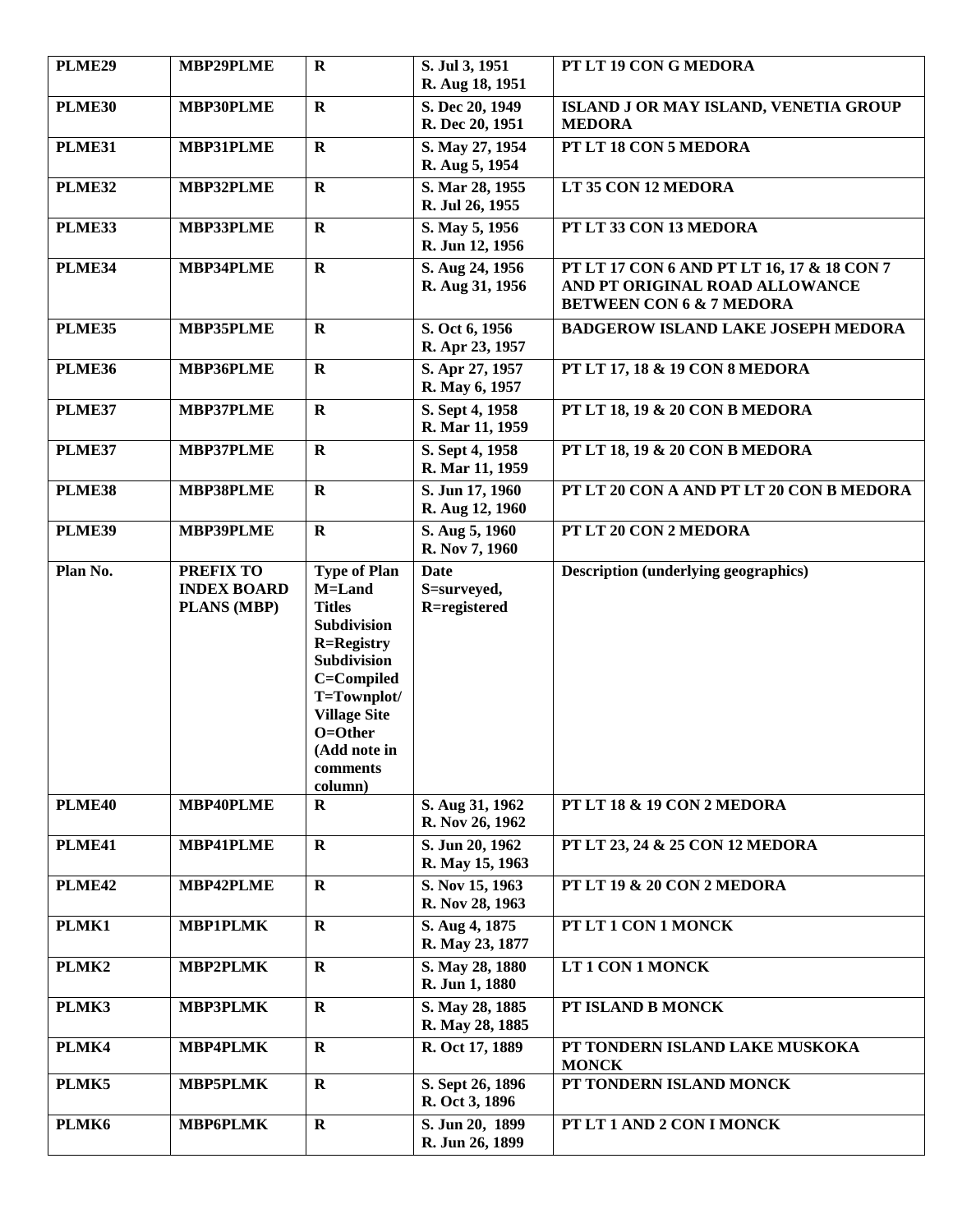| PLMK7         | <b>MBP7PLMK</b>                                              | $\bf R$                                                                                                                                                                                                 | S. Mar 16, 1901<br>R. May 6, 1901          | PT LT 1 AND 2 CON I MONCK                                                                                                        |
|---------------|--------------------------------------------------------------|---------------------------------------------------------------------------------------------------------------------------------------------------------------------------------------------------------|--------------------------------------------|----------------------------------------------------------------------------------------------------------------------------------|
| PLMK8         | <b>MBP8PLMK</b>                                              | $\mathbf{R}$                                                                                                                                                                                            | S. Nov 13, 1902<br>R. Nov 28, 1902         | PT LT 1 CON I MONCK                                                                                                              |
| PLMK10        | MBP10PLMK                                                    | $\mathbf R$                                                                                                                                                                                             | S. Aug 5, 1912<br>R. Aug 26, 1912          | PT KEWAYDIN ISLAND MONCK                                                                                                         |
| PLMK11        | MBP11PLMK                                                    | $\mathbf R$                                                                                                                                                                                             | S. Nov 16, 1912<br>R. Nov 30, 1912         | PT LT 13 CON 4 MONCK                                                                                                             |
| <b>PLMK12</b> | MBP12PLMK                                                    | $\mathbf R$                                                                                                                                                                                             | S. Apr 10, 1924<br>R. Apr 24, 1924         | PT PENINSULA A MONCK                                                                                                             |
| PLMK13        | MBP13PLMK                                                    | $\mathbf R$                                                                                                                                                                                             | S. Jan 30, 1926<br>R. Sept 25, 1926        | PT LT 12 CON 5 MONCK                                                                                                             |
| PLMK17        | <b>MBP17PLMK</b>                                             | $\mathbf R$                                                                                                                                                                                             | S. Oct 30, 1929<br>R. Nov 28, 1929         | PT LT 12 AND 13 CON 3 MONCK AND PT<br>ORIGINAL ROAD ALLOWANCE ALONG THE<br>SHORE OF LAKE MUSKOKA AND MUSKOKA<br><b>RIVER CUT</b> |
| PLMK18        | MBP18PLMK                                                    | $\mathbf R$                                                                                                                                                                                             | S. Jul 20, 1951<br>R. Aug 20, 1951         | PT LT 10 CON A MONCK                                                                                                             |
| PLMK19        | MBP19PLMK                                                    | $\mathbf R$                                                                                                                                                                                             | S. Sept 4, 1953<br>R. Nov 13, 1953         | KEEWAYDIN ISLAND IN LAKE MUSKOKA<br><b>MONCK</b>                                                                                 |
| <b>PLMK20</b> | MBP20PLMK                                                    | $\mathbf R$                                                                                                                                                                                             | S. Aug 6, 1954<br>R. Mar 28, 1955          | PT PINE ISLAND IN LAKE MUSKOKA MONCK                                                                                             |
| <b>PLMK21</b> | MBP21PLMK                                                    | $\mathbf R$                                                                                                                                                                                             | S. Jul 19, 1955<br>R. Aug 18, 1955         | PT LT 17 & 18 CON 9 AND ORIGINAL<br>ALLOWANCE FOR ROAD LYING IN FRONT OF<br>LT 18 CON 9 MONCK                                    |
| Plan No.      | <b>PREFIX TO</b><br><b>INDEX BOARD</b><br><b>PLANS (MBP)</b> | <b>Type of Plan</b><br>M=Land<br><b>Titles</b><br>Subdivision<br><b>R=Registry</b><br>Subdivision<br>C=Compiled<br>T=Townplot/<br><b>Village Site</b><br>O=Other<br>(Add note in<br>comments<br>column) | <b>Date</b><br>S=surveyed,<br>R=registered | <b>Description (underlying geographics)</b>                                                                                      |
| PLMK22        | MBP22PLMK                                                    | $\mathbf R$                                                                                                                                                                                             | S. Jan 4, 1956<br>R. Mar 19, 1956          | PT LT 1, 2, 2 CON 1 AND THE ORIGINAL ROAD<br><b>ALLOWANCE ALONG THE SHORE OF</b><br><b>MUSKOKA RIVER MONCK</b>                   |
| PLMK23        | MBP23PLMK                                                    | R                                                                                                                                                                                                       | S. Mar 6, 1959<br>R. May 8, 1959           | PT LT 21 & 22 CON 9 MONCK                                                                                                        |
| PLMK24        | MBP24PLMK                                                    | $\mathbf R$                                                                                                                                                                                             | S. Aug 4, 1960<br>R. Nov 3, 1960           | PT LT 18 CON 8 AND PT OF ORIGINAL 66 FOOT<br><b>SHORE ROAD ALLOWANCE MONCK</b>                                                   |
| PLMR1         | <b>MBP1PLMR</b>                                              | $\mathbf R$                                                                                                                                                                                             | S. Aug 27, 1908<br>R. Sept 28, 1908        | PT LT 29 CON 8 MORRISON                                                                                                          |
| PLMR2         | <b>MBP2PLMR</b>                                              | $\mathbf R$                                                                                                                                                                                             | S. Aug 1, 1912<br>R. Sept 13, 1912         | PT LT 10 AND 11 CON 9 MORRISON                                                                                                   |
| PLMR3         | <b>MBP3PLMR</b>                                              | $\mathbf R$                                                                                                                                                                                             | S. Jun 24, 1921<br>R. Jul 7, 1924          | PT LT 20 CON 9 MORRISON                                                                                                          |
| PLMR5         | <b>MBP5PLMR</b>                                              | $\mathbf R$                                                                                                                                                                                             | S. Jul 11, 1927<br>R. Jul 12, 1927         | PT LT 10 AND 11 CON 9 MORRISON                                                                                                   |
| PLMR6         | <b>MBP6PLMR</b>                                              | $\mathbf R$                                                                                                                                                                                             | S. Aug 19, 1939<br>R. Sept 16, 1939        | PT LT 17 CON A MORRISON                                                                                                          |
| PLMR7         | <b>MBP7PLMR</b>                                              | $\mathbf R$                                                                                                                                                                                             | S. May 24, 1939<br>R. Oct 12, 1939         | PT LT A RANGE WEST MORRISON                                                                                                      |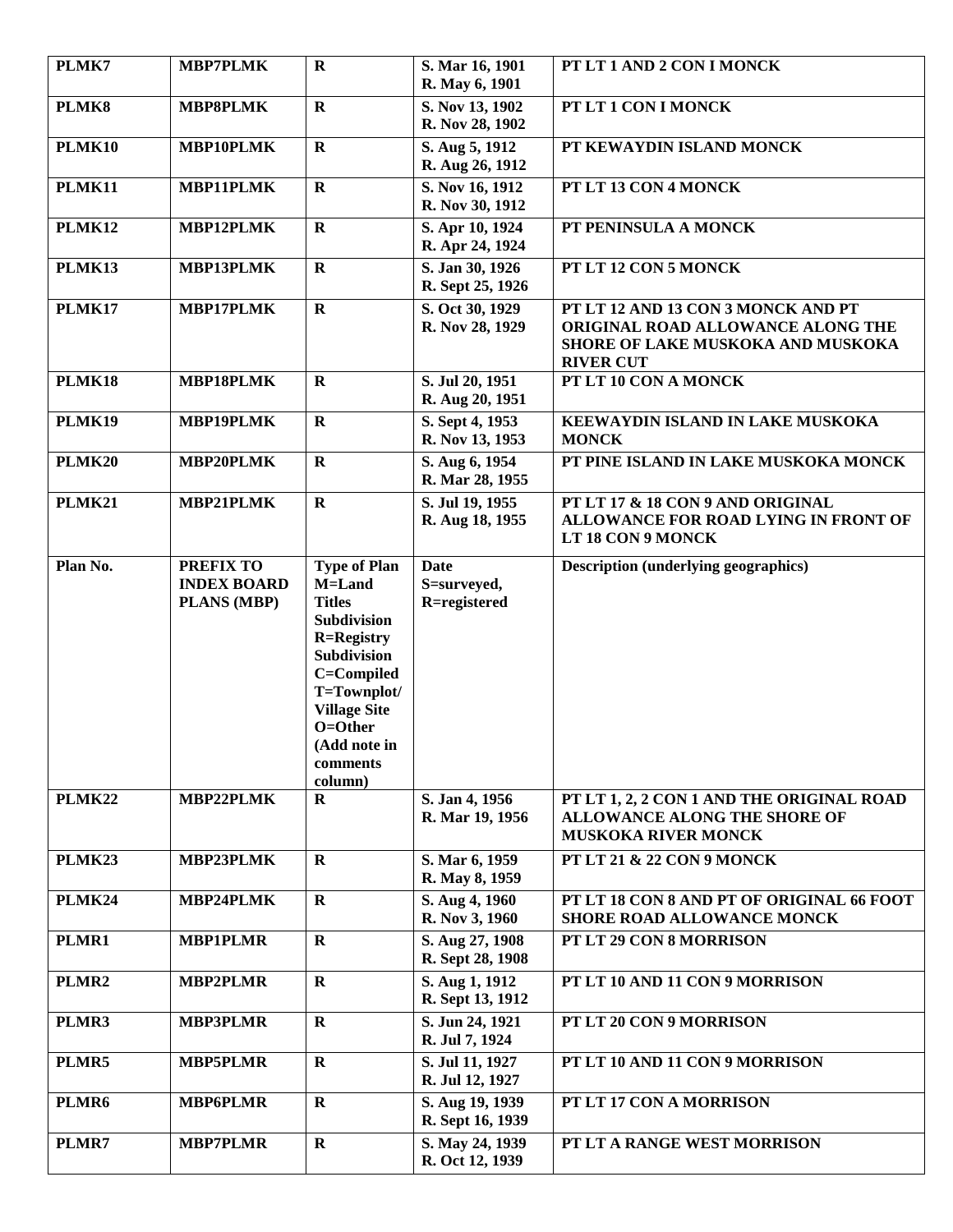| PLMR8             | <b>MBP8PLMR</b>                                       | $\mathbf R$                                                                                                                                                                                             | S. Jan 15, 1948<br>R. Jun 10, 1948         | PT LT 17 CON A MORRISON                                   |
|-------------------|-------------------------------------------------------|---------------------------------------------------------------------------------------------------------------------------------------------------------------------------------------------------------|--------------------------------------------|-----------------------------------------------------------|
| PLMR9             | <b>MBP9PLMR</b>                                       | $\mathbf R$                                                                                                                                                                                             | S. Jun 17, 1948<br>R. Aug 6, 1948          | PT LT 1 CON 8 MORRISON                                    |
| PLMR10            | MBP10PLMR                                             | $\mathbf R$                                                                                                                                                                                             | S. Jun 5, 1948<br>R. Aug 30, 1949          | PT LT 34 CON 3 MORRISON                                   |
| <b>PLMR11</b>     | <b>MBP11PLMR</b>                                      | $\mathbf R$                                                                                                                                                                                             | S. Jul 31, 1950<br>R. Jan 25, 1951         | PT LT 21 CON 1 MORRISON                                   |
| <b>PLMR12</b>     | MBP12PLMR                                             | $\mathbf R$                                                                                                                                                                                             | S. Oct 11, 1955<br>R. Nov 13, 1956         | PT LT 1 & 2 RANGE EAST MORRISION                          |
| PLMR13            | <b>MBP13PLMR</b>                                      | $\mathbf R$                                                                                                                                                                                             | S. Sept 19, 1958<br>R. Dec 9, 1958         | PT LT 27 CON 8 MORRISON                                   |
| PLMR14            | <b>MBP14PLMR</b>                                      | $\mathbf R$                                                                                                                                                                                             | S. Jun 21, 1961<br>R. Aug 15, 1961         | PT LT 27 CON 7 MORRISON                                   |
| <b>PLMR15</b>     | <b>MBP15PLMR</b>                                      | $\mathbf R$                                                                                                                                                                                             | S. Dec 2, 1963<br>R. Jan 3, 1964           | PT LT 28 CON 1 MORRISON                                   |
| PLMU1             | <b>MBP1PLMU</b>                                       | $\mathbf R$                                                                                                                                                                                             | S. May 27, 1887<br>R. Jul 22, 1887         | PT BLOCK B MUSKOKA                                        |
| PLMU2             | MBP2PLMU                                              | $\mathbf R$                                                                                                                                                                                             | S. Jan 8, 1897<br>R. Jan 14, 1897          | PT LT 1 CON 13 MUSKOKA                                    |
| PLMU3             | <b>MBP3PLMU</b>                                       | $\mathbf R$                                                                                                                                                                                             | S. Oct 10, 1905<br>R. Sept 19, 1906        | PT LT 16 & 17 CON 2 AND LT 15 & 16 CON1<br><b>MUSKOKA</b> |
| PLMU4             | MBP4PLMU                                              | $\mathbf R$                                                                                                                                                                                             | S. Feb 12, 1906<br>R. Sept 19, 1906        | <b>BROKEN LT 18 CON 3 MUSKOKA</b>                         |
| Plan No.          | <b>PREFIX TO</b><br><b>INDEX BOARD</b><br>PLANS (MBP) | <b>Type of Plan</b><br>M=Land<br><b>Titles</b><br>Subdivision<br><b>R=Registry</b><br>Subdivision<br>C=Compiled<br>T=Townplot/<br><b>Village Site</b><br>O=Other<br>(Add note in<br>comments<br>column) | <b>Date</b><br>S=surveyed,<br>R=registered | <b>Description (underlying geographics)</b>               |
| PLMU5             | <b>MBP5PLMU</b>                                       | R                                                                                                                                                                                                       | S. Aug 19, 1913<br>R. Jun 18, 1917         | PT OF BIG ISLAND IN LAKE MUSKOKA<br><b>MUSKOKA</b>        |
| PLMU <sub>6</sub> | <b>MBP6PLMU</b>                                       | $\mathbf R$                                                                                                                                                                                             | S. Aug 10, 1920<br>R. Jan 7, 1922          | PT LT 17 AND 18 CON 4 MUSKOKA                             |
| PLMU7             | <b>MBP7PLMU</b>                                       | $\mathbf R$                                                                                                                                                                                             | S. Jun 20, 1922<br>R. Aug 25, 1922         | PT LT 18 CON 7 MUSKOKA                                    |
| PLMU8             | MBP8PLMU                                              | $\mathbf R$                                                                                                                                                                                             | S. Sept 30, 1926<br>R. Dec 23, 1926        | PT LT 16 & 17 CON 7 AND PT LT 16 CON 8<br><b>MUSKOKA</b>  |
| PLMU9             | <b>MBP9PLMU</b>                                       | $\mathbf R$                                                                                                                                                                                             | S. Feb 6, 1933<br>R. May 29, 1933          | PT LT 26 CON B MUSKOKA                                    |
| <b>PLMU11</b>     | MBP11PLMU                                             | $\mathbf R$                                                                                                                                                                                             | S. Jun 2, 1945<br>R. Nov 5, 1945           | PT LT 18 CON 7 MUSKOKA                                    |
| <b>PLMU12</b>     | MBP12PLMU                                             | $\mathbf R$                                                                                                                                                                                             | S. May 12, 1945<br>R. Jan 3, 1946          | PT ISLAND F IN LAKE MUSKOKA MUSKOKA                       |
| <b>PLMU13</b>     | MBP13PLMU                                             | $\mathbf R$                                                                                                                                                                                             | S. Aug 12, 1948<br>R. Oct 19, 1948         | PT ISLAND F IN LAKE MUSKOKA MUSKOKA                       |
| PLMU14            | MBP14PLMU                                             | $\mathbf R$                                                                                                                                                                                             | S. Oct 23, 1948<br>R. Feb 26, 1949         | PT LT 14 CON 11 MUSKOKA                                   |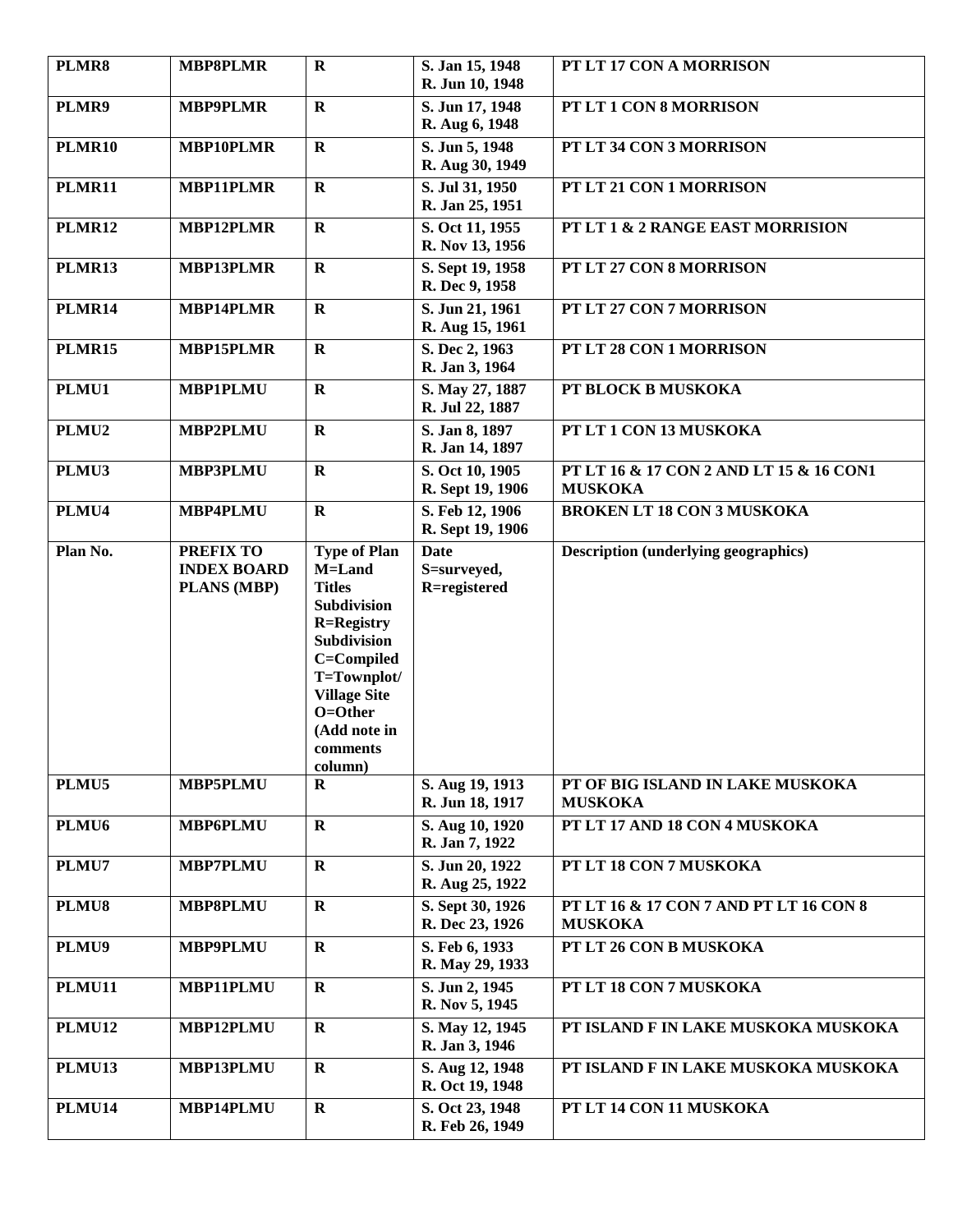| <b>PLMU15</b>     | MBP15PLMU                                             | $\mathbf R$                                                                                                                                                                                             | S. Jan 12, 1949<br>R. May 10, 1949         | PT LT 20 CON 5 MUSKOKA                                                                                                    |
|-------------------|-------------------------------------------------------|---------------------------------------------------------------------------------------------------------------------------------------------------------------------------------------------------------|--------------------------------------------|---------------------------------------------------------------------------------------------------------------------------|
| <b>PLMU16</b>     | MBP16PLMU                                             | $\mathbf R$                                                                                                                                                                                             | S. Oct 11, 1949<br>R. Jan 31, 1950         | PT LT 31 AND 32 CON 7 MUSKOKA                                                                                             |
| <b>PLMU17</b>     | MBP17PLMU                                             | $\mathbf R$                                                                                                                                                                                             | S. Nov 25, 1949<br>R. Feb 18, 1950         | PT LT 10 RANGE EAST MUSKOKA BEING<br>PARTLY IN THE TOWN OF GRAVENHURST<br>AND PARTLY IN THE TOWNSHIP OF<br><b>MUSKOKA</b> |
| <b>PLMU18</b>     | MBP18PLMU                                             | $\mathbf R$                                                                                                                                                                                             | S. May 12, 1950<br>R. Jan 18, 1951         | PT LT 12 & 13 CON 11 MUSKOKA                                                                                              |
| <b>PLMU19</b>     | MBP19PLMU                                             | $\mathbf R$                                                                                                                                                                                             | S. Mar 12, 1951<br>R. Apr 19, 1951         | PT LT 10 EAST MUSKOKA ROAD MUSKOKA                                                                                        |
| <b>PLMU20</b>     | MBP20PLMU                                             | $\mathbf R$                                                                                                                                                                                             | S. Mar 1, 1952<br>R. May 5, 1952           | PT LT 26 CON 6 MUSKOKA                                                                                                    |
| <b>PLMU21</b>     | MBP21PLMU                                             | $\mathbf R$                                                                                                                                                                                             | S. Jul 24, 1953<br>R. Aug 20, 1953         | PT LT 14 CON 11 MUSKOKA                                                                                                   |
| <b>PLMU22</b>     | MBP22PLMU                                             | $\mathbf R$                                                                                                                                                                                             | S. Apr 29, 1953<br>R. Sept 29, 1953        | PT LT 18 AND 19 CON 6 MUSKOKA                                                                                             |
| <b>PLMU23</b>     | MBP23PLMU                                             | $\mathbf R$                                                                                                                                                                                             | S. Nov 6, 1954<br>R. Dec 23, 1954          | PT LT 22 CON 6 MUSKOKA                                                                                                    |
| <b>PLMU24</b>     | MBP24PLMU                                             | $\mathbf{R}$                                                                                                                                                                                            | S. Oct 2, 1956<br>R. Aug 22, 1957          | PT LT 34 & 35 CON B MUSKOKA                                                                                               |
| <b>PLMU25</b>     | MBP25PLMU                                             | $\mathbf R$                                                                                                                                                                                             | S. Nov 29, 1957<br>R. Jan 16, 1958         | PT LT 26 CON 6 MUSKOKA                                                                                                    |
| <b>PLMU26</b>     | MBP26PLMU                                             | $\mathbf R$                                                                                                                                                                                             | S. Jul 9, 1958<br>R. Nov 27, 1958          | PT LT 6 EAST MUSKOKA ROAD MUSKOKA                                                                                         |
| Plan No.          | <b>PREFIX TO</b><br><b>INDEX BOARD</b><br>PLANS (MBP) | <b>Type of Plan</b><br>M=Land<br><b>Titles</b><br>Subdivision<br><b>R=Registry</b><br>Subdivision<br>C=Compiled<br>T=Townplot/<br><b>Village Site</b><br>O=Other<br>(Add note in<br>comments<br>column) | <b>Date</b><br>S=surveyed,<br>R=registered | <b>Description (underlying geographics)</b>                                                                               |
| <b>PLMU27</b>     | MBP27PLMU                                             | $\mathbf R$                                                                                                                                                                                             | S. Jul 8, 1958<br>R. Dec 9, 1958           | PT LT 18 CON 5 MUSKOKA                                                                                                    |
| <b>PLMU28</b>     | MBP28PLMU                                             | $\mathbf R$                                                                                                                                                                                             | S. May 1, 1959<br>R. Jun 30, 1959          | PT LT 23 CON 7 AND THE ORIGINAL ROAD<br>ALLOWANCE IN FRONT THEREOF MUSKOKA                                                |
| <b>PLMU29</b>     | MBP29PLMU                                             | $\mathbf{R}$                                                                                                                                                                                            | S. Sept 2, 1961<br>R. Sept 21, 1961        | PT BLOCK A REG'D PL 12 BEING PT ISLAND F<br>IN LAKE MUSKOKA MUSKOKA                                                       |
| PLOA1             | <b>MBP1PLOA</b>                                       | $\mathbf R$                                                                                                                                                                                             | S. Aug 3, 1961<br>R. Aug 4, 1961           | PT LT 23 & 24 CON 13 AND PT LT 25 CON 12<br><b>OAKLEY</b>                                                                 |
| PLPC <sub>2</sub> | <b>MBP2PLPC</b>                                       | $\mathbf R$                                                                                                                                                                                             | S. Oct 22, 1901<br>R. Dec 2, 1901          | LT 9 EAST OF MAPLE STREET PORT CARLING                                                                                    |
| PLPC4             | <b>MBP4PLPC</b>                                       | $\mathbf R$                                                                                                                                                                                             | S. Jun 11, 1921<br>R. Aug 2, 1921          | PT LT 87, 88 AND 89 REG'D PL 1 PORT<br><b>CARLING</b>                                                                     |
| PLPC5             | MBP5PLPC                                              | $\mathbf R$                                                                                                                                                                                             | S. May 20, 1922<br>R. Jun 8, 1922          | PT LT 67, 68, 69, 70, 71 AND 72 REG'D PL 1 PORT<br><b>CARLING</b>                                                         |
| PLPC6             | <b>MBP6PLPC</b>                                       | $\mathbf R$                                                                                                                                                                                             | S. Jun 24, 1937<br>R. Jul 14, 1937         | PT LT 85 AND 86 REG'D PL 1 PORT CARLING                                                                                   |
| PLPC7             | <b>MBP7PLPC</b>                                       | $\mathbf R$                                                                                                                                                                                             | S. Apr 22, 1949<br>R. Jul 8, 1949          | PT LT 85 & 86 REG'D PL 1 PORT CARLING<br><b>MEDORA</b>                                                                    |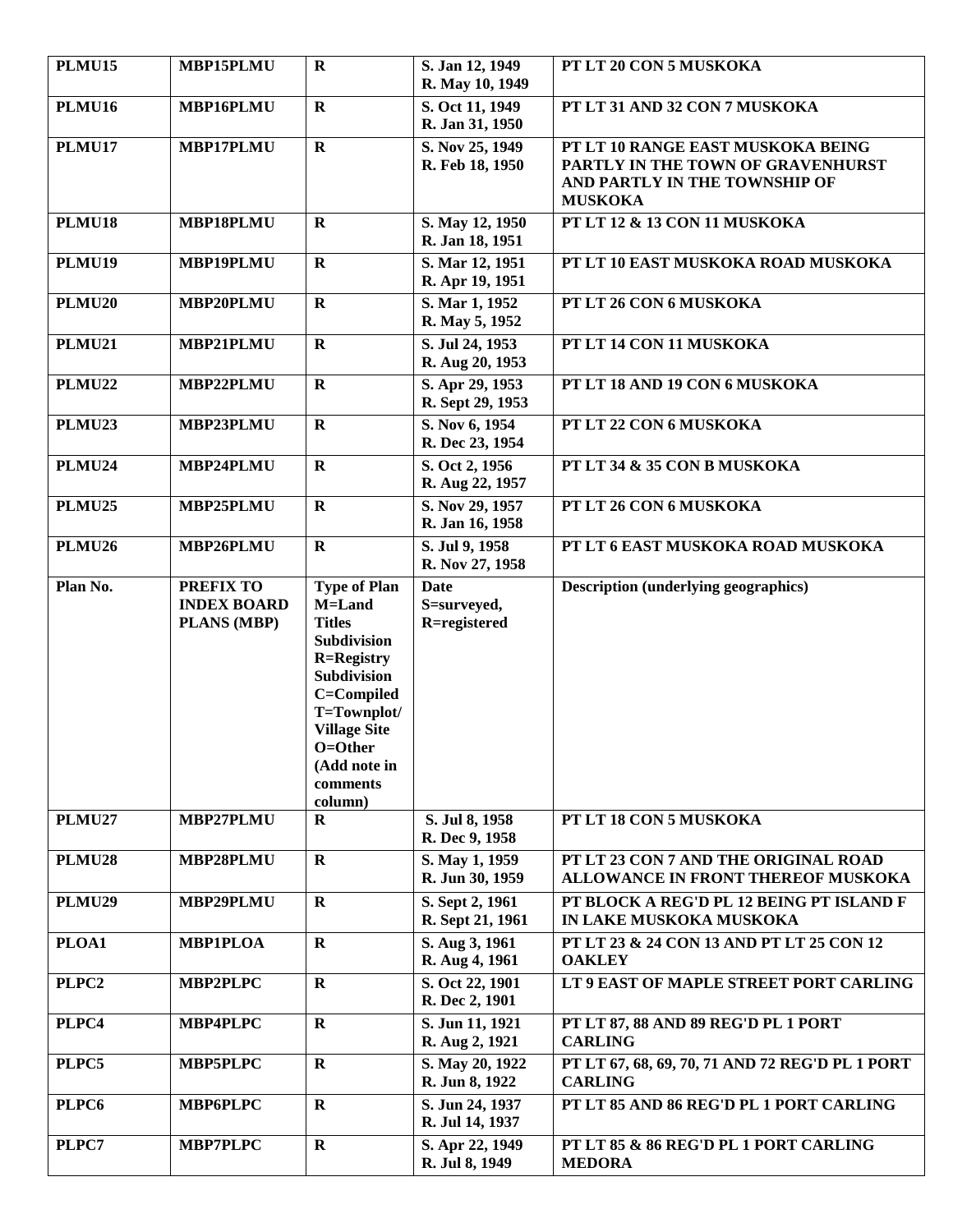| PLPC8    | <b>MBP8PLPC</b>                                              | $\mathbf R$                                                                                                                                                                                                    | S. Nov 2, 1950<br>R. Oct 20, 1951          | PT LT 33 AND 34 CON I PORT CARLING<br><b>MEDORA</b>                                                                    |
|----------|--------------------------------------------------------------|----------------------------------------------------------------------------------------------------------------------------------------------------------------------------------------------------------------|--------------------------------------------|------------------------------------------------------------------------------------------------------------------------|
| PLPS1    | <b>MBP1PLPS</b>                                              | $\mathbf{R}$                                                                                                                                                                                                   | S. Jun 2, 1873<br>R. Jul 7, 1873           | PT LT 25 AND 26 CON 5 AND PT LT 25 CON 6<br><b>STEPHENSON</b>                                                          |
| PLPS2    | <b>MBP2PLPS</b>                                              | $\mathbf R$                                                                                                                                                                                                    | S. Dec 14, 1874<br>R. Jan 15, 1875         | PT LT 25 AND 26 CON 5 AND PT LT 25 CON 6<br><b>STEPHENSON</b>                                                          |
| PLPS3    | <b>MBP3PLPS</b>                                              | $\mathbf R$                                                                                                                                                                                                    | S. Jul 7, 1873<br>R. May 7, 1875           | PT LT 25 CON 6 STEPHENSON                                                                                              |
| PLPS4    | <b>MBP4PLPS</b>                                              | $\mathbf R$                                                                                                                                                                                                    | S. Jun 16 1879<br>R. Jun 21, 1879          | LT 25 CON 7 STEPHENSON                                                                                                 |
| PLPS5    | <b>MBP5PLPS</b>                                              | $\mathbf R$                                                                                                                                                                                                    | S. May 29, 1897<br>R. Dec 16, 1897         | PT LT 25 & 26 CON 5 STEPHENSON                                                                                         |
| PLPS6    | <b>MBP6PLPS</b>                                              | $\mathbf R$                                                                                                                                                                                                    | S. Apr 4, 1903<br>R. Apr 9, 1903           | PT LT 25 CON 7 STEPHENSON                                                                                              |
| PLPS7    | <b>MBP7PLPS</b>                                              | $\mathbf{R}$                                                                                                                                                                                                   | S. Feb 1, 1927<br>R. Dec 6, 1927           | LT 1 - 18 INCLUSIVE AND PT LT 19 AND 20<br>REG'D PL 1 VILLAGE PORT SYDNEY, PT LT 25<br>CON 5 PT LT 25 CON 6 STEPHENSON |
| PLPS8    | <b>MBP8PLPS</b>                                              | $\mathbf R$                                                                                                                                                                                                    | S. May 27, 1929<br>R. Nov 4, 1929.         | PT LT 26 CON 5, PT LT 26 CON 6 STEPHENSON                                                                              |
| PLRT1A   | <b>MBP1APLRT</b>                                             | $\mathbf R$                                                                                                                                                                                                    | S. Nov 29, 1879<br>R. Nov 29, 1879         | LT 30 CON A & B RIDOUT                                                                                                 |
| PLRT1B   | <b>MBP1BPLRT</b>                                             | $\mathbf R$                                                                                                                                                                                                    | S. Jul 18, 1904<br>R. Sept 26, 1904        | LT 29 AND 30 CON 13 RIDOUT                                                                                             |
| PLRT2    | <b>MBP2PLRT</b>                                              | $\mathbf R$                                                                                                                                                                                                    | S. Sept 2, 1910<br>R. Dec 17, 1910         | PT LT 26 CON 13 RIDOUT                                                                                                 |
| Plan No. | <b>PREFIX TO</b><br><b>INDEX BOARD</b><br><b>PLANS (MBP)</b> | <b>Type of Plan</b><br>M=Land<br><b>Titles</b><br>Subdivision<br><b>R=Registry</b><br><b>Subdivision</b><br>C=Compiled<br>T=Townplot/<br><b>Village Site</b><br>O=Other<br>(Add note in<br>comments<br>column) | <b>Date</b><br>S=surveyed,<br>R=registered | <b>Description (underlying geographics)</b>                                                                            |
| PLRT3    | <b>MBP3PLRT</b>                                              | $\bf{R}$                                                                                                                                                                                                       | S. Sept 4, 1911<br>R. Nov 11, 1911         | PT LT 27 CON 13 RIDOUT                                                                                                 |
| PLRT4    | <b>MBP4PLRT</b>                                              | $\mathbf R$                                                                                                                                                                                                    | S. Dec 5, 1911<br>R. Dec 14, 1911          | PT LT 27 CON 13 RIDOUT                                                                                                 |
| PLRT5    | <b>MBP5PLRT</b>                                              | $\mathbf R$                                                                                                                                                                                                    | S. Sept 23, 1911<br>R. Jan 7, 1914         | PT LT 24 CON 13 RIDOUT                                                                                                 |
| PLRT6    | <b>MBP6PLRT</b>                                              | $\mathbf R$                                                                                                                                                                                                    | S. Jan 28, 1915<br>R. Mar 19, 1915         | PT LT 24 CON 13 RIDOUT                                                                                                 |
| PLRT7    | <b>MBP7PLRT</b>                                              | $\mathbf R$                                                                                                                                                                                                    | S. Nov 7, 1955<br>R. May 11, 1956          | PT LT 28 CON 7 RIDOUT                                                                                                  |
| PLRT8    | <b>MBP8PLRT</b>                                              | $\mathbf R$                                                                                                                                                                                                    | R. Jul 23, 1956                            | PT LT 1 & 2 CON 13 RIDOUT                                                                                              |
| PLRT9    | <b>MBP9PLRT</b>                                              | $\bf R$                                                                                                                                                                                                        | S. Dec 29, 1956<br>R. Aug 14, 1957         | PT LT 16 AND 17 CON 2 RIDOUT                                                                                           |
| PLRY1    | <b>MBP1PLRY</b>                                              | $\mathbf R$                                                                                                                                                                                                    | S. Nov 1, 1963<br>R. Dec 30, 1963          | PT LT 12 AND 13 CON 10 RYDE                                                                                            |
| PLSC1    | <b>MBP1PLSC</b>                                              | $\mathbf R$                                                                                                                                                                                                    | S. Aug 26, 1915<br>R. Oct 8, 1915          | PT LOT 25 CON 2 SINCLAIR                                                                                               |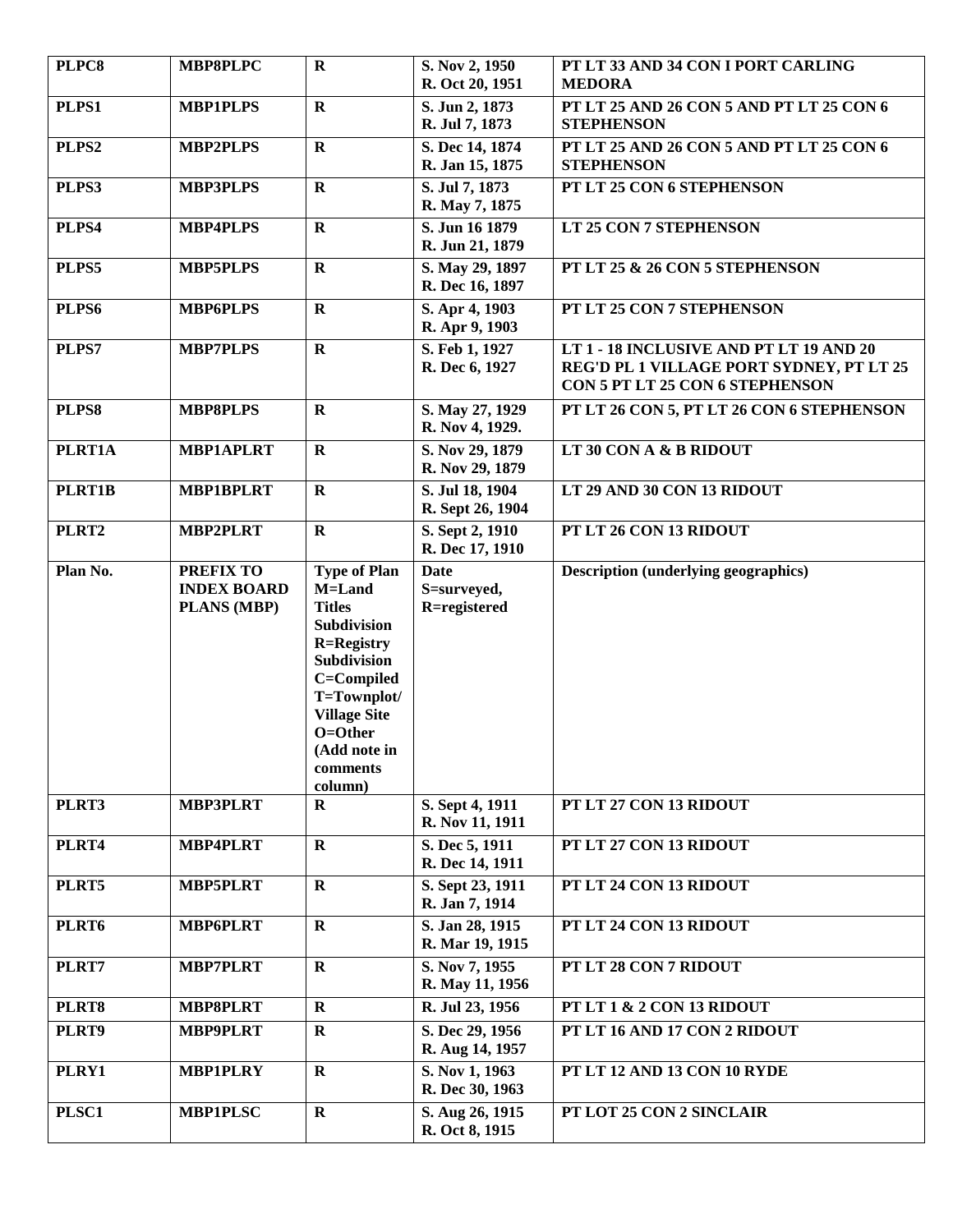| PLST1             | <b>MBP1PLST</b>                                       | $\mathbf R$                                                                                                                                                                                                    | S. Oct 9, 1897<br>R. May 21, 1895          | PT LT 15 CON 6 STEPHENSON                                   |
|-------------------|-------------------------------------------------------|----------------------------------------------------------------------------------------------------------------------------------------------------------------------------------------------------------------|--------------------------------------------|-------------------------------------------------------------|
| PLST <sub>2</sub> | <b>MBP2PLST</b>                                       | $\mathbf R$                                                                                                                                                                                                    | S. Oct 15, 1909<br>R. Nov 25, 1909         | PT LT 27 AND 28 CON 6 STEPHENSON                            |
| PLST3             | <b>MBP3PLST</b>                                       | $\mathbf R$                                                                                                                                                                                                    | S. Nov 3, 1913<br>R. Dec 18, 1913          | PT LT 29 AND 30 CON 6 STEPHENSON                            |
| PLST4             | <b>MBP4PLST</b>                                       | $\mathbf R$                                                                                                                                                                                                    | S. Nov 13, 1950<br>R. Aug 20, 1951         | PT LT 32 CON 3 STEPHENSON                                   |
| PLST5             | <b>MBP5PLST</b>                                       | $\mathbf R$                                                                                                                                                                                                    | S. Aug 25, 1951<br>R. Dec 6, 1951          | PT LT 32 CON 4 STEPHENSON                                   |
| PLST <sub>6</sub> | <b>MBP6PLST</b>                                       | $\mathbf R$                                                                                                                                                                                                    | S. Jan 22, 1958<br>R. May 5, 1958          | PT LT 22 CON 2 STEPHENSON                                   |
| PLST7             | <b>MBP7PLST</b>                                       | $\mathbf R$                                                                                                                                                                                                    | S. Jul 4, 1961<br>R. May 7, 1963           | PT LT 22 CON 7 STEPHENSON                                   |
| PLSD1             | <b>MBP1PLSD</b>                                       | $\mathbf R$                                                                                                                                                                                                    | S. Jul 19, 1879<br>R. Jan 1, 1880          | PT LT 28 CON 8 AND PT LT 28 CON 9 STISTED                   |
| PLSD <sub>2</sub> | <b>MBP2PLSD</b>                                       | $\mathbf R$                                                                                                                                                                                                    | S. Oct 18, 1886<br>R. Dec 23, 1886         | PT LT 26 CON 14 STISTED                                     |
| PLSD3             | <b>MBP3PLSD</b>                                       | $\mathbf R$                                                                                                                                                                                                    | S. Apr 17, 1887<br>R. May 28, 1887         | LT 11 CON 1 MCMURRICH AND PT LT 23 CON<br><b>14 STISTED</b> |
| PLSD4             | <b>MBP4PLSD</b>                                       | $\mathbf R$                                                                                                                                                                                                    | S. Aug 1, 1890<br>R. Mar 4, 1891           | LT 27 CON 8 STISTED                                         |
| PLSD5             | <b>MBP5PLSD</b>                                       | $\mathbf R$                                                                                                                                                                                                    | S. Jul 10, 1959<br>R. Oct 8, 1959          | PT NORTH HALF LT 27 CON 10 STISTED                          |
| PLSD <sub>6</sub> | <b>MBP6PLSD</b>                                       | $\mathbf R$                                                                                                                                                                                                    | S. Nov 14, 1959<br>R. Mar 18, 1960         | PT S1/2 LT 26 AND S1/2 LT 27 CON 10 STISTED                 |
| Plan No.          | <b>PREFIX TO</b><br><b>INDEX BOARD</b><br>PLANS (MBP) | <b>Type of Plan</b><br>M=Land<br><b>Titles</b><br>Subdivision<br><b>R=Registry</b><br><b>Subdivision</b><br>C=Compiled<br>T=Townplot/<br><b>Village Site</b><br>O=Other<br>(Add note in<br>comments<br>column) | <b>Date</b><br>S=surveyed,<br>R=registered | <b>Description (underlying geographics)</b>                 |
| PLSD7             | <b>MBP7PLSD</b>                                       | $\bf R$                                                                                                                                                                                                        | S. May 30, 1960<br>R. Sept 23, 1960        | PT LT 28 CON 10 STISTED                                     |
| PLWT1             | <b>MBP1PLWT</b>                                       | $\mathbf R$                                                                                                                                                                                                    | S. Apr 15, 1884<br>R. Apr 25, 1884         | LT 31 AND 32 CON 8 WATT                                     |
| PLWT2             | MBP2PLWT                                              | $\bf R$                                                                                                                                                                                                        | S. May 17, 1886<br>R. Jul 31, 1886         | PT LT 31 CON 8 WATT                                         |
| PLWT3             | <b>MBP3PLWT</b>                                       | $\mathbf R$                                                                                                                                                                                                    | S. Mar 7, 1887<br>R. Mar 8, 1887           | PT LT 30 CON 7 WATT                                         |
| PLWT4             | <b>MBP4PLWT</b>                                       | $\mathbf R$                                                                                                                                                                                                    | S. Oct 31, 1889<br>R. Jan 2, 1890          | ISLAND F FLORENCE ISLAND LAKE ROSSEAU<br><b>CON 6 WATT</b>  |
| PLWT5             | <b>MBP5PLWT</b>                                       | $\mathbf R$                                                                                                                                                                                                    | S. Feb 14, 1893<br>R. Feb 28, 1893         | PT LT 31 CON 8 WATT                                         |
| PLWT6             | <b>MBP6PLWT</b>                                       | $\bf R$                                                                                                                                                                                                        | S. Nov 12, 1912<br>R. Jan 27, 1913         | PT LT 30 CON 8 WATT                                         |
| PLWT8             | <b>MBP8PLWT</b>                                       | $\mathbf R$                                                                                                                                                                                                    | S. Oct 14, 1931<br>R. Jan 9, 1932          | <b>PT LT 24 &amp; 25 CON 6 WATT</b>                         |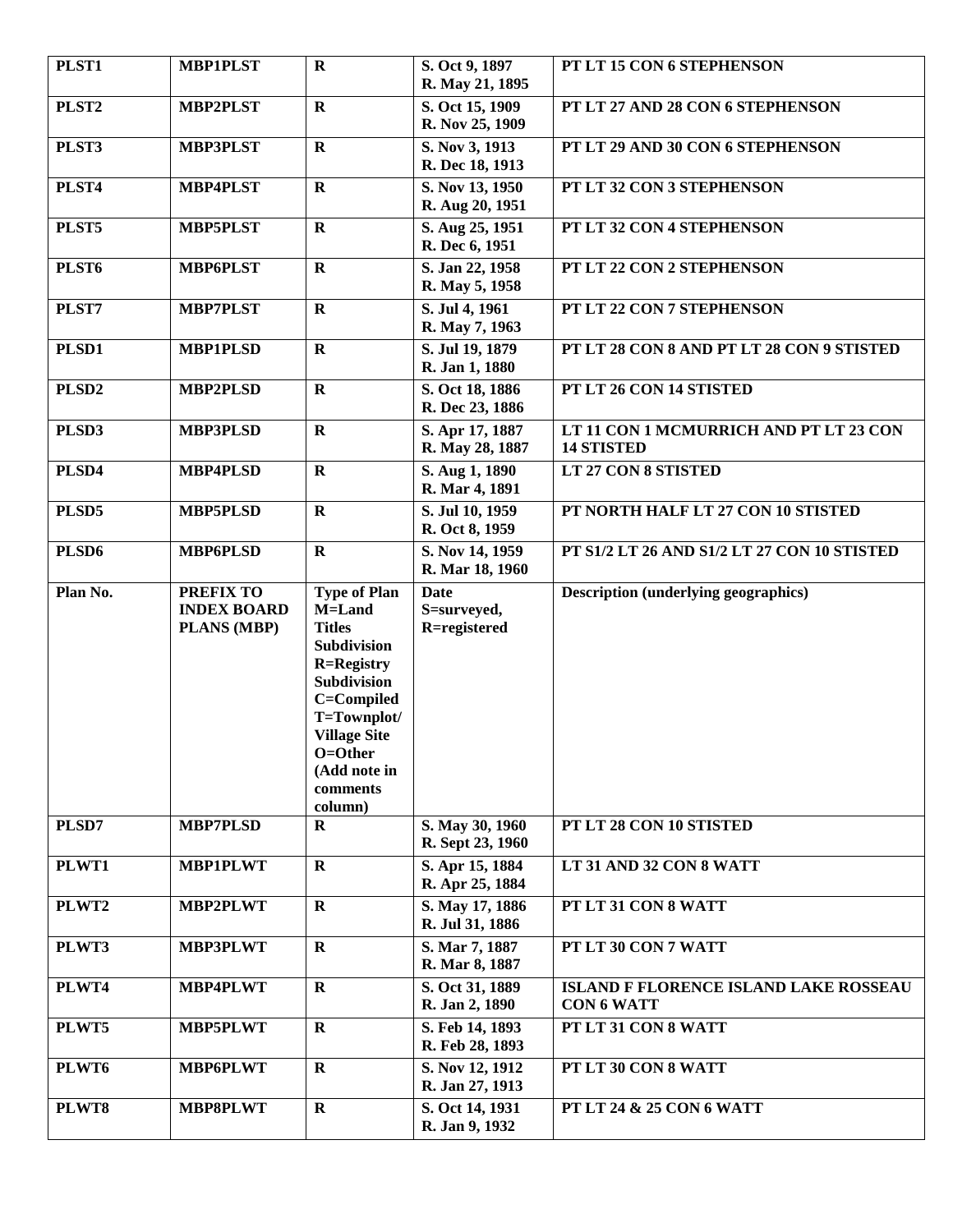| PLWT9             | <b>MBP9PLWT</b>                                       | $\mathbf R$                                                                                                                                                                                             | S. Jun 23, 1949<br>R. May 9, 1950          | PT LT 13 & 14 CON 9 WATT                                                                                                              |
|-------------------|-------------------------------------------------------|---------------------------------------------------------------------------------------------------------------------------------------------------------------------------------------------------------|--------------------------------------------|---------------------------------------------------------------------------------------------------------------------------------------|
| <b>PLWT10</b>     | MBP10PLWT                                             | $\mathbf R$                                                                                                                                                                                             | S. Jun 24, 1952<br>R. Aug 11, 1952         | PT LT 11 AND 12 CON 13 WITH ROAD<br>THROUGH LT 12 AND 13 CON 12 WATT                                                                  |
| PLWT11            | <b>MBP11PLWT</b>                                      | $\mathbf R$                                                                                                                                                                                             | S. Jul 13, 1956<br>R. Jul 24, 1956         | PT LT 29 AND 30 CON 1 AND THE ORIGINAL<br>ROAD ALLOWANCE IN FRONT THEREOF<br><b>WATT</b>                                              |
| <b>PLWT12</b>     | MBP12PLWT                                             | $\mathbf R$                                                                                                                                                                                             | S. Apr 25, 1958<br>R. Jul 10, 1958         | <b>ISLAND M IN SKELETON LAKE IN FRONT OF</b><br>LT 7 CON 12 WATT                                                                      |
| <b>PLWT13</b>     | <b>MBP13PLWT</b>                                      | $\mathbf R$                                                                                                                                                                                             | S. Jul 3, 1958<br>R. Aug 6, 1958           | PT LT 30 & 31 CON 2 WATT                                                                                                              |
| <b>PLWT14</b>     | MBP14PLWT                                             | $\mathbf R$                                                                                                                                                                                             | S. Feb 6, 1959<br>R. Mar 11, 1959          | PT LT 32 AND 33 CON 2 WATT                                                                                                            |
| <b>PLWT15</b>     | MBP15PLWT                                             | $\mathbf R$                                                                                                                                                                                             | S. Apr 10, 1959<br>R. Jun 3, 1959          | PT LT 31 CON 1 AND PT OF THE ORIGINAL 66<br>FT ALLOWANCE FOR ROAD AROUND THE<br>SHORES OF BRANDY LAKE IN FRONT OF LT<br>31 CON 1 WATT |
| <b>PLWT16</b>     | MBP16PLWT                                             | $\mathbf R$                                                                                                                                                                                             | S. Mar 10, 1960<br>R. Jun 27, 1960         | PT LT 27, 28 & 29 CON B WATT                                                                                                          |
| PLWD1             | <b>MBP1PLWD</b>                                       | $\mathbf R$                                                                                                                                                                                             | S. Oct 8, 1895<br>R. Jan 16, 1896          | PT LT 33 CON 7 WOOD                                                                                                                   |
| PLWD2             | <b>MBP2PLWD</b>                                       | $\mathbf R$                                                                                                                                                                                             | S. Dec 12, 1901<br>R. Feb 28, 1902         | PT LT 33 CON 7 WOOD                                                                                                                   |
| PLWD3             | <b>MBP3PLWD</b>                                       | $\mathbf R$                                                                                                                                                                                             | S. May 14, 1903<br>R. Jun 6, 1903          | PT LT 33 CON 7 WOOD                                                                                                                   |
| PLWD4             | MBP4PLWD                                              | $\mathbf R$                                                                                                                                                                                             | S. Feb 10, 1905<br>R. Feb 26, 1905         | LT 29 AND 30 CON 7 WOOD                                                                                                               |
| PLWD5             | <b>MBP5PLWD</b>                                       | $\mathbf R$                                                                                                                                                                                             | S. Jul 26, 1905<br>R. Aug 29, 1905         | PT LT 33 CON 7 WOOD                                                                                                                   |
| Plan No.          | <b>PREFIX TO</b><br><b>INDEX BOARD</b><br>PLANS (MBP) | <b>Type of Plan</b><br>M=Land<br><b>Titles</b><br>Subdivision<br><b>R=Registry</b><br>Subdivision<br>C=Compiled<br>T=Townplot/<br><b>Village Site</b><br>O=Other<br>(Add note in<br>comments<br>column) | <b>Date</b><br>S=surveyed,<br>R=registered | <b>Description (underlying geographics)</b>                                                                                           |
| PLWD <sub>6</sub> | <b>MBP6PLWD</b>                                       | R                                                                                                                                                                                                       | S. Mar 31, 1908<br>R. Feb 1, 1909          | PT LT 23 CON 7 AND PT LT 23 CON 8 WOOD                                                                                                |
| PLWD8             | <b>MBP8PLWD</b>                                       | $\mathbf R$                                                                                                                                                                                             | S. Apr 1, 1915<br>R. Jun 23, 1915          | <b>ISLAND A LAKE MUSKOKA WOOD</b>                                                                                                     |
| PLWD9             | <b>MBP9PLWD</b>                                       | $\bf R$                                                                                                                                                                                                 | S. Mar 14, 1924<br>R. Mar 17, 1924         | PT VILLAGE BALA WOOD                                                                                                                  |
| <b>PLWD12</b>     | MBP12PLWD                                             | $\mathbf R$                                                                                                                                                                                             | S. Apr 29, 1936<br>R. May 22, 1936         | PT LT 20 CON 7 WOOD                                                                                                                   |
| PLWD13            | MBP13PLWD                                             | $\mathbf R$                                                                                                                                                                                             | S. Jul 10, 1948<br>R. Apr 12, 1949         | PT LT 23 CON 8 WOOD                                                                                                                   |
| PLWD14            | MBP14PLWD                                             | $\mathbf R$                                                                                                                                                                                             | S. Feb 27, 1950<br>R. May 20, 1950         | PT LT 19 CON 8 WOOD                                                                                                                   |
| <b>PLWD15</b>     | MBP15PLWD                                             | $\mathbf R$                                                                                                                                                                                             | S. Jun 1, 1953<br>R. Jul 7, 1953           | PT LT 7 AND 8 CON 4 WOOD                                                                                                              |